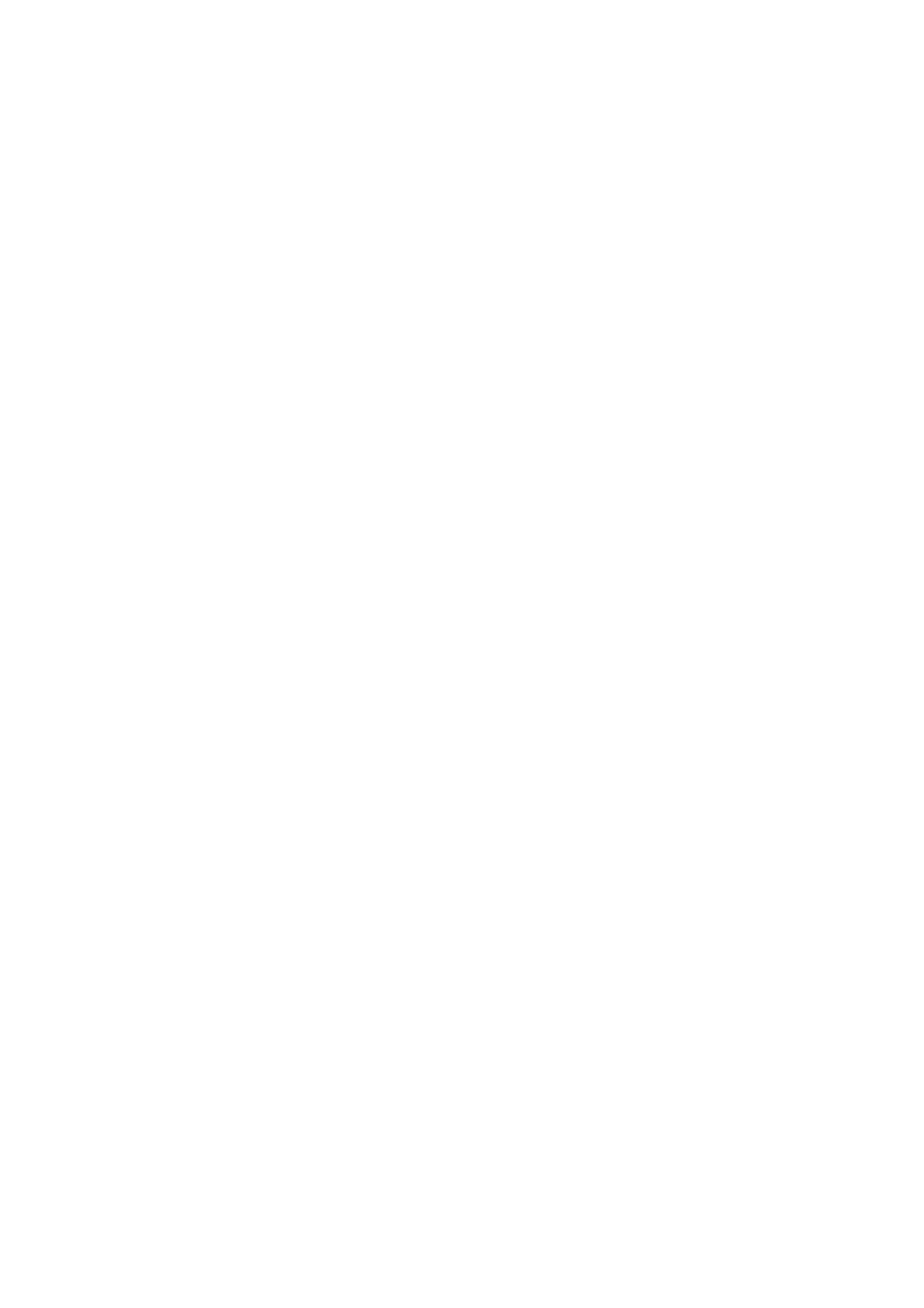**Report to the Albanian Government on the visit to Albania carried out by the European Committee for the Prevention of Torture and Inhuman or Degrading Treatment or Punishment (CPT)** 

**from 23 May to 3 June 2005**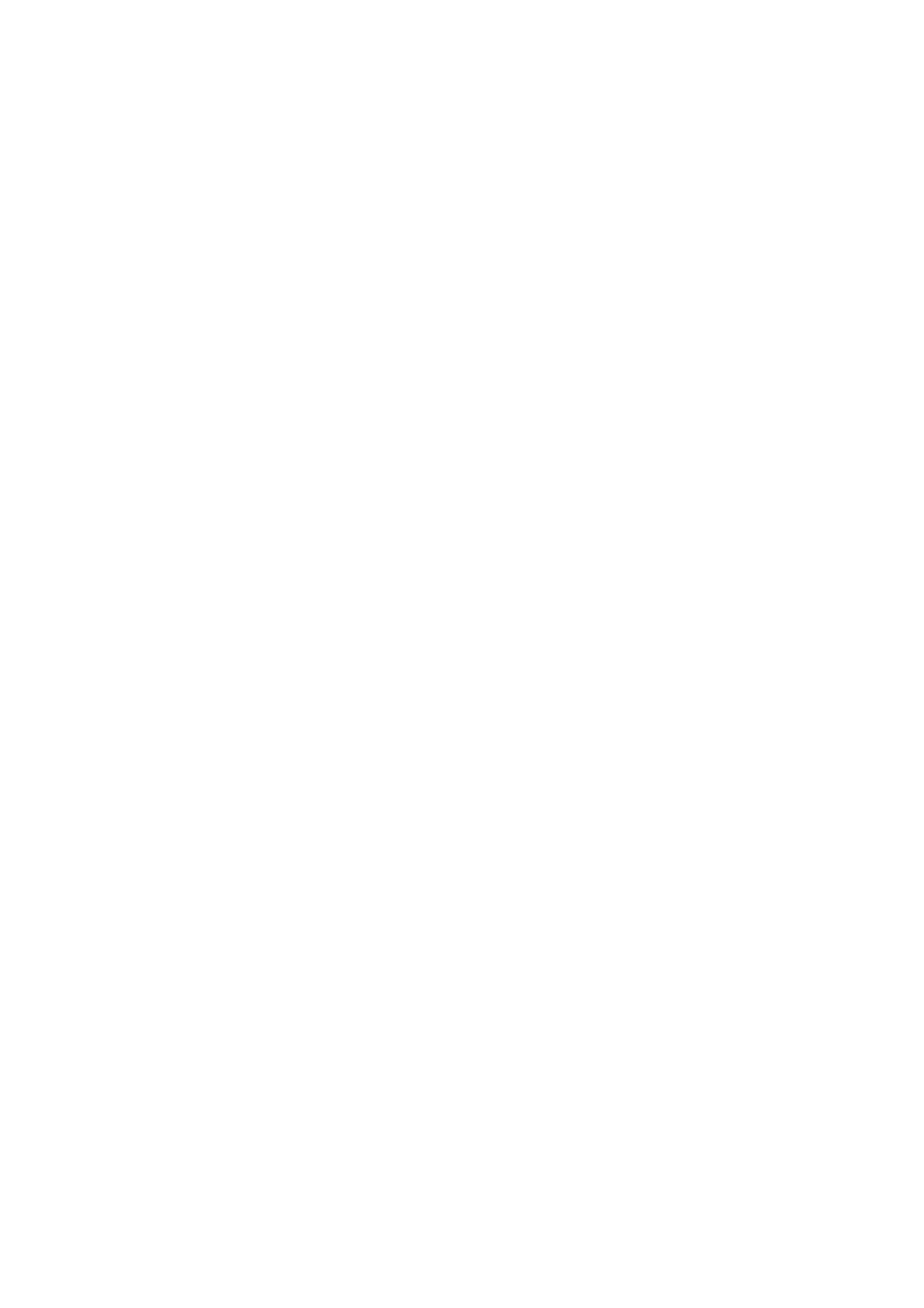## **CONTENTS**

| I. |    |                                                                            |                                                                                   |  |  |  |
|----|----|----------------------------------------------------------------------------|-----------------------------------------------------------------------------------|--|--|--|
| А. |    |                                                                            |                                                                                   |  |  |  |
| B. |    |                                                                            |                                                                                   |  |  |  |
| C. |    |                                                                            |                                                                                   |  |  |  |
| D. |    | Immediate observations under Article 8, paragraph 5, of the Convention  12 |                                                                                   |  |  |  |
| E. |    |                                                                            |                                                                                   |  |  |  |
| П. |    |                                                                            | FACTS FOUND DURING THE VISIT AND ACTION PROPOSED 15                               |  |  |  |
| A. |    |                                                                            |                                                                                   |  |  |  |
|    | 1. |                                                                            |                                                                                   |  |  |  |
|    | 2. |                                                                            |                                                                                   |  |  |  |
|    |    | a.                                                                         |                                                                                   |  |  |  |
|    |    | $\mathbf b$ .                                                              |                                                                                   |  |  |  |
|    |    | $\mathbf{c}$ .                                                             | medical examinations on admission to pre-trial detention facilities and prisons21 |  |  |  |
|    |    | $\mathbf{d}$ .                                                             |                                                                                   |  |  |  |
|    |    |                                                                            | $\dot{i}$ .                                                                       |  |  |  |
|    |    |                                                                            | ii.                                                                               |  |  |  |
|    |    |                                                                            | assessment of accountability mechanisms on the basis of individual<br>iii.        |  |  |  |
|    | 3. |                                                                            |                                                                                   |  |  |  |
|    |    | a.                                                                         |                                                                                   |  |  |  |
|    |    | $\mathbf b$ .                                                              |                                                                                   |  |  |  |
|    |    | $\mathbf{c}$ .                                                             |                                                                                   |  |  |  |
|    |    | $\mathbf{d}$ .                                                             |                                                                                   |  |  |  |
|    | 4. |                                                                            |                                                                                   |  |  |  |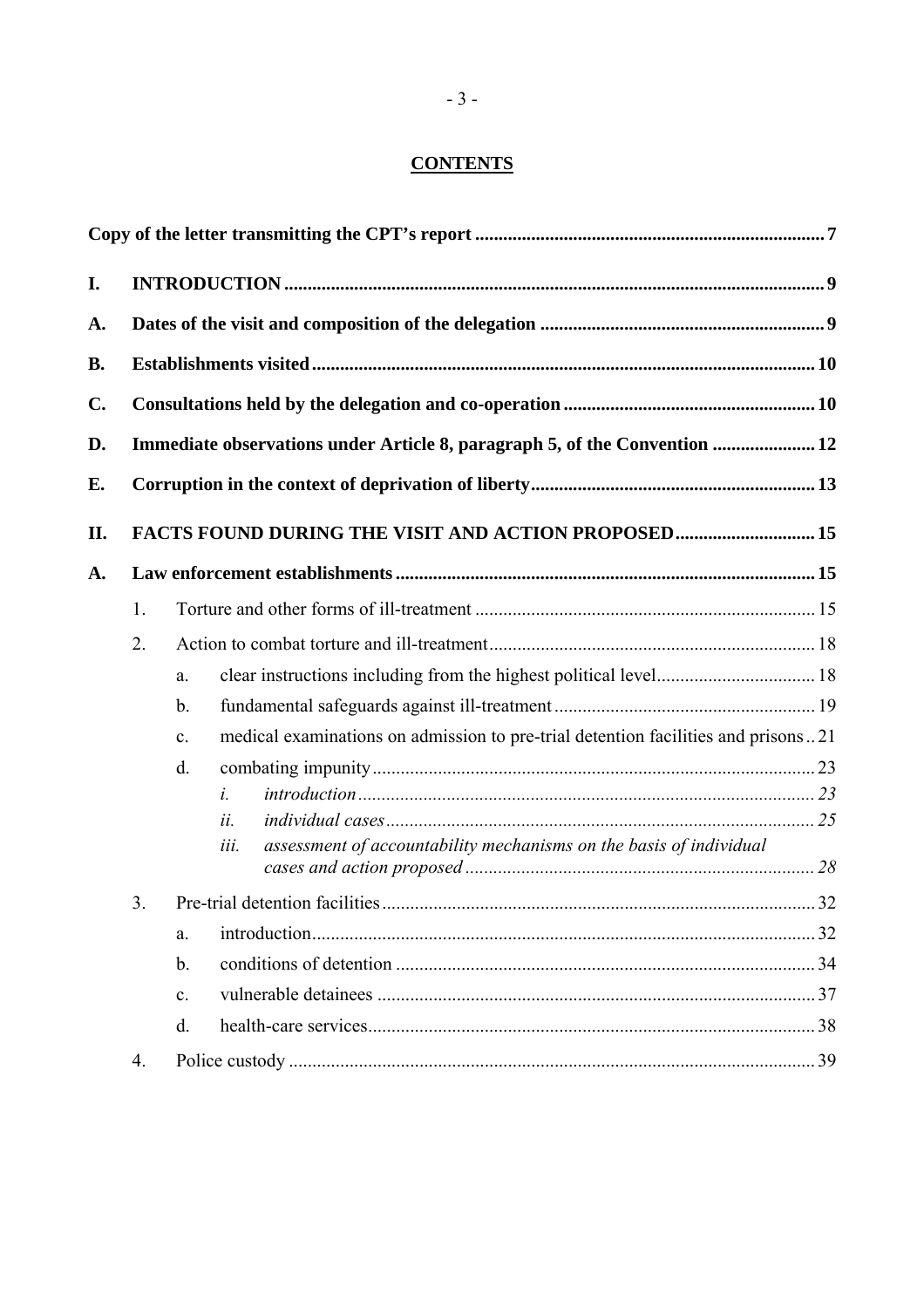| В. |    |                                                                                                   |         |  |  |  |
|----|----|---------------------------------------------------------------------------------------------------|---------|--|--|--|
|    | 1. |                                                                                                   |         |  |  |  |
|    | 2. |                                                                                                   |         |  |  |  |
|    | 3. |                                                                                                   |         |  |  |  |
|    |    | a.                                                                                                |         |  |  |  |
|    |    | $\mathbf b$ .                                                                                     |         |  |  |  |
|    | 4. |                                                                                                   |         |  |  |  |
|    | 5. |                                                                                                   |         |  |  |  |
|    | 6. | Conditions<br>of<br>detention<br>at Kruja<br>Special<br>Institute<br>for Mentally                 | $III$ , |  |  |  |
|    | 7. |                                                                                                   |         |  |  |  |
|    |    | a.                                                                                                |         |  |  |  |
|    |    | Kruja Special Institute for Mentally Ill, Drug-addicted and Elderly Prisoners 53<br>$\mathbf b$ . |         |  |  |  |
|    |    | $\mathbf{c}$ .                                                                                    |         |  |  |  |
|    |    | $d_{\cdot}$                                                                                       |         |  |  |  |
|    | 8. |                                                                                                   |         |  |  |  |
|    |    | a.                                                                                                |         |  |  |  |
|    |    | $\mathbf{b}$ .                                                                                    |         |  |  |  |
|    |    | $\mathbf{c}$ .                                                                                    |         |  |  |  |
| C. |    |                                                                                                   |         |  |  |  |
|    | 1. |                                                                                                   |         |  |  |  |
|    | 2. |                                                                                                   |         |  |  |  |
|    | 3. |                                                                                                   |         |  |  |  |
|    |    | a.                                                                                                |         |  |  |  |
|    |    | $\mathbf b$ .                                                                                     |         |  |  |  |
|    | 4. |                                                                                                   |         |  |  |  |
|    | 5. |                                                                                                   |         |  |  |  |
|    | 6. |                                                                                                   |         |  |  |  |
|    |    | a.                                                                                                |         |  |  |  |
|    |    | $\mathbf b$ .                                                                                     |         |  |  |  |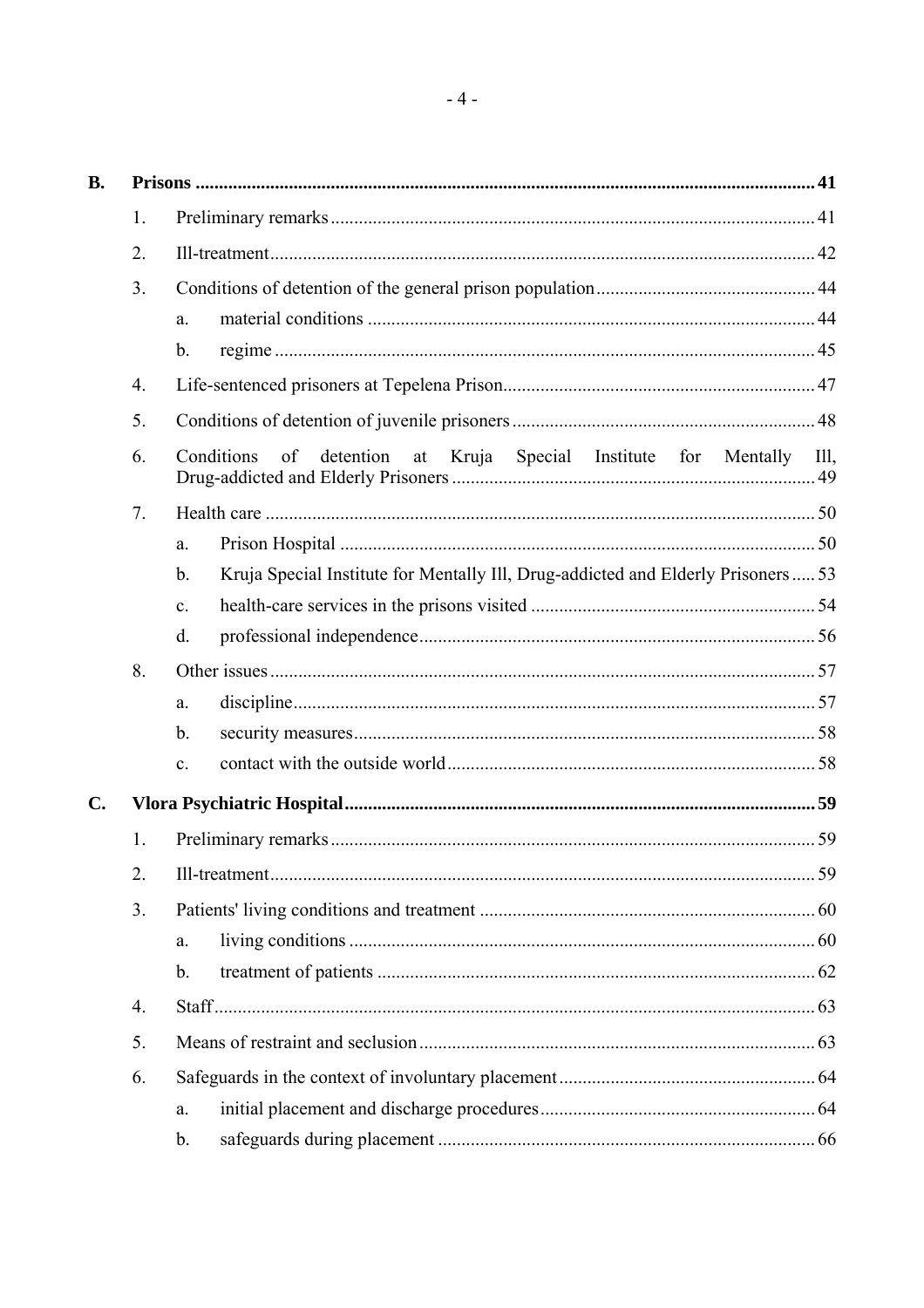| APPENDIX I: EXCERPT FROM THE REPORT ON THE VISIT TO ALBANIA<br>CARRIED OUT IN 2003, PARAGRAPHS 40 TO 42 (SUBPARAGRAPH 1) 67 |  |
|-----------------------------------------------------------------------------------------------------------------------------|--|
|                                                                                                                             |  |
| APPENDIX II: LIST OF THE CPT'S RECOMMENDATIONS, COMMENTS AND                                                                |  |
|                                                                                                                             |  |
|                                                                                                                             |  |
| APPENDIX III: LIST OF THE NATIONAL AUTHORITIES, OTHER BODIES AND                                                            |  |
| ORGANISATIONS WITH WHICH THE CPT'S DELEGATION HELD                                                                          |  |
|                                                                                                                             |  |
|                                                                                                                             |  |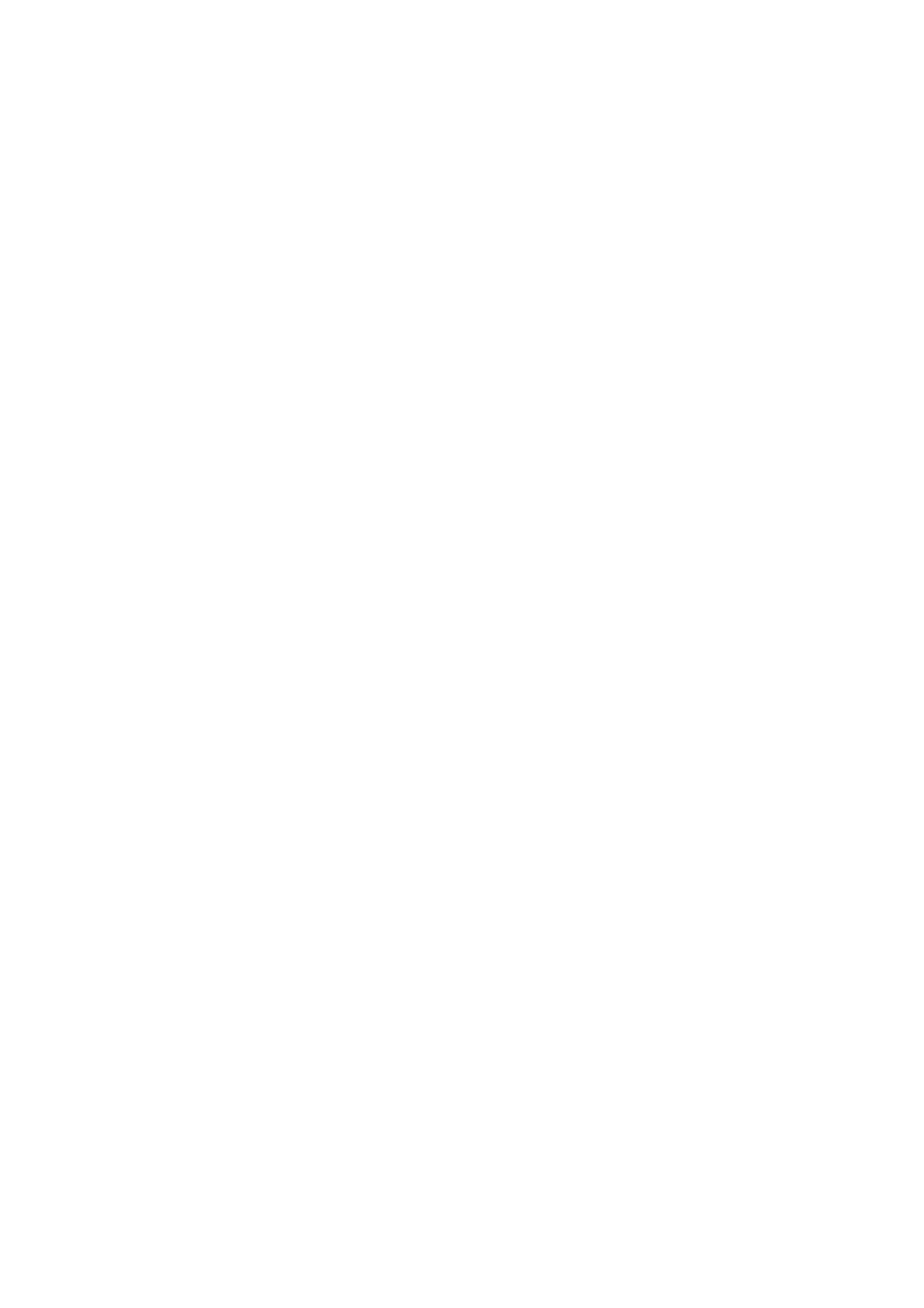#### Copy of the letter transmitting the CPT's report

Strasbourg, 21 December 2005

<span id="page-8-0"></span>Dear Ambassador,

 In pursuance of Article 10, paragraph 1, of the European Convention for the Prevention of Torture and Inhuman or Degrading Treatment or Punishment, I enclose herewith the report to the Albanian Government drawn up by the European Committee for the Prevention of Torture and Inhuman or Degrading Treatment or Punishment (CPT) following its visit to Albania from 23 May to 3 June 2005. The report was adopted by the CPT at its 58th meeting, held from 7 to 11 November 2005.

 The various recommendations, comments and requests for information formulated by the CPT are listed in Appendix II. As regards more particularly the CPT's recommendations, having regard to Article 10 of the Convention, the Committee requests the Albanian authorities to provide **within six months** a response giving a full account of action taken to implement them. The CPT trusts that it will also be possible for the Albanian authorities to provide, in the above-mentioned response, reactions to the comments formulated in this report which are summarised in Appendix II as well as replies to the requests for information made.

 In respect of the issues raised in paragraphs 68, 70, 98, 131 and 156 of the report, the CPT requests the Albanian authorities to provide a response **within three months**.

 The CPT would ask, in the event of the response being forwarded in Albanian, that it be accompanied by an English or French translation. It would also be most helpful if the Albanian authorities could provide a copy of the report in a computer-readable form.

I am at your entire disposal if you have any questions concerning either the CPT's report or the future procedure.

Yours faithfully,

Silvia CASALE President of the European Committee for the Prevention of Torture and Inhuman or Degrading Treatment or Punishment

**Mr Shpëtim ÇAUSHI Ambassador Extraordinary and Plenipotentiary Permanent Representative of Albania to the Council of Europe 67, allée de la Robertsau 67000 STRASBOURG**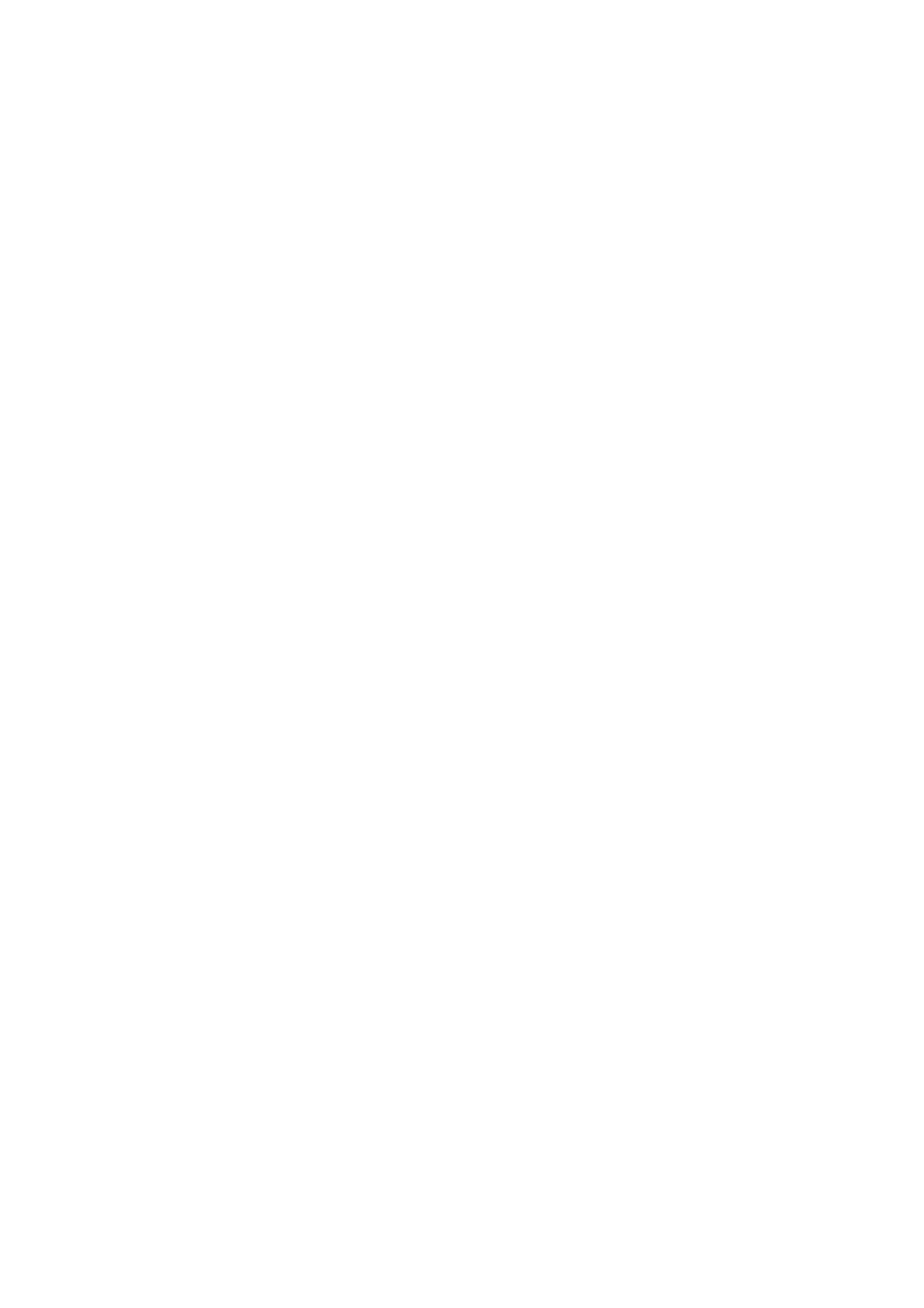## <span id="page-10-0"></span>**I. INTRODUCTION**

## **A. Dates of the visit and composition of the delegation**

1. In pursuance of Article 7 of the European Convention for the Prevention of Torture and Inhuman or Degrading Treatment or Punishment (hereinafter referred to as "the Convention"), a delegation of the CPT carried out a visit to Albania from 23 May to 3 June 2005. The visit formed part of the CPT's programme of periodic visits for 2005, and was the sixth visit to Albania to be carried out by the  $\overrightarrow{CPT}$ .

- 2. The visit was carried out by the following members of the CPT:
	- Mauro PALMA (Head of delegation)
	- Roger BEAUVOIS
	- Mario BENEDETTINI
	- Marija DEFINIS-GOJANOVIĆ
	- Eric SVANIDZE.

They were supported by Michael NEURAUTER, Caterina BOLOGNESE and Marco LEIDEKKER of the CPT's Secretariat, and assisted by:

- Eric DURAND, medical doctor, former Head of the medical services at Fleury-MÈrogis Prison, France (expert)
- Catherine PAULET, psychiatrist, Head of the regional medical and psychological service, Baumettes Prison, Marseilles, France (expert)
- Teuta BARBULLUSHI (interpreter)
- Mirela FURXHI-KUMBARO (interpreter)
- Arben LESKAJ (interpreter)
- Edmond TUPJA (interpreter)
- Dritan TOLA (interpreter)

 $\frac{1}{1}$ 

- Rudina XHILLARI (interpreter).

<span id="page-10-1"></span>The CPT carried out two periodic visits (December 1997 and December 2001), as well as three ad hoc visits (December 1998, October 2001 and July 2003) to Albania. With the exception of the report on the 2003 visit (CPT (2003) 68), the visit reports and Government responses have been published under the following references: CPT/Inf (2003) 6 to 12.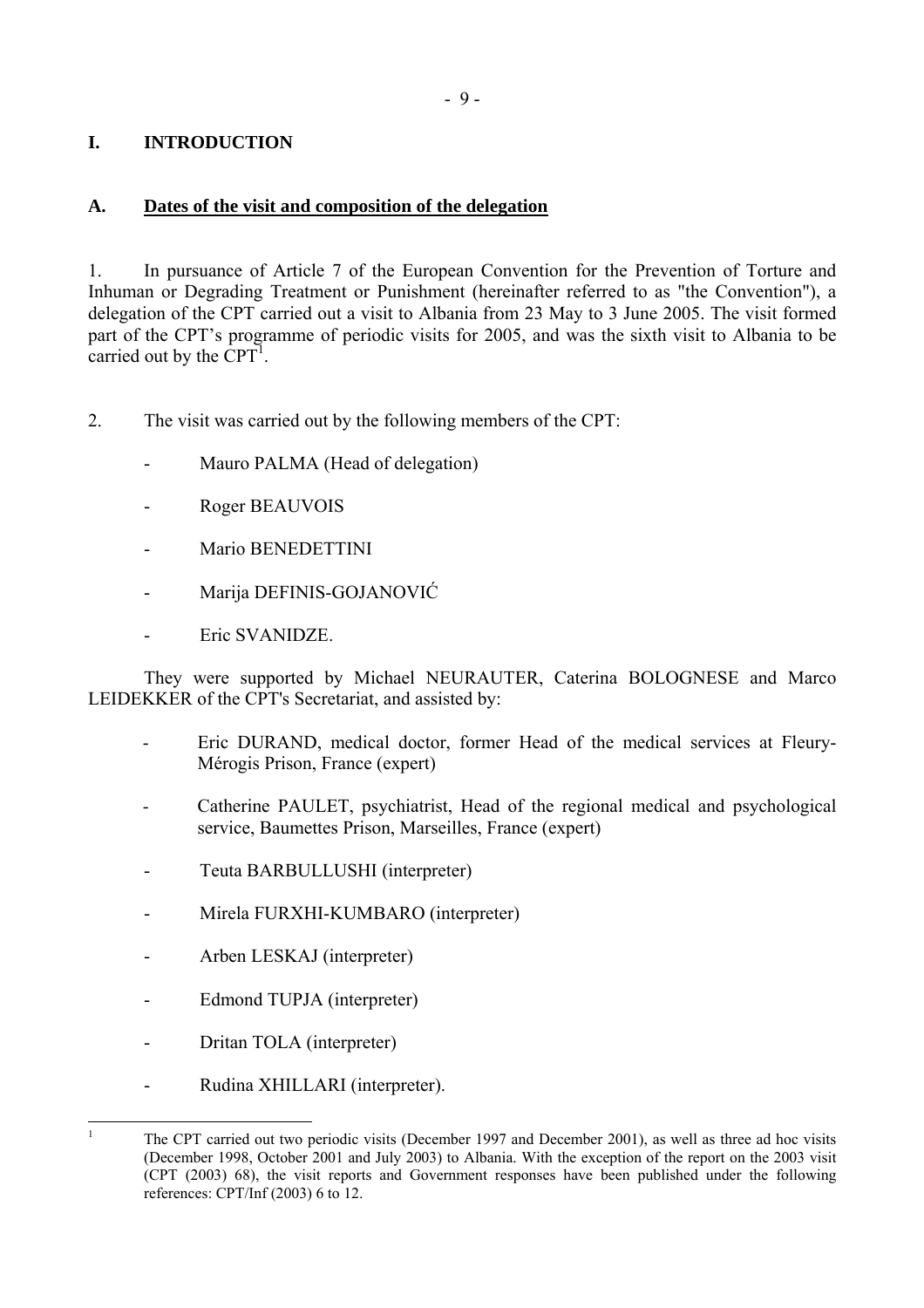## <span id="page-11-0"></span>**B. Establishments visited**

3. The delegation visited the following places of detention:

## Establishments under the authority of the Ministry of the Interior

- Pre-trial detention facilities at Durres Police Directorate
- Pre-trial detention facilities at Gjirokastra Police Directorate
- Pre-trial detention facilities at Peshkopi Police Directorate
- Pre-trial detention facilities at Shkodra Police Directorate
- Pre-trial detention facilities at Tepelena Police Directorate
- Gjirokastra Police Station
- Peshkopi Police Station
- Police Station No. 2, Tirana
- Police Station No. 3, Tirana
- Police Station No. 4, Tirana
- Police Station No. 6, Tirana
- Shkodra Police Station
- Tepelena Police Station
- Vlora Police Station

### Establishments under the authority of the Ministry of Justice

- Kruja Special Institute for Mentally Ill, Drug-Addicted and Elderly Prisoners
- Prison Hospital, Tirana
- Tepelena Prison
- Tirana-Vaqarr Prison
- Vlora Pre-trial Detention Centre

Establishments under the authority of the Ministry of Health

- Vlora Psychiatric Hospital.

 Further, the delegation paid brief visits to Prisons Nos. 302 and 313 in Tirana, in order to interview remand prisoners, as well as to Lezha Prison, in order to examine the overall detention conditions of remand prisoners. Medical members of the delegation also went to the Military Hospital in Tirana, in order to consult the medical files of persons deprived of their liberty.

## **C. Consultations held by the delegation and co-operation**

4. In the course of the visit, the delegation held consultations with the national authorities and with representatives of intergovernmental and non-governmental organisations active in areas of concern to the CPT. In addition, numerous meetings were held with local officials in charge of the places visited, as well as with various administrative and judicial authorities.

 A list of the national authorities and organisations consulted by the delegation is set out in Appendix III to this report.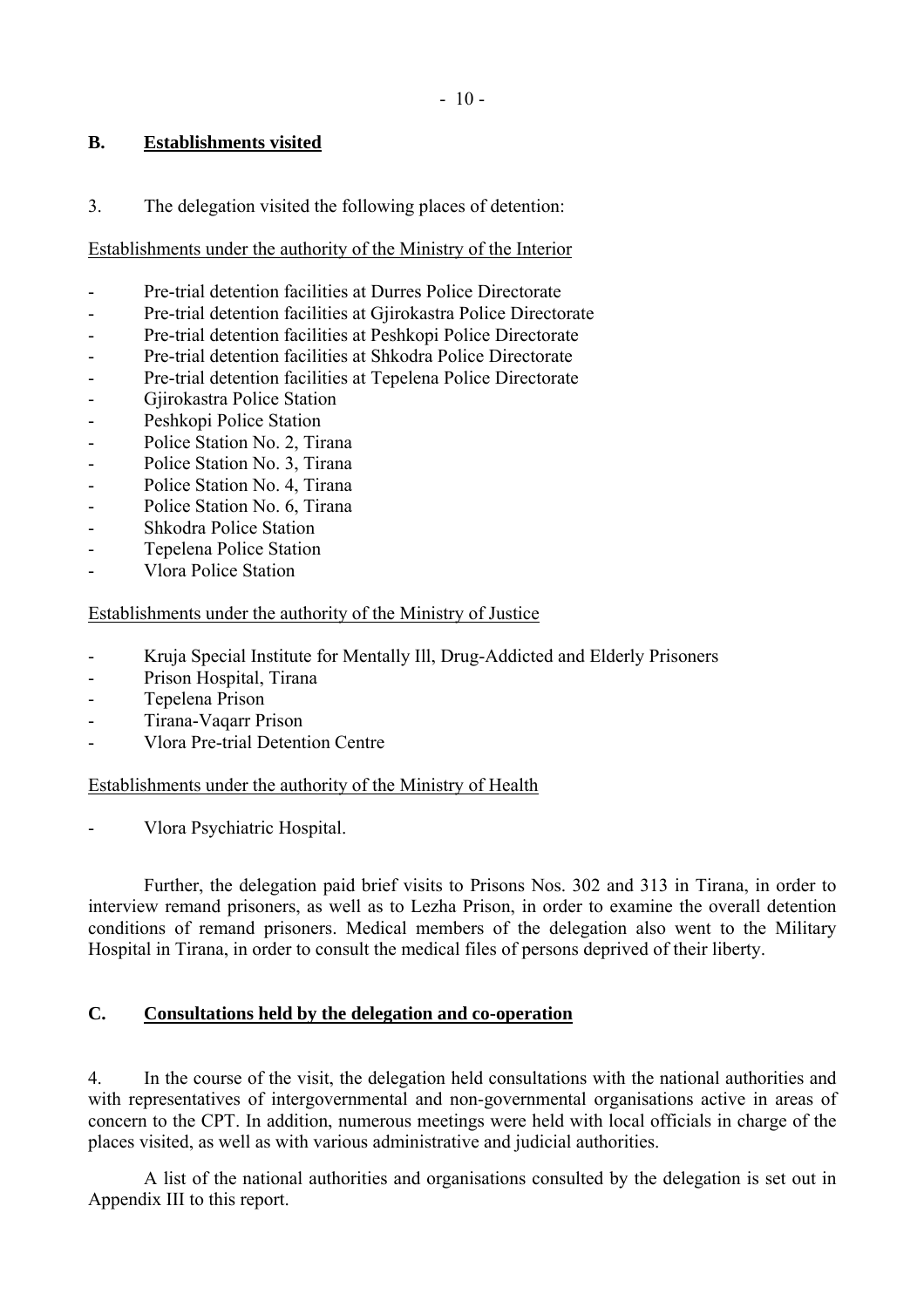5. During the visit, the degree of co-operation received from the Albanian authorities at central level was, on the whole, very good. In the course of the visit, the delegation held meetings with Igli TOSKA, Minister of Public Order, Engjell BEJTAJ, Minister of Health, and Anastas DURO, Deputy Minister of Justice, as well as with Jorgo DHRAMI, Deputy People's Advocate ("Ombudsman"). In addition, it met several senior officials from the Ministries concerned (including the Ministry of Labour and Social Affairs).

 The CPT is aware of the efforts made by the various services concerned to ensure that the delegation received the assistance required to carry out its work. In particular, the Committee would like to express its appreciation for the assistance provided before and during the visit by its liaison officer, Mr Sokol PUTO, from the Ministry of Foreign Affairs.

6. The reception received at most of the places visited, including those which had not been notified in advance, was very good. However, in some police establishments, there appeared to be a lack of awareness of the CPT's mandate, which led to considerable delays until the delegation was granted access to the detention facilities. In this connection, the CPT wishes to recall once again the obligations of the Albanian authorities under Article 3 (general principle of co-operation) and Article 8, paragraph 2.c, of the Convention (unlimited access to any place of deprivation of liberty). **The CPT requests the Albanian authorities to make further efforts to ensure that all police officers in Albania are fully aware of their obligations flowing from the Convention.** 

7. The CPT also regrets that the management and senior staff of Vlora Psychiatric Hospital had not received a copy of the relevant section of the Committee's report on its visit in 2001. Full implementation of the CPT's recommendations would clearly require them to be distributed to the persons directly responsible for the management of the establishments visited. **The CPT trusts that the Albanian authorities will distribute the present report accordingly.** 

8. Notwithstanding the generally very good co-operation received during the visit, the CPT must stress once again that the principle of co-operation as set out in the European Convention for the prevention of torture is not limited to facilitating the work of visiting delegations, but also requires that recommendations made by the Committee are implemented in practice. The authorities' efforts to comply with these recommendations are an essential indicator of the quality of the co-operation which underpins the relationship between the Committee and a State Party to the Convention.

 Whilst acknowledging the fact that some positive steps had been taken in certain areas, the CPT cannot but conclude that, to date, the majority of its recommendations made after five visits to Albania have still not been implemented (in particular, as regards police and prison matters). It is equally worrying that, in its response to the report on the 2003 visit, the Ministry of Public Order failed to address most of the specific recommendations made by the Committee. The persistent refusal by the Albanian authorities to implement the 1996 Law on Mental Health, which includes a number of guarantees intended to safeguard the fundamental rights of psychiatric patients, is another matter of considerable concern (cf. paragraphs 155 and 156).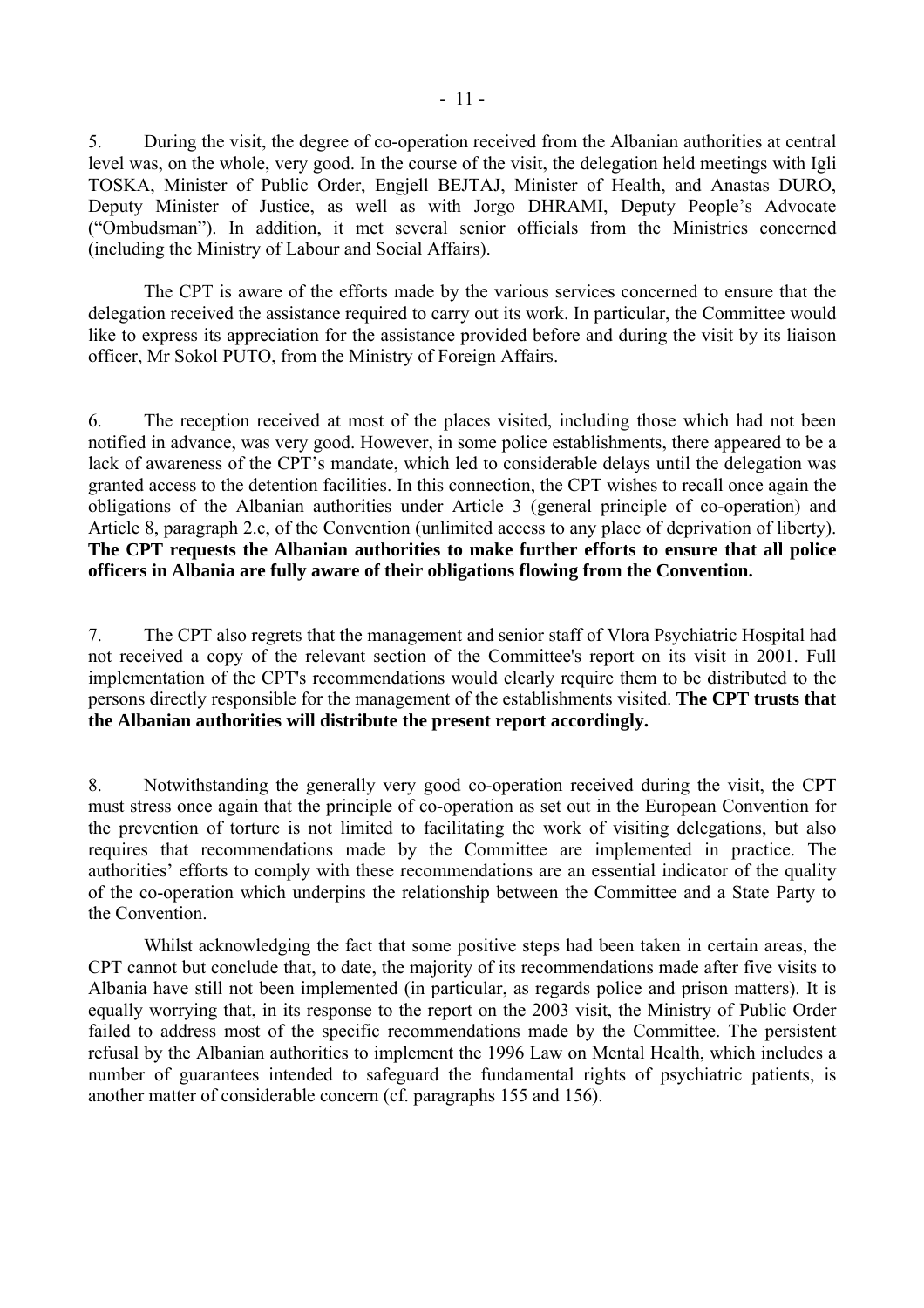<span id="page-13-0"></span> Further, the 2005 visit demonstrated that the information provided by the Albanian authorities in their responses to previous visit reports was repeatedly incorrect. Indeed, a number of recommendations had not been implemented, despite explicit assurances to the contrary given by the Albanian authorities. In this connection, particular reference is made to paragraphs 31, 96, 132, 143, 149 and 155 of this report.

The CPT must stress that if the Albanian authorities continue to fail to improve the situation in the light of the recommendations made, the Committee will have no choice but to set in motion the procedure provided for in Article 10, paragraph [2](#page-13-1), of the Convention<sup>2</sup>. The Committee trusts that the action taken in response to this report will render such a step unnecessary.

## **D. Immediate observations under Article 8, paragraph 5, of the Convention**

9. At the end of the visit, on 3 June 2005, the CPT's delegation held final talks with the Albanian authorities, in order to acquaint them with the main facts found during the visit. On this occasion, in pursuance of Article 8, paragraph 5, of the Convention, the delegation made immediate observations and requested the Albanian authorities to take urgent steps to ensure that:

- all juveniles and the woman currently being held in the pre-trial detention facilities at Durres Police Headquarters are transferred to an appropriate prison establishment (deadline: two weeks);
- all detained persons held in pre-trial detention facilities are provided with a clean mattress and clean blankets (deadline: two months);
- all detained persons held in pre-trial detention facilities are allowed at least one hour of outdoor exercise per day, including on Sundays and public holidays (deadline: two months);
- the prohibition of in-cell activities and correspondence with the outside world are abolished (deadline: two months);
- the isolation cell without access to natural light at Kruja Special Institute is withdrawn from service (deadline: two weeks);
- the "aeration room" in the "isolation unit" at Tirana-Vaqarr Prison, which only had a ceiling consisting of a metal grille covered with a plastic sheet, is no longer used as prisoner accommodation (deadline: two weeks);
- a concrete plan for the creation of appropriate outdoor exercise facilities at Prison No. 313 in Tirana is transmitted to the CPT within two months and implemented within four months;

<span id="page-13-1"></span> $\frac{1}{2}$  Article 10, paragraph 2, reads as follows: "If the Party fails to co-operate or refuses to improve the situation in the light of the Committee's recommendations, the Committee may decide, after the Party has had an opportunity to make known its views, by a majority of two-thirds of its members to make a public statement on the matter".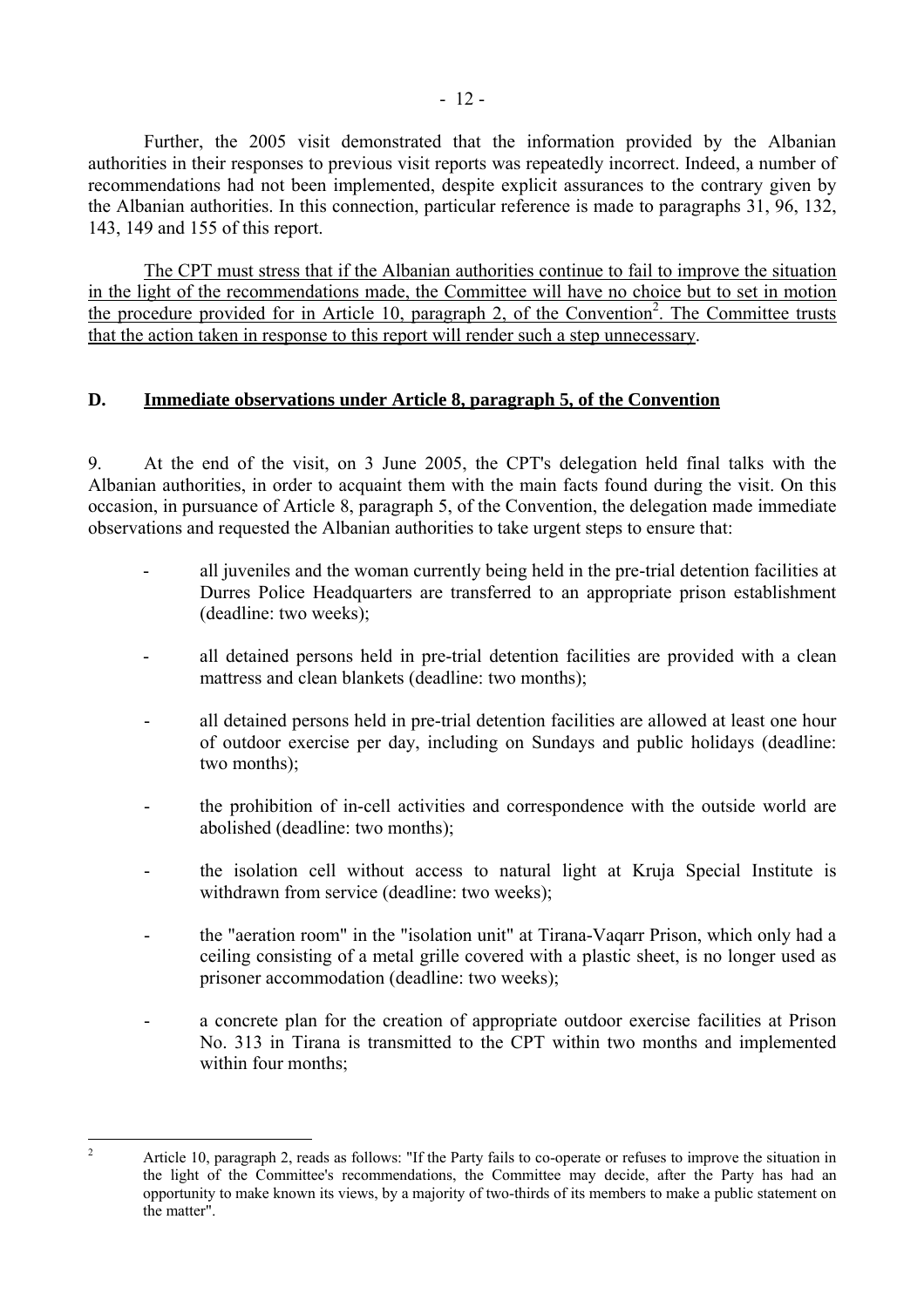- <span id="page-14-0"></span> all prisoners in all other prison establishments visited are allowed at least one hour of outdoor exercise per day (including on Sundays and public holidays) (deadline: two months);
- all involuntary admissions at Vlora Psychiatric Hospital (as well as in other psychiatric establishments in Albania) are notified to the competent courts (deadline: four months).

 The above-mentioned immediate observations were subsequently confirmed by the President of the CPT in a letter of 27 June 2005, in which the Albanian authorities were requested to provide, within the deadlines indicated above, detailed information on the measures taken in response.

10. By letters dated 14 July, 2 and 5 November 2005, the Albanian authorities informed the CPT of the measures taken in response to the above-mentioned observations. These measures will be assessed later in the report.

### **E. Corruption in the context of deprivation of liberty**

11. Before setting out the facts found by the delegation during the visit, the CPT must express its serious concern that many detained persons interviewed in the course of the visit not only expressed profound mistrust of the justice system, but also their perception that the rights of detained persons within police and prison establishments, which are based on law, can only be enjoyed in exchange for bribes. This concerned the provision of benefits ranging from daily commodities to such issues as obtaining a transfer to another cell or establishment or early conditional release. The vast majority of inmates interviewed in the pre-trial detention facilities visited (especially at Durres), as well as at Tepelena and Tirana-Vaqarr Prison, alleged that they had been requested by staff to pay money in exchange for services or that they actually had already paid bribes in the past. Even if it remains impossible to verify every single allegation, the widespread conviction alone of the existence of a pernicious culture of corruption in the context of deprivation of liberty is likely to undermine the credibility not only of the Ministries concerned but of State institutions as a whole.

 **The CPT recommends that the Albanian authorities take decisive action to combat the phenomenon of corruption, whether real or perceived, in all places of deprivation of liberty.**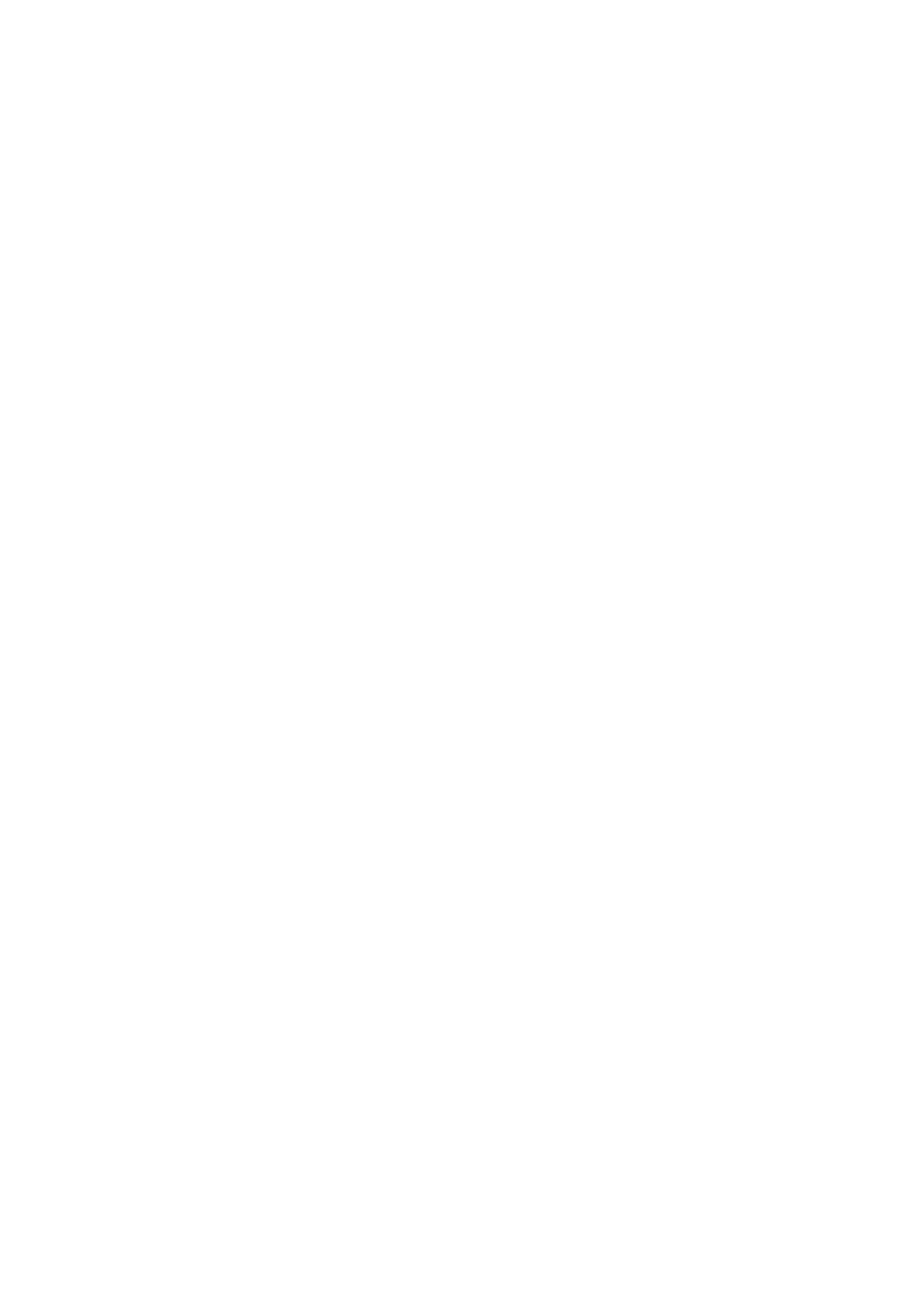## <span id="page-16-0"></span>**II. FACTS FOUND DURING THE VISIT AND ACTION PROPOSED**

### **A. Law enforcement establishments**

## **1. Torture and other forms of ill-treatment**

12. As in 2003, the majority of persons interviewed by the delegation alleged that they had been ill-treated whilst in police custody. Most of these allegations related to ill-treatment during police questioning and, more particularly, during interrogation by officers of the *criminal police*. The illtreatment alleged consisted in the main of punches and kicks, and of striking the person concerned with batons or legs of chairs/tables. In some cases, the ill-treatment alleged **-** very severe beating, beatings on the feet (so-called "falaka") and/or on the palms and backs of hands **-** was such that it could be considered to amount to torture. It is all the more worrying that the vast majority of juveniles interviewed alleged that they had been ill-treated by the police.

 In a number of cases, the medical examination of the persons concerned as well as the consultation of medical files by medical members of the delegation revealed injuries which, in the view of the delegation's doctors, were fully consistent with the persons' allegations of ill-treatment by the police. In this connection, the following cases have been selected for their illustrative value:

#### 13. Case 1

 A detained person met by the delegation in the pre-trial detention facilities at Shkodra Police Directorate claimed that, at the time of his apprehension some ten days earlier, he had repeatedly been beaten by officers of Shkodra Police Directorate. Subsequently, following his transfer to the Shkodra Police Directorate he alleged that he sustained multiple blows all over the body (head, stomach, hands and legs) with plastic sticks, batons and a chair leg.

 Upon examination by a medical member of the delegation, the person concerned displayed the following injuries:

- a painful swelling, 4 cm in diameter, on the left parietal part of the head;
- a bruised area, green-yellow in colour, 8 cm x 6 cm, in the upper third part of the outer back side of the left upper arm;
- a bruised area, green-yellow to violet in colour, 15 cm x 10 cm, in the middle of the outer side of the right upper leg;
- a bruised area, green-yellow in colour, 10 cm x 8 cm, in the middle of the outer side of the left upper leg;
- a bruised area, greenish-yellow in colour, 5 cm x 3 cm, with unclear margins in the middle of the outer side of the left lower leg.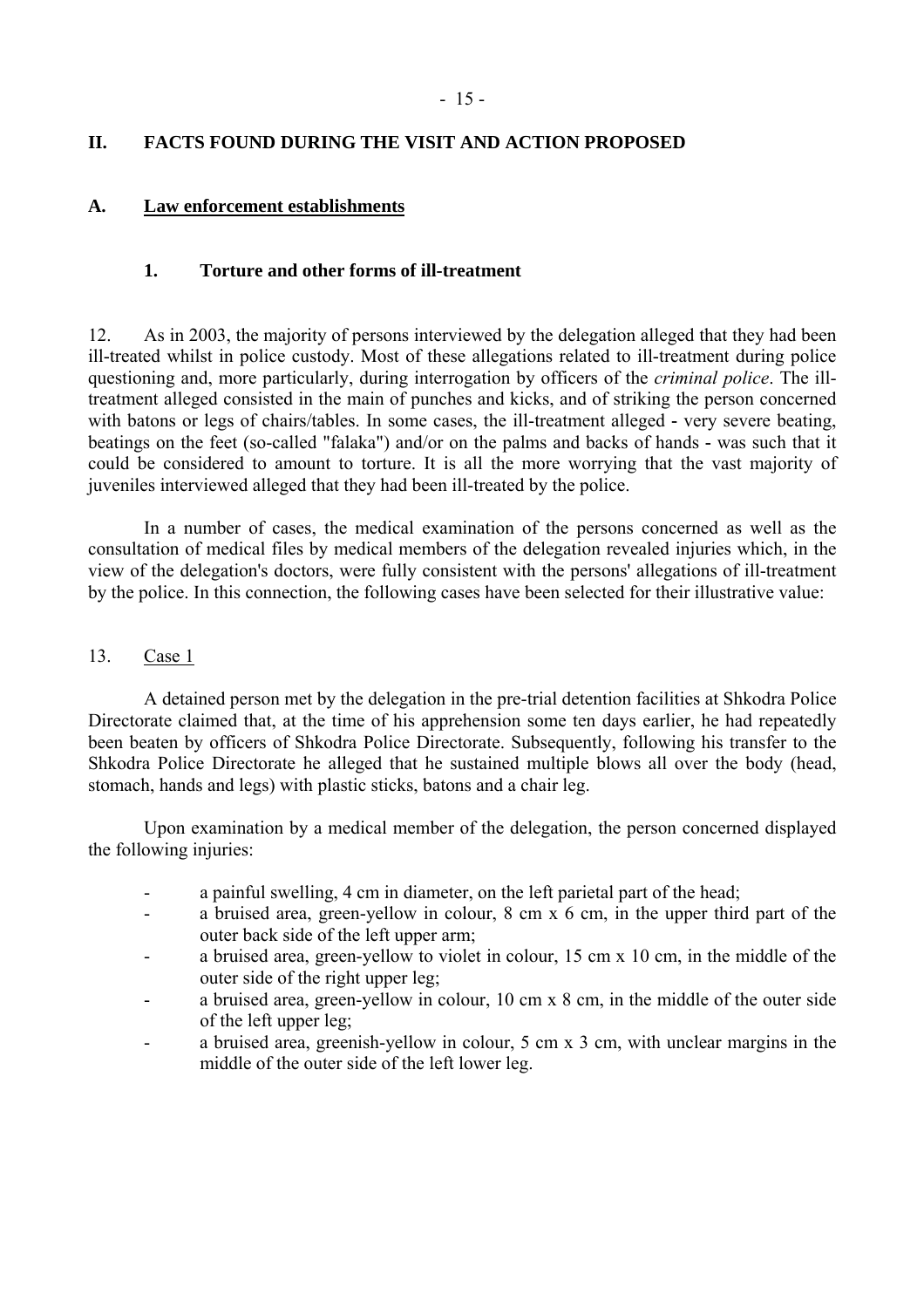#### 14. Case 2

 Another person met by the delegation in the pre-trial detention facilities at Shkodra Police Directorate alleged that some ten days previously he had repeatedly been beaten by three officers of Shkodra Police Directorate, in order to make him confess to a criminal offence. He had allegedly been beaten on various parts of his body including his head, hands and feet, with batons and table legs.

 Upon examination by a medical member of the delegation, the person concerned displayed the following injuries:

- a painful swelling, 5 cm in diameter, on the back part of the head;
- the first finger of the right hand swollen and dark yellowish-brown in colour;
- a bruised area, greenish-yellow in colour, 10 cm x 5 cm, in the middle of the outer side of the right upper leg;
- an abrasion with a partial scab,  $3 \text{ cm} \times 1 \text{ cm}$ , in the middle of the front side of the left lower leg;
- the first toe of the right foot and the upper part of the right foot swollen.

15. In the pre-trial detention facilities at Durres, Gjirokastra and Peshkopi Police Directorates, numerous allegations were heard about instances of ill-treatment by *custodial staff*. By way of example, one inmate claimed that, while handcuffed, and immediately following an interrogation by a prosecutor in the pre-trial detention facilities at Durres, he had been beaten by a police officer with a portable radio, allegedly because he had refused to answer the prosecutor's questions. Further, allegations were received about a violent incident in the course of which two inmates had been forced by police officers to beat another inmate.

 In contrast, it should be emphasised that many other inmates interviewed, especially in the pre-trial detention facilities at Shkodra and Tepelena Police Directorates, expressed their appreciation regarding the manner in which they were treated by custodial staff.

16. In most of the pre-trial detention centres visited, allegations were heard regarding instances of excessive use of force and/or deliberate physical ill-treatment by members of the establishments<sup>'</sup> *special intervention groups,* in particular during cell searches, in the course of which the officers involved were wearing masks.

 Violence against inmates appeared to be particularly widespread in the pre-trial detention facilities at Durres Police Directorate. Indeed, many inmates, interviewed separately, gave consistent accounts of the ill-treatment they had allegedly sustained. Allegedly, they had been handcuffed with their hands behind their back, and a helmet put on their head, before being severely beaten with hard objects in an office on the third floor, allegedly as "punishment" for their insistence on making requests of a varied nature (e.g. to see a doctor or to be given access to the toilet, especially at night time). They all described in the same way the very old design of the handcuffs, as well as the colour and the specific characteristics of the helmet. Both items were found by the delegation in a cupboard/drawer in an office used by staff on the third floor of the establishment.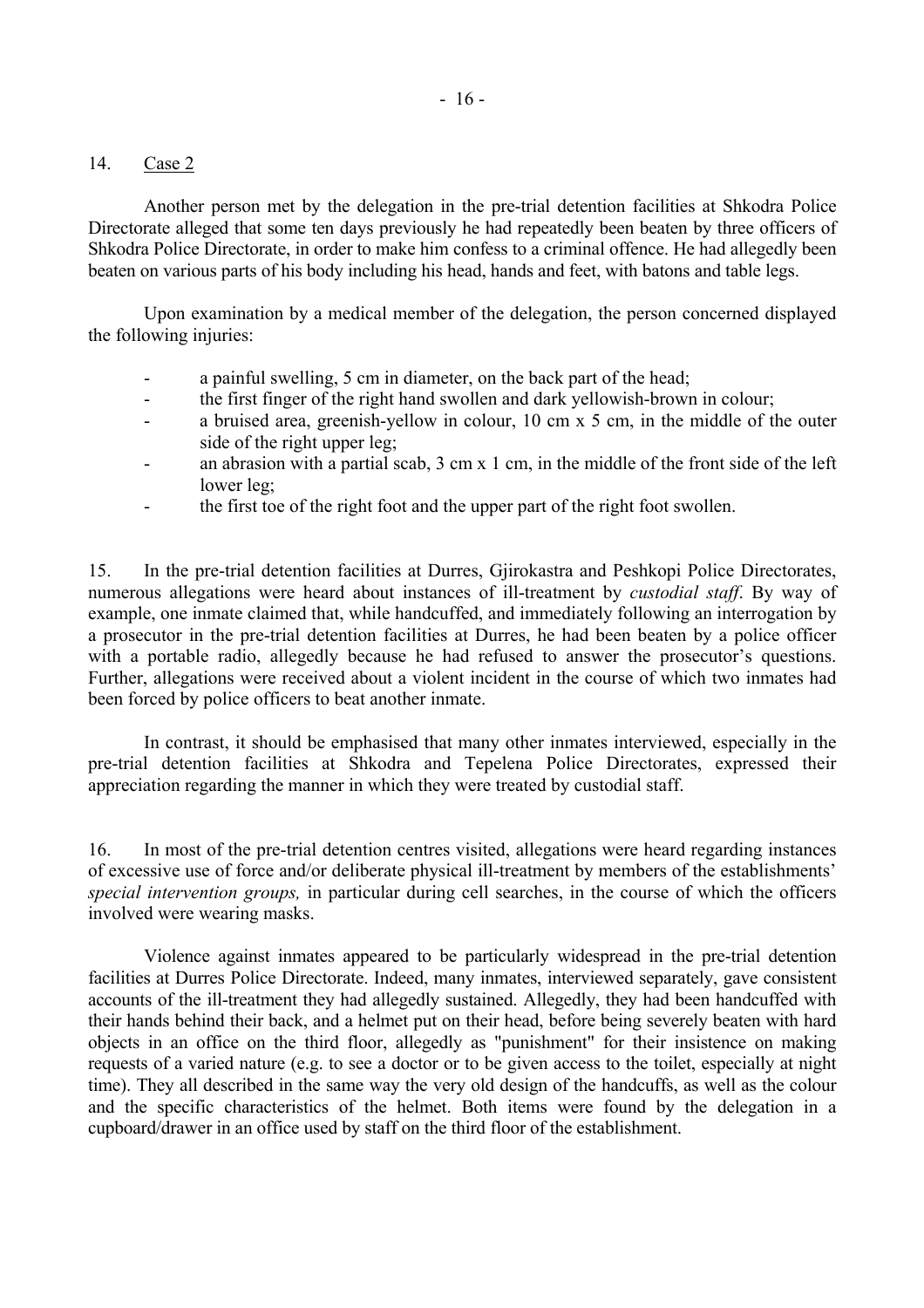17. It must be added that, in several of the pre-trial detention facilities visited, detained persons were being held in *conditions of detention* which could easily be considered as inhuman or degrading. The most striking example in this respect were the pre-trial detention facilities at Durres Police Directorate. Indeed, the accumulation of execrable material conditions (severely overcrowded cells, no mattresses/blankets, extremely high temperatures and humidity, appalling hygienic conditions, etc.), the legal prohibition of any purposeful activity inside the cell (i.e. no reading material, games, radios, not even a piece of paper or a pencil), the almost total absence of activities outside the cell (only access to the open air, in extremely small cubicles, not granted every day, and for less then one hour each time), and the prolonged duration of placements in the facilities concerned (i.e. up to four years) is, in the CPT's experience, unique in a European context (cf. paragraphs 56 to 71).

> \* \* \*

18. In the light of the information gathered by the delegation during the 2005 visit, the CPT cannot but conclude that the ill-treatment of persons deprived of their liberty by the law enforcement agencies in Albania continues to be a serious problem, eight years after the first periodic visit when similar conclusions were reached.

 In this connection, decisive action is required to address the phenomenon of impunity, which is capable of nullifying all efforts to eradicate torture and other forms of ill-treatment (cf. Section 2d. below).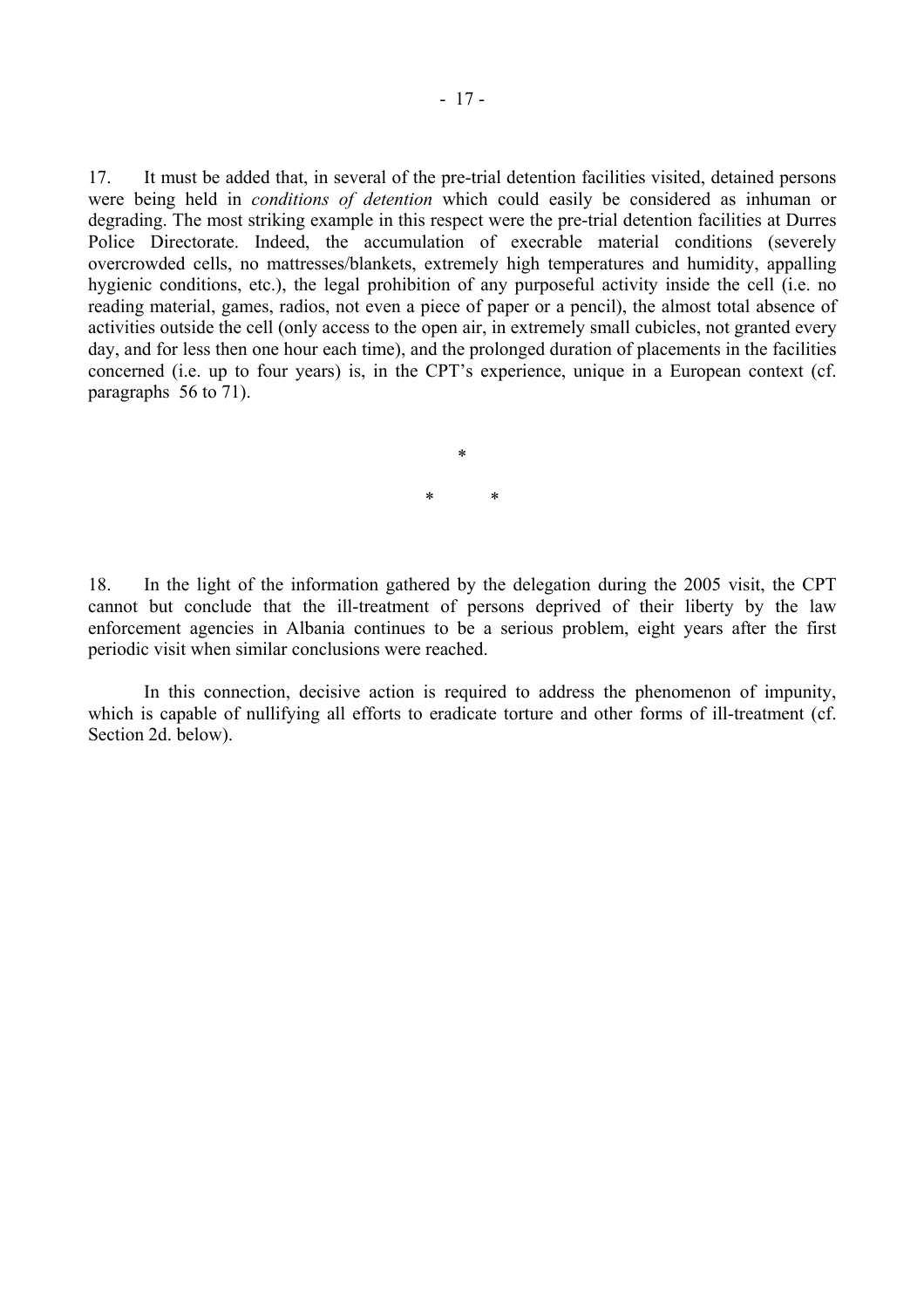#### <span id="page-19-0"></span>**2. Action to combat torture and ill-treatment**

a. clear instructions including from the highest political level

## 19. Given the large scale and persistence of the problem of ill-treatment by the police, **the CPT recommends that a clear message be delivered by the relevant political authority at the highest level, that is the Minister of the Interior himself, condemning police ill-treatment.**

 Reference should also be made to the instructions issued by the Ministry of Public Order and the Director General of the State Police emphasising "the obligation of all police structures to fulfil their functional duties in conformity with the law, respecting and guaranteeing human rights and freedoms provided by law to all the citizens especially to those deprived of their liberty"[3](#page-19-1) . **The CPT recommends that this message be repeated, at regular intervals, and channelled by senior staff to all levels of the police, in particular to police officers responsible for interrogations and to members of special intervention groups. It must be made clear that all forms of ill-treatment of detained persons (including verbal abuse) are not acceptable and will**  be punished accordingly<sup>4</sup>[.](#page-19-2) Law enforcement officials should also be reminded that the force **used when performing their duties should be no more than is strictly necessary and, once persons have been brought under control, there can be no justification for striking them.** 

20. The CPT is against the practice of members of the special intervention groups in pre-trial detention centres wearing masks when conducting searches or dealing with disturbances; this will clearly hamper the identification of potential suspects if and when allegations of ill-treatment arise. No exceptional circumstances can justify such a practice in a custodial setting. Consequently, **the Committee recommends that members of special intervention groups in pre-trial detention facilities be prohibited from wearing masks on any occasion while exercising their duties.** Further, **senior management should always be present during operations carried out by such groups.**

3

<span id="page-19-1"></span><sup>&</sup>lt;sup>3</sup> Cf. page 4 of the Albanian authorities' response to the report on the 2003 visit (CPT (2004) 67).

<span id="page-19-2"></span>Naturally, this extends to prohibiting police officers from forcing prisoners to withdraw complaints of illtreatment, through the use of pressure, threats or other forms of ill-treatment against them or their families. The delegation again heard numerous allegations of this nature.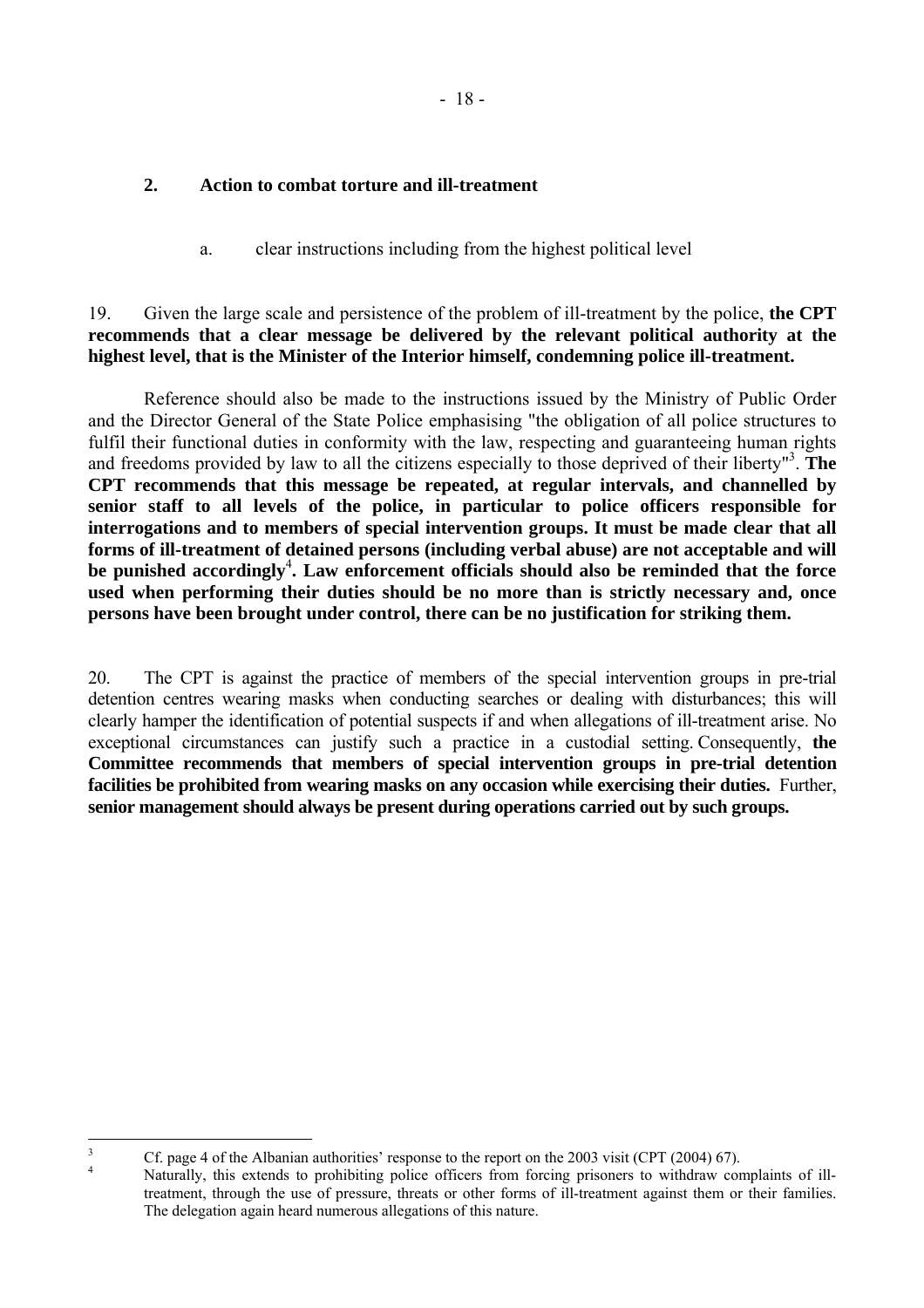- 19 -

b. fundamental safeguards against ill-treatment

<span id="page-20-0"></span>21. As already pointed out in previous visit reports, three fundamental rights should apply from the outset of a person's deprivation of liberty (the right of those concerned to inform a close relative or another third party of their choice of their situation, the right of access to a lawyer, and the right of access to a doctor). Furthermore, persons taken into police custody should be expressly informed, without delay and in a language they understand, of all their rights, including those referred to above.

 These safeguards should apply not only to persons detained by the police in connection with a criminal offence, but also to persons detained under aliens legislation, and to persons who are obliged to remain with the police for other reasons (*e.g.* as a witness or for identification purposes).

22. The 2005 visit demonstrated that the situation remained unchanged as regards the abovementioned fundamental safeguards against ill-treatment. In fact, none of the specific recommendations repeatedly made by the CPT had been implemented.

23. As in 2003[,](#page-20-1) the right of notification of custody, although formally guaranteed by law<sup>5</sup>, was often not fully effective in practice. Many of the persons interviewed alleged that they had not been able to exercise this right promptly or, in some cases, at any time, whilst in police custody. It is of particular concern that, in a number of cases, notification of custody of juveniles was apparently delayed for several days.

**The CPT calls upon the Albanian authorities to take immediate and effective steps to ensure that all persons deprived of their liberty by law enforcement agencies are granted the right to notify a close relative or third party of their choice of their situation, as from the very outset of their deprivation of liberty. This right should be enjoyed not only by criminal suspects, but also by anyone who is under a legal obligation to attend – and stay at – an establishment of a law enforcement agency.** 

24. The right of detained persons to have immediate access to a lawyer is embodied in Article 28, paragraph 1, of the Albanian Constitution as well as in Section 53, paragraph 1, of the Code of Criminal Procedure (CCP). Further, Section 52, paragraph 4, CCP stipulates that any conversation between detained persons and their lawyer must remain confidential.

 That said, the information gathered by the delegation once again revealed a wide gap between law and practice. A significant amount of time could elapse before apprehended persons had any contact with a lawyer; in many cases **-** and nearly always, in cases of court-appointed lawyers **-** such contact first occurred during the initial court appearance (i.e., up to 48 hours from the moment of apprehension). Further, it appeared to be common for members of the criminal police to question persons **-** including juveniles **-** without the presence of a lawyer; in any case involving a minor, such a practice constitutes a flagrant violation of the  $\text{CCP}^6$  $\text{CCP}^6$ .

 5 Cf. Section 255, paragraph 4, CCP.

<span id="page-20-2"></span><span id="page-20-1"></span><sup>6</sup> Cf. Sections 35 and 49, paragraph 2, CCP.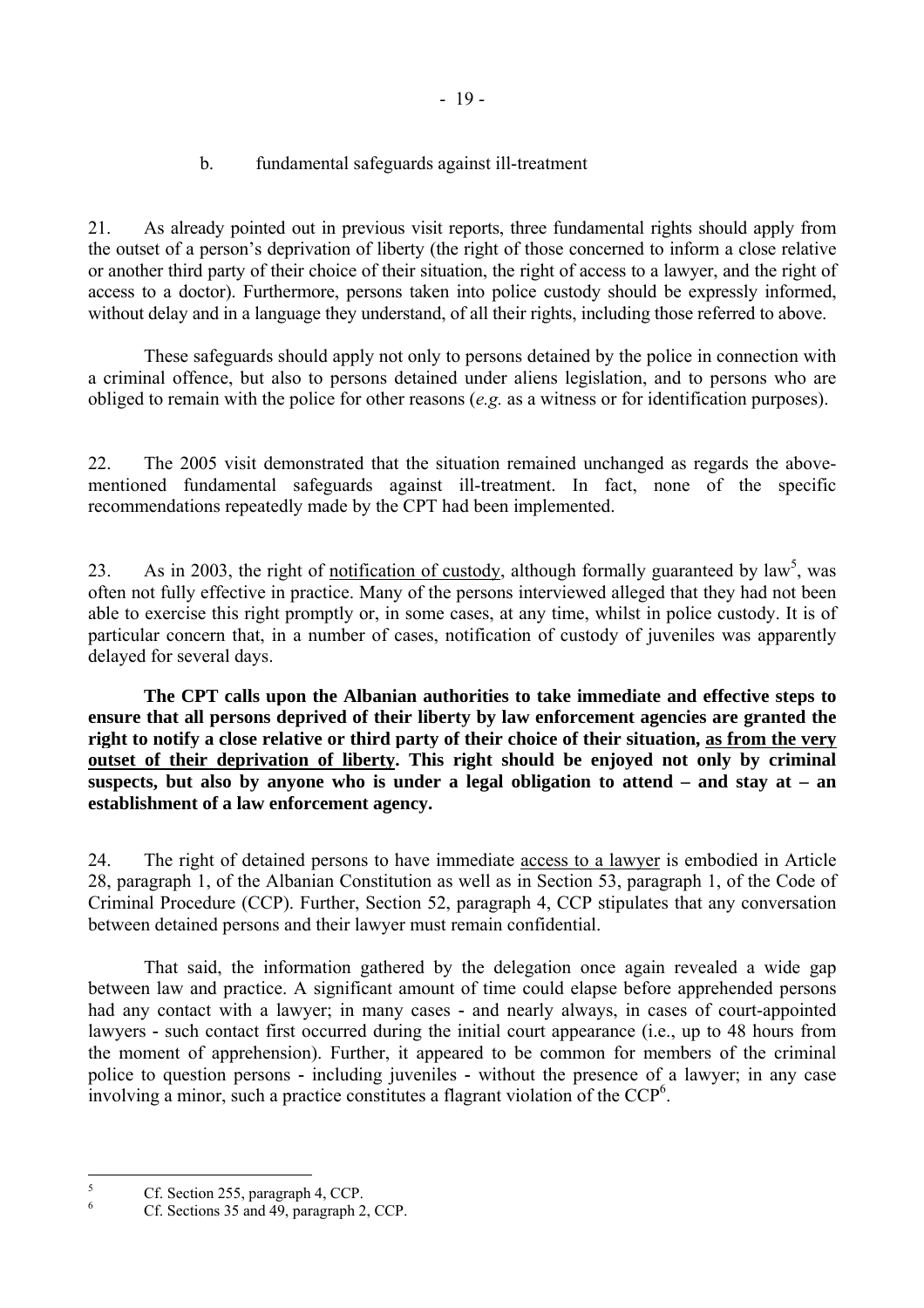25. The CPT has repeatedly stressed that, in its experience, the period immediately following deprivation of liberty is when the risk of intimidation and physical ill-treatment is greatest. Consequently, the possibility for persons taken into police custody to have access to a lawyer during this period is a fundamental safeguard against ill-treatment. The existence of that possibility will have a dissuasive effect upon those minded to ill-treat detained persons; further, a lawyer is well placed to take appropriate action if ill-treatment actually occurs.

In their additional response to the report on the  $2003$  visit<sup>[7](#page-21-0)</sup>, the Albanian authorities completely disregard the crucial role played by the right of access to a lawyer in the prevention of ill-treatment, stating simply that all detained or arrested persons are informed of their right not to make any declarations or to give explanations without the presence of their lawyer.

26. In the light of the above, **the CPT calls upon the Albanian authorities to take action without any further delay to ensure that the existing formal right of access to a lawyer for persons deprived of their liberty by the police is rendered fully effective in practice, as from the very outset of their deprivation of liberty. It should be enjoyed not only by criminal suspects, but also by anyone who is under a legal obligation to attend – and stay at – a police establishment.** 

 Further, **the Committee recommends that the existing system of legal aid to detained persons be reviewed, in order to ensure its effectiveness throughout the procedure, including at the initial stage of police custody.** 

27. As regards the right of persons held in police custody to have access to a doctor, the situation had scarcely improved since the 2003 visit. Several detained persons interviewed by the delegation alleged that they had been refused access to a doctor, despite their explicit requests. It is also noteworthy that the current legislation does not contain a formal right of persons in police custody to have access to a doctor.

In their additional response to the report on the  $2003$  visit<sup>[8](#page-21-1)</sup>, the Albanian authorities ignore the specific recommendation repeatedly made by the Committee regarding the right of access to a doctor, simply stating that ["](#page-21-2)the medical service (...) is assured for all the *predetention places*<sup>9</sup>".

**The CPT calls upon the Albanian authorities to take all necessary steps to ensure that the right of access to a doctor for persons held in police custody is formally granted by law and fully implemented in practice.** 

28. As in 2003, many of the detained persons met by the delegation alleged that they had received no information on their rights (not even orally) at the outset of their deprivation of liberty, despite the specific recommendations made by the CPT in previous visit reports. No information sheets on the rights of persons detained by the police were available in any of the police establishments visited.

<sup>-&</sup>lt;br>7 Cf. CPT (2005) 12, page 2.

<span id="page-21-1"></span><span id="page-21-0"></span><sup>8</sup> Cf. CPT (2005) 12, page 2.  $\overline{Q}$ 

<span id="page-21-2"></span>Emphasis added.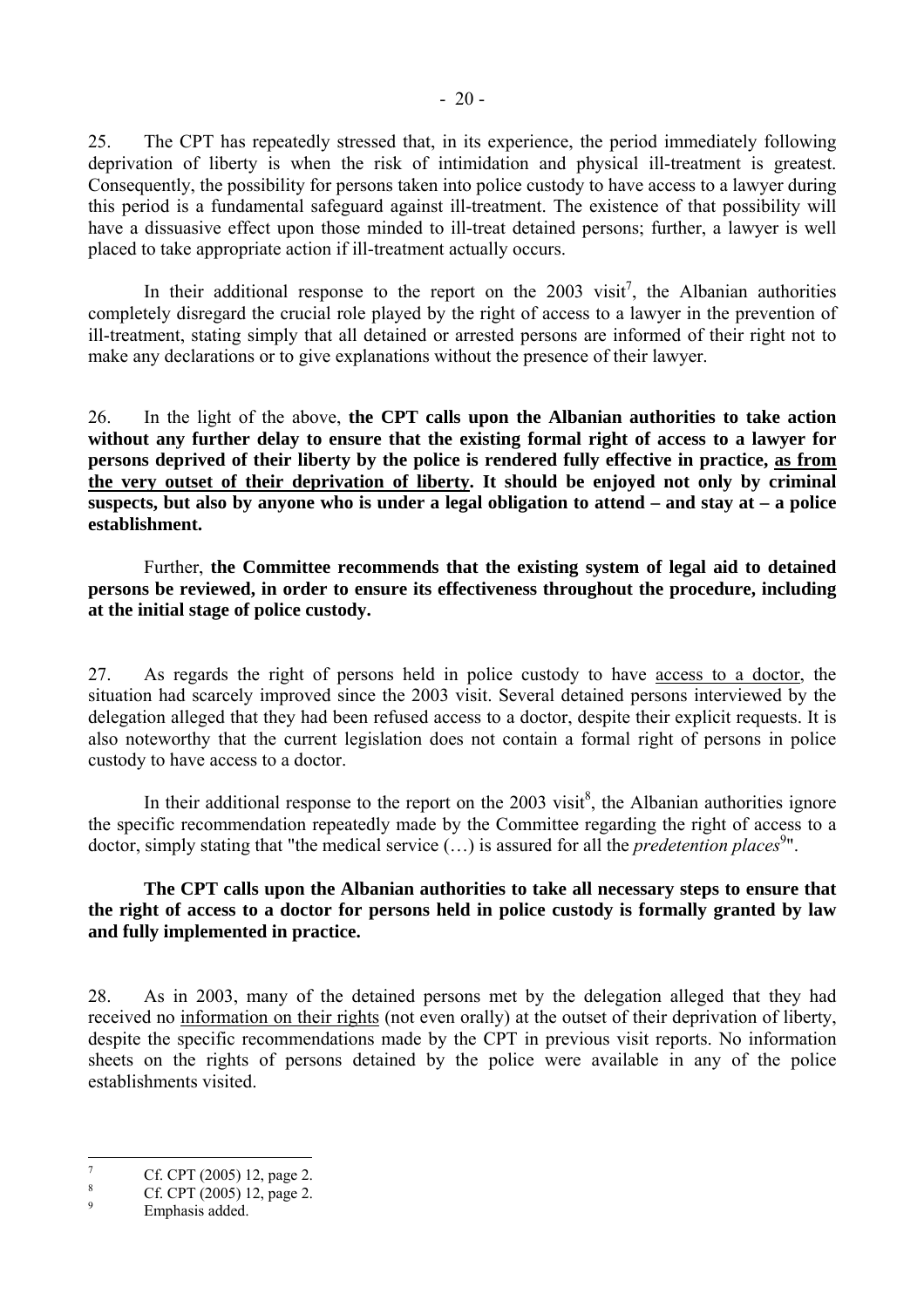<span id="page-22-0"></span> **The CPT calls upon the Albanian authorities to ensure without any further delay that a form setting out in a straightforward manner the rights of persons in police custody is systematically given to such persons at the very outset of their deprivation of liberty. This form should be available in an appropriate range of languages.** Further, **the persons concerned should be asked to sign a statement attesting that they have been informed of their rights.** 

29. The inspection of police detention facilities by an independent authority can make an important contribution towards the prevention of ill-treatment of persons held by the police, and more generally, help to ensure satisfactory conditions of detention. To be fully effective, visits by such an authority should be both frequent and unannounced, and the authority concerned should be empowered to interview detained persons in private. Further, it should examine all issues related to the treatment of detained persons: the recording of detention; information provided to detained persons on their rights and the actual exercise of those rights (in particular the three rights referred to in paragraphs 72 to 74); compliance with rules governing the questioning of criminal suspects; and material conditions of detention.

 The 2005 visit brought to light that the specific recommendations made by the CPT in this respect after the 2003 visit had not been implemented in practice.<sup>10</sup> As was the case in 2003, hardly any inspections were being carried out by prosecutors to detention facilities of the police.

**The CPT calls upon the Albanian authorities to ensure that appropriate measures are adopted by the relevant authorities (the Prosecutor General) so that prosecutors carry out inspections to detention facilities of the police, in accordance with the above-mentioned criteria.** 

> c. medical examinations on admission to pre-trial detention facilities and prisons

30. The CPT has repeatedly emphasised the crucial role that medical examinations on admission to pre-trial detention facilities and prisons play in the prevention of ill-treatment by law enforcement officials (cf. also paragraph 124). In this context, the delegation examined the procedures followed on the admission of newly-arrived inmates in pre-trial detention facilities in various Police Directorates as well as at Prisons Nos. 302 and 313 in Tirana.

31. The 2005 visit brought to light that, in so far as *pre-trial detention facilities* are concerned, virtually none of the specific recommendations made by the CPT since its first visit to Albania have been implemented in practice, despite the explicit assurances given to the contrary by the Albanian authorities in their response to the report on the 2003 visit. Such a state of affairs is totally unacceptable. In particular, the delegation found that newly-arrived detainees were not subject to medical screening on admission (except in cases of emergency or upon request). Medical files had been opened only in a few cases and were usually accessible to non-medical staff. Further, medical examinations/consultations were frequently carried out in the presence of police officers.

<span id="page-22-1"></span> $10<sup>10</sup>$ 

The specific recommendations made by the CPT after the 2003 visit had been addressed by the Albanian authorities in their response to the visit report.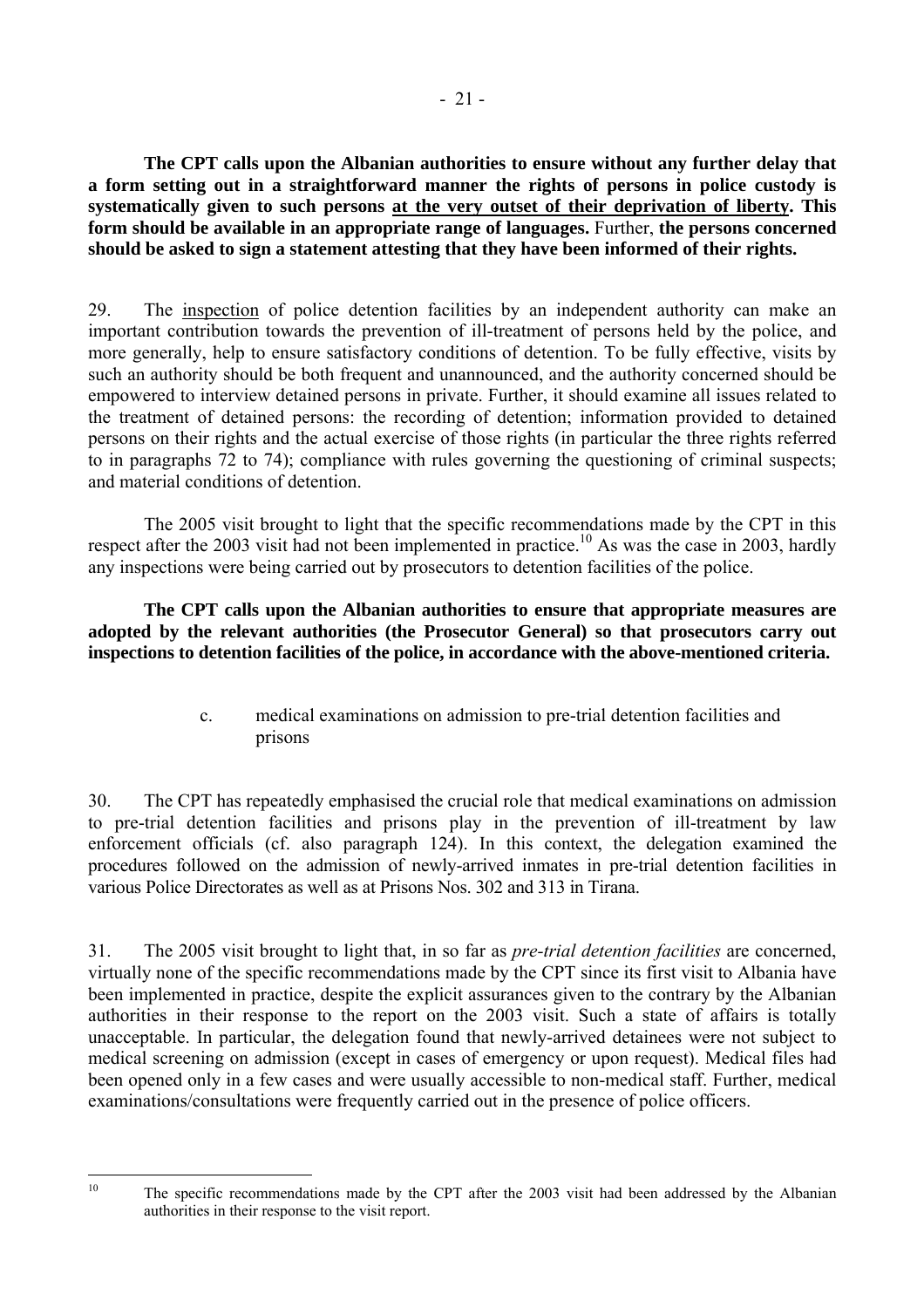32. The situation appeared to be more favourable in the *prison establishments* visited. Nonetheless, a number of shortcomings have been identified. In particular, at Prisons Nos. 302 and 313 in Tirana, newly-arrived prisoners were not systematically subject to a medical screening upon admission and a medical file had not been opened for every prisoner. Even when newly-arrived prisoners were seen by the doctor, medical examinations were frequently carried out in a very perfunctory manner (i.e. limited to questions about health conditions without a proper physical examination of the person concerned). Further, a number of medical files were lacking the most elementary medical data. The delegation also observed that, in all the establishments visited, injuries had not always been recorded in detail and no conclusions been made concerning the consistency between the allegations made and the medical findings.

33. **The CPT calls upon the Albanian authorities to take immediate steps to ensure that in all pre-trial detention facilities in Police Directorates as well as in prison establishments in Albania:** 

- **every newly-admitted person whether sentenced or on remand is properly interviewed and physically examined by a medical doctor as soon as possible after his/her admission; save in exceptional circumstances, the interview/examination should be carried out on the day of admission. Such medical screening on admission could also be performed by a fully qualified nurse reporting to a doctor;**
- **an individual medical file is opened for every inmate.**

 Further, **the CPT reiterates its recommendation that steps be taken in all pre-trial detention facilities in Police Directorates as well as in prison establishments throughout Albania to ensure that:**

- **the file drawn up after a medical examination of an inmate contains (i) an account of statements made by the detainee which are relevant to the medical examination (including his/her description of his/her state of health and any allegations of ill-treatment), (ii) an account of objective medical findings based on a thorough examination, and (iii) the doctor's conclusions in the light of i) and ii); upon request, the doctor's conclusions should be made available to the inmate and his/her lawyer;**
- **all medical examinations of inmates take place out of the hearing and unless the doctor concerned expressly requests otherwise in a given case – out of the sight of police officers;**
- **the confidentiality of medical data is fully respected.**

34. As regards the procedures followed when injuries have been recorded by a doctor (upon admission), the delegation, once again, observed that, in a number of cases where inmates had complained to the doctor about ill-treatment by the police and displayed injuries consistent with their allegations, no information was communicated to the competent prosecutor.

 At Prison No. 313 in Tirana, only two such cases had been communicated to the Central Prison Administration since the beginning of 2004, and neither of them had subsequently been forwarded to the competent prosecutor.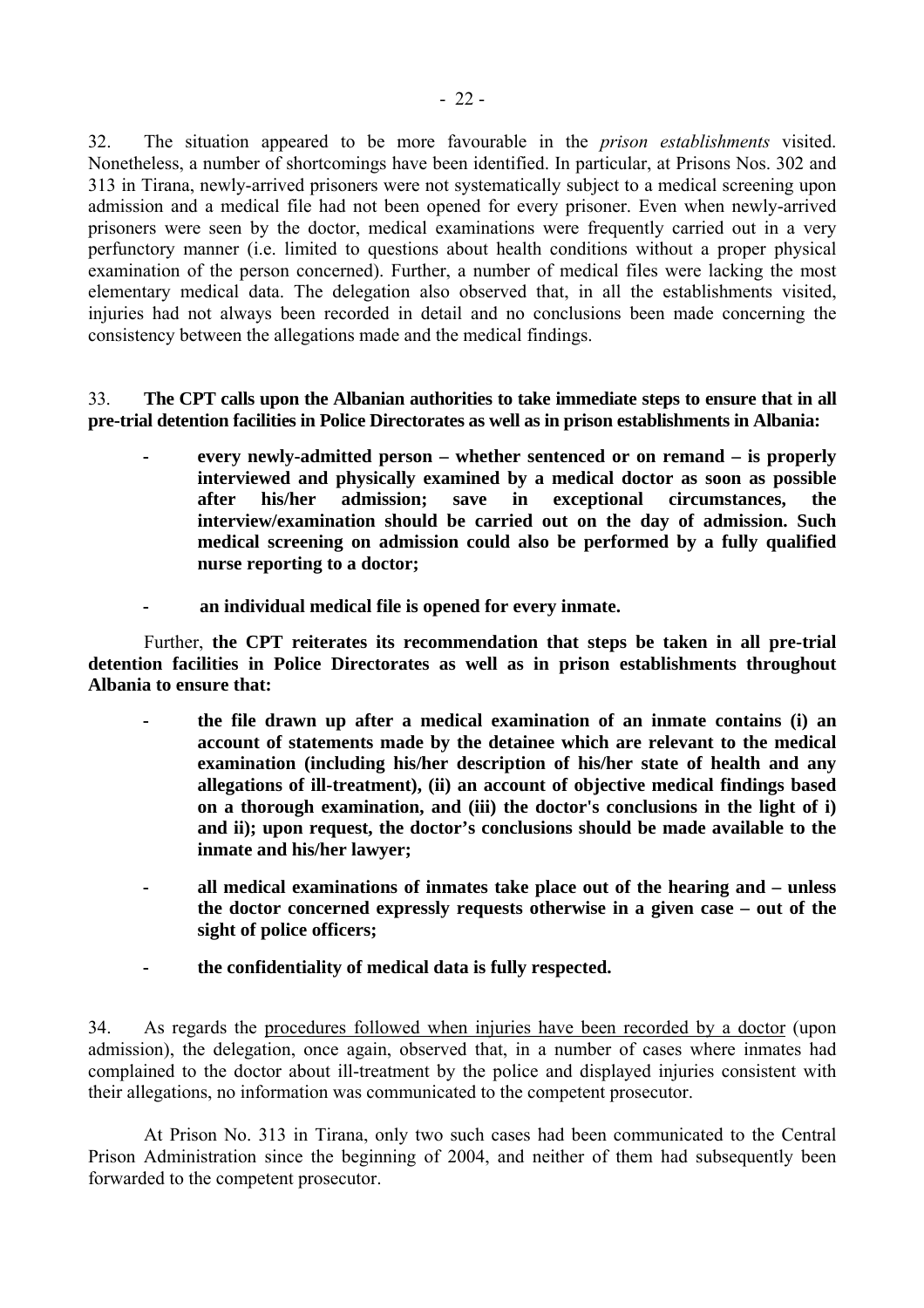<span id="page-24-0"></span> The delegation also noted with concern that doctors, in particular at Military Hospital in Tirana, were still unaware of the legal obligation incumbent on medical staff to report within 48 hours allegations/signs of possible ill-treatment by law enforcement officials to the prosecutor or any officer of the criminal police. $11$ 

 **The CPT calls upon the Albanian authorities to take effective steps to ensure that in all pre-trial detention facilities and prisons, whenever injuries are recorded by a doctor which are consistent with allegations of police ill-treatment made by an inmate, the record is immediately brought to the attention of the relevant prosecutor.** 

 Further, **the Committee reiterates its recommendation that all medical staff working in police pre-trial detention facilities, prison establishments, and the Military Hospital be reminded of their obligations under Article 282 CCP.**

d. combating impunity

*i. introduction* 

35. Acts ranging from torture to abuse of authority constitute specific criminal offences under the Albanian Criminal Code<sup>12</sup>. Albanian legislation also provides for procedures which enable the relevant authorities to undertake diligent examinations of all relevant information regarding alleged ill-treatment which may come to their attention, whether or not that information takes the form of a formal complaint. $^{13}$  $^{13}$  $^{13}$ 

 Further, every public official is under a legal obligation to report in writing to the prosecutor or the criminal police any facts related to a criminal offence which may have come to his or her knowledge.<sup>14</sup> Specific obligations to report facts which are indicative of a criminal offence are incumbent on police officers<sup>15</sup> and medical personnel<sup>16</sup>.

The CPT welcomes the existence of the foregoing legal provisions.

<span id="page-24-1"></span> $11$ <sup>11</sup> Article 282 CCP.

<span id="page-24-2"></span><sup>12</sup> Cf. Article 86 "Torture" and any other degrading or inhuman treatment (carry five to ten yearsí imprisonment); Article 87 "Torture with aggravated consequences", i.e. death, mutilation or permanent harm (ten to twenty years); Article 88 "Serious intentional injury" (three to ten years, or five to fifteen if committed against a group); Article 89 "Non-serious intentional injury" resulting in temporary work incapacity of up to nine days (carries a fine or up to two yearsí imprisonment); Article 314 "Use of violence during investigation" (three to ten years); and Article 250 "Committing arbitrary acts" (carries a fine or up to seven yearsí imprisonment). Of

<span id="page-24-3"></span>the foregoing articles, only Article 89 requires the victim's complaint for the prosecutor in order to proceed.<br>All persons arrested by the police must be brought before the competent prosecutor within 24 hours and the competent judge within 72 hours. Further, Article 24, paragraph 3, together with Article 284 CCP provide for the *ex officio* prosecution of most offences proscribed in the Criminal Code. It is also noteworthy that Article 291 obliges the prosecutor to render a reasoned decision not to initiate proceedings.<br>Article 281 CCP.

<span id="page-24-4"></span>

<span id="page-24-5"></span><sup>&</sup>lt;sup>15</sup> Article 293 CCP and Article 7 of the Law on the Service of Internal Control of the Ministry of Public Order.<br><sup>16</sup> Cf. paragraph 34.

<span id="page-24-6"></span>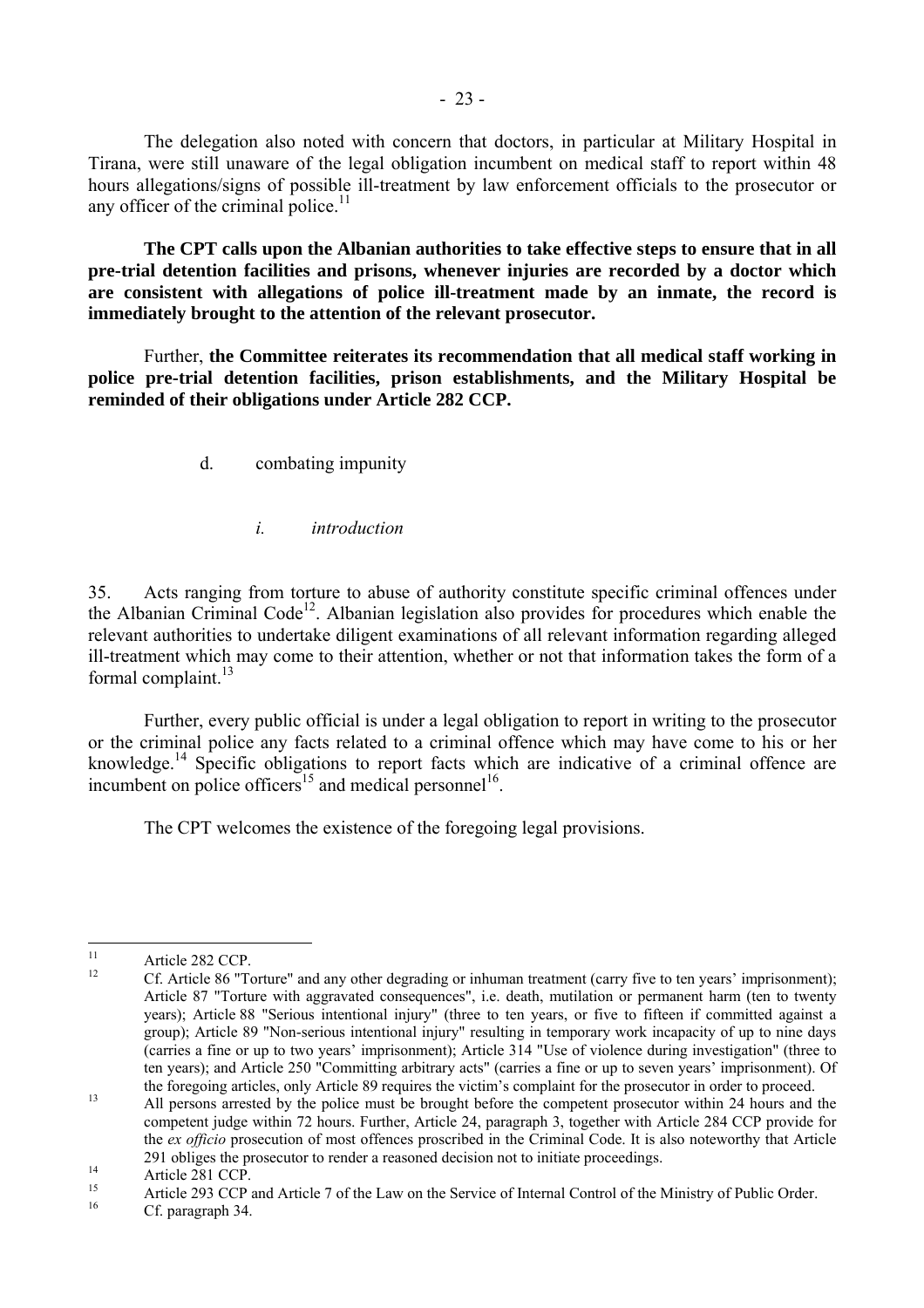36. The Internal Control Service of the Ministry of the Interior has judicial police competence, i.e. it is entitled to start criminal investigations under prosecutorial supervision and, since June 2005, its criminal investigation functions have been strengthened<sup>17</sup>. It refers the results of its inquiries to the prosecutor's office for further action, or makes recommendations for disciplinary measures, which may be subject to appeal before the Disciplinary Commission. Through its criminal investigation and disciplinary competences, the Service could have a great impact in combating impunity.

37. The credibility of the prohibition of torture and other forms of ill-treatment is undermined each time officials responsible for such offences are not held to account for their actions. If the emergence of information indicative of ill-treatment is not followed by a prompt and effective response, those minded to ill-treat persons deprived of their liberty will quickly come to believe and with very good reason - that they can do so with impunity. In failing to take effective action, the persons concerned colleagues, senior managers, investigating authorities - will ultimately contribute to the corrosion of the values which constitute the very foundations of a democratic society.<sup>18</sup>

38. The written responses given by the Albanian authorities concerning the issue of impunity have to date been inadequate. They are silent with regard to many of the issues raised, and they do not acknowledge that the situation is problematic.<sup>19</sup> In particular, the Albanian authorities had not taken into account the remarks made by the CPT with regard to the inadequacy of the criminal investigations into the individual test cases presented in the report on the 2003 visit.

During the 2005 visit the Committee's delegation once again examined the functioning of the system of accountability for acts of ill-treatment by the police. The information gathered confirmed that no decisive follow-up action had been taken on the specific recommendations made by the CPT in the report on the  $2003$  visit.<sup>20</sup> The CPT's delegation found that the system of accountability still did not function properly and that an atmosphere of impunity still prevailed.

39. An illustrative sample of individual cases of alleged ill-treatment by law enforcement officials examined by the delegation follows (cf. section ii).<sup>21</sup> The accountability system is subsequently assessed - particularly in terms of how it has operated in these and other cases - and action is recommended, aimed at improving the accountability system in general, combating impunity and preventing ill-treatment (cf. section iii).

<span id="page-25-0"></span> $17$ <sup>17</sup> By amendment, in April 2005, to the Law on the Internal Control Service of the Ministry of Public Order.

<span id="page-25-1"></span>The CPT's standards on combating impunity were outlined in the substantive section of the 14th General

<span id="page-25-2"></span>Report on the CPT's activities [CPT/Inf (2004) 28].<br>
20 Cf. 2004 Response of the Albanian authorities, at paragraphs 21 and 22.

<span id="page-25-3"></span><sup>&</sup>lt;sup>20</sup> Cf. CPT (2003) 68, at paragraphs 40 to 44, as well as the response.

<span id="page-25-4"></span>The CPT's delegation found only one case (No. 5) in which the authorities showed initiative.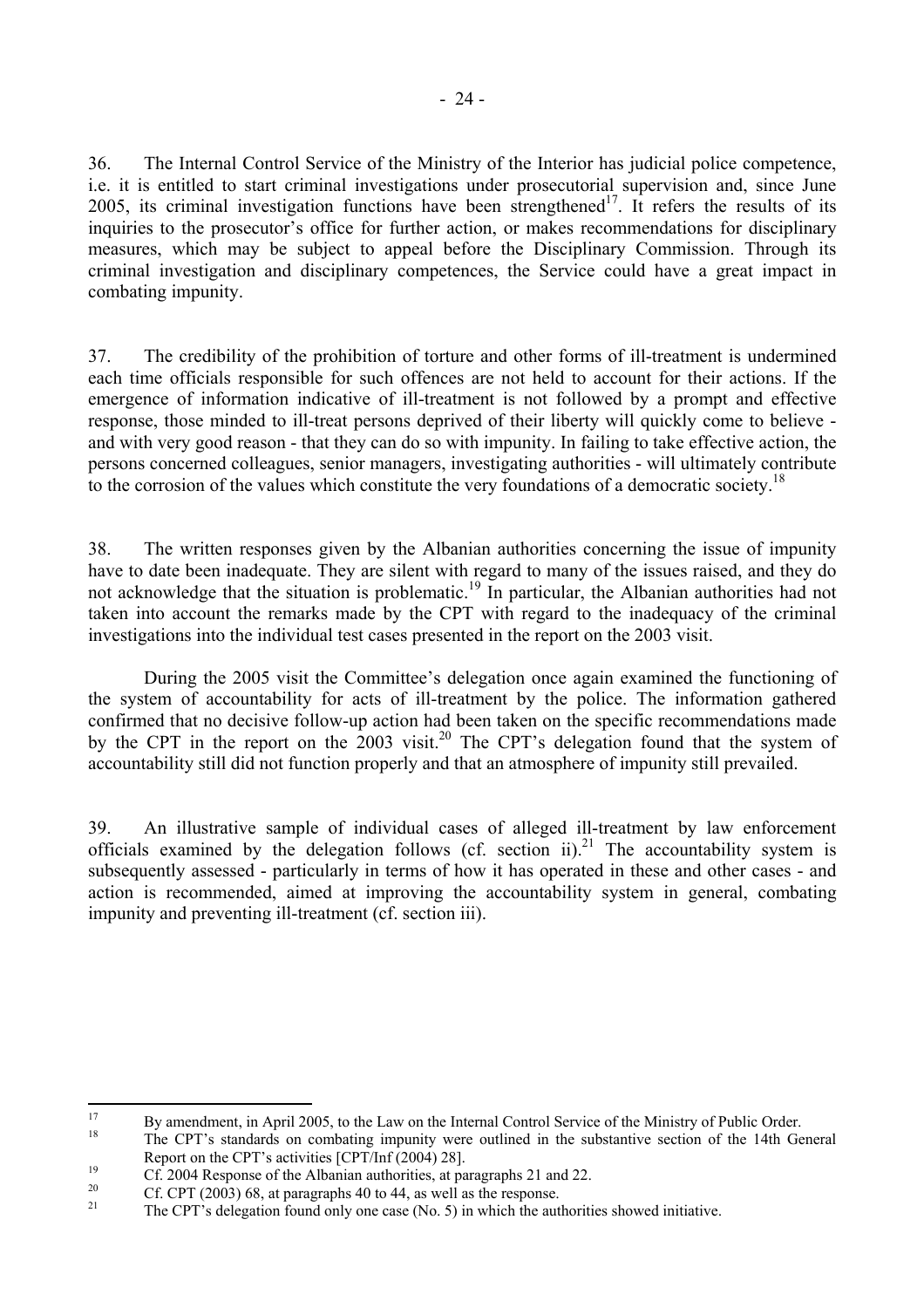#### *ii. individual cases*

<span id="page-26-0"></span>Case  $1^{22}$  $1^{22}$  $1^{22}$ 

40. According to a complaint filed by G. F. (the victim's father) on 28 May 2003 and subsequently confirmed by M. F.'s own complaint, on 18 May 2003 at around 5 p.m. the latter was dragged on the ground and kicked by police officer A. N. of Kombinat Police Station of Tirana, and other officers intervening in a quarrel between neighbours. While being escorted to the police station, M. F. was allegedly punched in the face and stomach by A. N.. After his release on 19 May 2003, M. F. went to the Military Hospital, but was escorted from there by the Kombinat police emergency unit back to the station, where he alleged he was hit again and lost consciousness. It was on 20 May 2003 that he managed to apply to the hospital for treatment again.

 A forensic examination, carried out on 17 June 2003 on the basis of medical documentation at the hospital, certified that M. F. had sustained "concussion resulting in temporary working disability for a period longer than 9 days". According to the Police Station's registers, M. F. was brought in at around 12 p.m. on 18 May 2003 and released at 10 a.m. on 19 May. There was no record of his return to the Police Station on 19 May 2003. The police officers questioned denied any violence or signs of it on 18 May 2003.

 The investigation was terminated on 3 July 2003 on the grounds that no injuries were visible on the standard police file photograph taken on the victim's arrival at the police station on 18 May 2003. This photograph was of poor quality. No further investigation was made.

## Case  $2^{23}$  $2^{23}$  $2^{23}$

41. On 4 November 2003 at around 12.45 p.m. A. D. (who was together with his friend, M. D.) was stopped in the street by police officers of Tirana Police Commissariat No. 2 and subsequently apprehended on charges of resistance and refusal to obey a police officer's request. On 7 November, A. D.'s brother complained to the Tirana Prosecutor's office that on 6 November he had seen A. D. with injuries (black eye, multiple haematomas) at the court which had issued the arrest warrant.

 The forensic medical examination of A. D. certified on 17 November 2003 "multiple haematomas on the left arm (5x4 cm), an ecchymosis (2x4 cm) on the right shoulder, an ecchymosis (6x4 cm) on the left leg and a swollen and blackened left eye". According to A. D.'s testimony, he was stopped in the street by police officer A. K. and a second officer (whom he would be able to recognize), who insulted, hit, grabbed and handcuffed him and took him by car to the police station. In addition, he alleged he was subsequently beaten with a baseball bat. The officers claimed that A. D. had sustained injuries when they had tried to apprehend him and he had resisted. However, three other policemen questioned, as well as the chief of Kombinat Police station, denied any signs of violence on A. D. on his arrival at the police station, insisting that they did not admit injured persons.

The case was terminated without further investigation.

<span id="page-26-1"></span> $22$ Criminal case file No. 1204 opened at Tirana Prosecutor's Office against police officers of Tirana Kombinat police station concerning the ill-treatment of M. F.. <br><sup>23</sup> Criminal case file No. 2151 opened at Tirana Prosecutor's Office against police officers of Tirana Police

<span id="page-26-2"></span>Station No. 2 concerning the ill-treatment of A. D..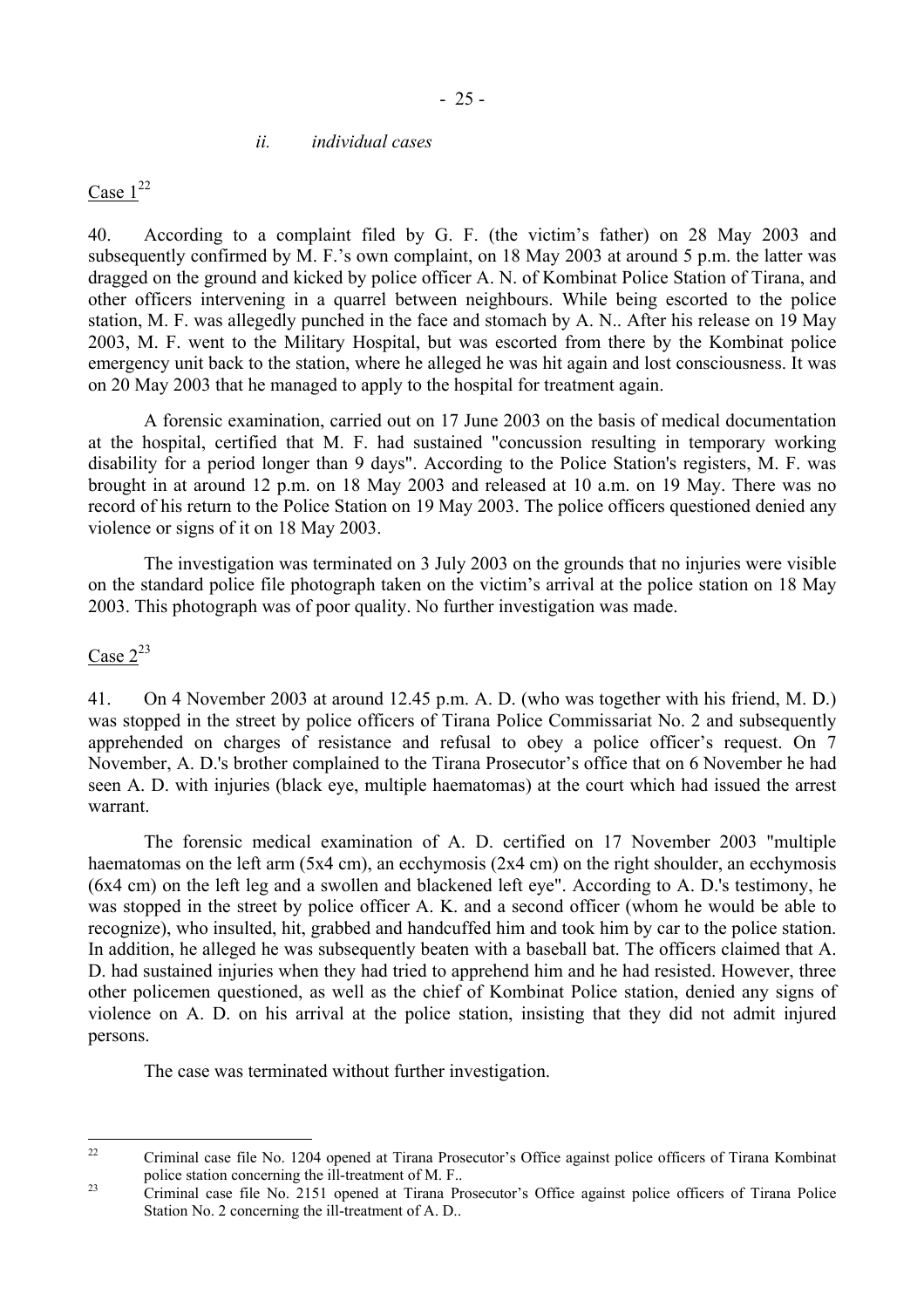## Case  $3^{24}$  $3^{24}$  $3^{24}$

<span id="page-27-0"></span> $24$ 

42. On 13 May 2004, at around 4 p.m., B. and A. K., suspected of stealing a mobile phone, were escorted to Diber District Police station and placed in custody. They alleged that at around 8 p.m., they were taken to the office of criminal police officer A. M.. While A. K. waited outside the office, B. K. was asked to confess to the theft, and was allegedly verbally abused and beaten with a baton on various parts of the body by officer M. and officer N. S.. Apart from hearing B.ís screams from inside the office, A. K. also alleged having received slaps from officer S.. They alleged that the incident lasted 30 to 40 minutes, after which they were returned to their cell.

 At around 10 p.m. B. K. was taken again to A. M's office, where the same officers allegedly hit him again, demanding that he show them where he had dispensed with a knife. Subsequently, while being escorted to the place by car, he was allegedly handcuffed, placed on the floor and kicked by escorting policemen. Back at the police station, B. K. was allegedly beaten again. At around 2.30 a.m. he signed a written statement and was returned to his cell. Both A. and B. K. were allegedly released the following afternoon. According to the movements register, they were brought in at 4.45 p.m. on 13 May 2004 and released the next morning at 5 a.m. However, according to the daily event register and the police officers' testimonies, they were released at 12.45 p.m. on 14 May.

 The injured party presented photographs of himself with linear injuries clearly indicative of beatings by batons. The forensic examination certificate of 18 May 2004, while confirming injuries, refers only to "haematomas and ecchymosis on the right shoulder, slight ecchymosis on the left shoulder, multiple ecchymosis on the right and the left legs". When questioned by the officer of the Internal Control Service on 18 May 2004, B. K. identified all the police officers involved in his alleged ill-treatment. On 24 June 2004 at Peshkopi Prosecutor's Office, while confirming the accounts made, he stated that he did not want to punish A. M., who had come to his family and apologized in accordance with the tradition. At the same time, he alleged that N. S., another police officer implicated in the ill-treatment, had threatened his father in order to make him withdraw his complaint. In a subsequent statement of 27 July 2004, which he later confirmed during the trial, B. K. denied all his allegations and re-iterated the version advanced by the police officers, that he injured himself by falling over.

 Officers M. and S. were charged with arbitrary actions, under Criminal Code Article 250 and indicted before the Peshkopi Court. However, on 22 December 2004, the Court acquitted the officers on the grounds of lack of evidence. According to the verdict, the officers' guilt could not be considered as proven due to the withdrawal of the complaint, the superficiality of the forensic report and the fact that the photographs in the file were taken by the injured party.

Criminal case file No. 86 opened at Peshkopi Prosecutor's Office against criminal police officer A. M. and police officer N. S. of Diber District Police Station concerning the ill-treatment of B. K..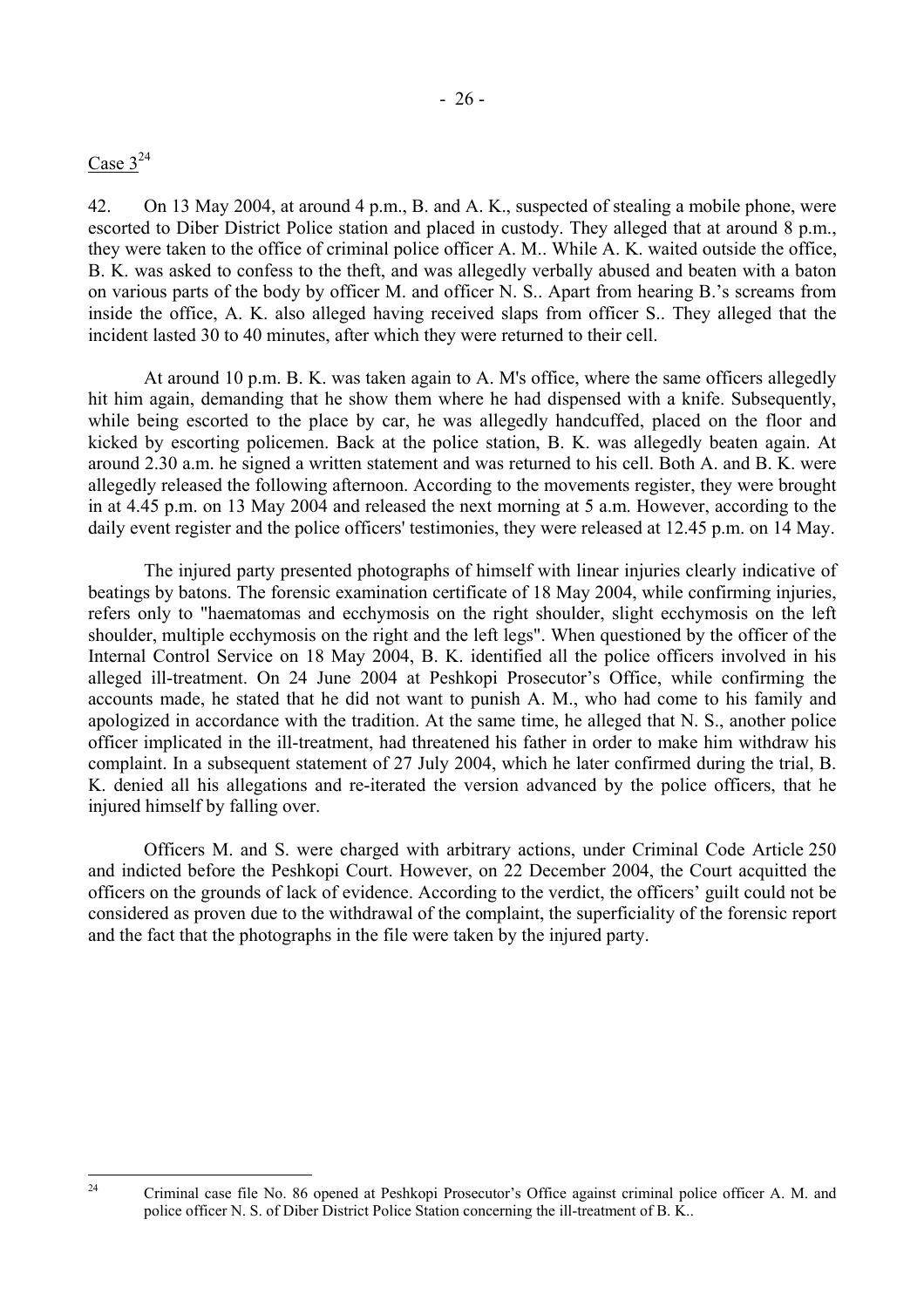## Case  $4^{25}$  $4^{25}$  $4^{25}$

43. On 12 March 2005, officers of Tirana Police Station No. 2 conducted a search at the house of P. L., suspected of theft. At 10 p.m., after the house search, P. L. was accompanied to the Police Station and, according to the relevant register, was released at 7 a.m. the following day. Subsequent entries indicated that P. L. was re-accompanied to the Police Station and held there two more times: on 13 March from noon until 12 p.m. and on 14 March from 12 p.m. until 8 a.m. of 15 March. However, P. L. alleged he had been kept at the police station and subjected to ill-treatment until he was brought before a judge on 16 March 2005. The judge issued an arrest warrant.

At the court premises on the day of the hearing, P. L.'s lawyer took photographs that substantiated his client's allegations and reflected multiple haematomas on both legs and upper part of the left foot. On 21 March 2005, P. L.'s father, M. L., filed a complaint to the General Prosecutor's Office, stating that P. L. had been ill-treated (beaten) by criminal inspectors I. B. and S. H.. The complaint reached the competent prosecutor's office (Tirana Prosecutor) on 20 April 2005.

Meanwhile, the same complaint was filed to the People's Advocate's office, through which it was possible to obtain an opinion of the forensic institute on 4 April 2005. However, due to the time period which had elapsed, the forensic report was based on the above-mentioned photographs. At the time of the CPT's visit, the case was pending.

## Case  $5^{26}$  $5^{26}$  $5^{26}$

44. G. S. was apprehended on suspicion of robbery, on 18 May 2005 at 5 pm in Malesia e Madhe, and subsequently transferred to the Shkodra Pre-trial Detention facility. On admission on 19 May 2005 he was found by custodial staff to display numerous injuries: multiple and large haematomas on the shoulders and the backs of his thighs, with swelling of the wrists, hands and soles, which were of a yellow-greyish colour<sup>27</sup>.

 Having seen these injuries, the officer in charge of the facility did not admit him but sent him to hospital for treatment, which G. S. confirmed he received, although there was no record of his visit to hospital in his file. He stated to the officer in charge of the detention facility that he had been ill-treated, upon which the officer reported this statement in writing to the Director of Shkodra Police Headquarters who, in turn, informed the Prosecutor's office.

<span id="page-28-0"></span> $25$ Criminal case file No. 1410 opened at Tirana Prosecutor's Office against police officers of Tirana Police Station No. 2 concerning the ill-treatment of M. L.. <br><sup>26</sup> Criminal case file No. 273/1 opened at Shkodra Prosecutor's Office against officers of Malesia e Madhe Police

<span id="page-28-1"></span>Station concerning the ill-treatment of G. S..<br><sup>27</sup> The injuries were also observed by the CPT's delegation on 24 May 2005.

<span id="page-28-2"></span>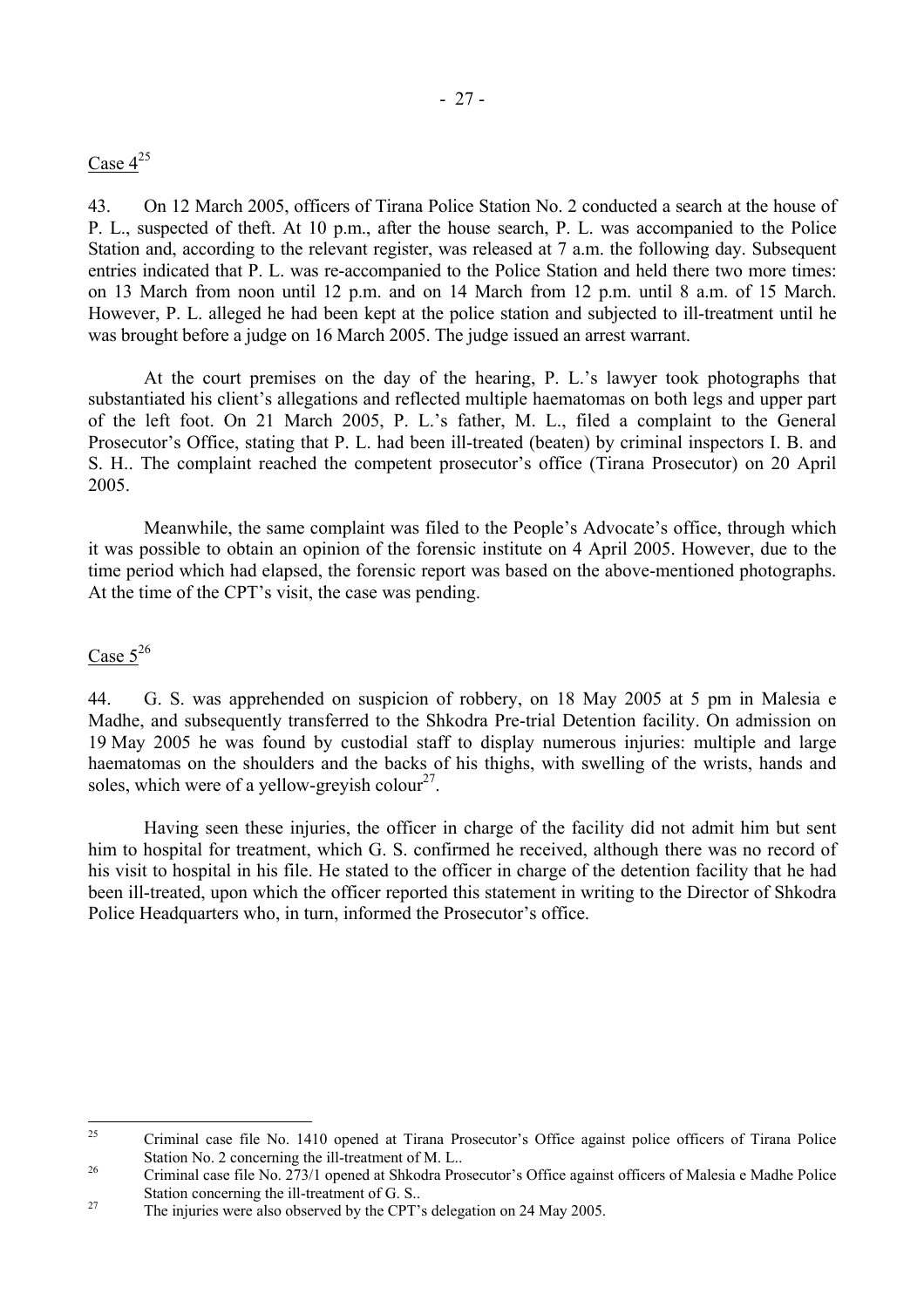<span id="page-29-0"></span> Judicial police attempted to question him, but he refused to speak in the absence of a lawyer. On the initiative of investigators, a forensic medical examination was carried out<sup>28</sup>. The prosecutor's decision to initiate an investigation was dated 20 May. The file number was not an individual one, but was derived from the case initiated against the detainee on the charges of theft<sup>29</sup>. It contained the injury report of the chief of the Shkodra pre-trial detention facility, the decision (dated 20 May) to carry out a forensic medical report, a chart with photographs of the injuries taken on the investigator's initiative and a photocopy of the minutes of a court hearing of 25 May, with the lawyer's formal general statement on the ill-treatment of the defendant. The case was pending at the time of the CPT's visit.

## 45. **The CPT would like to receive full information on the outcome of the investigations of the above-mentioned pending cases (Nos 4 and 5).**

## *iii. assessment of accountability mechanisms on the basis of individual cases and action proposed*

46. The existence of a suitable legal framework (cf. paragraph 35) is not of itself sufficient to guarantee that appropriate action will be taken in respect of cases of possible ill-treatment. Due attention must be given to sensitising the relevant authorities to the important obligations which are incumbent upon them. The CPT must, once again, stress the important role played by judges and prosecutors, but also by other competent authorities, in preventing ill-treatment by law enforcement officials through the diligent examination of all relevant information regarding alleged ill-treatment which may come to their attention, whether or not that information takes the form of a formal complaint.

47. The information gathered during the visit clearly indicated that, despite their *ex officio*  powers<sup>30</sup>, prosecutorial authorities rarely opened preliminary investigations at their own initiative when information related to possible ill-treatment of persons deprived of their liberty came to light. Indeed, the authorities could give only one example (Case 5, which was pending) in which the prosecutor had initiated criminal proceedings in the absence of a formal complaint<sup>31</sup>.

It should be noted in this context that numerous persons interviewed by the CPT's delegation alleged that they had been frightened to complain about ill-treatment, because they had been expressly discouraged from doing so, on the grounds that it would not be in their best interests. The CPT's delegation also met persons who stated that they had complained orally of ill-treatment to prosecutors and/or judges, but that their interlocutors had shown little interest in the matter, even when they had displayed injuries on visible parts of the body.

<span id="page-29-1"></span><sup>28</sup> However, this report was not available at the CPT delegation's meeting at the Prosecutor's Office of Shkodra.

or when the delegation consulted the file, as it apparently had not yet been produced.<br>
<sup>29</sup> File No. 273/1 was consulted by the CPT's delegation on 27 May 2005.<br>
Cf. footnote 2 supra.

<span id="page-29-3"></span><span id="page-29-2"></span>

<span id="page-29-4"></span>No other instances were reported by the persons met by the delegation, including prosecutors and officials of the Central Prison Administration, nor were any observed in the files consulted.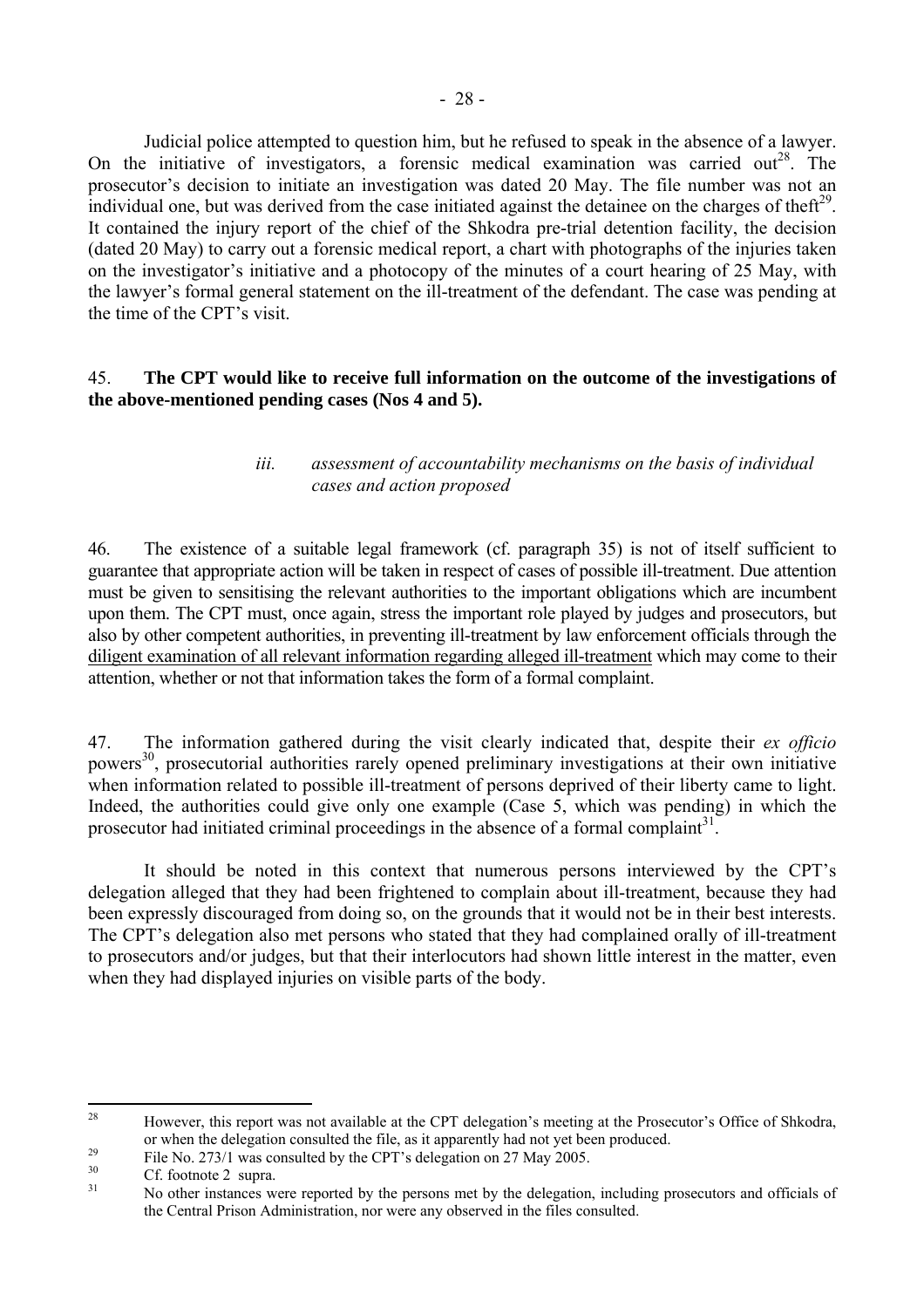48. Whenever criminal suspects brought before prosecutorial or judicial authorities allege illtreatment, those allegations should be recorded in writing, a forensic medical examination (including, if appropriate, by a forensic psychiatrist) should be immediately ordered, and the necessary steps taken to ensure that the allegations are properly investigated. Such an approach should be followed whether or not the person concerned bears visible external injuries. Indeed, certain types of illtreatment do not leave obvious marks. Even blows to the body may leave only slight physical marks, difficult to observe and quick to fade. Consequently, when allegations of such forms of ill-treatment come to the notice of prosecutorial or judicial authorities, they should be especially careful not to accord undue importance to the absence of physical marks. The same applies *a fortiori* when the illtreatment alleged is predominantly of a psychological nature (e.g. threats to the life or physical integrity of the person detained and/or his family). Further, even in the absence of an express allegation of ill-treatment, a forensic medical examination should be requested whenever there are other grounds to believe that a person could have been the victim of ill-treatment.

**The CPT recommends that the Albanian authorities remind prosecutorial and judicial authorities to initiate preliminary investigations and to take resolute action within their powers when any information indicative of ill-treatment emerges and to conduct proceedings in such a way that the persons concerned have a real opportunity to make a statement about the manner in which they have been treated. Allegations and/or other information indicative of ill-treatment should be adequately assessed, in particular by taking evidence from all persons concerned and arranging in good time for on-site inspections and/or specialist medical examinations.** 

49. Needless to say, **in order to combat impunity effectively, forensic reports must be of the requisite quality.** By way of example, the superficiality of the forensic report in Case 3 clearly undermined the outcome of the proceedings in that case.

 **It is also important that no barriers should be placed between persons who allege illtreatment and doctors who can provide forensic reports recognised by the prosecutorial and judicial authorities.** Case 4 illustrates the drawbacks of making access to a forensic examination dependent on an authorisation by an investigating authority or the intervention of the People's Advocate's Office.

50. It is a well established principle that effective investigations, capable of leading to the identification and punishment of those responsible for ill-treatment, are essential to give practical meaning to the prohibition of torture and inhuman or degrading treatment or punishment.

 For an investigation into possible ill-treatment to be effective, it is essential that the persons responsible for carrying it out are *independent* from those implicated in the events. Formally, this requirement of independence is met in the Albanian accountability system, as investigations are conducted or overseen by prosecutors or the Internal Control Service of the Ministry of the Interior. However, a conflict of interest may occur when an investigation into suspected ill-treatment is dealt with in the framework of the same criminal investigation of the person alleging ill-treatment. An example of insufficient separation between the two investigations is Case 5.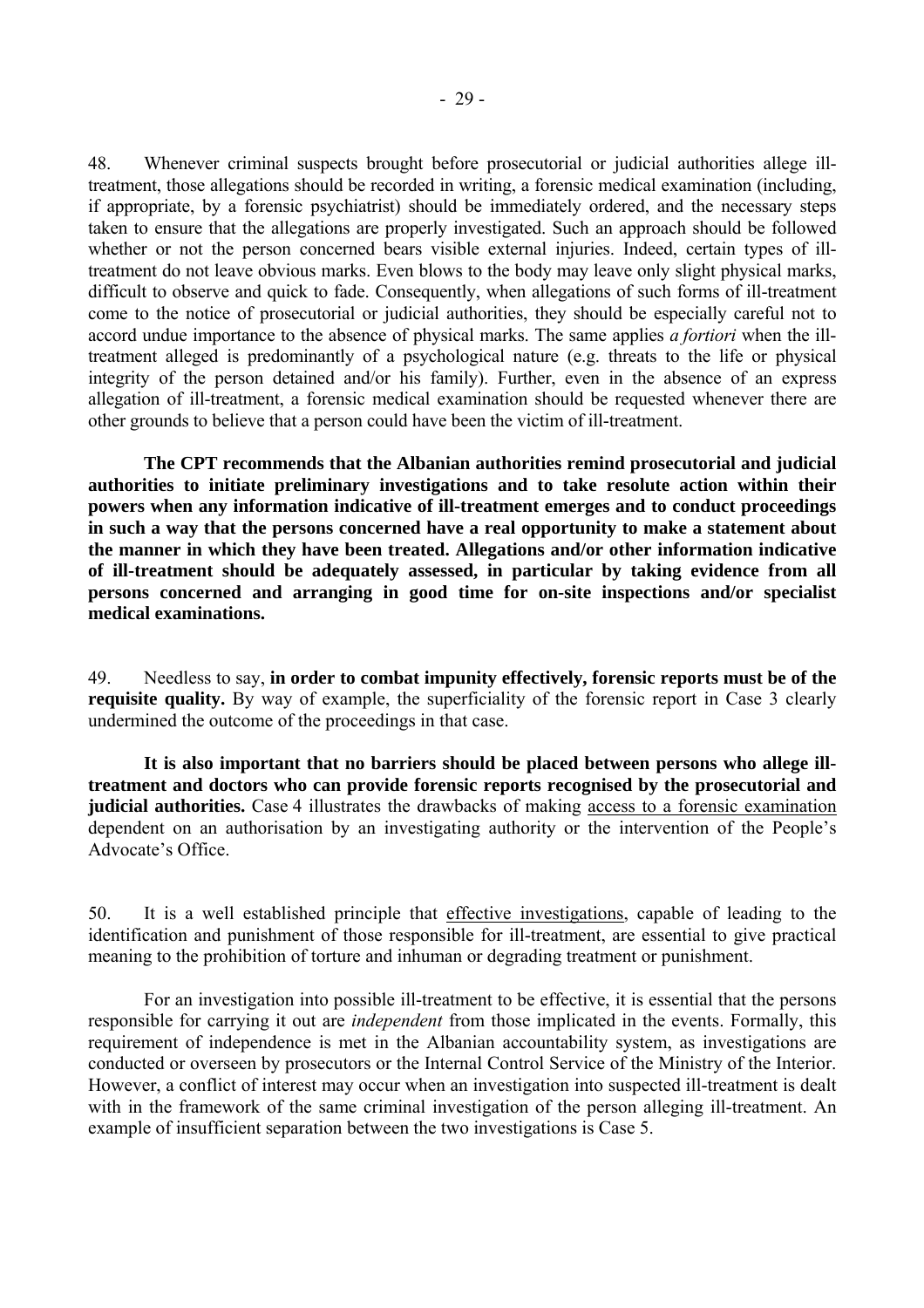To be effective, an investigation into possible ill-treatment by public officials must also be *thorough* and *comprehensive*. It must be capable of leading to a determination of whether force or other methods used were or were not justified under the circumstances, and to the identification and, if appropriate, the punishment of those concerned. A thorough investigation requires that all reasonable steps be taken to secure evidence concerning the incident, including, inter alia, to identify and interview the alleged victims, suspects and eyewitnesses (e.g. police officers on duty, other detainees), to seize instruments which may have been used in ill-treatment, and to gather forensic evidence. Where applicable, there should be an autopsy which provides a complete and accurate record of injury and an objective analysis of clinical findings, including the cause of death.

In most of the cases examined by the CPT's delegation, including those described above, the scope of the investigation was unduly circumscribed, significant episodes and surrounding circumstances indicative of ill-treatment being disregarded. For example, in Case 1 no attempt was made to find an explanation for the injuries sustained by the victim, certified by the forensic examination of 17 June 2003. Further, in Case 2 no enquiry was made into the contradictory versions put forward by various persons questioned.

 To be effective, the investigation must also be conducted in a *prompt* and reasonably *expeditious* manner. The CPT's delegation found cases where the necessary investigative activities were unjustifiably delayed. For example, in Case 4, although the complaint was lodged on 21 March 2005, no substantial investigative activities had been undertaken by 3 June 2005.

### 51. **The Committee must, therefore, reiterate the recommendations and comments it made in the 2003 visit report on improving the effectiveness of investigations of ill-treatment, with a view to combating impunity. (The recommendations and comments are reproduced in Appendix**  $I^{32}$ **).** Further, the adversarial nature of such proceedings should be ensured.

52. Great care should also be taken to ensure that persons who may have been the victims of illtreatment by public officials are not dissuaded from lodging a complaint or are not intimidated or pressured into withdrawing a complaint which they have already lodged. As already indicated, numerous allegations of such behaviour were heard by the CPT's delegation. Of the test cases examined, there were clear indications in Case 3 that a victim of ill-treatment had withdrawn his complaint after some form of intervention by the alleged perpetrators.

 Such a situation clearly tends to promote impunity rather than combat it. Indeed, when it comes to acts as serious as deliberate physical ill-treatment by the police, there can be no appropriate response to them other than accountability through the criminal justice system.

 In this context, **the CPT recommends that the steps taken to combat impunity include awareness-raising measures which would target community attitudes towards ill-treatment and underline the necessity for such actions to be tried and punished through the criminal justice system.** 

<span id="page-31-0"></span> $32$ 

Cf. CPT  $(2003)$  68, paragraphs 40 to 42, subparagraph 1.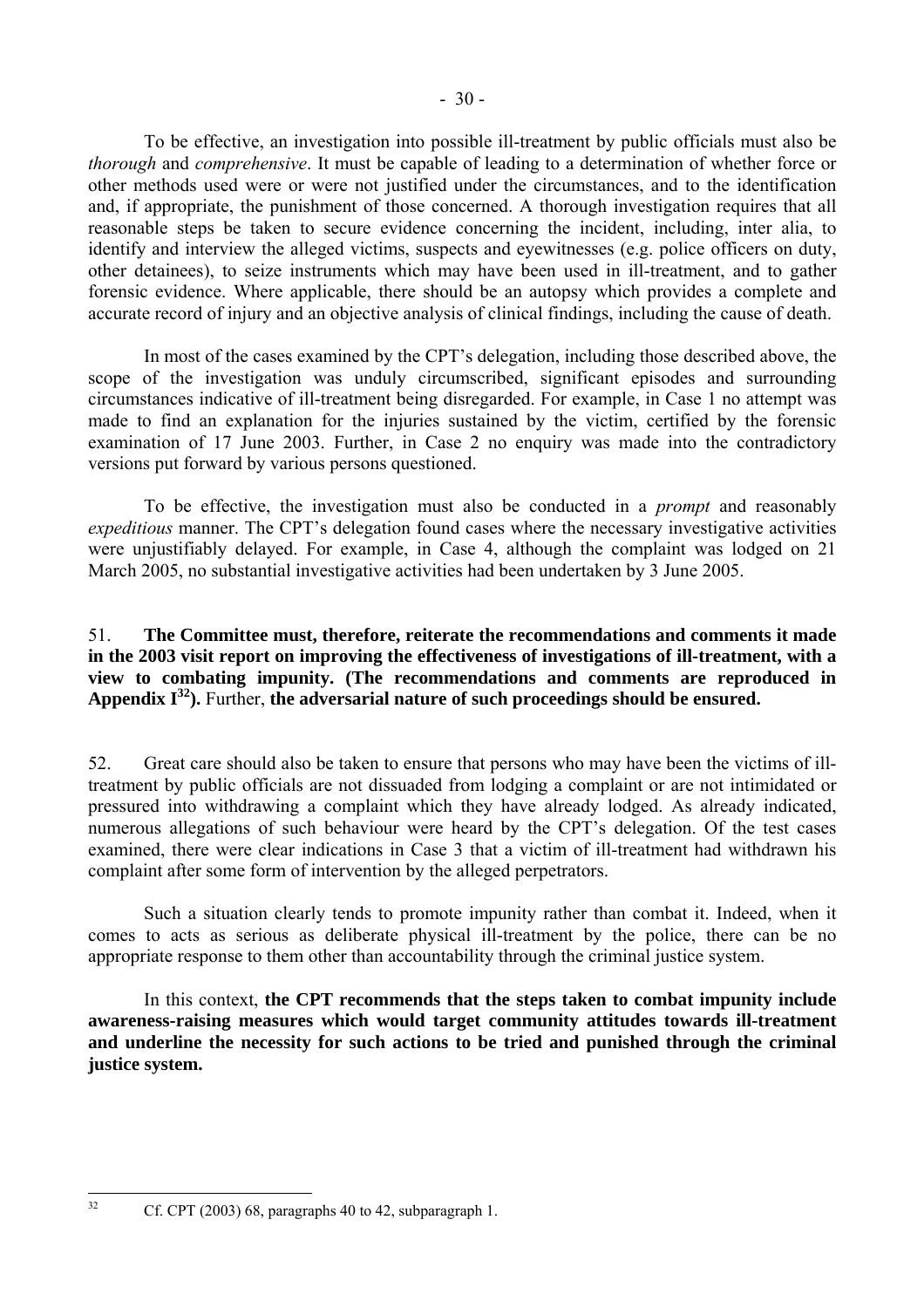53. It is also essential that the appropriate charge be brought against persons suspected of illtreatment. The information gathered during the visit indicated that, when action *is* taken by prosecutors, they usually bring a case under Article 250 of the Criminal Code, for "arbitrary acts", the sentence for which can be, and often *is* a fine. Case 3 is but one example of where this was done, although the circumstances described in the indictment appear to suggest the requisite elements of Article 314, proscribing the use of violence during an investigation in order to force a statement, testimony or confession.

 **The CPT recommends that the Albanian authorities review current practice and, if necessary, provide prosecutors with guidance on the appropriate classification of charges within the category of ill-treatment offences.** 

 Further, **the Committee wishes to receive information on the number and outcome of investigations initiated against law enforcement officials under Articles 86 to 89, 250 and 314 of the Criminal Code during 2004 and 2005.** 

54. Information gathered during the visit shows that in the very low number of cases that *have*  resulted in convictions, the sentences imposed were mostly fines or, in exceptional cases, a very short term of imprisonment.

 No matter how effective an investigation may be, it will be of little avail if the sanctions imposed for ill-treatment are inadequate. When ill-treatment has been proven, the imposition of a suitable penalty should follow. This will have a very strong dissuasive effect. Conversely, the imposition of light sentences can only engender a climate of impunity.

 **The CPT recommends that the Albanian authorities take the necessary steps to ensure**  that at all levels of the criminal justice system  $-$  including at the sentencing stage  $-$  a firm **attitude is adopted with regard to torture and other forms of ill-treatment.** In the Committee's opinion, this result can be achieved without undermining the independence of the judiciary, for example by including in initial and continuous judicial professional curricula, practical training on the role of the judiciary in the fight against impunity for ill-treatment by the police.

55. Finally, no one must be left in any doubt concerning the commitment of the authorities to combating impunity. This will underpin the action being taken at all other levels. **The CPT recommends that the message referred to in paragraph 19 from the Minister of the Interior condemning ill-treatment by the police also explicitly indicate that it is government policy to end impunity for ill-treatment by the police.**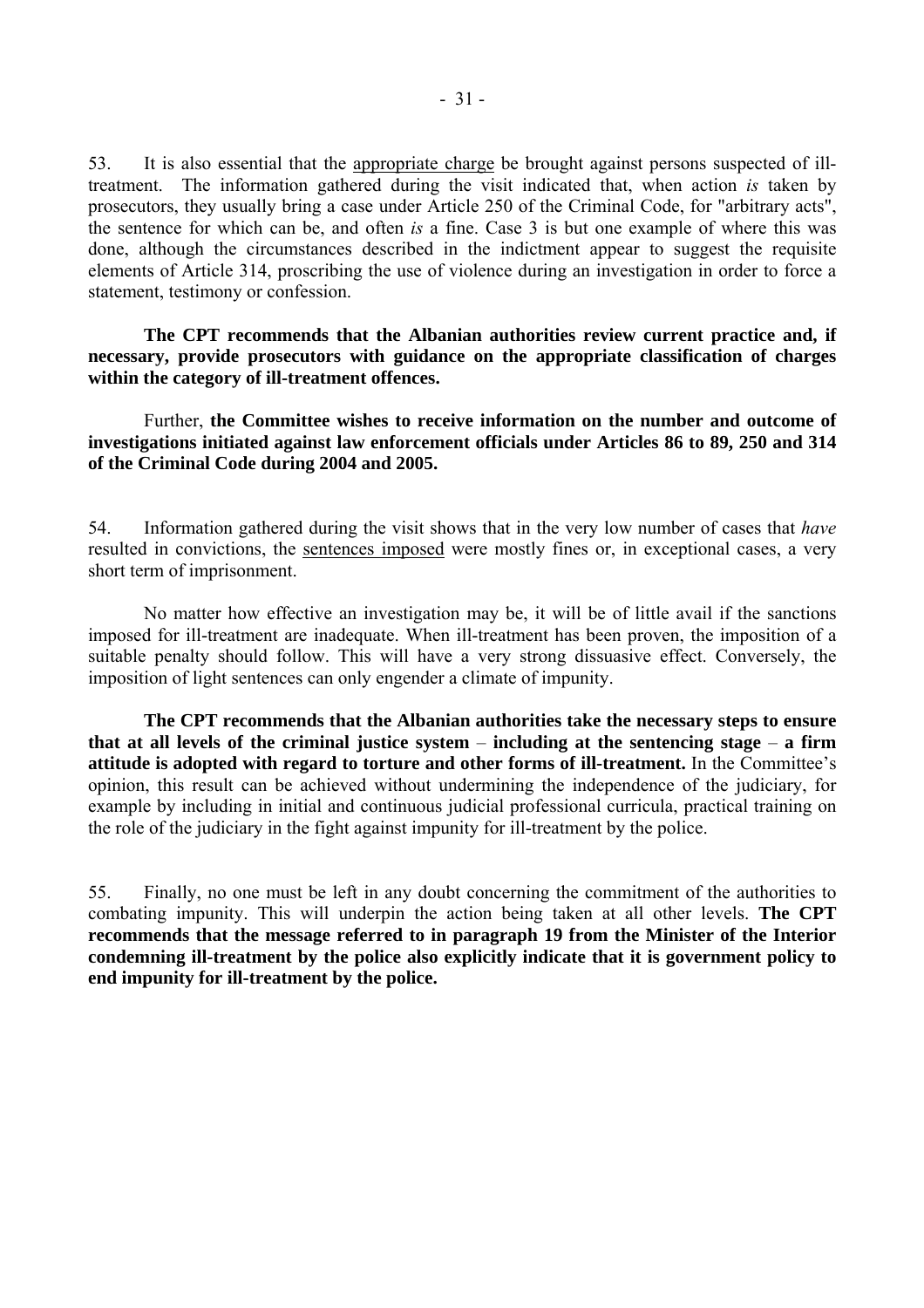## <span id="page-33-0"></span>**3. Pre-trial detention facilities**

a. introduction

56. In previous visit reports, the CPT made a number of recommendations concerning urgent measures to be taken to improve the material conditions and the regime in police pre-trial detention facilities. However, from the facts found during the 2005 visit, it is evident that not a single one of these recommendations has been implemented in practice.

57. The CPT is particularly concerned about the limited progress made in implementing the long-standing plan to transfer the responsibility for pre-trial detention facilities from the then Ministry of Public Order [now Ministry of the Interior] to the Ministry of Justice, which was supposed to be completed by April  $2004^{33}$ .

 At the time of the visit, Vlora Pre-trial Detention Centre was the only pre-trial detention facility which had been formally placed under the authority of the Ministry of Justice (while the Ministry of the Interior remained responsible for the maintenance of the premises, food supply, health care, etc.). Further, all inmates (some 120 in total), who had previously been held in the pretrial detention facilities at Koplik, Kurbin, Lezha and Puke Police Directorates, had been transferred to the new remand section at Lezha Prison. At Shkodra, the process of moving inmates from the pre-trial detention facilities to Lezha Prison was underway. The delegation was informed that the detention facilities at Shkodra Police Directorate would remain under the authority of the Ministry of Public Order and would be used for short-term detention only (e.g. police custody, transit detention in case of extraditions). However, in the event of the remand section at Lezha Prison becoming overcrowded, it was not ruled out that these detention facilities would be used again for accommodating remand detainees in future.

 Overall, at the time of the visit, more than 1,000 inmates were still being held in pre-trial detention facilities under the direct responsibility of the Ministry of Public Order. It is also worrying that a number of sentenced prisoners were still being held in such establishments<sup>34</sup>. Such a state of affairs constitutes a flagrant violation of the current Albanian legislation<sup>35</sup>.

 In several of the pre-trial detention facilities visited, the delegation was informed by senior police officers that the management of the establishments were frequently confronted with long delays in obtaining the approval from the Ministry of Justice to transfer to prison those inmates whose sentence had become final. **The CPT would like to receive the Albanian authorities' comments on this matter.** 

58. As regards Vlora Pre-Trial Detention Centre, several interlocutors met by the delegation, both within the Ministry of Justice and the Ministry of the Interior, stated that the division of responsibilities between the two Ministries concerned (cf. paragraph 57) rendered the day-to-day management of the establishment extremely difficult, in particular with regard to the financial implications.

<span id="page-33-1"></span> $33$ 33 Cf. Council of Ministers Decision No. 327 of 15 May 2003 and the Joint Orders by the Ministers of Justice and

<span id="page-33-2"></span>Public Order of 10 and 16 July 2003 respectively.<br>
In several of the establishments visited, sentenced and remand prisoners were being held in the same cell.

<span id="page-33-3"></span>Cf. Section 462 CCP and Section 6 of Law No. 8678 of 14 May 2001 on the Organisation and Functioning of the Ministry of Justice.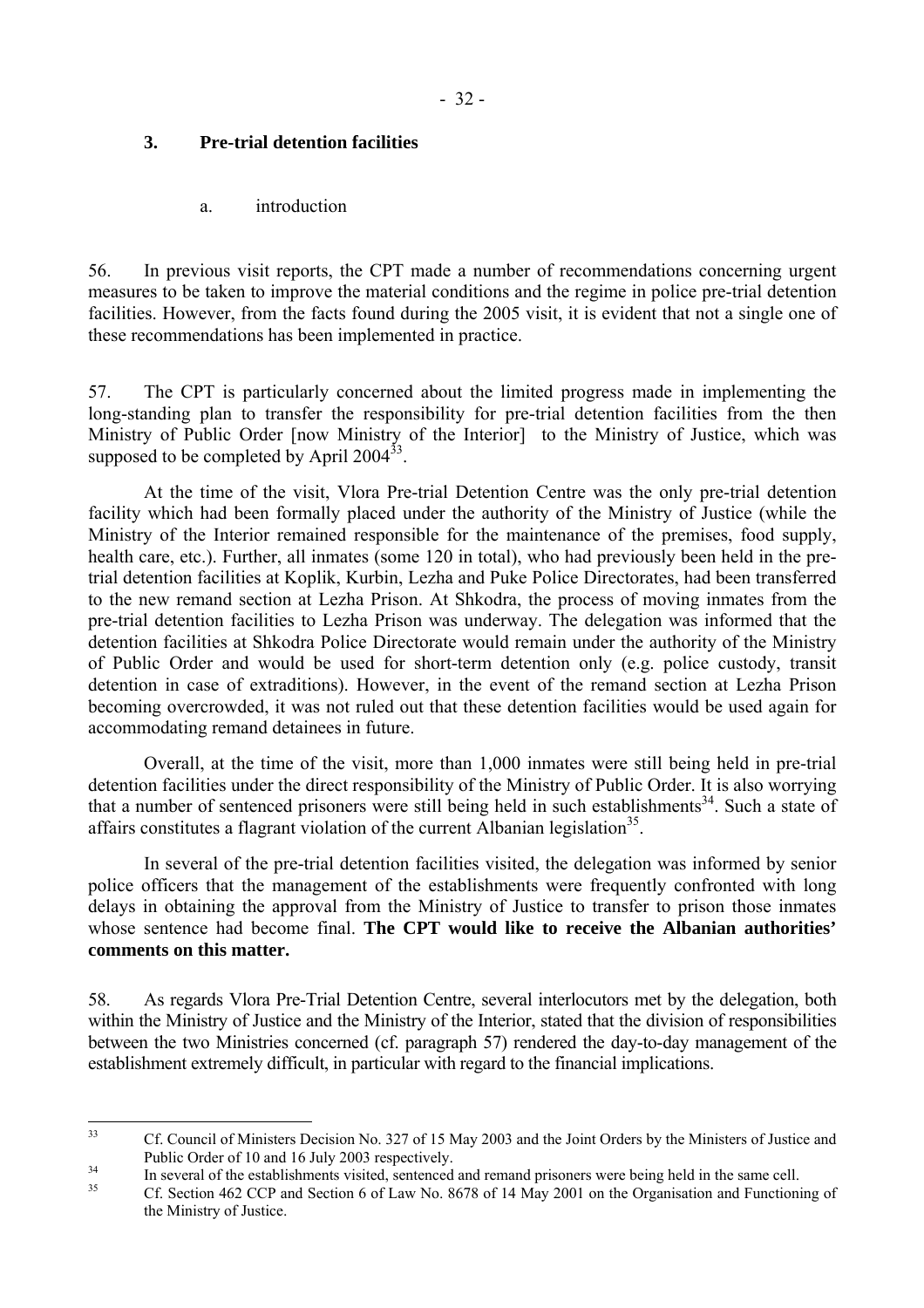In the CPT's view, the current arrangements made at Vlora, cannot be considered a longterm solution. **Steps should be taken without delay to ensure that the management of the detention centre is placed under the exclusive responsibility of the Ministry of Justice.** Further, **the CPT wishes to stress that it is not sufficient simply to change the legal status of the establishment concerned for the situation to be rendered satisfactory. Instead, steps must be taken to improve material conditions in these facilities, the regime offered to inmates must be radically improved, and staff should receive appropriate training** (cf. paragraphs 61 to 65).

59. During the end-of-visit talks, the delegation requested the Albanian authorities to provide a precise timetable for the implementation of the plan to transfer all remand and sentenced prisoners from police pre-trial detention facilities to facilities under the authority of the Ministry of Justice.

 In their letter of 5 November 2005, the Albanian authorities informed the CPT that ìconsidering the changing of the government, actually is programmed to advance the cooperation with the Ministry of Justice in order to realise the passing process of the predetention system under the dependance of the Ministry of Justice" and that updated information would be provided continuously.

**The CPT calls upon the Albanian authorities to implement without any further delay the long-standing plan to transfer all remand and sentenced prisoners from police pre-trial detention facilities to facilities under the authority of the Ministry of Justice.** Further, **the Committee wishes to receive a precise timetable for the implementation of the abovementioned plan.**

60. At the time of the visit, both the pre-trial detention facilities at Durres Police Directorate and Vlora Pre-Trial Detention Centre were severely overcrowded. With an official capacity of 80 places, Durres Police Directorate was accommodating 177 inmates, while 84 inmates were being held at Vlora, which had an official capacity of 45 places. At Shkodra, the problem of overcrowding had been alleviated during the month preceding the visit (the number of inmates had been reduced from 123 to 55, the official capacity being 50 places). All other establishments visited were operating below full capacity (Gjirokastra: 25 inmates, 30 places; Peshkopi: 28 inmates, 35 places; Tepelena: 14 inmates, 25 places). Both at Durres and Peshkopi, a significant proportion of the inmate population were already serving their sentence.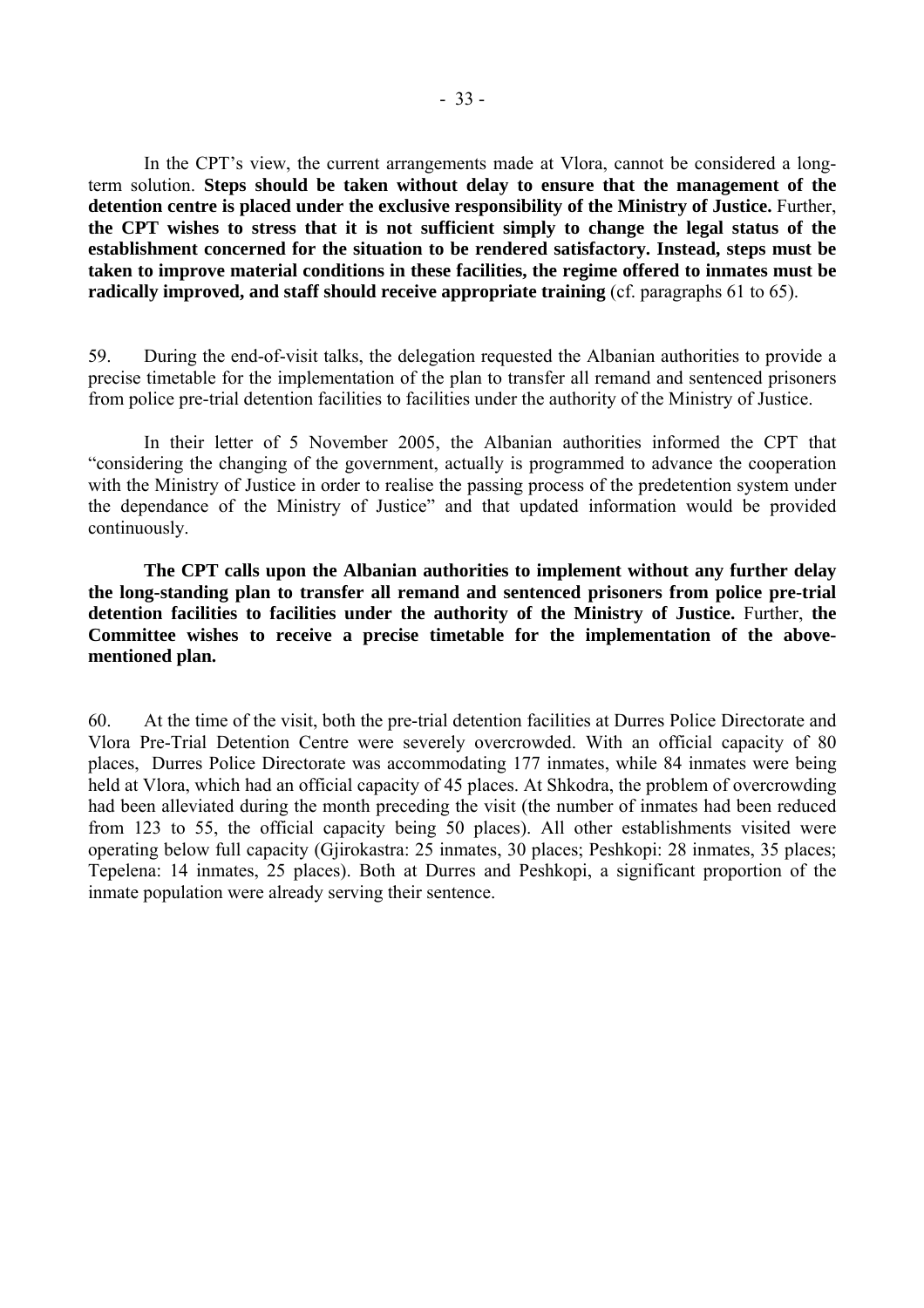b. conditions of detention

<span id="page-35-0"></span>61. Material conditions of detention were appalling in all the pre-trial detention facilities visited. Many detainees were being held in very cramped conditions (for example, up to seven persons in a cell of 5 m² at Vlora or up to ten persons in a cell of 8 m² at Durres). Cells were only equipped with foam mattresses and/or blankets. In addition, access to natural light was very limited and ventilation extremely poor. $36$ 

 The worst conditions were found at Durres, where inmates were not even provided with mattresses or bed sheets. Further, some inmates were being accommodated in two storage rooms, which were packed with food parcels of the entire inmate population. Some inmates were found to be in a state of torpidity, and the delegation was informed that, on occasion, inmates had even fainted, as a result of extremely high temperatures and a very high level of humidity. Further, hygienic conditions in most of the cells as well as in the sanitary facilities were appalling (infested with cockroaches, etc.). Not surprisingly, many inmates were suffering from skin diseases and/or breathing problems. It must also be stressed that some of the inmates met by the delegation had already been held in this establishment for several years.

 With the exception of Vlora Detention Centre, in none of the establishments visited were inmates in a position to maintain an appropriate level of personal hygiene (no personal hygiene products provided, access to a shower only once every ten days; etc.). Further, there was no ready access to drinking water, nor were cells equipped with toilets. Detainees were usually allowed access to the sanitary facilities only at fixed times, two or three times a day. Many detainees claimed that at other times (especially at night) access to sanitary facilities was often considerably delayed or denied. As a consequence, they were compelled to resort to plastic bottles, in order to comply with the needs of nature.

62. The provision of food appeared to be totally inadequate (especially as regards young detainees) in all establishments visited. In accordance with existing regulations, inmates were provided every day with the following menu: bread and tea in the morning, a soup (potatoes, beans and 20 grams of meat per person) with bread for lunch, and beans with bread for supper. Fruit or fresh vegetables were never provided. As a consequence, many inmates relied heavily on the food supplied by their families.

63. The CPT is also very concerned about the quasi-total prohibition of any regime activities in all pre-trial detention facilities under the Ministry of the Interior (as was the case in 2003). Except for outdoor exercise, any activity - even within the cell - remained prohibited; consequently, there was no access to reading material, board games, radio, etc. The restrictions imposed went as far as denying detainees access to a pencil and a sheet of paper (as provided for by the relevant regulations issued by the then Minister of Public Order<sup>37</sup>). Such a state of affairs is totally unacceptable.

<span id="page-35-1"></span> $36$ 36 At Peshkopi, inmates claimed that, during the winter, the temperature in the cells had, on occasion, been below minus  $10^{\circ}$  C.<br><sup>37</sup> Cf. Regulation No. 1075 dated 15 September 1999 on the security and treatment of pre-trial detainees.

<span id="page-35-2"></span>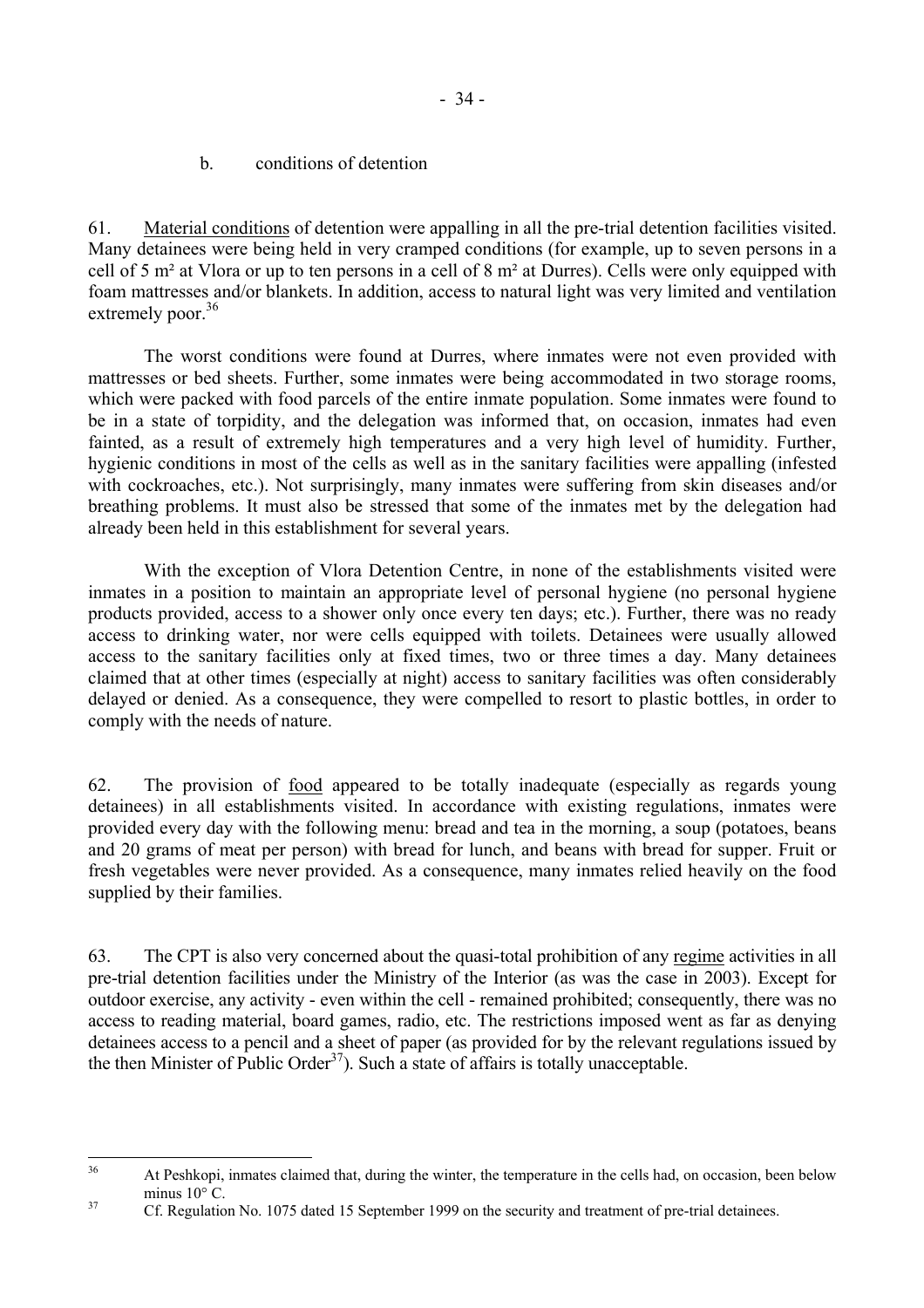Far from solving the problems identified, the new draft Regulation of the Ministry of the Interior Order on the Security of Arrested and Detained Persons still contains a number of unjustifiable provisions (e.g. obligation that inmates be locked in their cells during 23 hours per day; access to the toilet only three times per day; prohibition of having access to the toilet during the night; absolute prohibition of any work; requirement that official authorisation from the judicial authorities be requested in order to obtain paper and pencil - and then only for a specified period of time; etc.). More generally, the application to remand detainees of the same regime as that for persons who are still in police custody is totally inappropriate.

64. It is all the more unacceptable that, with the notable exception of the pre-trial detention facilities at Tepelena, in none of the Police Directorates visited were inmates offered a minimum of one hour of outdoor exercise every day. Exercise periods ranged from 30 to 40 minutes per day, and inmates had no access to outdoor exercise at all at weekends and public holidays (and, at Durres, on two additional days during the week, when visits took place).

 Further, the existing outdoor exercise facilities were totally inadequate (even for a person exercising alone). In practice, up to six persons at a time were crammed into extremely small concrete "aeration" cubicles covered with a metal grille (e.g. up to six persons in cubicles measuring less than 3 m² at Gjirokastra or less than 4 m² at Shkodra).

65. At Vlora Pre-trial Detention Centre, the regime was regulated by the Ministry of Justice Regulation dated 23 July 2003. Thus, the restrictions on activities described in paragraph 63 did not apply to inmates in this establishment. Further, praiseworthy steps were taken by the management of the detention centre to alleviate the dreadful material conditions by keeping cell doors open during most of the day and by extending outdoor exercise periods. That said, the CPT must stress that there was no comprehensive regime of out-of-cell activities, as should be the case for persons who are detained on remand in prison. In this connection, **the recommendation made in paragraph 98 applies equally to Vlora Pre-trial Detention Centre.**

66. As regards contacts with the outside world, the general prohibition of correspondence (including with a lawyer) as well as the prohibition of having access to paper and a pencil in the pre-trial detention facilities under the Ministry of the Interior is inadmissible and, among other things, entail that inmates are in practice deprived of their fundamental right of petition. Further, the official visit entitlement for inmates (sentenced and on remand) remained insufficient (three closed visits of 15 minutes per month). In practice, the actual visiting time was even less (some 5-10 minutes per visit).

 Further, due to the lack of visit rooms, visits had to take place in unacceptable conditions in most of the establishments visited. At Tepelena, relatives had to remain behind a gate outside the premises of the establishment, whilst the inmate was obliged to stand behind two additional gates in the corridor of the basement, at a distance of almost 6 m. Similar arrangements were found at Durres and Gjirokastra, were visitors and inmates were separated by two gates in the entrance area at a distance of some 2 m (with a police officer standing between the two gates). As a result, conversations where considerably impeded, and visitors could hardly see more than a silhouette of the inmate behind the bars.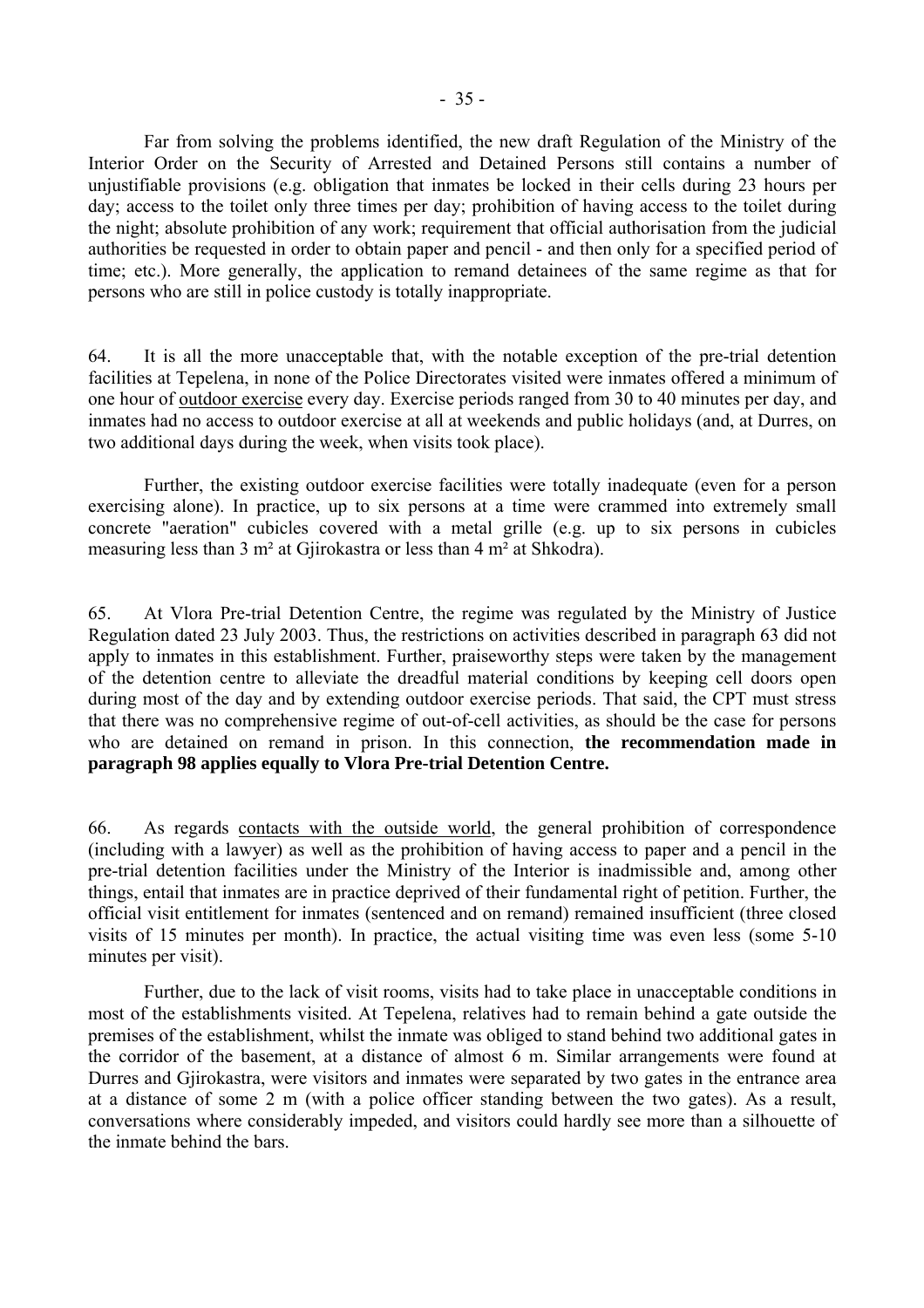67. During the end-of-visit talks, the delegation made immediate observations pursuant to Article 8, paragraph 5, of the Convention, and requested the Albanian authorities to take urgent steps to remedy the most serious deficiencies (cf. the detailed list of immediate observations in paragraph 9).

68. By letter of 5 November 2005, the Ministry of the Interior informed the CPT that it "[h]as been assured the renovation with clothing, blankets for all the detained and arrested persons especially in the cold areas with law temperatures like as: Tropoje, Kukes, Diber, Korce, as well have been improved the living conditions, hygiene, cleaning, meal, medical treatment etc. The meetings with family members and lawers have been always correct,the detained and arrested juveniles are placed in separated rooms from the major persons, as well as the detained or arrested female are placed only in the prison 325 or prison 313 in Tirana separated from the males. Regarding the physical exercises on sundays or on holidayes in the actual predetention system under the dependance of the Interior Ministry is quite impossible to create such conditions. Considering the fact that the predetention system has gradually passed under the dependence of the Ministry of Justice with the neccessary financial funds, thus the creation of these conditions can be realised only in the predetention system under the dependance of the Ministry of Justice. The general Department of the State Police is preparing the rules for the treatment of the detained and arrested people who will be kept in the places of the State Police where will be considered and fulfiled all the reccomendations given from CPT."

 From the above-mentioned letter, the CPT can only conclude that hardly any improvements have been made as to the conditions of detention in the pre-trial detention facilities visited. Such a state of affairs is totally unacceptable.

**The CPT calls upon the Albanian authorities to take immediate steps in all the pretrial detention facilities visited (as well as, if necessary, in other establishments of this kind) to ensure that:** 

- **the material conditions of detention are significantly improved, in particular, as regards access to natural light, ventilation and hygiene;**
- **all detained persons are provided with a clean mattress and clean blankets;**
- **all detained persons are granted ready access to sanitary facilities;**
- **all detained persons are allowed at least one hour of outdoor exercise per day, including on Sundays and public holidays;**
- **the prohibition of in-cell activities (reading, games, radio, etc.) and correspondence with the outside world are abolished.**

Further, **steps should be taken to:**

- **improve the quality of the food provided;**
- **increase the visit entitlements for detained persons;**
- **to provide proper visiting facilities.**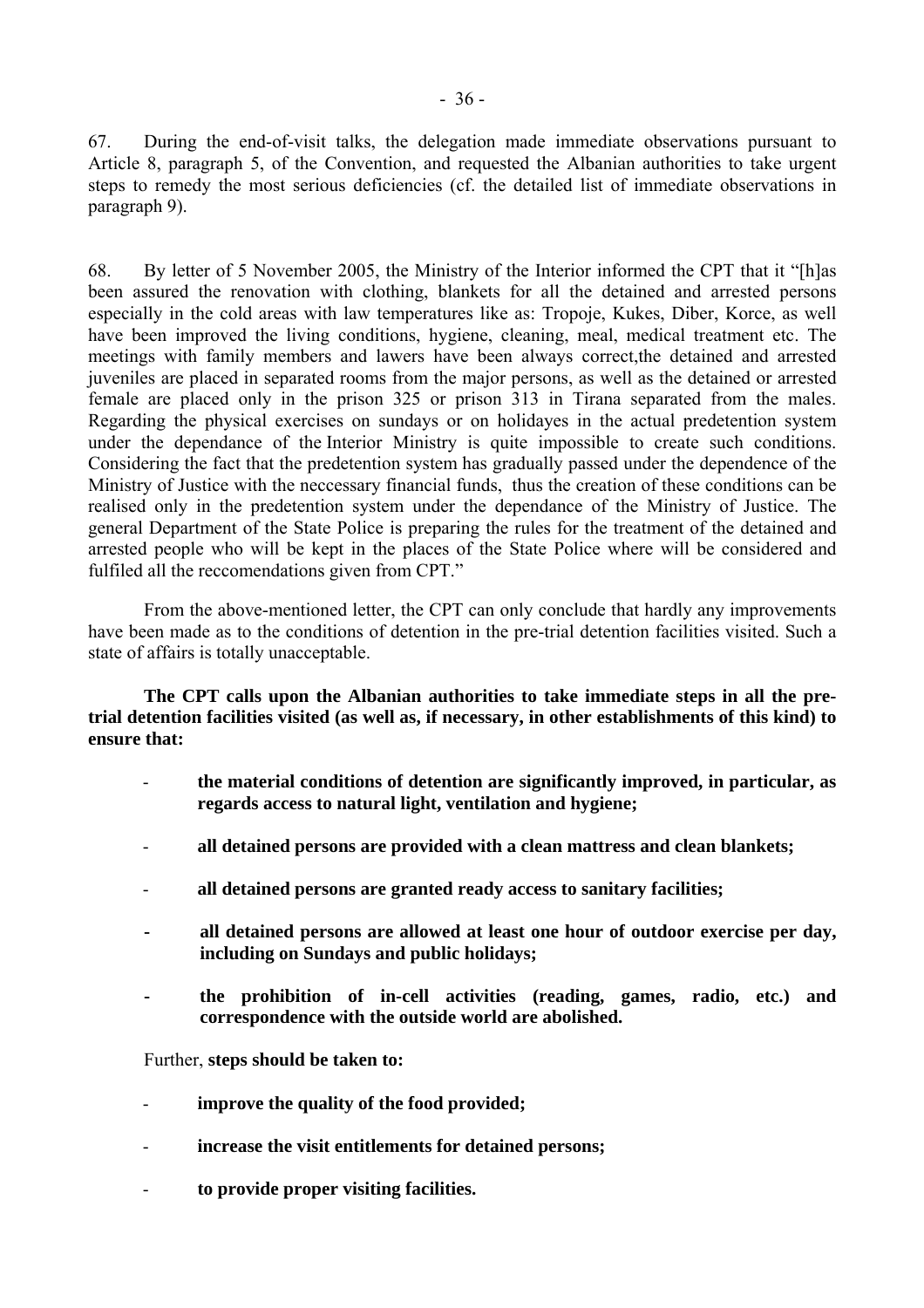c. vulnerable detainees

69. The CPT is very concerned about the placement of juveniles in pre-trial detention facilities in Police Directorates. These establishments are totally unsuitable for this particularly vulnerable group of detainees.

 The conditions under which juveniles were being held at Durres Pre-Trial Detention Centre were appalling. All juveniles (11 at the time of the visit, some as young as 14 years) were cramped together in a cell of 9 m², which was devoid of any equipment. Like adult inmates, they were obliged to sleep on the wooded floor without being provided mattresses of blankets. Access to natural light was almost non-existent (due to the fact that the small window was covered with a metal shutter and the fact that the window opened to a yard with a high wall at a distance of some 2 m). Due to high temperatures and the very poor ventilation, the air in that cell was even more stifling than in the cells of adult inmates. Some of the juveniles had been held in that cell for more than a year.

70. During the end-of-visit talks, the delegation made an immediate observation pursuant to Article 8, paragraph 5, of the Convention, and requested the Albanian authorities to immediately transfer all juvenile inmates from Durres to an appropriate prison establishment.

 In their letter of 14 July 2005, the Albanian authorities stated that "[f]or the juvenile predetainee there are no special institutions. They are accommodated in the same pre-detention places with the adults but in special rooms separated from them." The CPT can only deduce from this response that the Albanian authorities failed to meet the request made by the delegation in its immediate observation. **The CPT calls upon the Albanian authorities to take immediate steps to ensure that juveniles are no longer detained in the pre-trial detention facilities at Durres Police Directorate.**

 As regards other pre-trial detention facilities, **the Committee recommends that particular efforts be made to ensure that juveniles are offered conditions of detention appropriate to their age.** 

71. The delegation was also concerned about the situation of the only female detainee held in the pre-trial detention facilities at Durres Police Directorate<sup>38</sup>. The woman concerned had been held in the establishment for ten days without ever having been allowed to go the open air or to take a shower. Further, she was not provided with personal hygiene products (such as sanitary towels).

 In their letter of 14 July 2005, the Albanian authorities indicated that "[t]he female detainees not only in Durres, but in all the pre-detention centres under the administration of the Ministry of Public Order stay in the pre-detention rooms in the police commissariats just for the detention or arresting period till the decision of the securing measure by the Court. After this decision they transfer in Prison 313 under the administration of the Ministry of Justice where the conditions are much more convenient. Actually in the pre-detention centre in Durres there are no female pre-detainees".

<span id="page-38-0"></span> $38$ 

<sup>38</sup> No female detainees were being held in the other pre-trial detention facilities visited.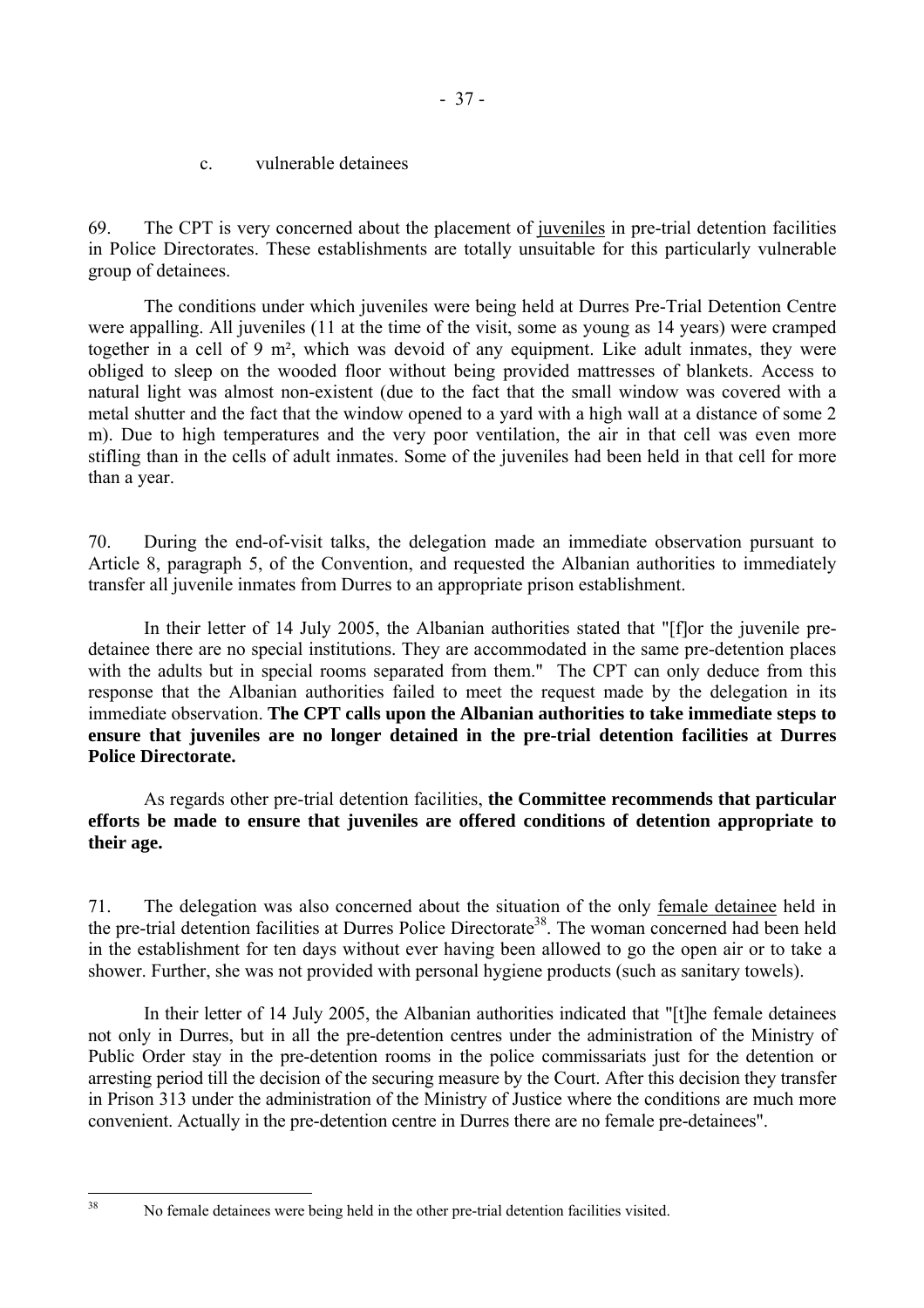The CPT must stress that, when female detainees are exceptionally held in such facilities for a short period of time, they must be placed in a position to maintain an appropriate level of personal hygiene and be offered at least one hour of outdoor exercise every day. **The CPT recommends that steps be taken to ensure that these requirements are met in future.** 

d. health-care services

72. A number of issues related to the provision of health care in pre-trial detention facilities (such as the lack of systematic medical screening upon admission, lack of individual medical files, lack of medical confidentiality) have already been addressed earlier in this report in the context of prevention of ill-treatment (cf. paragraphs 30 to 33).

73. The quality of health care appeared to be very poor in all the establishments visited. Many complaints were received from inmates about delays in having access to the doctor and the quality of the health care provided. A number of inmates met by the delegation suffered from various diseases (e.g. skin diseases), without receiving any appropriate treatment.

More generally, the provision of health care was compromised by the fact that medical doctors attached to police establishments were, to a large extent, occupied with providing care to staff.

 The situation was further exacerbated by the fact that no nursing staff was present in any of the establishments visited (except in Vlora). Thus, medicines had to be distributed by police officers. Further, no record was kept of the distributed medication.

74. The CPT is also concerned about long delays observed (especially at Durres and Vlora) in transferring inmates who were in urgent need of hospitalisation to a hospital. By way of example, an inmate had been held in the pre-trial detention facilities at Vlora for three months already, despite the fact that he was suffering from severe mental and behavioural disorders. Due to a lack of appropriate facilities to segregate the inmate concerned from other inmates, he was being held in the lawyers meeting room (with a mattress and a blanket), and, on occasion, he had to be physically restrained. 18 days before the CPT's visit, the establishment's doctor had recommended to the Director that the person concerned be transferred to the Prison Hospital, and an official request had immediately been transmitted to the public prosecutor. However, by the time of the visit, no decision had been taken in this regard. The delegation was struck by the statement of the establishment's doctor that he had not dared to try to accelerate the transfer by intervening with his superiors, despite the precarious health condition of the inmate<sup>39</sup>.

75. On a more positive note, the CPT welcomes the recent employment of a nurse at Vlora Pre-Trial Detention Centre.

<span id="page-39-0"></span> $39$ 

The Albanian authorities subsequently informed the Committee that the inmate concerned had been released.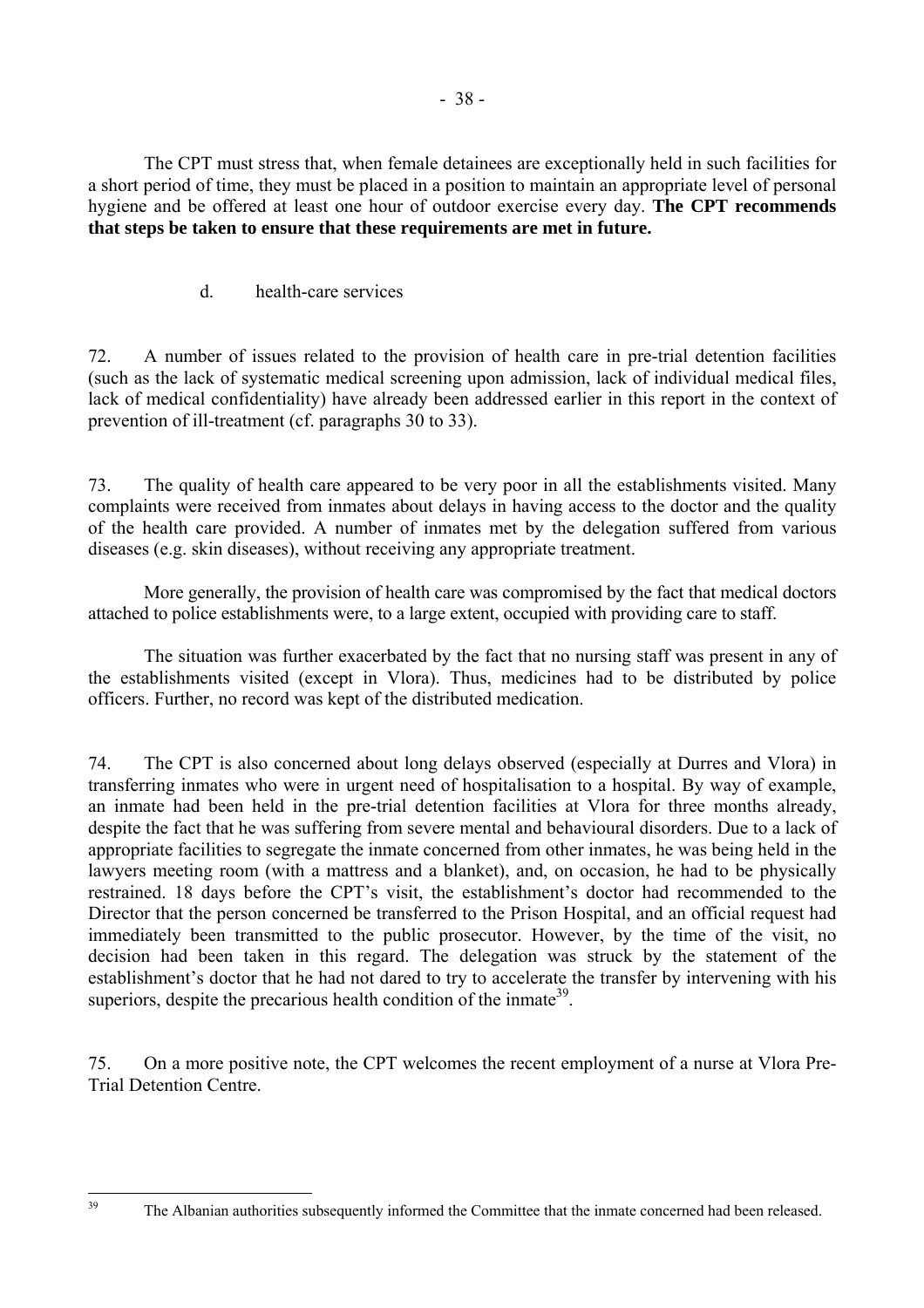76. **The CPT recommends that steps be taken to significantly improve the provision of health care in all the pre-trial detention facilities visited, in the light of the above remarks.** In particular, **there should be a regular presence of qualified nursing staff in such facilities (on a full-time basis at Durres).**

 Further, **inmates who need to be hospitalised should be transferred to an appropriate facility with the promptness and in the manner required by their state of health.**

# **4. Police custody**

77. In most of the police stations visited, holding cells (to be used for detaining persons up to ten hours) were of a reasonable size and had good access to natural light and artificial lighting<sup>40</sup>. However, with the notable exception of Gjirokastra Police Station, all holding cells were devoid of any equipment. The situation was further exacerbated by the fact that, on a number of occasions, persons were held in such cells overnight without being provided with a mattress and blankets.

 At Tirana Police Station No. 4, the delegation found one holding cell measuring a mere 1.70 m². This cell was devoid of any equipment and had no access to natural light and only very poor artificial lighting. In addition, it was extremely dirty. The CPT must stress that, by virtue of its size alone, this cell is not suitable for holding a person for any time whatsoever.

78. Material conditions in police custody cells (to be used for detaining persons up to 48 hours) were appalling in all police stations visited in Tirana (Nos. 2, 3, 4 and 6). Most cells had no, or very limited, access to natural light and only very dim artificial lighting, and several cells were poorly ventilated and in an abominable state of squalor. At Tirana Police Station No. 2, the sanitary facilities were also found to be in a dreadful state of repair.

 At Tirana Police Station No. 3, a juvenile had been kept in a cell for four days with two adult detainees. Upon request by the delegation, the juvenile concerned was immediately transferred to a prison.

 At Vlora Police Station, two cells had no access to natural light, and two cells had no artificial lighting. Both ventilation and the state of hygiene also left a lot to be desired. Further, cells were not equipped with a call system, despite their remote location.

 In none of the establishments visited were detained persons provided with any food during the initial period (48 hours) of police custody. The persons concerned had to rely solely on food supplied by their families. Further, they were allowed to go to the toilet only once or twice per day and were not provided with any personal hygiene products.

 On a more positive note, the CPT welcomes the improvements made at Shkodra Police Station. The custody cells seen in 2003 had been taken out of use, and new cells created, which offered good conditions of detention (reasonable size, equipped with a bed and toilet, adequate access to natural light and artificial lighting).

<span id="page-40-0"></span> $40$ 

At Peshkopi, holding cells had no access to natural light.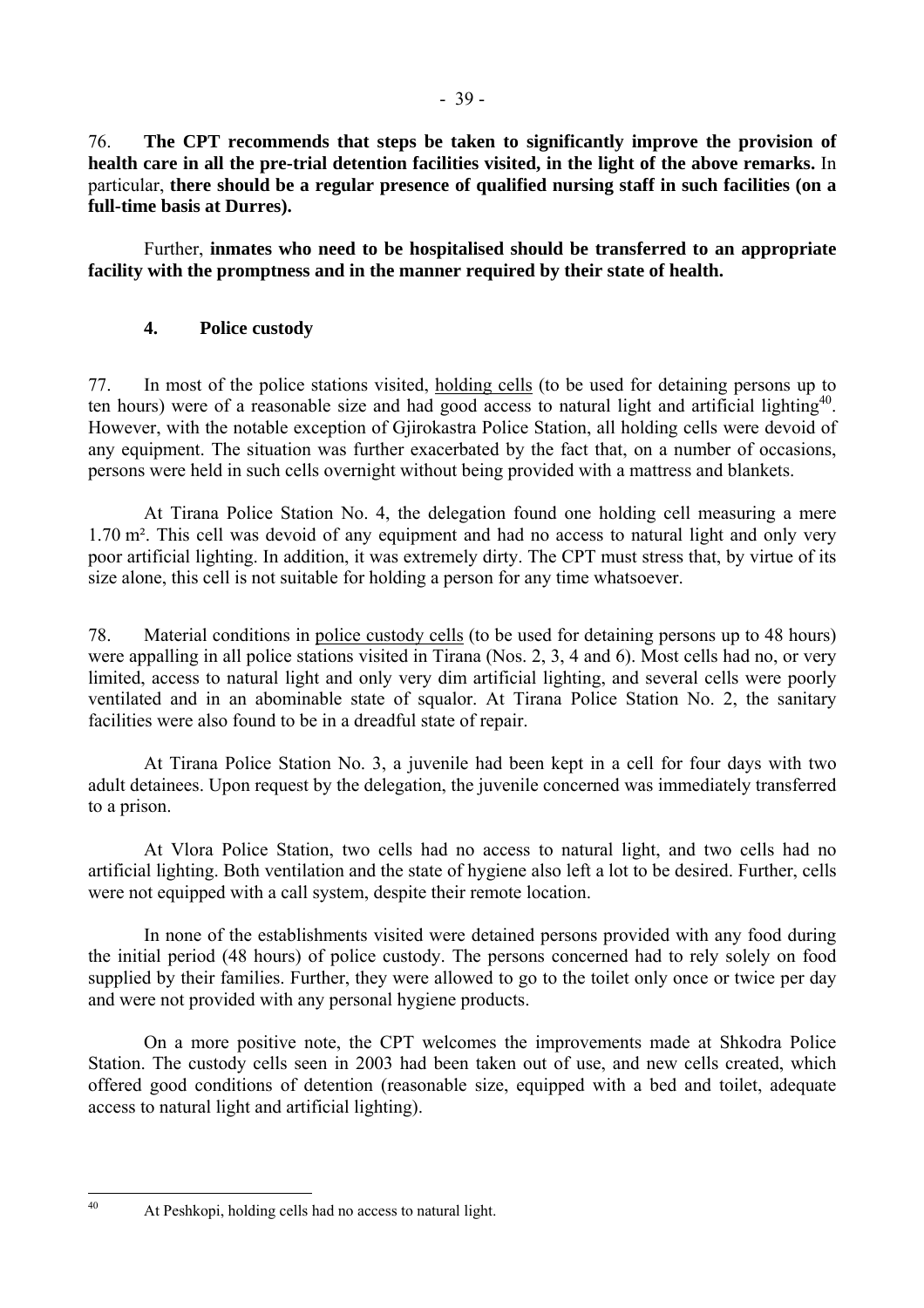79. **The CPT calls upon the Albanian authorities to take immediate steps to ensure that in all police establishments in Albania:** 

- **detained persons have ready access to drinking water and are given food at appropriate times, including at least one full meal every day;**
- **persons obliged to stay overnight in custody are provided with a clean mattress and clean blankets.**

Further, **the Committee recommends that:** 

- **the holding cells in all the police establishments visited be equipped with a means of rest (e.g. a chair or bench);**
- **the material conditions in the police custody cells at Tirana Police Stations Nos. 2, 3, 4 and 6 and Vlora Police Station be significantly improved. In particular, cells should have access to natural light, adequate artificial lighting and ventilation;**
- **the cell measuring 1.7 m² at Tirana Police Station No. 4 be withdrawn from service;**
- **the custody cells at Vlora Police Station be equipped with a call system;**
- **persons in police custody be allowed access to the toilet when necessary, in clean and decent conditions, and be offered adequate washing facilities;**
- **juveniles no longer be placed in the same cell as adult detainees at Tirana Police Station No. 3 (or in other police establishments).**

80. It should be added that the delegation found, especially in Tirana, that persons could be kept in police custody cells for prolonged periods (on occasion, for more than two months). Such a state of affairs is totally unacceptable. **The CPT calls upon the Albanian authorities to put an immediate end to this practice.** 

81. In all police establishments visited, custody records were kept. However, these records were frequently found to be incomplete (for example, no indication of the precise time of apprehension and/or release and no recording at all of persons who had been held at the police station for less than ten hours). **The CPT reiterates its recommendation that steps be taken in all establishments visited to ensure that custody records are brought into line with the criteria set out in paragraph 86 of the report on the Committee's first periodic visit to Albania in 1997.**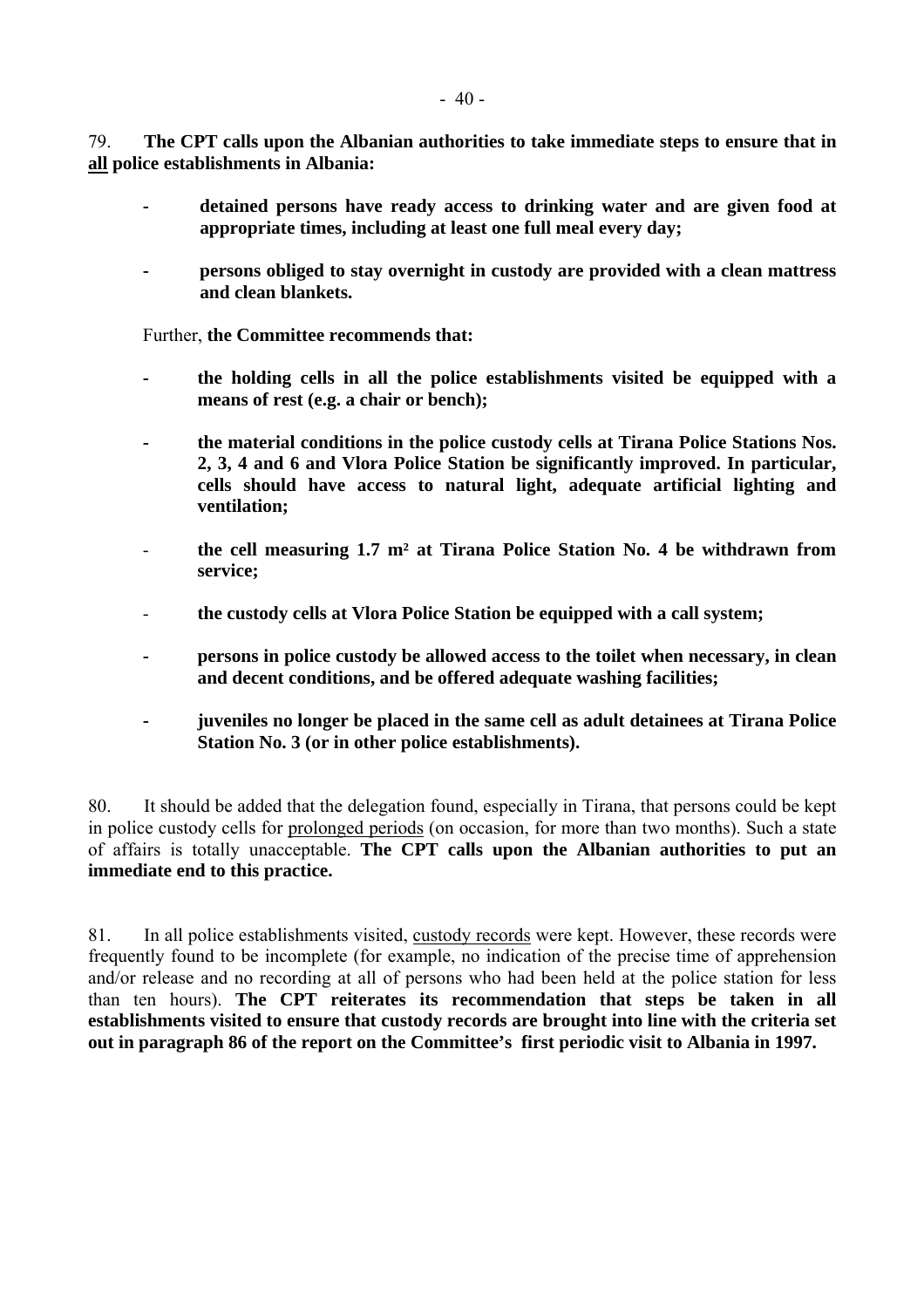## **B. Prisons**

## **1. Preliminary remarks**

82. The delegation carried out full visits to Tepelena Prison, Tirana-Vaqarr Prisons, and Kruja Special Institute for Mentally Ill, Drug-addicted and Elderly Prisoners, as well as a follow-up visit to the Prison Hospital in Tirana. Further, the delegation paid brief visits to Prisons Nos. 302 and 313 in Tirana, in order to interview remand prisoners, as well as to Lezha Prison, in order to examine the overall detention conditions of remand prisoners.

83. In previous visit reports, the CPT already indicated that, in its view, it is unlikely that the creation of additional accommodation will, in itself, provide a lasting solution to the problem of overcrowding. Indeed, a number of European States have embarked on extensive programmes of prison building, only to find their prison populations rising in tandem with the increased capacity acquired by their prison estates. By contrast, in those countries which enjoy relatively uncrowded prison systems, the existence of policies to limit and/or modulate the number of persons being sent to prison has tended to be an important element in maintaining the prison population at a manageable level<sup>41</sup>.

 During the 2005 visit, the delegation was informed of existing plans to elaborate draft legislation on the use of non-custodial sanctions. This is a welcome development. **The CPT would like to receive more detailed information on this matter.** 

 More generally, **the Committee recommends that the Albanian authorities pursue their efforts to bring about a permanent end to overcrowding, in the light of the above remarks.**

84. **Tepelena Prison** was constructed in the 1960s as a high-security prison a few kilometres outside the town of Tepelena. It is one of only two prisons in Albania which exclusively accommodate prisoners in a high-security regime<sup>42</sup>. With an official capacity of 105 places, it was accommodating 111 inmates (including 29 life-sentenced prisoners) at the time of the visit. With the exception of six maintenance workers, all the prisoners had been classified as "high-security prisoners" by the criminal court. The vast majority of them were serving long-term sentences.

<span id="page-42-0"></span> $41$ Reference should be made in this context to Recommendation  $N^{\circ}$  R (80) 11 of the Committee of Ministers of the Council of Europe, concerning custody pending trial. The general principles set out in that recommendation deserve to be quoted: "1. Being presumed innocent until proved guilty, no person charged with an offence shall be placed in custody pending trial unless the circumstances make it strictly necessary. Custody pending trial shall therefore be regarded as an exceptional measure and it shall never be compulsory nor be used for punitive reasons." Reference should also be made to Recommendation R (92) 17 of the Committee of Ministers' concerning consistency in sentencing, and more particularly to recommendation B 5(i), according to which "custodial sentences should be regarded as a sentence of last resort, and should therefore be imposed in cases where, taking due account of other relevant circumstances, the seriousness of the crime would make any other sentence clearly inadequate". Further, in Recommendation  $N^{\circ}$  R (99) 22, the Committee of Ministers has developed a whole series of principles designed to combat the problems of prison overcrowding and prison population inflation.<br><sup>42</sup> The other one is in Burrel, which was visited by the CPT in 1997 and 2000. Further, Prison No. 302 in Tirana

<span id="page-42-1"></span>and Peqin Prison have special high-security units (for remand and sentenced prisoners).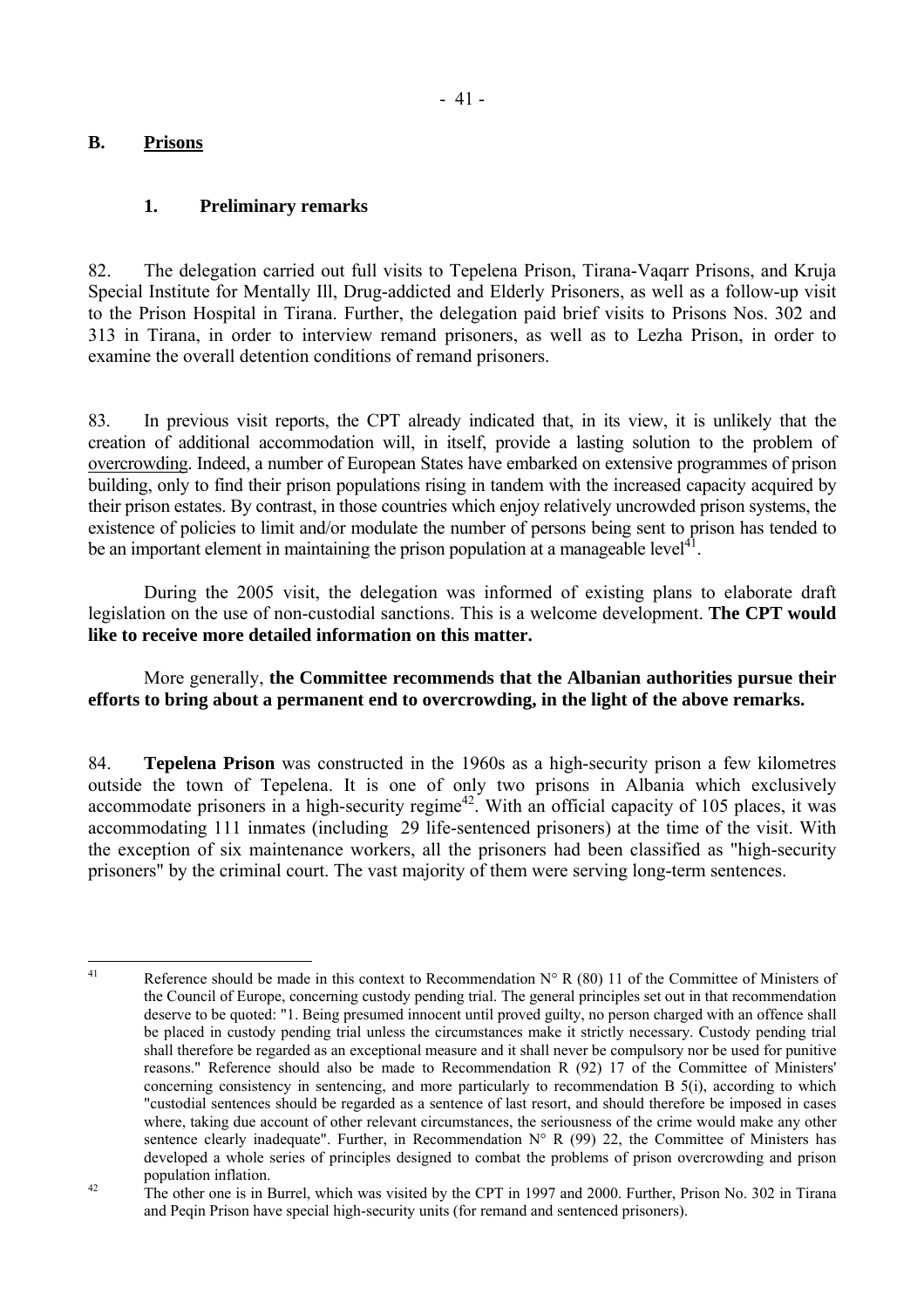**Tirana-Vaqarr Prison** is located on the large premises of former military barracks on the outskirts of Tirana and was opened in 1999. It is a medium-security prison for male adult prisoners serving medium-term sentences. Further, it is the only establishment in Albania which accommodates male sentenced juveniles. With an official capacity of 150 places, the establishment was accommodating 196 prisoners<sup>43</sup> (including 10 juveniles) at the time of the visit.

 **Kruja Special Institute for Mentally Ill, Drug-Addicted and Elderly Prisoners** was opened in 2002 as the countryís sole institution for sentenced prisoners, who suffer from less severe mental disorders<sup>44</sup> or drug-addiction, or who, due to their age, are in need of specialised care. In practice, however, drug-addicted prisoners were usually not admitted, but transferred to the Military Hospital. With an official capacity of 200 places, the establishment was accommodating 220 inmates (including 50 mentally-ill, 40 elderly prisoners and 130 ordinary sentenced prisoners) at the time of the visit.

 The **Prison Hospital in Tirana** had already been visited by the CPT in 1997, 1998 and 2000. The official capacity of the hospital (100 places) remained unchanged since the last visit. At the time of the 2005 visit, it was accommodating 78 patients. Out of a total of 59 psychiatric patients, 54 had been declared criminally irresponsible and were subject to an involuntary treatment order by the criminal court.

## **2. Ill-treatment**

85. No allegations of physical ill-treatment by custodial staff were heard at Prison No. 313, Tepelena Prison or Tirana-Vaqarr Prison. Indeed, many inmates met by the delegation expressed their appreciation of the manner in which they were treated by the custodial staff in these establishments.

 Further, at the Prison Hospital, the delegation noticed a significant improvement in the treatment of patients by staff.<sup>45</sup> However, once again, a number of patients complained about rude behaviour by staff.

 Many allegations of deliberate physical ill-treatment by custodial staff, and even senior members of the management, were received at Kruja Special Institute. However, all these allegations referred to incidents which had allegedly occurred before 2005 (i.e. prior to the arrival of the new Director $)^{46}$ .

 Some recent allegations of physical ill-treatment (e.g. kicks and slaps) and verbal abuse of inmates by custodial staff were received at Lezha Prison (especially as regards juveniles). The atmosphere in the entire establishment at the time of the visit appeared to be very tense.

 $43$ 

<span id="page-43-1"></span><span id="page-43-0"></span><sup>&</sup>lt;sup>43</sup><br>Bhortly before the visit, some 50 inmates had been transferred to Lezha Prison.<br><sup>44</sup><br>A number of patients met by the delegation stated that "for the past three years, patients have no longer been<br>A number of patients

<span id="page-43-2"></span>beaten by staff".<br>Many inmates met by the delegation indicated that the new management had brought about a marked

<span id="page-43-3"></span>improvement in the treatment by staff.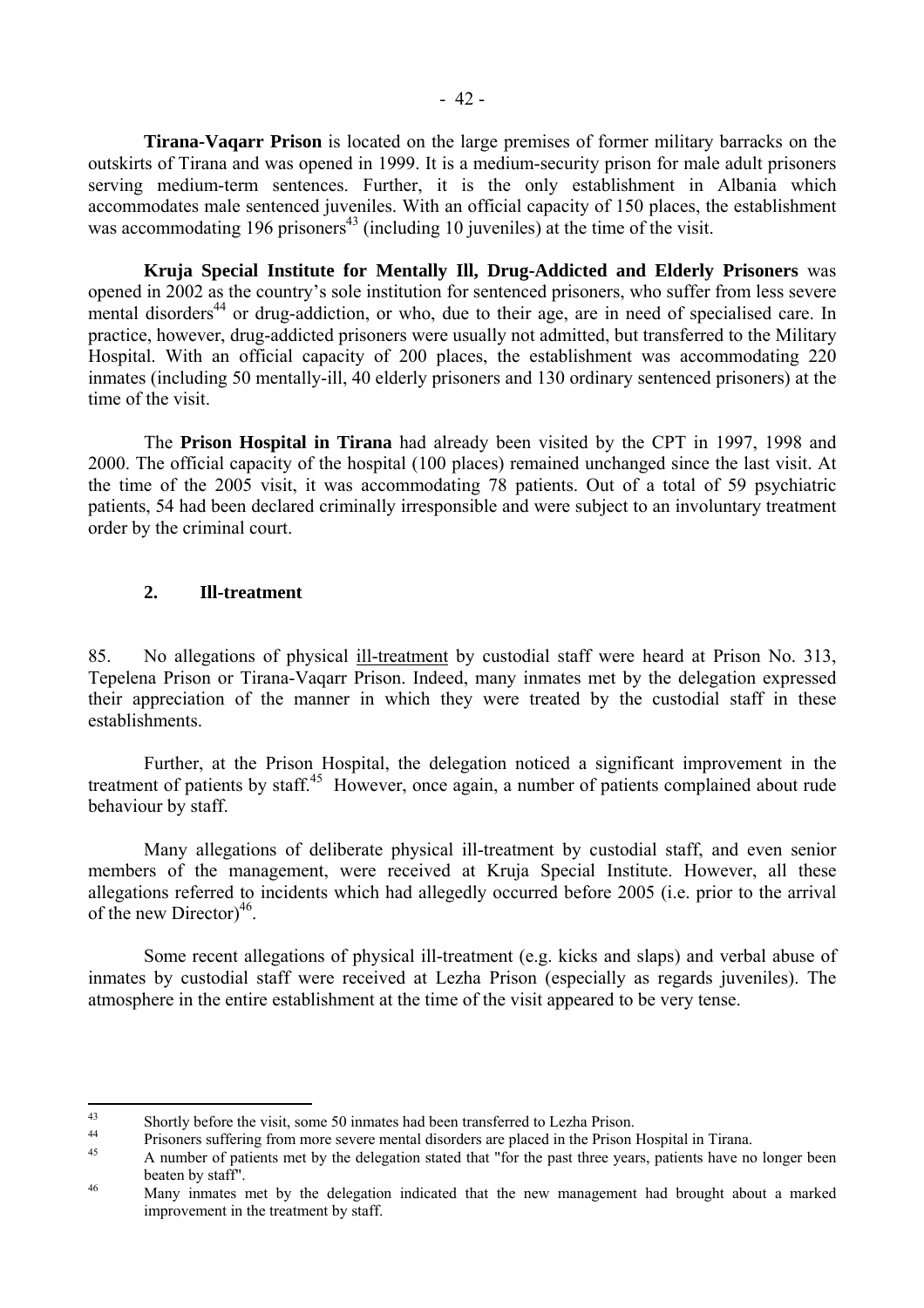Further, many allegations were heard about the use of excessive force and/or deliberate illtreatment by members of the special intervention groups at Kruja Special Institute, Tirana Prison No. 302 and Tirana-Vaqarr Prison. The allegations received mainly concerned kicks, punches and blows with batons, even during minor or non-violent incidents (e.g. quarrels between inmates) or after recalcitrant prisoners had been brought under control (i.e. handcuffed).

86. The CPT recognises that prison staff will, on occasion, have to use force to control violent and/or recalcitrant prisoners. However, the force used should be no more than is strictly necessary and, once prisoners have been brought under control, there can be no justification for striking them. **The CPT recommends that the attention of prison officers and members of special intervention groups at Kruja Special Institute, Tirana Prison No. 302 and Tirana-Vaqarr Prison be drawn to these precepts.** 

 **The Committee also recommends that the management in all the establishments visited remind their staff that all forms of ill-treatment of prisoners (including verbal abuse) are not acceptable and will be the subject of severe sanctions.** 

87. Ill-treatment, which is intolerable whatever the circumstances, becomes even more serious when it is committed personally by or with the explicit or tacit approval of the management of an establishment. Such behaviour on the part of a senior member of staff, such as a director, if confirmed, should lead to his or her removal from any function of high responsibility within the prison system.

 In this connection, the CPT wishes to highlight one particular incident, which allegedly took place in December 2003 at Kruja Special Institute. The delegation received consistent accounts from various sources - of the manner in which an intervention by the establishment's special intervention group was performed. In the course of a collective protest, organised by a group of prisoners, the inmates of a whole ward allegedly started to bang on their cell doors. Thereafter, members of the special intervention group allegedly entered into the cells and severely ill-treated the prisoners involved (kicks, punches and severe blows with batons on various parts of the body). It is claimed that the (former) Director of the establishment, as well as another senior member of non-custodial staff, personally participated in the ill-treatment of inmates.

 Given the serious nature of the allegations made, **the CPT recommends that the abovementioned incident at Kruja Special Institute be brought to the attention of the competent prosecutor**. Further, **the Committee would like to receive detailed information on the outcome of the preliminary criminal investigation and, as appropriate, on the action subsequently taken (also at disciplinary level).**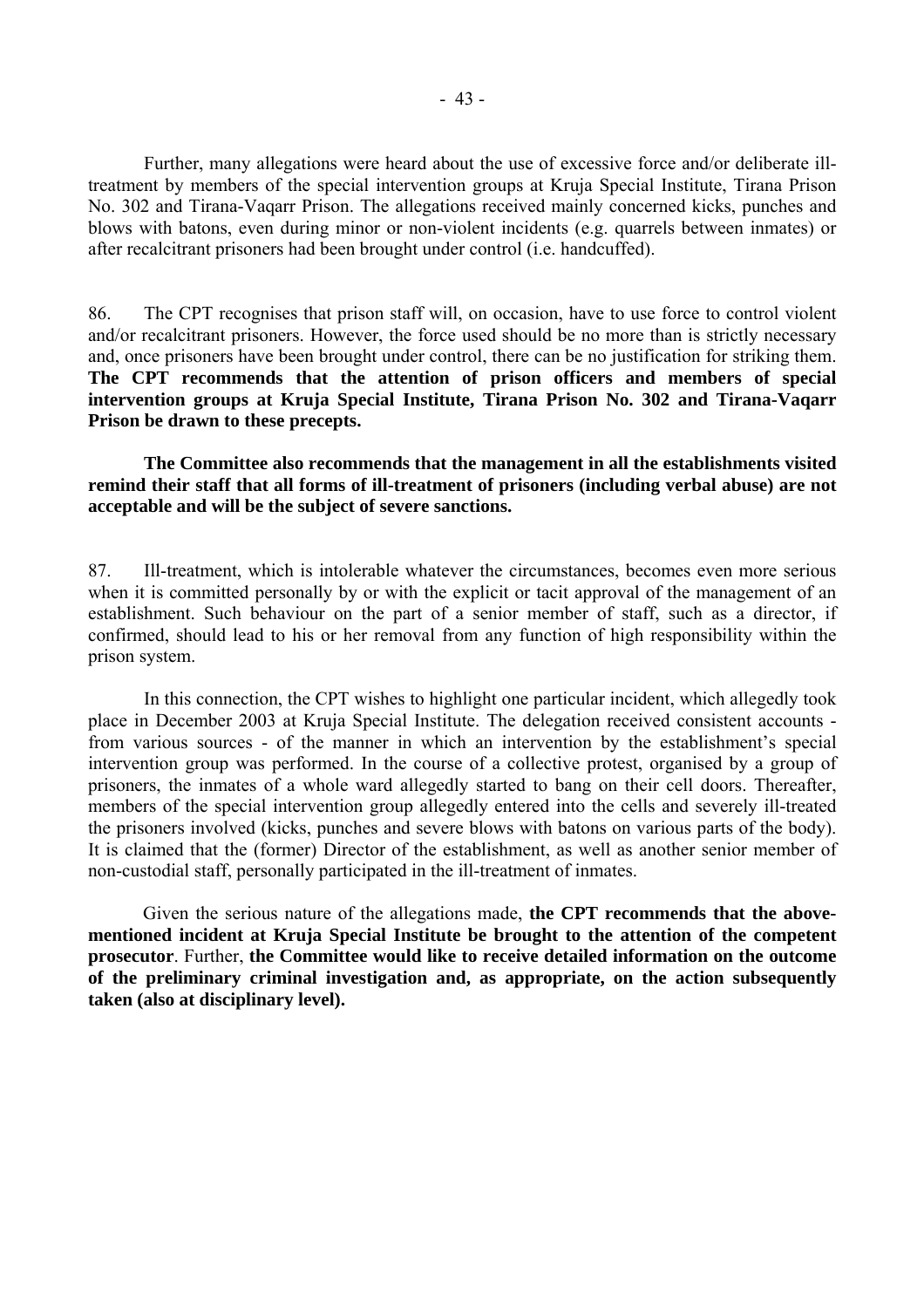# **3. Conditions of detention of the general prison population**

a. material conditions<sup> $47$ </sup>

88. Material conditions in the cells at Tepelena Prison were, on the whole, satisfactory. All cells had good access to natural light and artificial lighting, were well ventilated and properly equipped, including with a TV and a refrigerator (both purchased by the prisoners themselves). Further, cells had adjacent annexes (measuring some 3 m<sup>2</sup>) with a toilet and a small area for cooking.

 At Tirana-Vaqarr Prison, cells also had good access to artificial lighting and were well equipped. However, access to natural light and ventilation were impeded, due to the fact that the windows were half covered with concrete walls erected to provide sanitary annexes within the cells.

89. In both establishments visited, a number of deficiencies were observed, which were the direct result of the high level of *overcrowding*. Many prisoners were held in very cramped conditions (e.g. up to seven prisoners in cells measuring some 10 m² at Tepelena or 15 m² at Vaqarr), and some prisoners did not have a bed of their own, but only a mattress, which was placed on the floor. Further, at Tirana-Vaqarr, two "aeration cubicles" in the "isolation unit", which only had a metal grilled roof covered with a plastic sheet, were being used as prisoner accommodation.

 During the end-of-visit talks, the delegation made an immediate observation, in application of Article 8, paragraph 5, of the Convention, and requested the Albanian authorities to take steps to ensure that the two "aeration rooms" in the "isolation unit" at Tirana-Vaqarr Prison are no longer used as prisoner accommodation (cf. paragraph 131).

90. In both of the establishments visited, several of the showers and sanitary facilities were found to be in a poor state of repair, and the level of *hygiene* left much to be desired. Further, prisoners only received very limited personal hygiene products (toilet paper and soap). In neither establishment was cleaning material provided to inmates. The poor hygienic conditions were further exacerbated by frequent shortages of (hot) running water. A number of complaints were also received about insufficient heating during the winter.

91. The provision of *food* appeared to be totally inadequate in both establishments visited (and indeed throughout the entire prison system), especially as regards young detainees. The Albanian authorities themselves acknowledged the fact that the existing nutritional standards which had been established in 1975 were outdated and needed to be revised<sup>48</sup>. The delegation also received many complaints from prisoners about the fact that the meals provided were nearly the same from day to day. In practice, the majority of prisoners chose to rely solely on the food provided by their families.

<span id="page-45-0"></span> $\Delta$ 7 Given the specific objectives of the visits to Prisons Nos. 302 and 313 in Tirana (interviews of newly-arrived prisoners), the delegation did not examine in detail the material conditions of detention offered to inmates.

<span id="page-45-1"></span>By way of example, according to the existing standards, a mere 26 grams of proteins have to be provided per prisoner every day.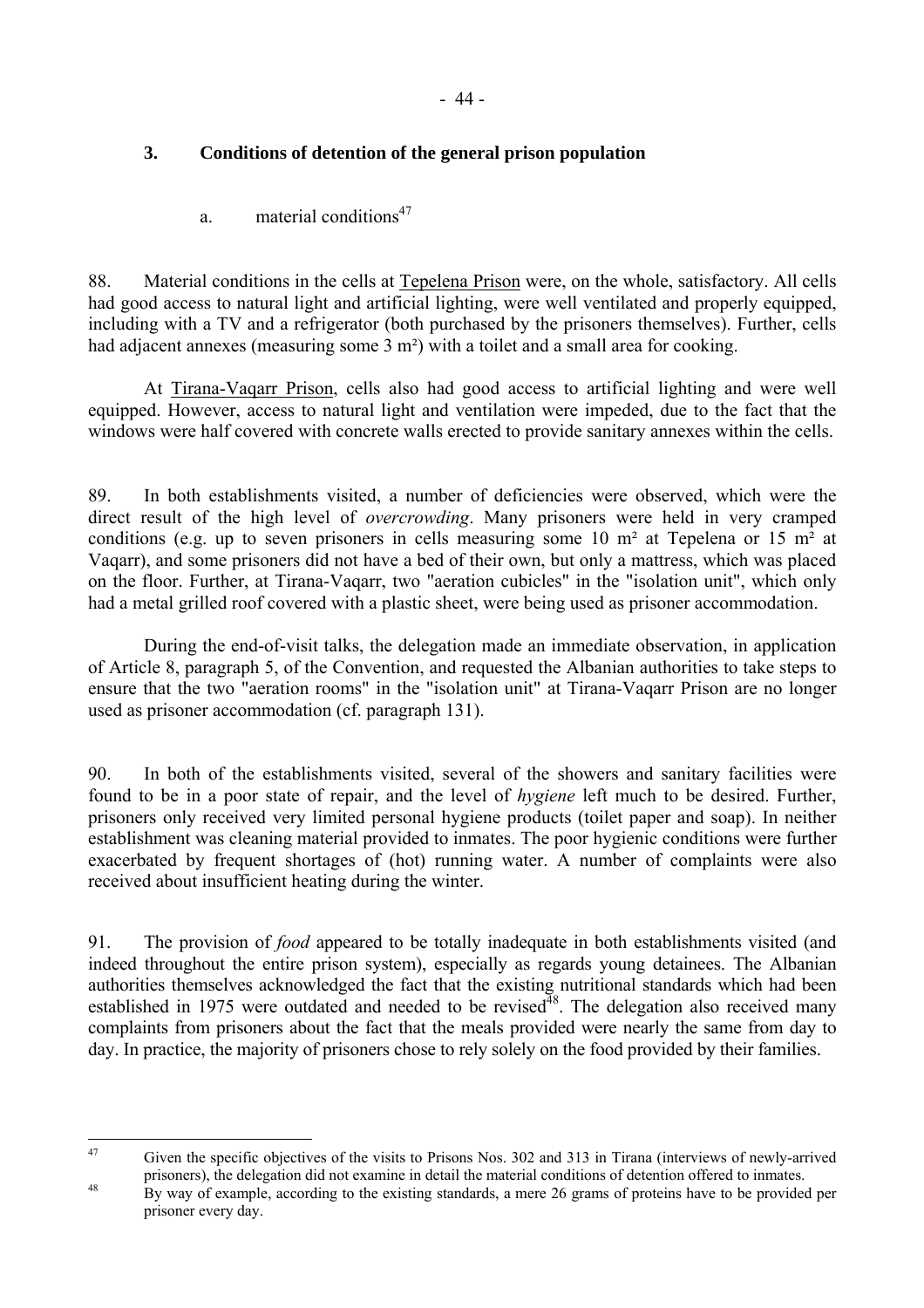92. As regards Lezha Prison, material conditions in the remand section were far from satisfactory, despite the fact that the establishment had recently been renovated. In particular, showers and sanitary facilities were found to be in a deplorable state of repair as well as hygiene, and access to water was limited to three times per day. Further, many cells were overcrowded.

93. **The CPT recommends that the Albanian authorities take steps to improve the material conditions in all the establishments visited, in the light of the above remarks.** 

More specifically, **steps should be taken to:** 

- reduce the occupancy levels of cells. The aim should be to offer a living space of **at least 4 m² per person in multi-occupancy cells;**
- **ensure that all prisoners are provided with their own bed;**
- **improve the heating and water supply;**
- **improve the condition of showers and sanitary facilities;**
- **ensure that all prisoners have adequate quantities of essential personal hygiene products as well as cleaning products for their cells.**

 Further, **steps should be taken to review nutritional standards throughout the prison system.**

## b. regime

94. The CPT is very concerned that in none of the remand prisons visited were remand prisoners offered any out-of-cell activities at all (except two hours of outdoor exercise per day at Lezha Prison and Prison No. 302 in Tirana). The situation was further exacerbated by restrictions, which are totally unjustified (e.g. no access to newspapers, and, at Lezha Prison, prohibition of the use of radios). As result, prisoners were confined to their cells in total idleness for 22 hours per day at Lezha Prison and Prison No. 302, and 23 hours per day at Prison No. 313, without being offered any purposeful activities.

95. The regime offered to sentenced prisoners at Tepelena Prison and Tirana-Vaqarr Prison was scarcely better. Indeed, the vast majority of them (including life-sentenced prisoners) were provided with no work or other activities (apart from three hours of outdoor exercise and occasional sports activities<sup>49</sup>). In neither establishment were there communal rooms for inmates<sup>50</sup>. Thus, most of the prisoners spent 21 hours per day in their cells, the only occupation being reading, playing board games and watching television.

 $\overline{AQ}$ 

<span id="page-46-1"></span><span id="page-46-0"></span><sup>&</sup>lt;sup>49</sup> In both establishments, a few prisoners were able to attend an English language course.<br>
At Tirana-Vaqarr, (adult) sentenced prisoners had, on occasion, access to the communal room which was normally used by juvenile prisoners.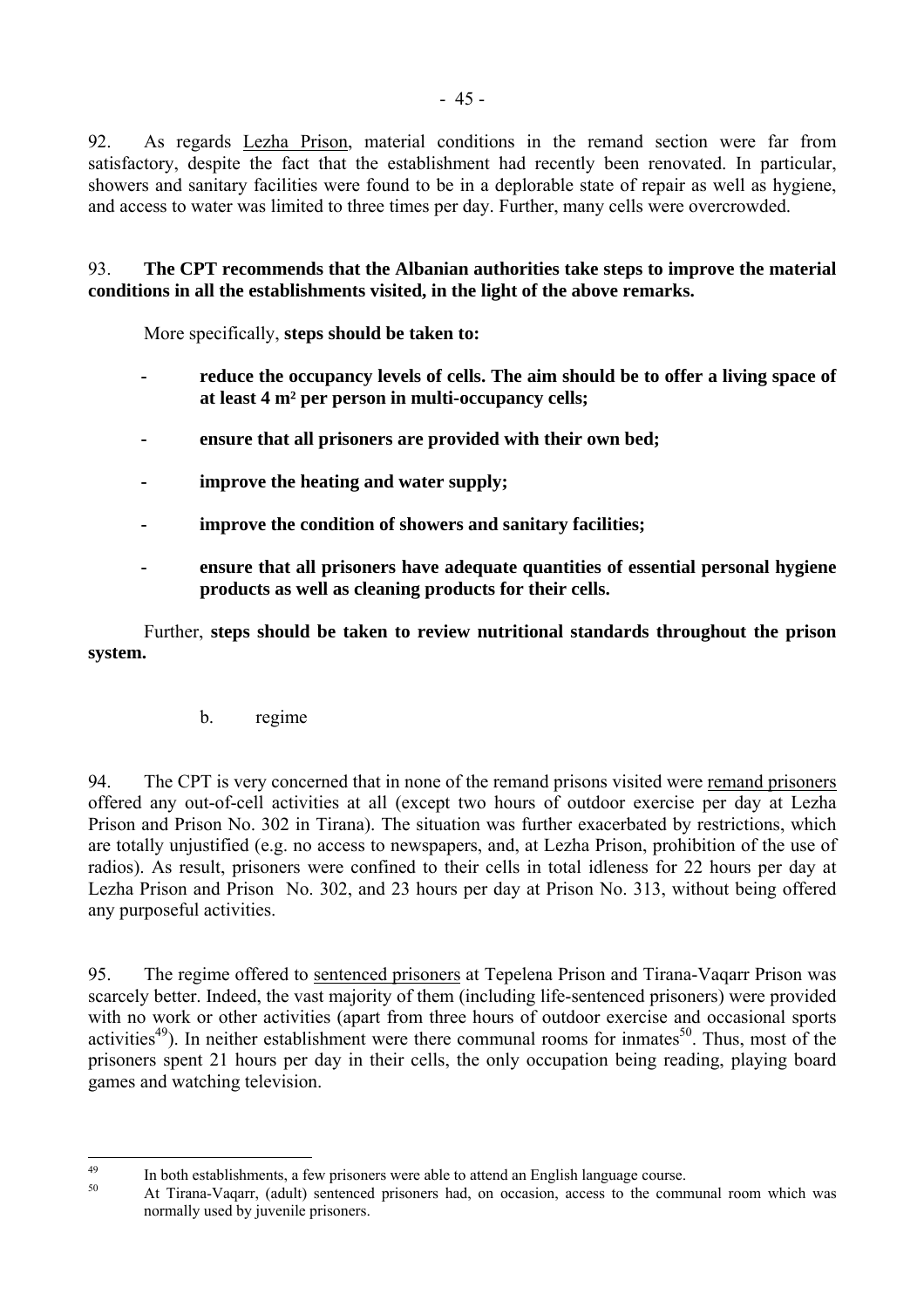At Tepelena, the delegation was informed of existing plans to provide additional work opportunities (e.g. sorting herbs), in co-operation with an outside company. **The CPT would like to receive further information on this matter.** 

96. The Albanian authorities have failed to implement the specific recommendation made by the CPT in the report on the 2003 visit that also adult prisoners be offered at least one hour of outdoor exercise per day at Prison No. 313 in Tirana. In fact, adult prisoners were denied any exercise in the open air<sup>51</sup>, despite the assurances given to the contrary by the Albanian authorities in a letter<sup>52</sup> dated 21 October 2003.

 Further, in none of the establishments visited was outdoor exercise granted on Sundays or public holidays.

97. During the end-of-visit talks, the delegation made an immediate observation under Article 8, paragraph 5, of the Convention, and requested the Albanian authorities to take urgent steps to ensure that a concrete plan for the creation of appropriate outdoor exercise facilities at Prison No. 313 in Tirana is transmitted to the CPT within two months and implemented within four months, and that all prisoners in all the other prison establishments visited are granted at least one hour of outdoor exercise per day (including on Sundays and public holidays).

 In their letter of 14 July 2005, the Albanian authorities informed the CPT that by Internal Order No. 3109 dated 15 June 2005 the "aeration time" had been extended by two hours and "that all institutions had been instructed to add different activities with the [aim] to prolong the staying time of the convicted and the pre detainees out of the rooms and the cells". This is a welcome development. However, no information was provided regarding the provision of outdoor exercise on Sundays and public holidays in the other prison establishments visited.

 The CPT has taken note of the concerns expressed by the Albanian authorities during the visit and in their letter of 5 November 2005 about the structural problems faced by management of Prison No. 313 in providing secure outdoor exercise facilities. However, a solution to this problem must be found without any further delay.

98. **The CPT calls upon the Albanian authorities to take immediate steps to ensure that adult prisoners at Prison No. 313 and all prisoners in all the other prison establishments visited are granted at least one hour of outdoor exercise per day (including on Sundays and public holidays).** 

 Further, **the Committee reiterates its recommendation that the Albanian authorities devise and implement a comprehensive regime (including group association activities) for all prisoners, including those on remand, in all the prisons visited.** 

<span id="page-47-0"></span> $51$ <sup>51</sup> As in 2003, prisoners had only access to so-called "aeration rooms" for one hour per day.<br>Cf. CPT (2003) 68, paragraph 74.

<span id="page-47-1"></span>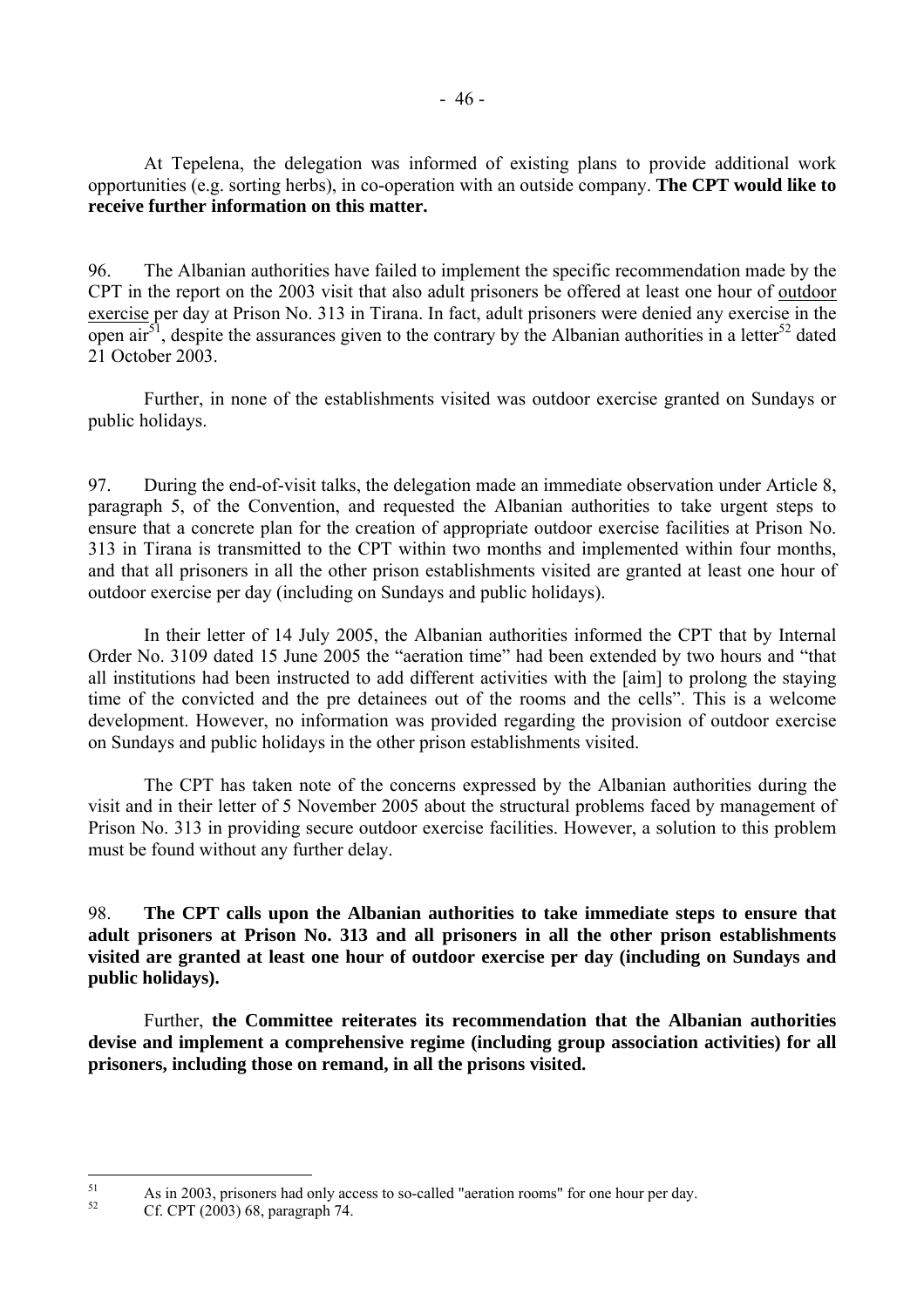# **4. Life-sentenced prisoners at Tepelena Prison**

99. *Material conditions* of detention for life-sentenced prisoners at Tepelena Prison were identical to those offered to the rest of the inmate population. In this connection, reference is made to the remarks and recommendations made in paragraph 93.

100. As regards the *regime*, the delegation observed that hardly any of the life-sentenced prisoners were provided with work or other out-of-cell activities apart from outdoor exercise (cf. paragraph 95).

 The CPT would like to recall that long-term imprisonment can have a number of desocialising effects upon inmates. In addition to becoming institutionalised, long-term prisoners may experience a range of psychological problems (including loss of self-esteem and impairment of social skills) and have a tendency to become increasingly detached from society, to which almost all of them will eventually return. In the view of the CPT, the regimes which are offered to prisoners serving long sentences should seek to compensate for these effects in a positive and proactive way. The prisoners concerned should have access to a wide range of purposeful activities of a varied nature (work, preferably with vocational value; education; sport; recreation/association). Additional steps should be taken to lend meaning to their period of imprisonment; in particular, the provision of individualised custody plans and appropriate psychological<sup>53</sup> and social support are important elements in assisting such prisoners to come to terms with their period of incarceration and, when the time comes, to prepare for release. Moreover, the provision of such a regime to life-sentenced prisoners enhances the development of constructive staff/inmate relations and hence reinforces security within the prison.

 **The CPT recommends that the Albanian authorities redouble their efforts to provide life-sentenced prisoners with more opportunities for work and other purposeful activities outside their cells (sport, education, leisure, etc.).** 

 More generally, **steps should be taken to develop a long-term policy vis-à-vis lifesentenced prisoners (including the possibility for declassification to lower security regimes), in the light of the above remarks.**

<span id="page-48-0"></span> $53$ Cf. also paragraph 122.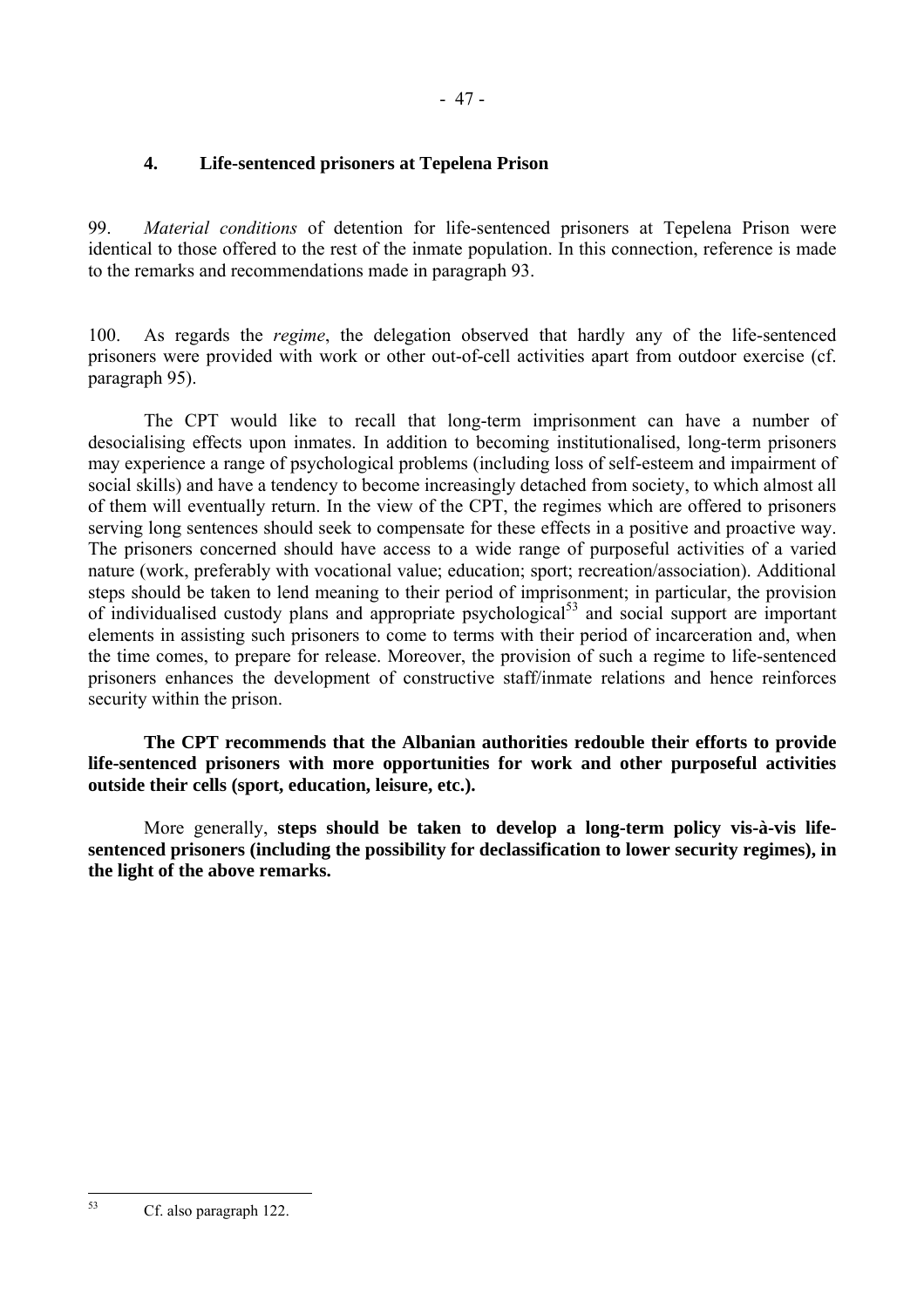# **5. Conditions of detention of juvenile prisoners**

101. The CPT welcomes the efforts made at  $Tirana-Vaqarr Prison<sup>54</sup>$  to separate juveniles from adult prisoners. All juveniles (10 at the time of the visit) were being accommodated in two cells (which also had a separate outdoor exercise yard).

 However, their *material conditions* were very similar to those in the detention areas of the adult inmate population. In particular, the poor quality of the food provided was all the more detrimental to juveniles. In this connection, reference is made to the remarks and recommendations made in paragraph 93.

102. The situation as regards *activities* was clearly better than for adults. During work days, juveniles were able to spend seven hours per day outside their cells for educational activities, sports, access to a communal room and three hours of outdoor exercise. That said, no out-of-cell activities at all (not even outdoor exercise) were offered to juveniles on Sundays and public holidays. In this connection, reference is made to the remarks and recommendation made in paragraphs 96 to 98.

 The CPT is nevertheless very concerned by the poor quality of educational activities available at Vaqarr. Indeed, formal education was almost non-existent. When the delegation visited the class- rooms, it became apparent that juveniles had been called in only after the delegation had indicated its intention to visit the school. Juveniles (including those who were totally illiterate), were given copybooks in chemistry and other subjects, in an attempt to simulate proper classes. When the delegation went back to the school the following day, it found out that various school activities were recorded in the school's daily activity book, despite the fact that none of the recorded activities had actually taken place on that day.

## **The CPT recommends that steps be taken as a matter of priority to improve the quality of educational activities at Tirana-Vaqarr Prison.**

103. The custody and care of juveniles deprived of their liberty is a particularly challenging task. The *staff* called upon to fulfil that task should be carefully selected for their personal maturity and ability to cope with the challenges of working with - and safeguarding the welfare of - this age group. More particularly, they should be committed to working with young people, and be capable of guiding and motivating the juveniles in their charge. All such staff, including those with purely custodial duties, should receive appropriate training and benefit from appropriate external support and supervision in the exercise of their duties.

 The information gathered during the 2005 visit indicated that the above criteria were not met at Tirana-Vaqarr Prison. **The CPT recommends that custodial staff assigned to the juvenile unit at Tirana-Vaqarr Prison receive specialised training.** 

<span id="page-49-0"></span> $54$ 

Due to the specific objectives of the visit to Prison No. 313, the delegation did not examine in detail the conditions of detention of juvenile remand prisoners in that establishment.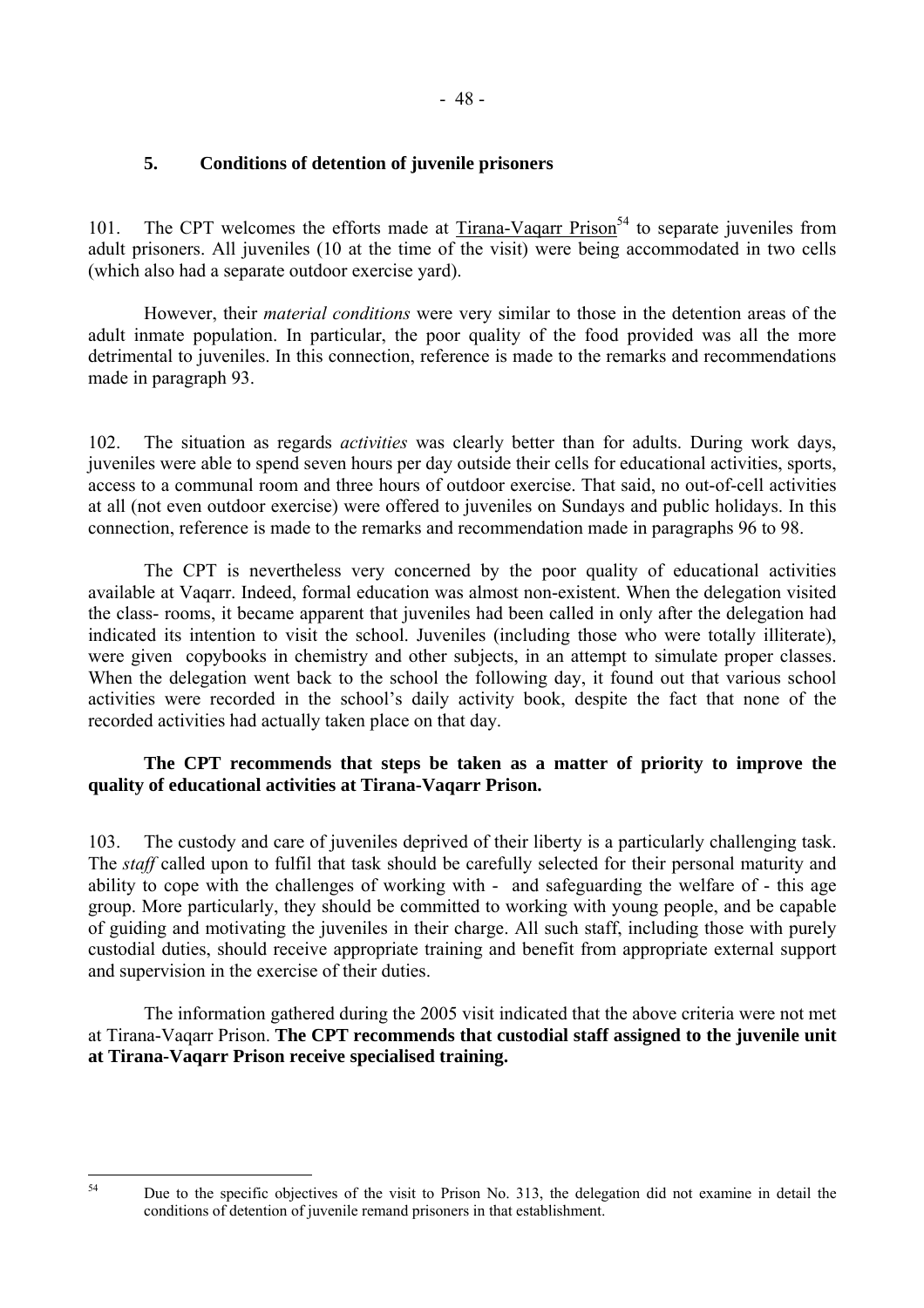104. More generally, the CPT is of the opinion that Tirana-Vaqarr Prison is not a suitable place for juveniles to serve their sentence. The delegation was informed that plans were afoot to set up a special establishment for juvenile offenders in Pogradec. **The CPT would like to receive more detailed information on this matter.**

\* \*

\*

105. The conditions under which two juvenile offenders were held at Prison No. 302 in Tirana gave rise to particular concern. They were locked up in their cells for 22 ½ hours per day, without being offered any purposeful activities. The delegation was informed that the management had proposed to the Central Prison Administration to return them to Prison No. 313, but that, thus far, no decision had been taken on the matter.

 During the end-of-visit talks, the delegation requested the Albanian authorities to take urgent steps to transfer the two prisoners concerned to Prison No. 313, which had a special unit for juvenile remand prisoners and also organised a range of educational and other activities for them.

 In their letter of 14 July 2005, the Albanian authorities informed the CPT that one the two prisoners concerned had been transferred to Prison No. 313 and that the other prisoner remained at Prison No. 302, since he had come of age.

**The CPT recommends that the Albanian authorities take steps to ensure that no juveniles are held in Prison No. 302 in the future.** 

## **6. Conditions of detention at Kruja Special Institute for Mentally Ill, Drugaddicted and Elderly Prisoners**

106. *Material conditions* at Kruja Special Institute were, generally, satisfactory. All cells were of a reasonable size, had good access to natural light and artificial lighting and were well ventilated. Most of the cells were also equipped with a television set. Further, inmates were allowed to keep their own gas cookers and refrigerators in their cells.

 That said, several cells accommodating prisoners with physical impairments were not suitable for the specific needs of the prisoners concerned. Further, showers and sanitary facilities were found to be in a deplorable state of repair and hygiene in many parts of the establishment, and inmates were not provided with any personal hygiene products. Many complaints were also received from prisoners about water shortages in the establishment.

#### **The CPT recommends that steps be taken to remedy the above-mentioned deficiencies.**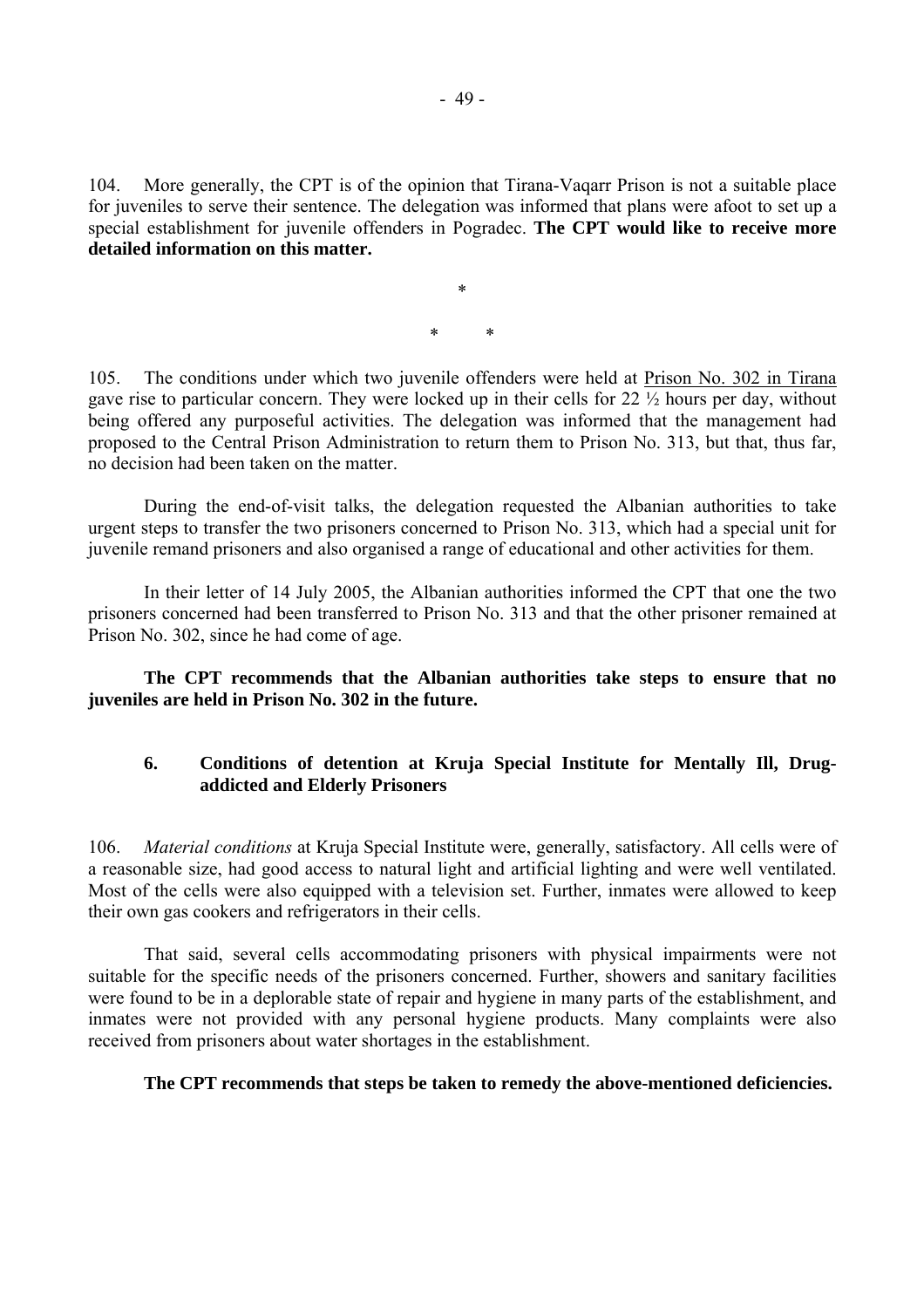107. The *regime* offered to inmates was more favourable than in the other establishments visited. During mornings  $(3 \frac{1}{2})$  hours), inmates were able to take outdoor exercise or to go to the establishment's library, and in the afternoons  $(1 \frac{1}{2})$  hours), inmates were able to associate with fellow-inmates in communal rooms (which were equipped with table tennis, board games, television, etc.). Further, between 4 p.m. and 7 p.m. each day, prisoners were able to associate with fellow inmates in other cells (whilst the cell doors were locked).

 However, as was the case in all the other establishments visited, no outdoor exercise at all was offered to inmates on Sundays and public holidays. In this respect, reference is made to the remarks and recommendation made in paragraphs 96 and 98.

 Further, no sports activities at all were offered to prisoners held in Unit A. **Steps should be taken to remedy this shortcoming.**

 Finally, in the light of the information gathered during the visit, **the CPT invites the Albanian authorities to make additional efforts to provide inmates with activities which are adapted and tailored to their special needs.**

## **7. Health care**

a. Prison Hospital

108. During the follow-up visit to the Prison Hospital in Tirana, the delegation mainly focused on the situation of psychiatric patients. It also reviewed the measures taken by the Albanian authorities in the light of the recommendations made after the 2000 visit regarding the Prison Hospital as a whole.

109. The CPT is very concerned by the fact that, due to a lack of appropriate alternative facilities, persons who had been declared criminally irresponsible were still being held in a prison setting. The delegation was informed that the long-standing plan to create a forensic psychiatric institution in Kruja had been abandoned and a new location had been identified in Durres instead. However, it remained unclear as to when this institution would actually open. The current unsatisfactory situation was further exacerbated by the fact that the number of persons who had been declared criminally irresponsible had significantly increased in recent years (from 35 in 2000 to 54 in 2005)<sup>55</sup>.

 **The CPT calls upon the Albanian authorities to take steps without any further delay to accommodate persons who have been declared criminally irresponsible in a more suitable facility.** In this connection, **the Committee would like to receive more detailed information on the planned forensic psychiatric institution in Durres, as well as a precise timetable for the construction of that institution.**

<span id="page-51-0"></span><sup>55</sup> 

Due to lack of space in the psychiatric ward at the Prison Hospital, a number of persons who were criminally irresponsible had to be accommodated in somatic wards together with non-psychiatric patients.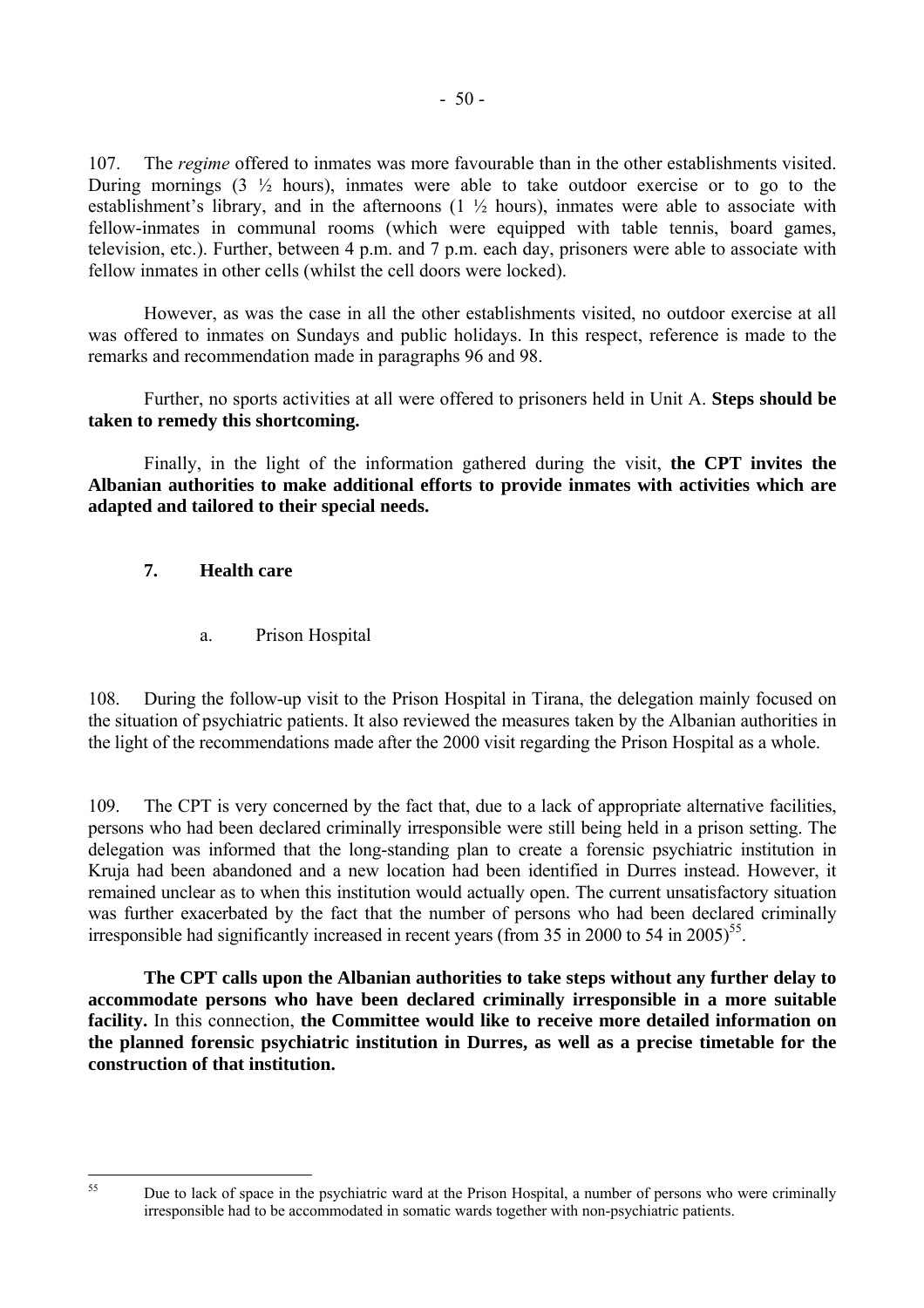110. Material conditions in the Prison Hospital had significantly improved since the 2000 visit. All cells were of a reasonable size, had good access to natural light and artificial lighting, and were well equipped (bed, bedside table, table, chair, radio). However, the sanitary facilities were found to be in a very poor state of repair and hygiene. **The CPT recommends that steps be taken to remedy these deficiencies.**

 Further, many complaints were received from patients about the poor quality and quantity of the food provided. **Steps should be taken to review the arrangements for the provision of food at the Prison Hospital.** 

111. The CPT remains very concerned about the almost total lack of out-of-cell activities for patients at the Prison Hospital.

 As regards patients who had been declared criminally irresponsible, no out-of-cell activities were organised for them, and outdoor exercise was only provided on an irregular, less than weekly, basis, and for less than one hour each time. It is all the more worrying that many of the patients concerned had been staying at the Prison Hospital under such conditions for several years.

 Further, no outdoor exercise at all, nor any other out-of-cell activities were offered to any of the other patients. Thus, except for access to sanitary facilities, patients were usually confined to their rooms 24 hours per day, the only occupation being reading and listening to the radio. The hospital also had no library.

 Such a state of affairs is totally unacceptable and constitutes a flagrant failure on the part of the Albanian authorities to implement a recommendation which had already been made after the 1997 visit and reiterated after the subsequent visits to the Prison Hospital.

**The CPT calls upon the Albanian authorities to take immediate steps to ensure that all patients whose state of health permits are offered at least one hour of outdoor exercise per day.** 

 Further, **the Committee reiterates its recommendation that a wider range of activities be offered to long-term patients in the Prison Hospital and that special attention be paid to juveniles serving long-term sentences.** 

112. The CPT welcomes the recent reinforcement of health-care staff (two additional doctors and one psychologist) at the Prison Hospital. The delegation was informed that plans were afoot to increase the number of nursing staff. **The CPT would like to receive updated information on this matter.**

113. As regards the treatment provided to patients, the situation remained, on the whole, unchanged. As in 2000, psychiatric treatment was based exclusively on pharmacotherapy. There were no individualised treatment plans or individual psychotherapy, occupational therapy or group therapy.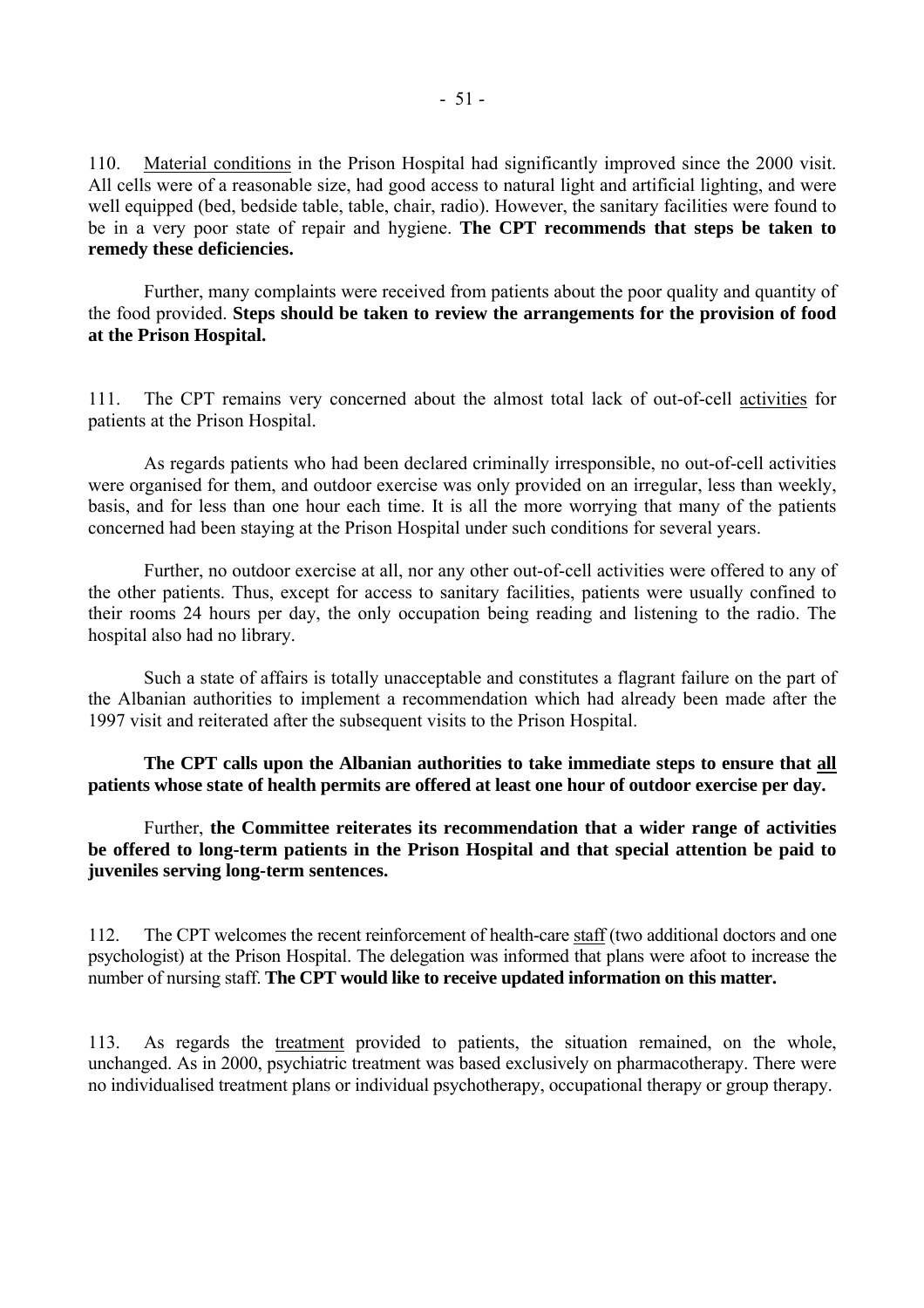In this respect, the CPT wishes to stress once again that psychiatric treatment should be based on an individualised approach, which implies the drawing up of a treatment plan for each patient indicating the goals of treatment, the therapeutic means used and the staff member responsible. The treatment plan should also contain the outcome of a regular review of the patient's mental health condition and a review of the patient's medication. The treatment should involve a wide range of rehabilitative and therapeutic activities, including access to occupational therapy, group therapy, individual psychotherapy, and sports. In addition, patients should have regular access to suitably equipped leisure rooms; it is also desirable for them to be offered education and suitable work (cf. also paragraph 111).

#### **The CPT reiterates its recommendation that the psychiatric treatment offered to patients at the Prison Hospital be reviewed, in the light of the above remarks.**

114. As regards contact with the outside world, it is praiseworthy that patients now have regular access to a telephone (once per week). As regards visits, the entitlements of patients were identical to those of inmates held in prisons. In this connection, reference is made to the remarks and recommendation made in paragraph 136.

115. The CPT noted that, since the beginning of 2005, agitated patients were no longer shackled to their bed with hand- and ankle-cuffs. Further, no excessive recourse to means of restraint (leather straps; sedative medication) or seclusion was observed. However, there was no special register on the use of means of restraint/seclusion. **Steps should be taken to remedy this shortcoming.** 

116. The confidentiality of medical examinations/consultations and data was not respected at all at the Prison Hospital. In this connection, reference is made to the remarks and recommendations made in paragraph 127.

117. Persons who had been declared criminally irresponsible were subject to an involuntary placement order for an indefinite period. In such cases, Section 46 of the Penal Code provides that the necessity of that placement be reviewed by the court *ex officio* after one year. However, the delegation was informed that such judicial reviews had never been carried out *ex officio*, but only upon request by the person concerned or his lawyer.

 **The CPT calls upon the Albanian authorities to take immediate steps to ensure that the review procedure under Section 46 of the Penal Code is carried out in respect of all persons who have been declared criminally irresponsible.**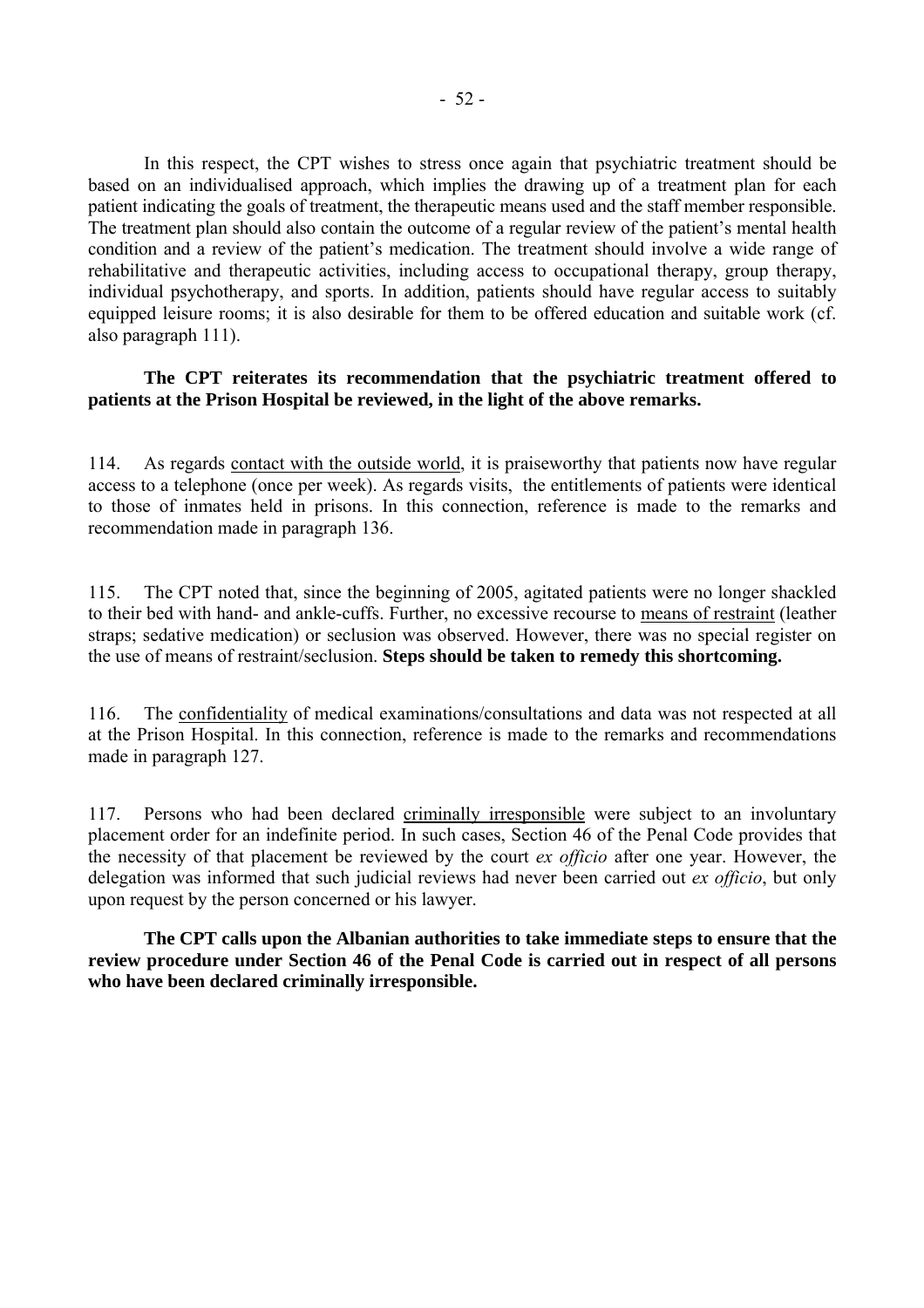b. Kruja Special Institute for Mentally Ill, Drug-addicted and Elderly Prisoners

118. The number of medical staff was adequate in terms of posts available (two general practitioners, two psychiatrists and one "toxicologist"). However, no psychiatrist was *effectively* present in the establishment. The only psychiatrist in post had been absent, due to sick leave, for a considerable period of time, while the second post of psychiatrist was vacant at the time of the visit. This is all the more worrying, if one takes into account the large number of prisoners suffering from mental disorders (50 at the time of the visit). In addition, the post of toxicologist was vacant at the time of the visit; given the establishment's policy not to accommodate drug-addicted prisoners (cf. paragraph 84), it would seem to be useful to modify the profile of the second vacant post of doctor.

On the other hand, nursing staffing levels (15 full-time nurses) were on the whole adequate. However, given the large number of inmates with special needs, **the long-term objective should be to increase the number of nursing staff in the establishment.**

 Many members of staff (in particular, custodial staff) met by the delegation complained about the fact that they had received no special training in dealing with inmates suffering from mental disorders.

**The CPT recommends that the Albanian authorities take immediate steps to ensure that two psychiatrists are effectively present on a full-time basis at Kruja Special Institute.** 

Further, **steps should be taken at Kruja Special Institute to ensure that:** 

- **the second vacant post of doctor is filled;**
- **the psychological services are reinforced;**
- **the staff receive special training in dealing with inmates suffering from mental disorders.**

119. As regards the health-care facilities, the CPT would like to emphasise that, given the increased morbidity of the inmate population (e.g. the majority of elderly prisoners suffering from cardiac diseases, several patients suffering from tuberculosis, etc.), **Kruja Special Institute should have the necessary equipment to carry out basic paraclinical tests.** 

120. Newly arrived prisoners were not systematically subject to a medical screening upon admission. In this connection, reference is made to the remarks and recommendations made in paragraphs 30 to 33 and 124.

121. The delegation also observed a number of important shortcomings in the treatment offered to prisoners at Kruja Special Institute. The supply of medicines appeared to pose a particular problem. The delegation was informed that the establishment frequently ran out of medicines for prolonged periods. As regards psychiatric care, the delegation observed a lack of individualised treatment plans for inmates suffering from mental disorders. Further, inmates with physical impairments did not always receive the necessary assistance and equipment (e.g. wheel chairs, etc.).

 **The CPT recommends that steps be taken to remedy the above-mentioned shortcomings.**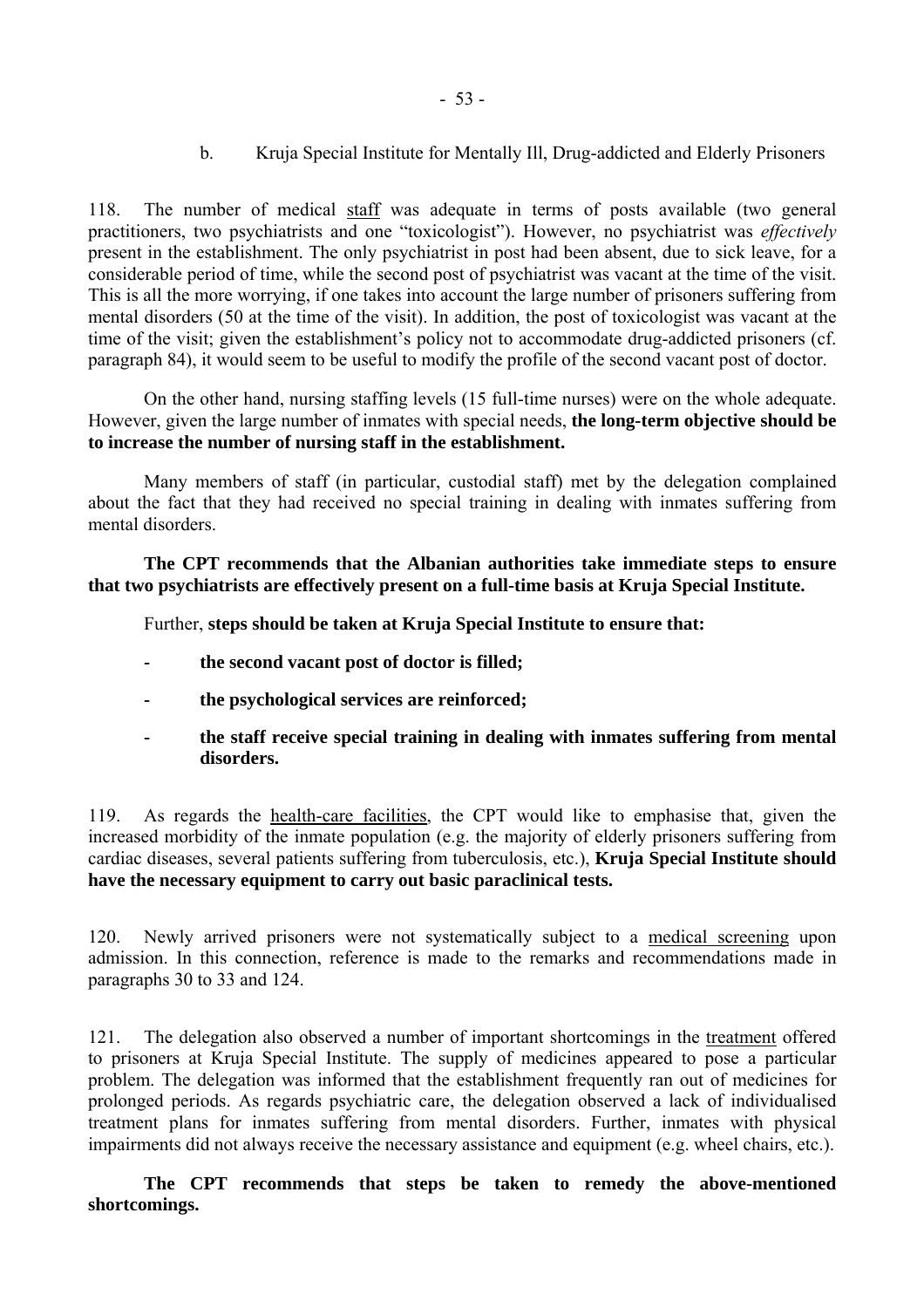- 54 -

c. health-care services in the prisons visited<sup>[56](#page-55-0)</sup>

122. As regards health-care staff, the number of *doctors* (general medicine, dental care) can be considered adequate in all the establishments visited. That said, none of the establishments visited was attended by a psychiatrist. Thus, prisoners in need of psychiatric care had to be transferred to a general hospital or the Prison Hospital.

 *Nursing staff* levels were, on the whole, adequate at Tirana-Vaqarr Prison (four full-time nurses who worked on rotation 24 hours per day). As regards Tepelena Prison, the CPT is concerned by the fact that the existing nursing staff levels (two full-time nurses) did not allow the presence of nursing staff at night, despite the remote location of the establishment. Further, given the size<sup>57</sup> and type of establishment (remand institution), the complement of qualified nursing staff (four nurses) was clearly insufficient at Prison No. 313 in Tirana.

 Further, with the notable exception of Tirana-Vaqarr Prison, in none of the establishments visited was there a *psychologist* present to support the establishment's health-care team. This shortcoming was particularly problematic as regards Tepelena Prison, where the majority of prisoners were sentenced to life or were serving long-term sentences<sup>58</sup>, and Tirana-Vaqarr Prison, where juvenile prisoners were also held.

# **The CPT recommends that steps be taken to ensure that:**

- **a psychiatrist and a psychologist are present, on a regular basis, in all the prisons visited, particularly in those accommodating prisoners serving long sentences and juveniles;**
- **a qualified nurse is always present, including at night, at Tepelena Prison;**
- **nursing staff levels are significantly increased at Prison No. 313 in Tirana.**

123. The health-care facilities were of a very poor quality in all the establishments visited. For instance, a piece of equipment as basic as weighing scales was absent everywhere. Needless to say, such a state of affairs also hampers the adequate oversight of the nutrition provided in the establishment, as well as the supervision of hunger strikes which occurred from time to time. It is also of concern that no running water was available in the dentist's surgery at Tirana-Vagarr Prison. Further, both at Tepelena Prison and Tirana-Prison No. 313, the state of cleanliness and hygiene in the doctors' consultation rooms left much to be desired.

# **The CPT recommends that steps be taken to remedy the above-mentioned deficiencies.**

<span id="page-55-0"></span><sup>56</sup> 56 Due to the specific objectives of the visit to Prison No. 302 in Tirana, the delegation did not examine in detail the health-care services. At Prison No. 313, the health-care services were assessed in the context of a follow-up

<span id="page-55-1"></span>visit to that establishment.<br>
57 At the time of the visit, Prison No. 313 was accommodating 420 remand prisoners.

<span id="page-55-2"></span>Indeed, many of the life-sentenced prisoners met by the delegation complained about the lack of psychological support.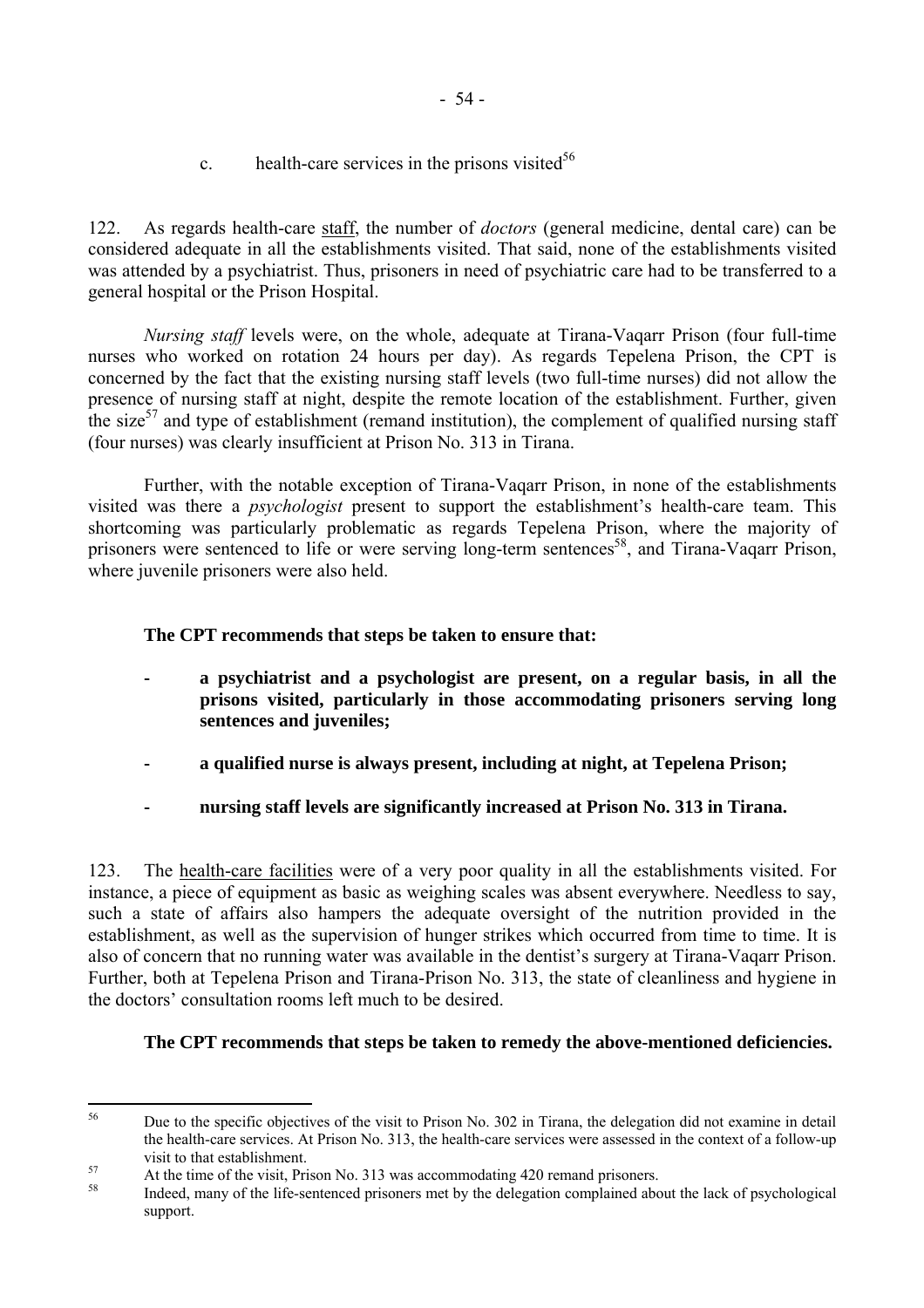124. In paragraph 32, the CPT already identified a number of serious shortcomings as regards the medical screening upon admission in the prisons visited (in particular, examinations not being carried out systematically or only in a very perfunctory manner) and has made a number of specific recommendations in this respect.

 The Committee is also concerned by the fact that newly arrived remand prisoners were not systematically screened for transmissible diseases (such as hepatitis B and C, HIV, syphilis and tuberculosis), and that no information was being provided to inmates regarding the prevention of such diseases.

 **The CPT recommends that immediate steps be taken in all the prisons visited (as well as in the entire prison system in Albania) to ensure that all newly arrived remand prisoners are subject to a comprehensive medical examination on admission (including screening for transmissible diseases) and that all prisoners are provided with information regarding the prevention of transmissible diseases.**

125. With the exception of Prisons Nos. 302 and 313 in Tirana, medical files existed for every prisoner in all the establishments visited, and the files were, on the whole, well kept (cf., however, paragraphs 32 and 33).

 At Prison No. 302, for a number of recently admitted prisoners no medical files were available. After a waiting period of some 20 minutes, the missing files were "found". It became apparent that these files had been opened by the doctor in the meantime. He had simply inserted in each of the files the name of the person concerned and the laconic conclusion that the persons was "in good health", without mentioning any additional information. The delegation subsequently found that in one of these cases, significant injuries (a large left per orbital haematoma, a swelling in the region of the left cheekbone and a long gash on the neck, below the right ear) were visible on the prisoner's photo in the administrative file. Most of these injuries were still visible when the prisoner was seen by medical members of the delegation.

 Similarly, at Prison No. 313, a number of medical files were missing at the time of the delegation's arrival, but "found" on the following day. These files contained nothing other than the names of the prisoners concerned.

#### **The CPT calls upon the Albanian authorities to take immediate steps at Prisons Nos. 302 and 313 in Tirana to ensure that an individual medical file is opened and properly kept for every prisoner.**

126. A number of individual cases illustrate alarming shortcomings in some of the establishments, in particular, as regards the treatment of patients with serious medical conditions.

 At Tepelena Prison and Tirana-Vaqarr Prison, the delegation met two prisoners who, due to their health condition (severe psychosis and an advanced stage of cancer, respectively), were in urgent need of specialised treatment in a hospital setting. However, no initiatives had been taken to transfer the prisoners concerned to the Prison Hospital. During the end-of-visit talks, the delegation requested the Albanian authorities to take urgent measures in respect of the two above-mentioned cases. In their letter of 14 July 2005, the Albanian authorities confirmed that both prisoners had been transferred to the Prison Hospital.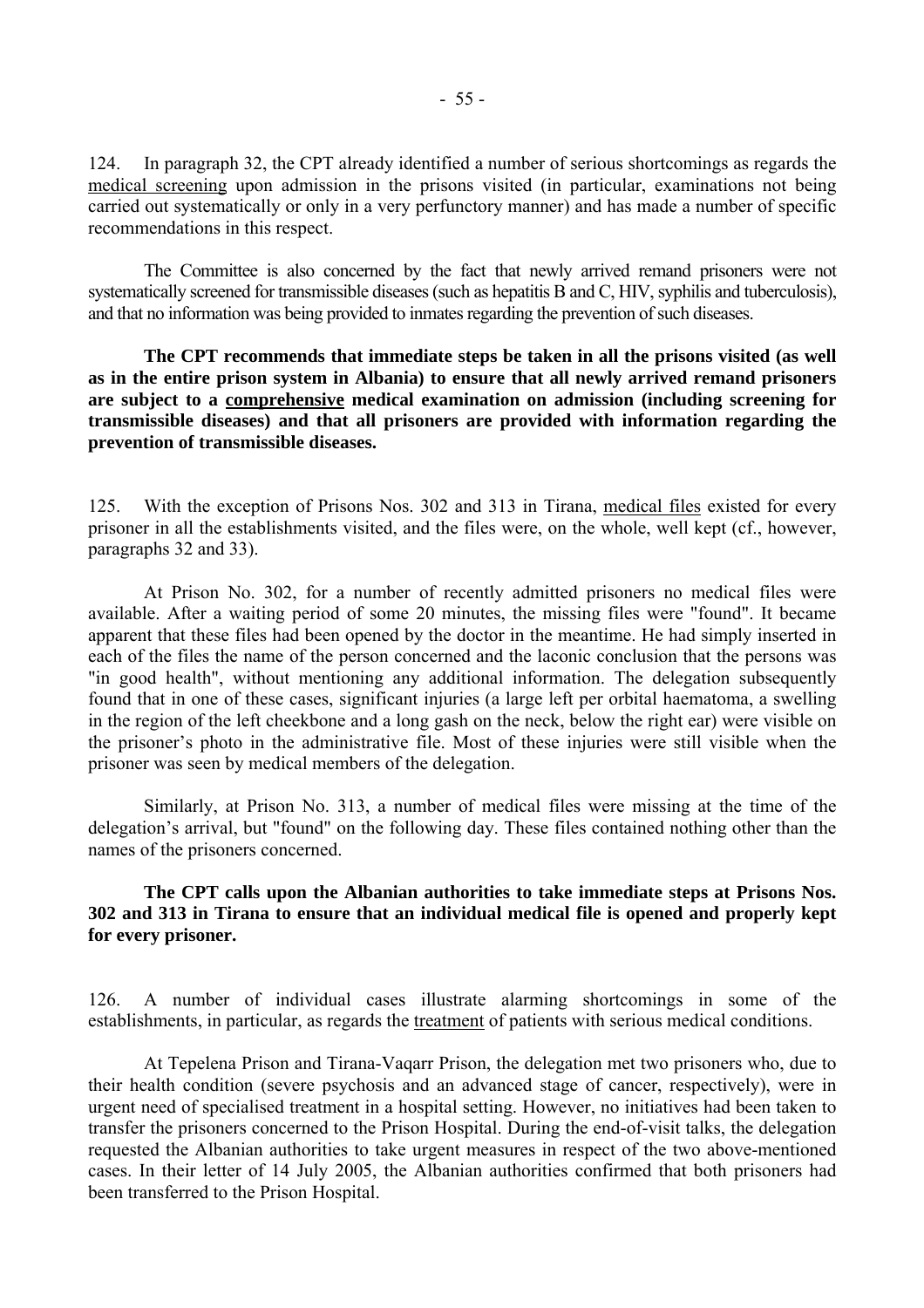At Tirana-Vaqarr Prison, the delegation met a prisoner suffering from diabetes who was not receiving a special diet. The CPT must stress that such a state of affairs amounts to a denial of treatment. Further, in the case of another prisoner at Tirana-Vaqarr, who was suffering from tuberculosis, the delegation observed that there had been a considerable delay in transferring the prisoner concerned to the Prison Hospital. Further, no protective measures had been taken during his transfers to the hospital, in order to avoid other prisoners or members of staff becoming infected with the disease.

#### **The CPT recommends that the Albanian authorities review the provision of health care in the establishments visited, in the light of the preceding remarks.**

127. The confidentiality of medical examinations/consultations as well as of medical data was not fully respected in any of the establishments visited. Prison officers were usually present during medical examinations/consultations and, in some establishments, medical files were accessible to non-medical staff.

 The CPT acknowledges that special security measures may be required during medical examinations in a particular case, when a security threat is perceived by the medical staff. However, there can be no justification for prison officers being *systematically* present during such examinations; their presence is usually unnecessary from a security standpoint and detrimental for the establishment of a proper doctor - patient relationship. Alternative solutions can and must be found to reconcile legitimate security requirements with the principle of medical confidentiality. One possibility might be the installation of a call system, whereby a doctor would be in a position to rapidly alert prison officers in those exceptional cases when a prisoner becomes agitated or threatening during a medical examination.

 **The CPT recommends that steps be taken in all the prisons visited (as well as in the entire prison system in Albania) to ensure that all medical examinations of prisoners (whether on arrival or at a later stage) are conducted out of the hearing and – unless the doctor concerned requests otherwise in a particular case – out of the sight of prison officers.** 

 Further, **the Committee recommends that steps be taken to ensure that medical data are no longer accessible to non-medical staff.** 

d. professional independence

128. The health-care staff in any prison is potentially a staff at risk. Their duty to care for their patients (sick prisoners) may often enter into conflict with considerations of prison management and security. This can give rise to difficult ethical questions and choices. Whatever the formal position under which a prison doctor carries out his activity, it is essential that prison doctors' clinical decisions should be governed only by medical criteria.

129. In the light of the delegation's findings, the CPT recommends that the management of all **the prisons visited (as well as of other prisons in Albania) be reminded of the abovementioned precept.**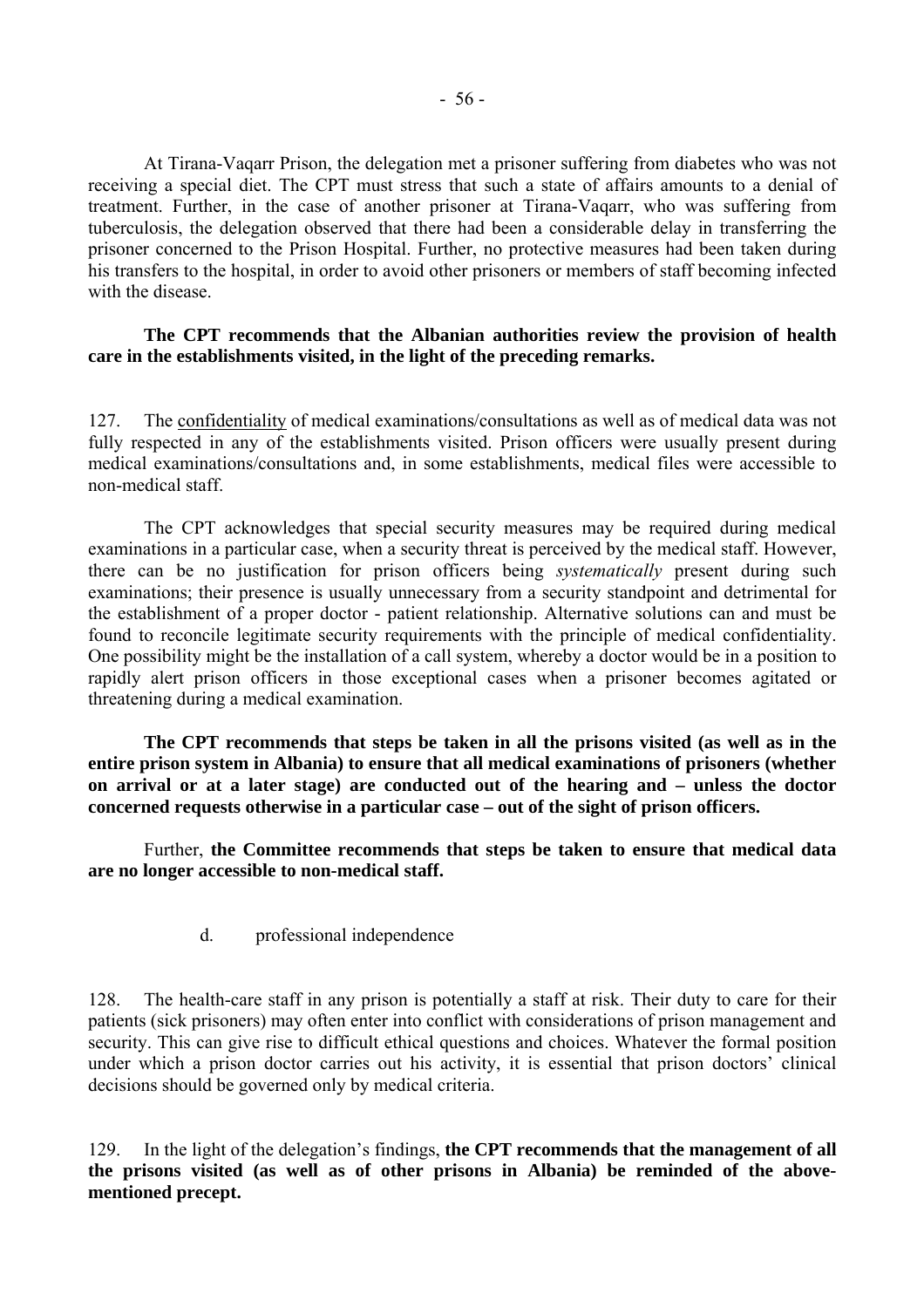## **8. Other issues**

a. discipline

130. As in 2000, disciplinary sanctions ranged from reprimand to the imposition of solitary confinement (a maximum of 20 days for adults, 10 days for juveniles).

 In none of the establishments visited was there frequent recourse to the sanction of solitary confinement. That said, the CPT has misgivings about the practice observed at Tepelena and Tirana-Vaqarr Prisons of periods spent temporarily by prisoners in solitary confinement, pending the outcome of a disciplinary procedure, not being counted towards the serving of any sanction of solitary confinement subsequently imposed<sup>59</sup>. **Steps should be taken to put an end to this practice.** 

131. Material conditions in disciplinary cells varied considerably from one establishment to another.

 At *Tepelena Prison*, prisoners subject to the sanction of solitary confinement were placed in an ordinary cell.

 At *Tirana-Vaqarr Prison*, one of the two "aeration cubicles", which only had a roof in the form of a metal grille covered with a plastic sheet, was being used for disciplinary purposes. In their response to the immediate observation made by the delegation at the end of the visit (cf. paragraph 9), the Albanian authorities informed the CPT that the cubicles were "out of use for the accommodation of the convicted persons" (cf. letter dated 14 July 2005). **The CPT would like to receive confirmation that the "aeration cubicles" are no longer used as prisoner accommodation, including for disciplinary reasons.**

 At *Kruja Special Institute*, the conditions in most of the disciplinary cells were acceptable. However, one cell, measuring a mere 5.40 m², had no access to natural light and only very poor artificial lighting. During the end-of-visit talks, the delegation made an immediate observation and requested the Albanian authorities to take steps to ensure that this cell was withdrawn from service (cf. paragraph 9). In their letter of 14 July 2005, the Albanian authorities informed the CPT that "in the isolation cells of the Special Institute in Kruja the windows are opened with normal dimensions and natural light". **The CPT would like to receive confirmation that the above-mentioned cell now has adequate access to natural light and artificial lighting.**

132. Prisoners subject to solitary confinement for disciplinary reasons were still not being offered one hour of outdoor exercise per day (only half an hour per day at Tepelena Prison and no outdoor exercise at all at Tirana-Vaqarr Prison), despite the assurances given to the contrary by the Albanian authorities in their response<sup> $60$ </sup> to the 2000 report. Further, in none of the establishments visited were prisoners subject to solitary confinement allowed to keep reading material in their cell.

<span id="page-58-0"></span> $50$ 59 By way of example, at Tepelena Prison, a prisoner had been kept in solitary confinement for a period of 25 days for the same disciplinary offence.<br>
Cf. CPT/Inf (2003) 10, page 24.

<span id="page-58-1"></span>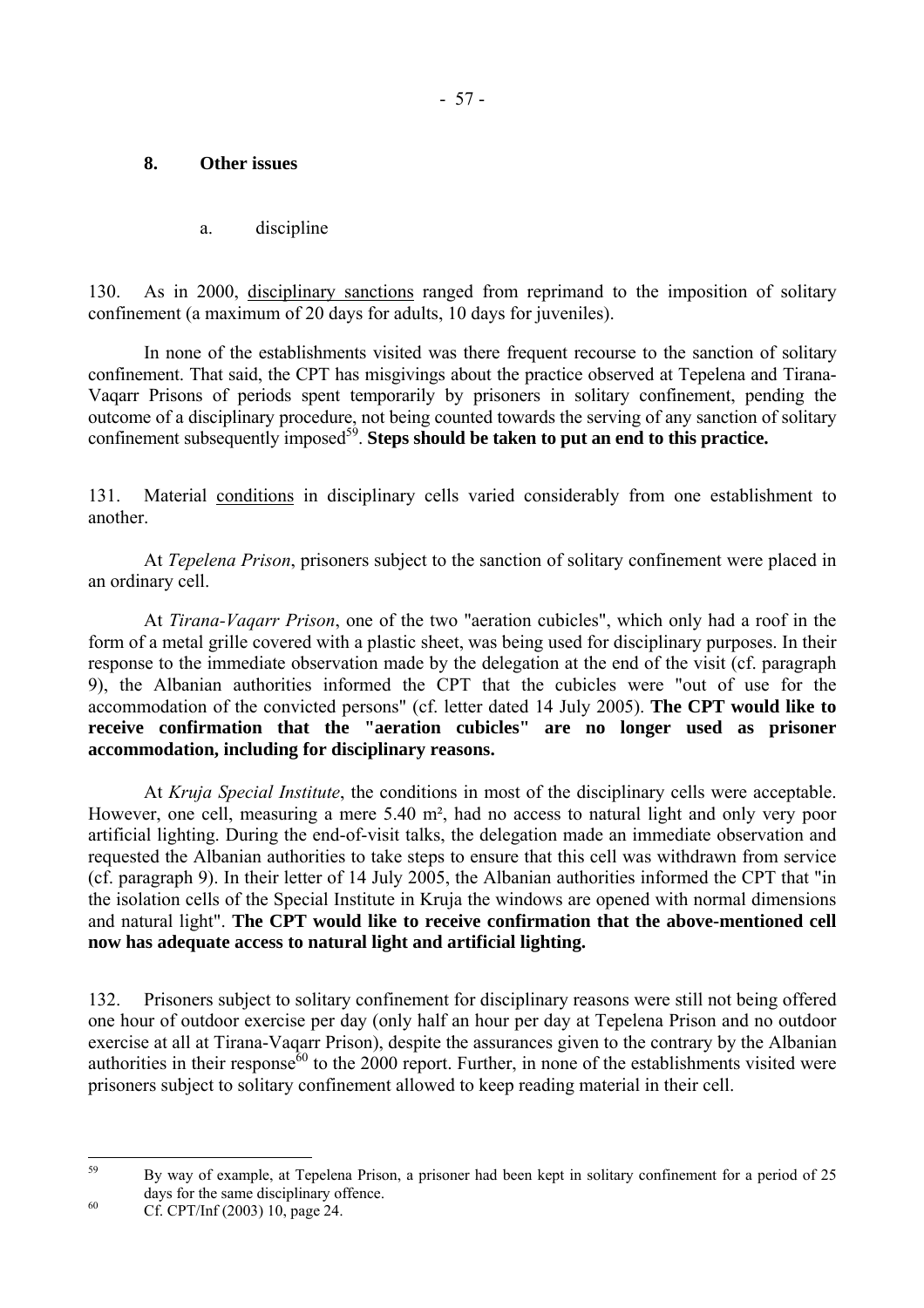**The CPT calls upon the Albanian authorities to ensure that all prisoners subject to the disciplinary sanction of solitary confinement are offered at least one hour of outdoor exercise per day.** 

 Further, **the CPT reiterates its recommendation that such prisoners be allowed access to reading matter.** 

133. As regards disciplinary procedures, the delegation noted that prisoners were informed of the disciplinary offence of which they had been accused, and had the right to make statements. However, a number of prisoners indicated that they had not been informed of the modalities of lodging an appeal. **The CPT recommends that steps be taken to ensure that the prisoners concerned are given a copy of the disciplinary decision, informing them about the reasons for the decision and the avenues/deadlines for lodging an appeal.**

b. security measures

134. At both Tepelena Prison and Tirana-Vaqarr Prison, special means of restraint (handcuffs and batons) were only being used by the establishments' special intervention groups. Although all security incidents were recorded in a special register, no record was kept of the use of special means of restraint<sup>61</sup>. The CPT recommends that this shortcoming be remedied.

c. contact with the outside world

135. The CPT welcomes the fact that, in all the establishments visited, sentenced and (upon authorisation by the judicial authorities) remand prisoners had regular access to a telephone (usually one five-minute call per week).

136. In all the establishments visited, sentenced prisoners were allowed to receive four 30-minute visits per month. Further, married prisoners were able to have one unsupervised extended visit of 17 hours per month (instead of one of the short visits).

 According to the current legislation, remand prisoners were entitled to three visits of *up to* 30 minutes per month. The delegation observed that the actual duration of visits was considerably shorter (10 to 15 minutes per visit). **The CPT recommends that steps be taken to ensure that remand prisoners are accorded the full visit entitlement of 30 minutes per visit.** Further, **in the same way as sentenced prisoners, they should be entitled to one visit per week.** 

137. No complaints were heard from prisoners during the visit about any restrictions on prisoners' correspondence with the outside world. That said, the CPT received some allegations after the visit that, on occasion, the correspondence of prisoners with the European Court of Human Rights had been opened by the prison administration. **The CPT trusts that the Albanian authorities will take steps to ensure the confidentiality of the correspondence of prisoners with outside judicial/complaints bodies (including the European Court of Human Rights).**

<span id="page-59-0"></span><sup>61</sup> 

The delegation found medical evidence of the recent use of batons, without their use having been recorded.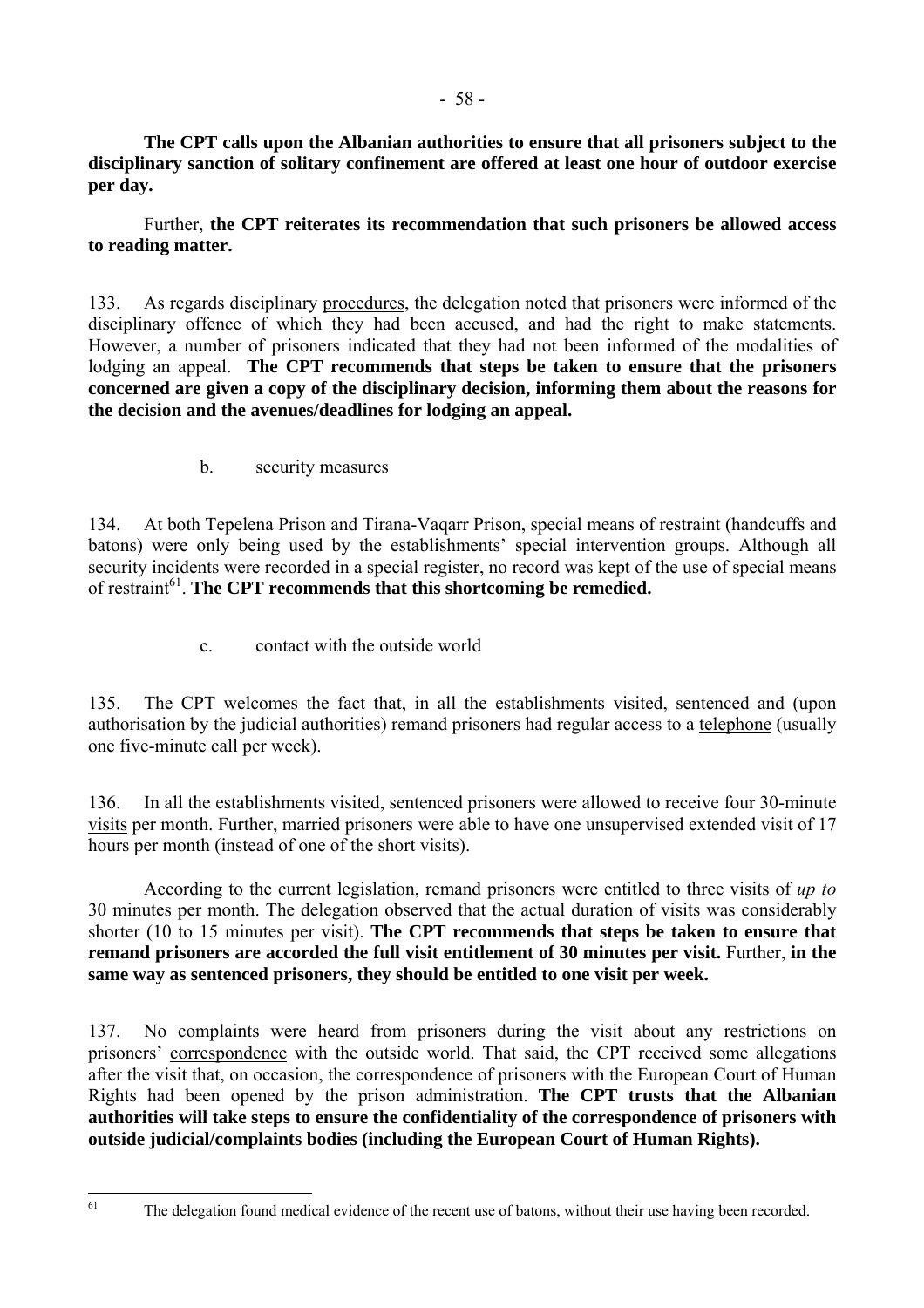## **C. Vlora Psychiatric Hospital**

## **1. Preliminary remarks**

138. The CPT visited Vlora Psychiatric Hospital for the third time. On its first visit in December 2000[62,](#page-60-0) the Committee had found cause for such grave concern that it had called for an independent, in-depth enquiry into the functioning of the Hospital. After its second visit in October 2001 $^{63}$ , it had noted some signs of improvement at the Hospital: in particular, the decrease in the number of allegations of deliberate ill-treatment by staff, although it had still found it necessary to reiterate many recommendations concerning material conditions, patient treatment and staff matters.

 In 2005, the development of community mental health care in Albania, together with the establishment, at the Hospital, of psychosocial rehabilitation programmes and of an admissions ward which filtered admissions according to refined clinical criteria, had resulted in a decrease in the Hospital's capacity and in the number of beds. From an official capacity of 280 patients in 2001, this number had been reduced to 240, with the Hospital accommodating 197 patients (112 men and 85 women) at the time of the visit.

 The previous eighteen months under new management had seen extensive reforms, which brought about a significant transformation at the Hospital. Most notably, an open door policy was introduced (cf. paragraph 141), patients were no longer secluded or physically restrained to their beds (cf. paragraph 153), and measures were taken to combat the high level of staff absenteeism which was reported in previous visits (cf. paragraph 151). However, a number of important deficiencies remained in 2005, and these are highlighted in the present report.

## **2. Ill-treatment**

139. Significant improvements had clearly been made since 200[164 i](#page-60-2)n combating the problem of illtreatment of patients by staff. Indeed the patient-staff relationship at the Hospital was no longer charged with aggression and tension, the atmosphere throughout the Hospital being generally positive.

However, the CPT's delegation did receive allegations of ill-treatment by one male orderly (on acute male Ward 6-7), consisting mainly of slaps and punches, and verbal abuse. Efforts must, therefore, continue to be made in order to eliminate ill-treatment practices entirely.

 **The CPT recommends that the management of Vlora Psychiatric Hospital regularly remind staff that any ill-treatment of patients (including verbal abuse) is unacceptable and will be punished accordingly.** 

 $\overline{a}$ 

<span id="page-60-0"></span><sup>62</sup> Cf. CPT/Inf (2003) 9. The essential characteristics and layout of Vlora Psychiatric Hospital may be found at paragraph 103 of the report on the 2000 visit.

<span id="page-60-1"></span><sup>63</sup> Cf. CPT/Inf (2003) 11, paragraphs 30 to 51.

<span id="page-60-2"></span><sup>64</sup> Cf. CPT/Inf (2003) 11, paragraph 31, and also the more alarming situation found during the first visit in 2000 (CPT/ Inf (2003) 9, paragraph 107).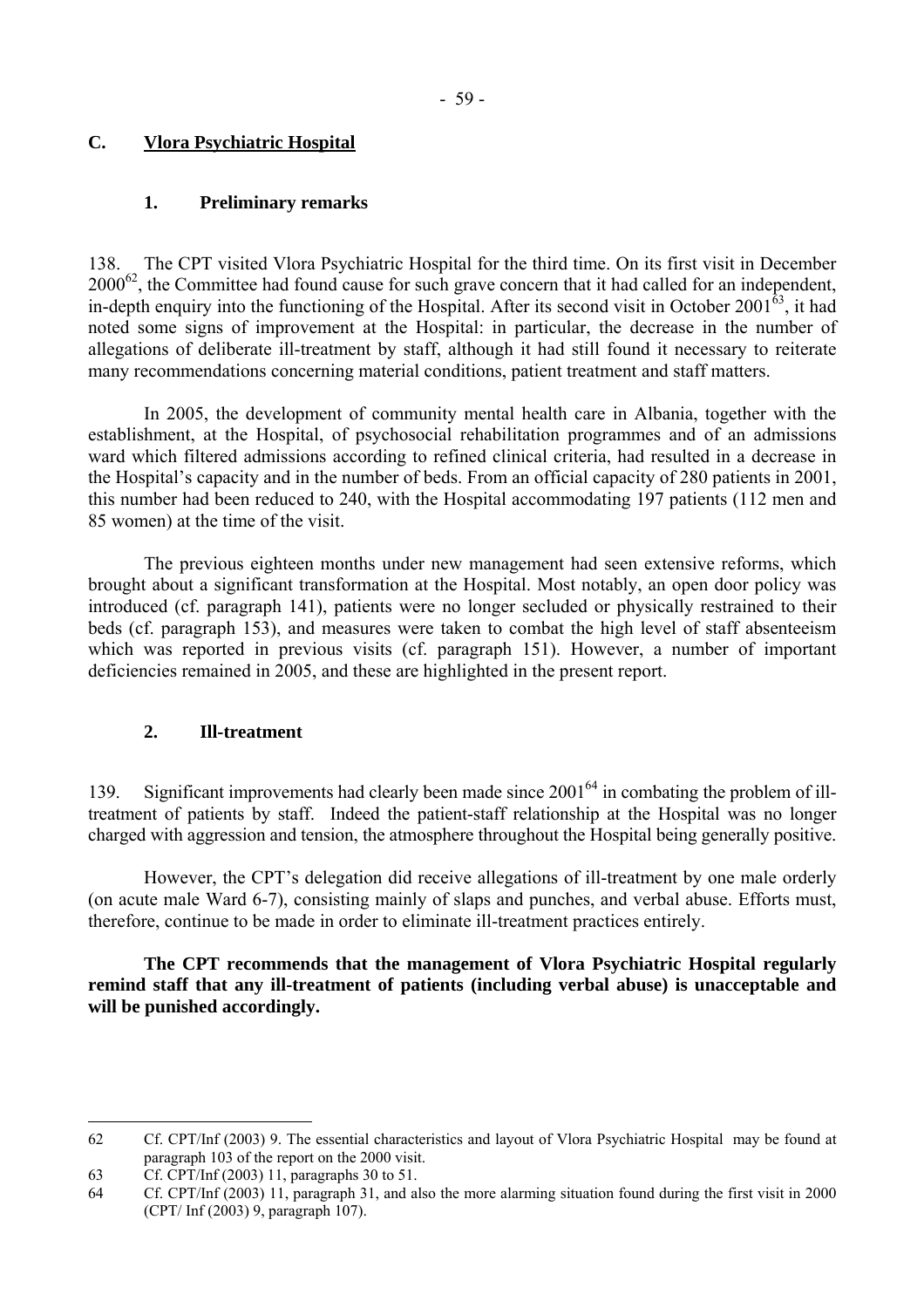140. Already at this stage, the CPT wishes to highlight that, despite the significant progress noted above (cf. paragraph 139), certain behaviour and practices observed during the visit indicated that there was still room for improvement in this respect. Particular mention should be made of the persistent practice of administering liquid medication orally by syringe and needle (cf. paragraph 149) and the lack of sufficient seating in the refectories of Wards 1-2 and 6-7, resulting in patients taking their meals while seated on the floor (cf. paragraph 144).

 Further, all the patients of Ward 1-2 were herded together and locked up in a small room devoid of furniture during the daily cleaning of the ward. **The Committee recommends that alternative arrangements be made, which are respectful of patients' dignity.**

# **3. Patients' living conditions and treatment**

a. living conditions

141. The CPT welcomes not only the fact that its long-standing recommendation regarding access for all patients to outdoor exercise<sup>65</sup> has now been fully implemented, but also the significant improvement in patients' living conditions, compared to the situation observed in 2001. This improvement was noted, to some extent in terms of material conditions, but particularly with regard to the open door policy introduced by the new management of the Hospital. Essentially, patients were free to move around the hospital grounds, and were frequently accompanied on walks in small groups outside the premises.

142. Since the CPT's previous visit in 2001, some restructuring and renovation had taken place at the Hospital. Most notably, a new admissions ward had been built, which could accommodate a maximum of four female and four male patients, and the seclusion rooms on each ward had been renovated and transformed into personalised rooms for patients participating in a rehabilitation project.

That said, the state of repair and hygiene in the dormitory of Ward 1 and the sanitary facilities of Ward 1-2 (for chronic male patients) still left much to be desired. Further, both staff and patients complained of frequent power and water supply cuts and insufficient heating in the entire establishment.

## **The CPT recommends that these shortcomings be remedied.**

<span id="page-61-0"></span> $\overline{a}$ 65 Cf. reports on visits in 2001 (CPT/Inf (2003) 11, paragraph 39) and 2000 (CPT/Inf (2003) 9, paragraph 122).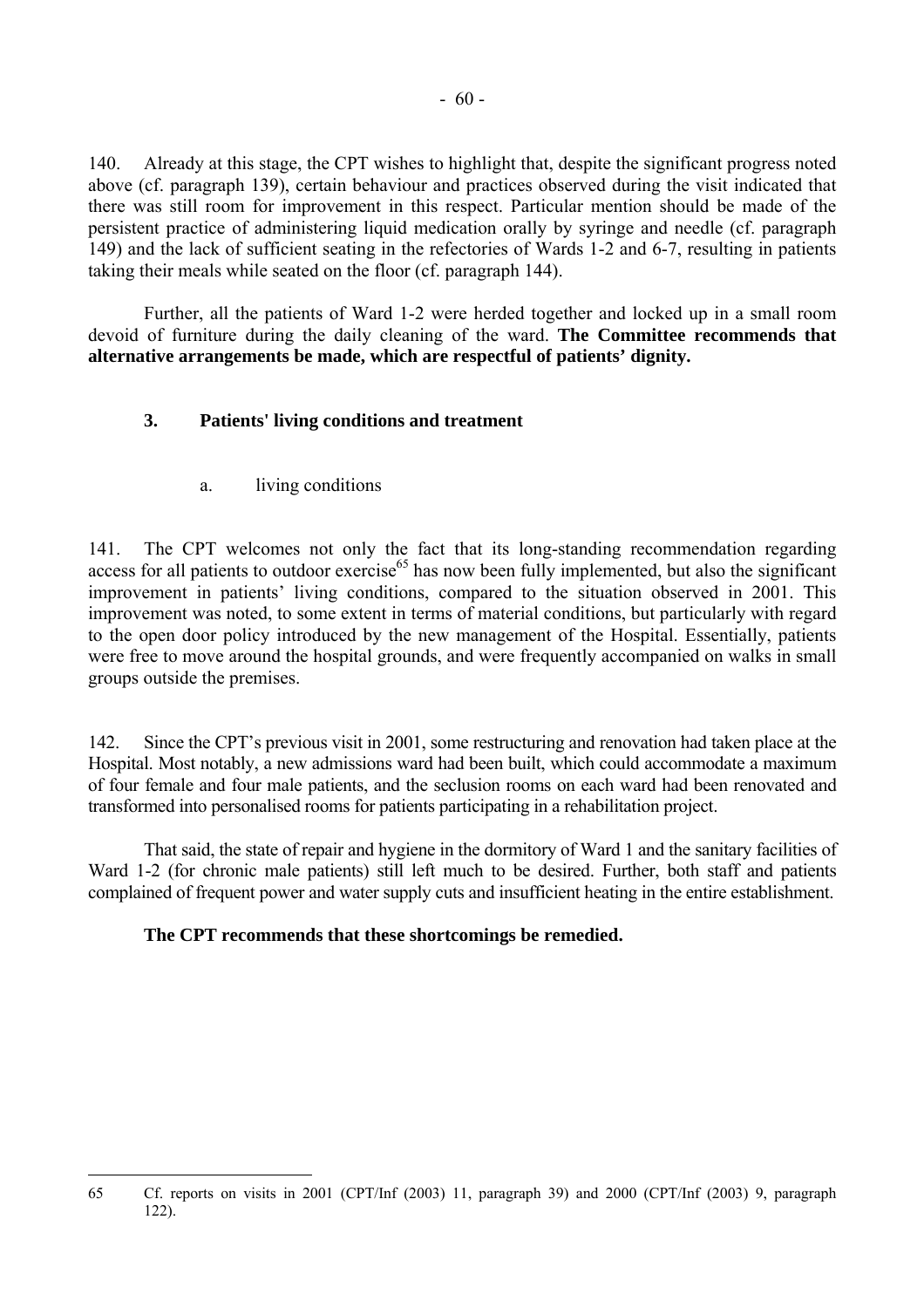143. Despite assurances by the Albanian authorities<sup>66</sup> that the wards for chronic patients were no longer short of beds, during the visit in 2005 some beds were still insufficient in number in Ward 4-5 for female chronic patients. However, the delegation was informed by the Hospital's Director that this problem would be solved immediately. **The CPT wishes to receive confirmation that this is now the case.** 

 Moreover, mattresses, sheets and blankets were not always clean and were seldom in good condition.

 **The CPT calls upon the authorities to take immediate steps to implement once and for all the Committee's long-standing recommendation that each ward be equipped with adequate sleeping facilities that are in a good state of hygiene and repair.** 

144. The quantity and quality of food provided to patients was found to be satisfactory, with some welcome effort being made to supervise the nutritional value of meals. However, at the time of the visit, the patients' weight was still not being regularly monitored. **Steps should be taken to remedy this shortcoming.** 

 As in 2001, the manner in which patients in Wards 1-2 and 6-7 (for chronic and acute male patients, respectively) took their meals was unsatisfactory. As a result of the insufficient number of chairs and tables in the refectories, several patients habitually ate on the floor. The CPT wishes to emphasise once again that ensuring that all patients may eat seated at a table is a sign of respect for their dignity. **The Committee reiterates its recommendation that measures be adopted to enable all patients to take their meals in decent conditions (either by providing sufficient furniture or by organising two sittings).** 

145. The CPT must also reiterate its concern for the particular situation of patients with multiple disabilities, as they still were not receiving sufficient assistance from staff (e.g. help with taking their meals) to overcome the effects of their disabilities. **Measures should be taken to ensure that patients with multiple disabilities receive adequate care and assistance.** 

146. The facilities necessary to meet the needs of incontinent patients were again found to be inadequate. **The CPT reiterates its recommendation that immediate steps be taken to ensure that the relevant wards are supplied with appropriate material in sufficient quantities (undersheets to protect the mattresses, incontinence pads and an increased stock of sheets and blankets).** 

147. With the exception of the patients (4 or 5 in each ward) benefiting from a recently instituted psychosocial rehabilitation programme (cf. paragraph 148), the majority of patients in the hospital still lacked a lockable space to store their personal belongings. Such a space would do much to improve patients' surroundings. **Steps should be taken to remedy this shortcoming**.

 $\overline{a}$ 

<span id="page-62-0"></span><sup>66</sup> Cf. response to the report on the 2001 visit (CPT/Inf (2003) 12, page 5).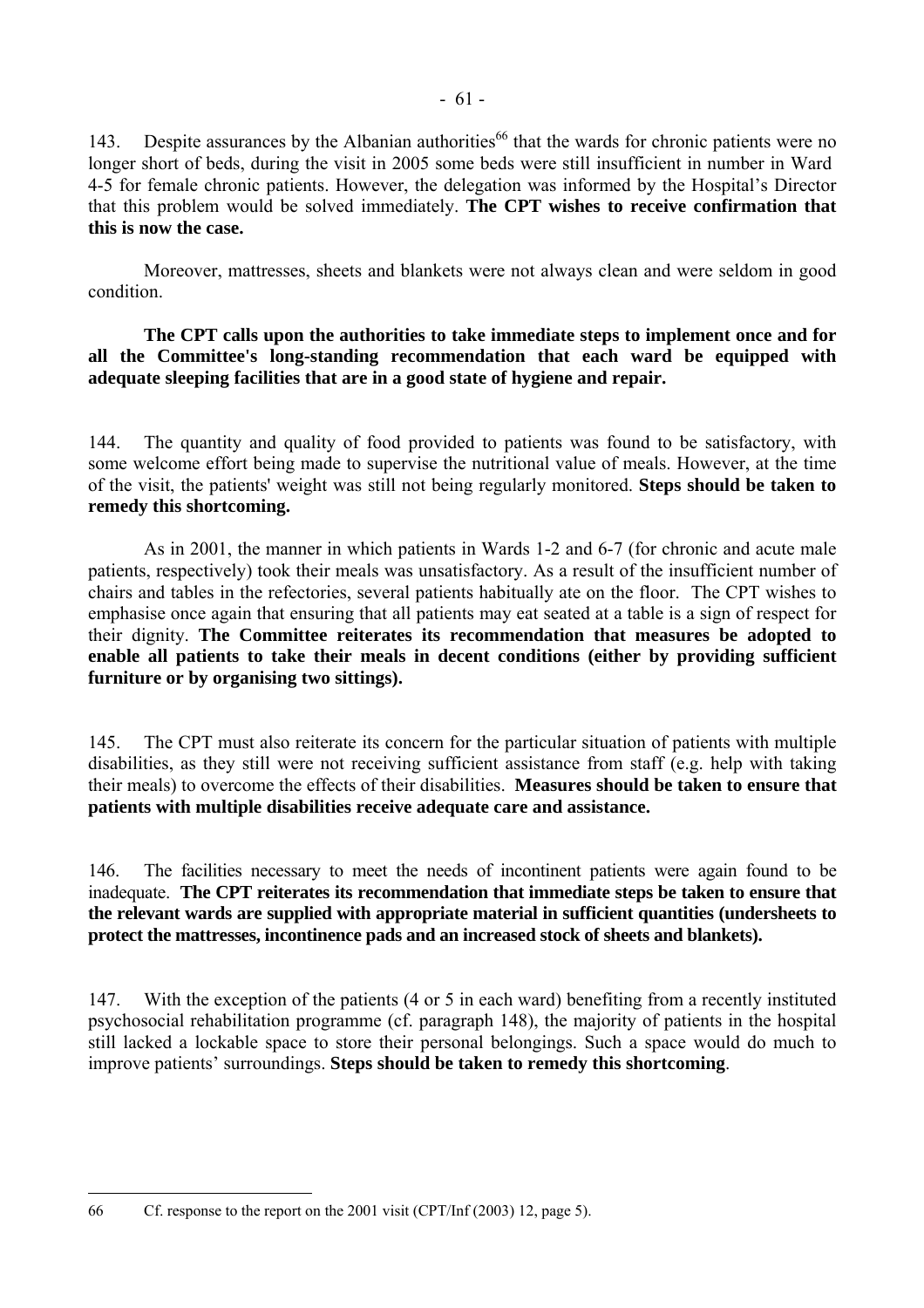b. treatment of patients

148. The CPT welcomes the fact that an individualised treatment plan had been established for each patient. This included the development of activities concerned with patients' rehabilitation. Thus, in addition to the positive open-door policy adopted, patients and staff were involved in activities such as outings and social events. However, occupational therapy was still underdeveloped, in terms of the variety of activities and the number of patients participating in them. The very notable exception concerned the patients (4 or 5 per ward) benefiting from a rehabilitation programme introduced with the support of the United Nations Office for Project Services (UNOPS), which had been instrumental in the discharge of several patients (especially long-term) and their return to the community. Both patients and staff found the programme to be motivating.

 The CPT commends the authorities for the very important and encouraging development of a rehabilitation programme at the Hospital. **Timely steps should be taken to ensure the sustainability of such beneficial rehabilitation programmes, in the event that outside support for them were to come to an end.** More generally, **the Committee recommends that occupational therapy be developed further and be made accessible to the maximum number of patients, especially chronic ones.**

149. Patients were not found to be overmedicated. New generation neuroleptics were in use at the Hospital. However, once again the delegation observed a method of administering liquid treatments in Ward 1-2, for male chronic patients, which involved using a syringe (with a needle), the content of which was emptied into the mouths of waiting patients<sup>67</sup>. It is a matter of grave concern that, despite assurances to the contrary<sup>68</sup>, this degrading, potentially dangerous method of administering liquid medicines had not been abandoned.

To the management's credit, immediate steps were taken during the visit to replace this method with an appropriate one. **The CPT trusts that this new method continues to be used.**

150. Information gathered during the visit indicated that certain practical problems existed in relation to securing somatic treatment for psychiatric patients at Vlora's General Hospital. **The CPT invites the authorities to take steps to ensure full co-operation between the two hospitals.** 

<span id="page-63-0"></span><sup>67</sup> <sup>67</sup> Cf. CPT/Inf (2003) 11, paragraph 40.

<span id="page-63-1"></span><sup>68</sup> CPT/Inf (2003) 12, page 5.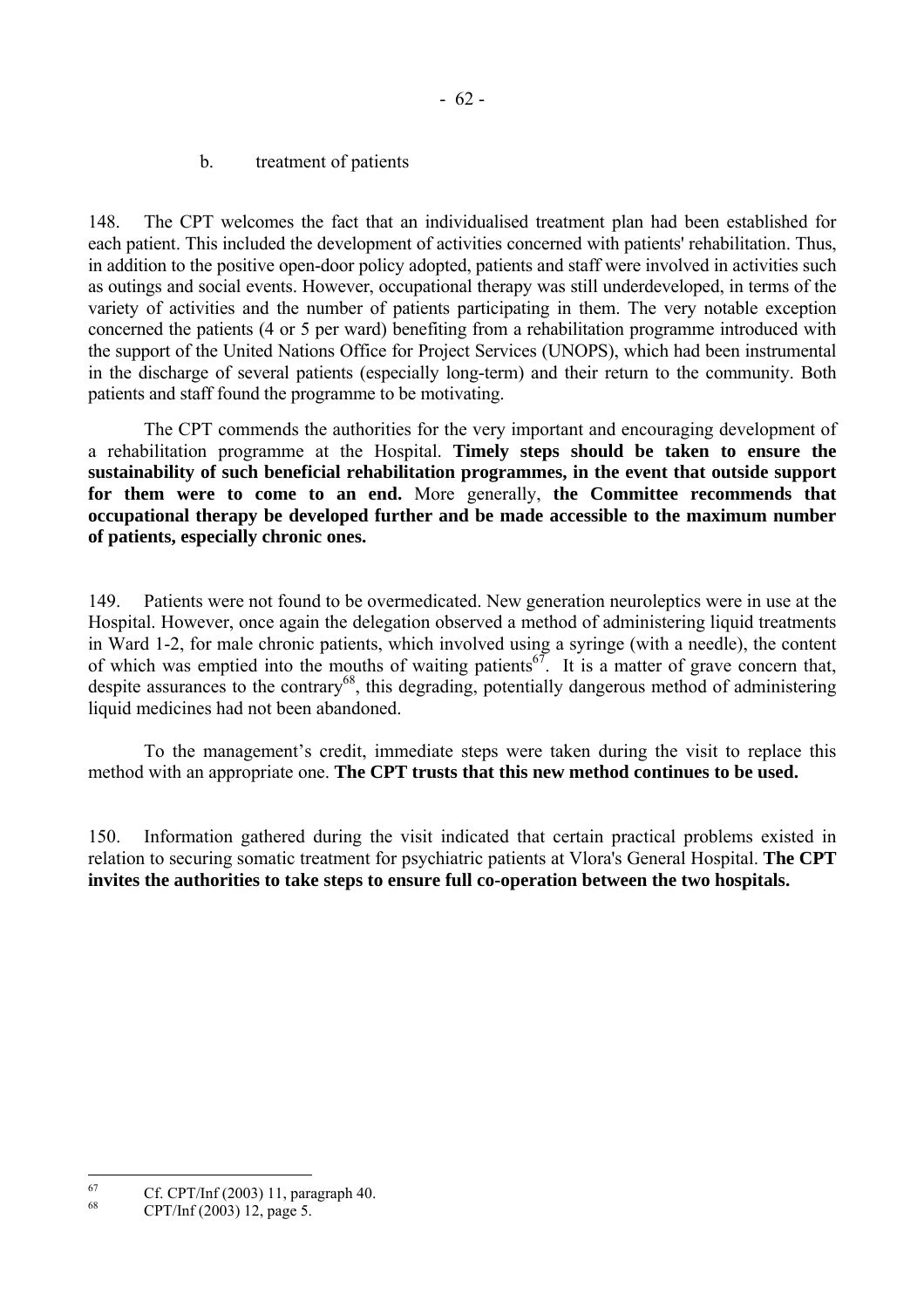## **4. Staff**

151. The CPT welcomes a number of positive developments in staff matters. In particular, the significant drop in staff absenteeism may be ascribed to the very serious approach taken by the new Director towards this issue.

 A generally more responsible, respectful and professional attitude among staff was apparent, and was confirmed to the delegation in discussions with patients and staff alike (cf., however, paragraph 139).

 Further, the delegation identified greater professionalism in the co-ordination between the hospital management and the various head doctors of Wards, as well as within each care unit, in particular through weekly meetings of care teams.

152. That said, staffing levels were still insufficient, in terms both of medical and paramedical personnel, and regarding numbers and type of qualifications. Since the Committee's previous visit to the Hospital in 2001, staffing levels had not increased. Although the number of patients had decreased, staff had also been assigned additional duties outside the Hospital, in the context of the development of community mental health care.

Of the five psychiatrists' posts provided for, one was filled temporarily by a nurse. However, the problem lay more with low staffing levels than with difficulty in filling vacant posts.

 **The CPT reiterates its recommendation that the Hospital's staff be reinforced by an adequate number of qualified psychiatrists, psychiatric nurses, clinical psychologists and occupational therapists. Steps should also be taken to include social workers on the Hospital's staff.**

 Further, for the many positive trends at the Hospital to continue, **priority should be given to strengthening the professionalism of medical and nursing staff, continuing to set aside sufficient time for basic and in-service training and ensuring that orderlies and other staff in direct contact with patients are properly selected and trained.** 

#### **5. Means of restraint and seclusion**

153. The CPT welcomes the fact that the use of seclusion had been abandoned (cf. paragraph 142) and clear written instructions on the use of means of restraint had been issued and posted in each ward, requiring, in particular, the authorisation of a doctor. Means of restraint - consisting of a sedative administered by injection to the patient, who might also be strapped to a bed - were not found to be used excessively.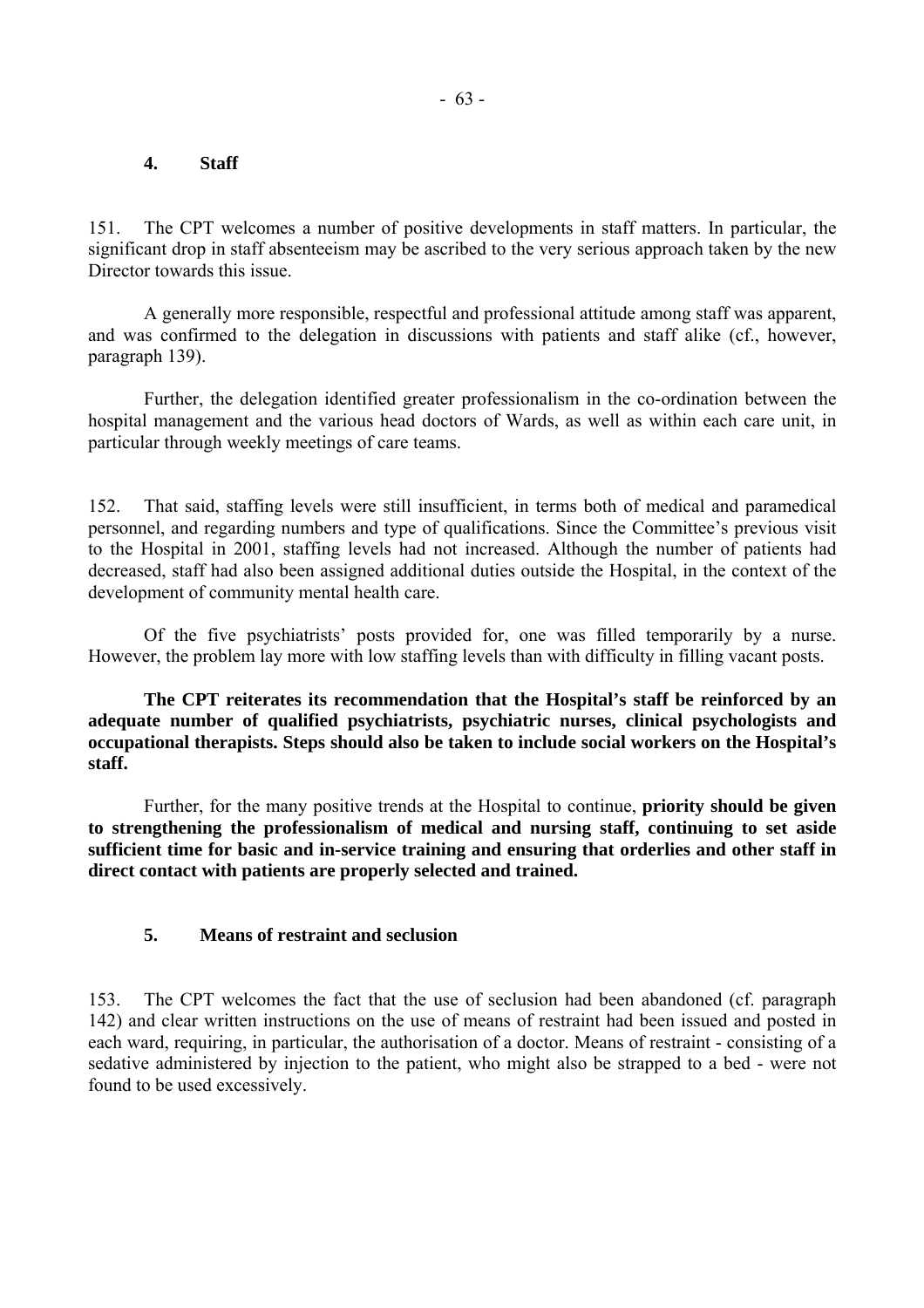## **6. Safeguards in the context of involuntary placement**

154. On account of their vulnerability, the mentally ill and mentally handicapped warrant much attention in order to prevent any form of conduct - or avoid any omission - contrary to their wellbeing. It follows that involuntary placement in a psychiatric establishment (from the initial placement decision, to the decision to discharge a patient) should always be surrounded by appropriate safeguards $^{69}$ .

# a. initial placement and discharge procedures

155. The initial placement procedure should offer guarantees of independence and impartiality as well as of objective medical expertise. Substantial safeguards are provided for in the Mental Health Act of  $1996^{70}$ .

 However, it is a matter of grave concern that none of the procedural safeguards laid down in the Mental Health Act, regarding involuntary placement of a civil nature, were effectively enjoyed in practice. Doctors did appear to abide by the clinical criteria for involuntary placements, but none of the subsequent procedures provided for by the Mental Health Act were actually followed. Internal regulations for psychiatric departments", issued in March 2000, informing health-care staff of the procedures for implementing the 1996 Mental Health Act appeared to have had no effect<sup>71</sup>.

 To sum up, the visit revealed that the Mental Health Act of 1996 was still not being implemented, despite the specific recommendation repeatedly made by the CPT in all previous visit reports and despite the assurances given by the Albanian authorities in their response<sup>72</sup> to the 2003 visit report. Such a state of affairs is totally unacceptable (cf. paragraph 8).

 Consultations with senior judges revealed that the courts were prepared to assume the role assigned to them by the law, but they simply did not receive placement notifications from the hospitals and they themselves were not in a position to initiate placement or review procedures.

<span id="page-65-0"></span><sup>69</sup> The substantive section of the 8th General Report on the CPT's activities (cf. CPT/Inf (98) 12, paragraphs 51 to 57) contains an overview of the Committee's standards in this area.

<span id="page-65-1"></span> $t_0$  Cf. Sections 25 and 27 to 29 of the 1996 Mental Health Act. An (immediate) involuntary placement can be ordered by a psychiatrist who has personally carried out an examination of the patient (Section 25), and only if the mentally disordered patient poses a direct threat to his life or health or to that of others (Section 27). The psychiatrist must, within 24 hours, notify the chief physician of the establishment, who then must validate the involuntary hospitalisation or discharge the patient. In the event of a validation, the chief physician must notify the case to the district court within 48 hours (Section 28). Subsequently, the district court judge must summons the patient, his or her legal tutor (representative), the physician who made the initial decision, the chief physician, family members and other interested parties within 3 days, in order to hear them and decide on the

<span id="page-65-2"></span>involuntary placement (Article 29).<br>  $\frac{71}{2}$  A circular had also been sent by the Ministry of Health on 18 July 2003 to all psychiatric establishments. instructing them to notify involuntary admissions to the competent courts. The CPT had received assurances from the authorities (by letter of 21 October 2003), that each new involuntary admission would be notified to the court and that, at the same time, "shall be discussed the way of proceeding for the patients that are

<span id="page-65-3"></span>recovered for a long time".<br>
<sup>72</sup> Cf. pages 12 and 13 of the response.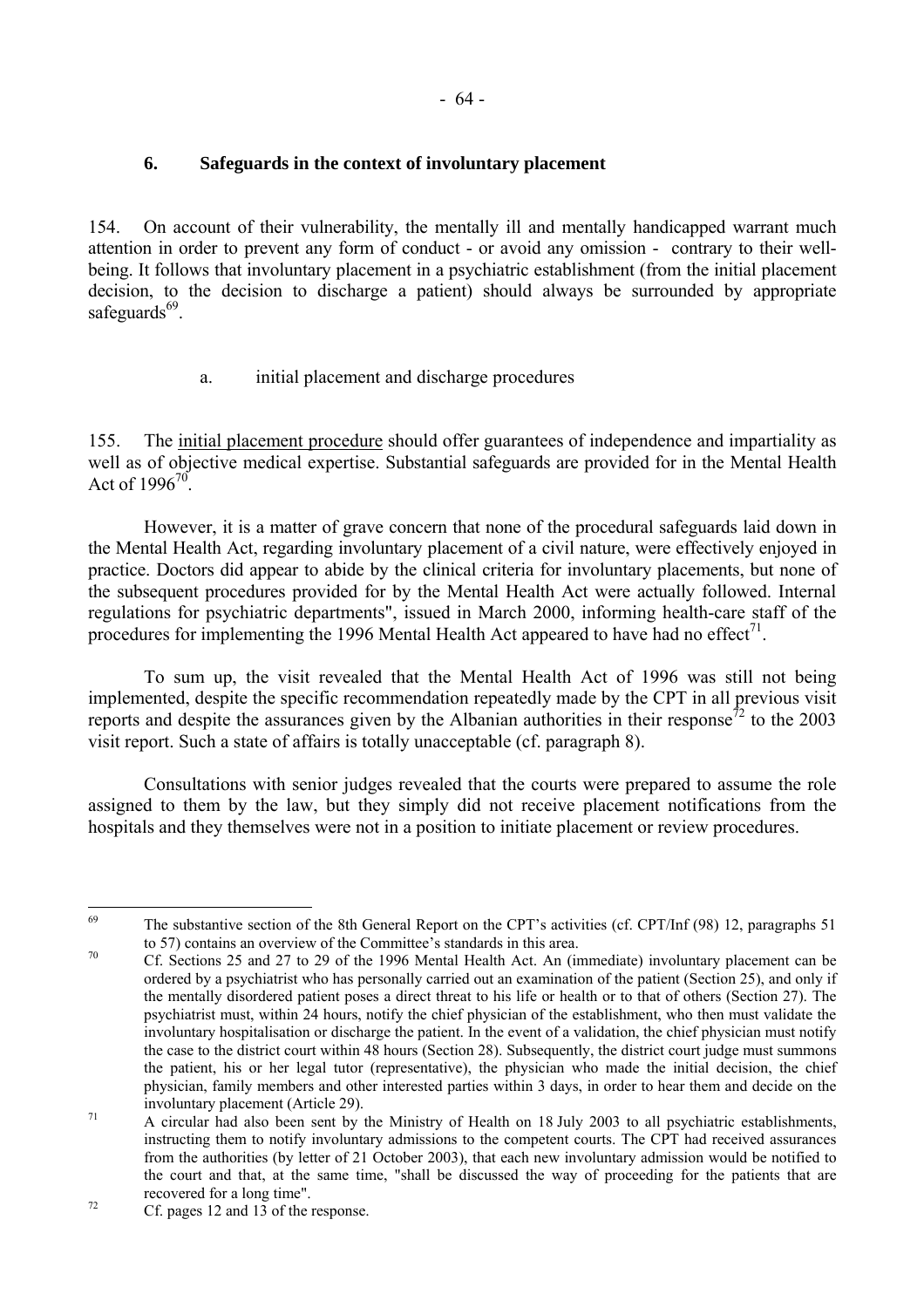156. In its immediate observations at the end of the visit, the delegation deplored the flagrant disregard of the above-mentioned, repeated recommendation of the CPT and called upon the Albanian authorities, in particular through the concerted action of the Ministries of Health and Justice, to take the necessary steps to ensure that all involuntary admissions to Vlora Psychiatric Hospital (as well as to other psychiatric establishments in Albania) are notified to the competent courts. It requested to be provided, within four months, with a detailed account of the measures taken in this respect.

 By letter dated 2 November 2005 and delivered to the Secretariat of the CPT on 9 November 2005, the Albanian authorities informed the Committee that the Ministry of Health had recently issued a formal instruction to all psychiatric hospitals that they must notify the competent courts within 48 hours of all new cases of involuntary admissions. Further, the Albanian authorities indicated that they were working on a solutation regarding the situation of patients who had previously been admitted to the hospital against their will.

 The CPT welcomes these first steps and **wishes to receive confirmation that all new involuntary admissions to Vlora Psychiatric Hospital (as well as to other psychiatric hospitals in Albania) are now indeed notified to and reviewed by the competent courts.**

 Further, **the Committee calls upon the Albanian authorities to take steps without any further delay to ensure that at Vlora Psychiatric Hospital (as well as in other psychiatric hospitals in Albania), all involuntary admissions which took place prior to the issuance of the above-mentioned circular are notified to and reviewed by the competent courts.**

157. Turning to the subject of discharge procedures, involuntary placement in a psychiatric establishment should cease as soon as it is no longer required by the patient's mental state. Consequently, the need for such a placement should be reviewed at regular intervals. This is all the more necessary where involuntary placement is decided for an indefinite duration. In addition, the patient himself or herself should be able to request at reasonable intervals that the necessity for placement be considered by a judicial authority.

 Although Article 36 of the 1996 Mental Health Act provides for a review procedure, appealable to a judge, such a procedure must be prompted by the family or legal tutor (representative) of the patient. The review procedure is, therefore, neither periodic nor can the patient himself or herself initiate it. These gaps in the safeguards afforded to persons subject to involuntary placement are all the more serious given the fact that the Mental Health Act does not require placement decisions to specify the duration of the placement.

**The CPT recommends that the 1996 Mental Health Act be revised, in the light of the above remarks.**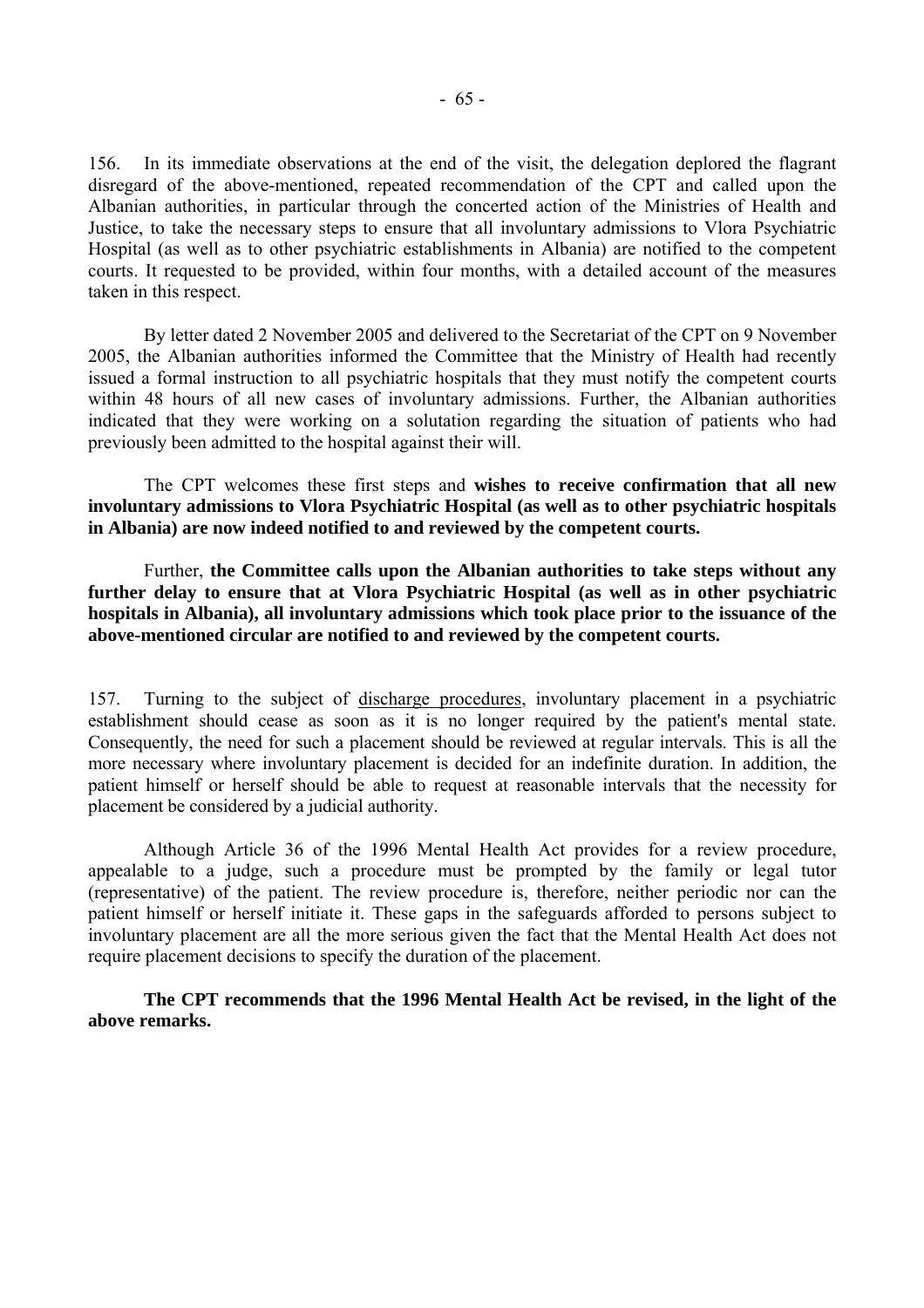158. An introductory brochure setting out the establishment's routine and patients' rights – including information about complaints bodies and procedures – should be issued to each patient, as well as to their families, on admission to the establishment. Any patients unable to understand this brochure should receive appropriate assistance.

 No such information brochure was provided to patients at Vlora Psychiatric Hospital or to their families. **The CPT recommends that this shortcoming be rectified.** 

159. An effective complaints procedure is another basic safeguard against ill-treatment in psychiatric establishments. Specific arrangements should exist, enabling patients to lodge formal complaints with a clearly-designated body, and to communicate on a confidential basis with an appropriate authority outside the establishment. Patients at Vlora Psychiatric Hospital had the possibility to address complaints to various outside bodies, including the People's Advocate.

160. As regards external supervision, the CPT also attaches considerable importance to psychiatric establishments being visited on a regular basis by an independent outside body which is responsible for the inspection of patients' care.

 No such visits or inspections were carried out at the Hospital. **The CPT recommends that steps be taken to ensure that Vlora Psychiatric Hospital (and indeed all psychiatric establishments in Albania) are visited on a regular basis by an independent outside body (e.g. a judge or supervisory committee) which is responsible for the inspection of patients' care. This body should be authorised, in particular, to talk privately with patients, receive directly any complaints which they might have and make any necessary recommendations.** 

161. The existing arrangements for contacts with the outside world (i.e. patients' access to correspondence, telephone and visits from family members) were, on the whole, satisfactory at Vlora Psychiatric Hospital. That said, **the CPT invites the Albanian authorities to explore the possibility of setting aside a room for family visits.**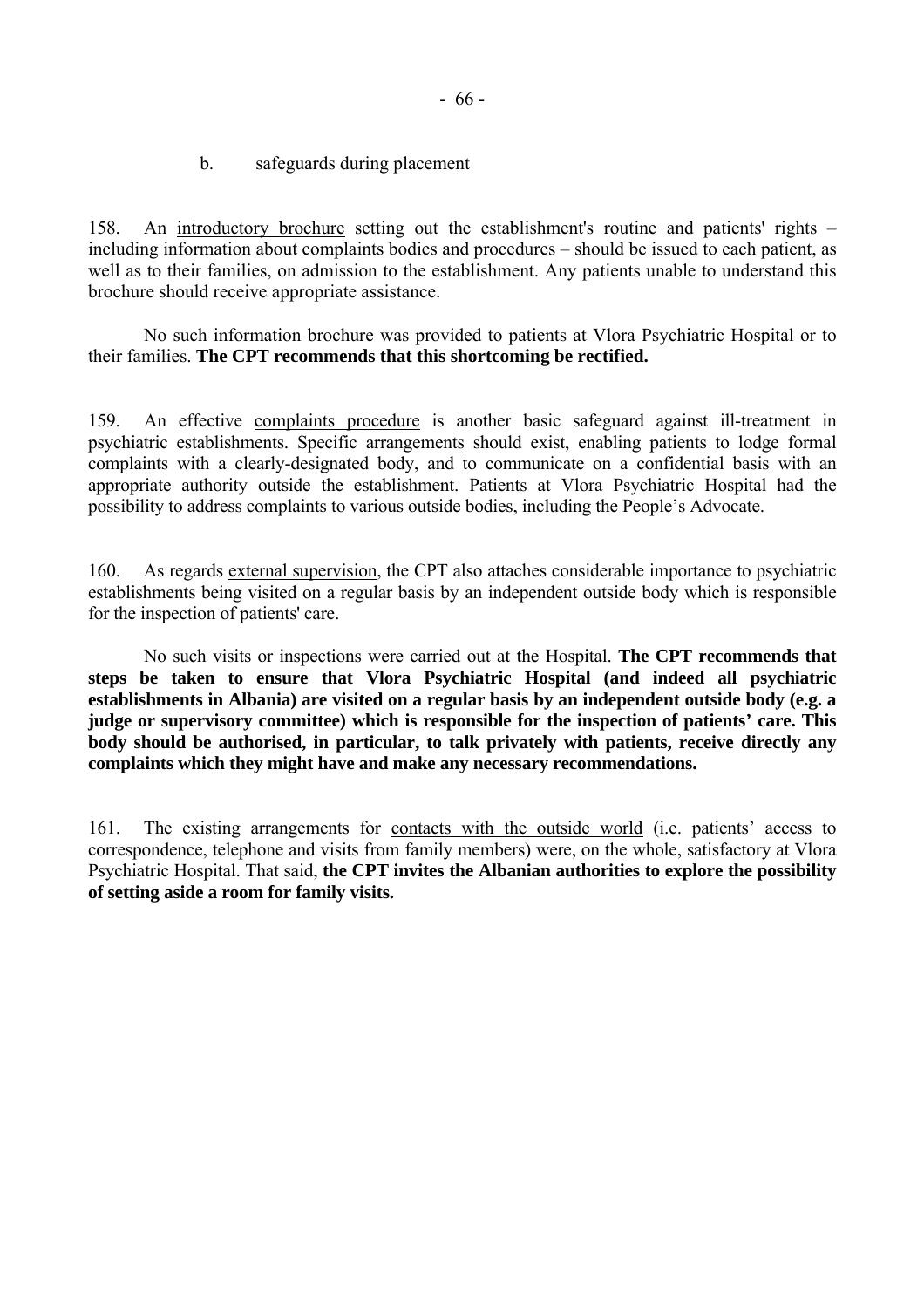## **APPENDIX I**

## **EXCERPT FROM THE REPORT ON THE VISIT TO ALBANIA CARRIED OUT IN 2003, PARAGRAPHS 40 TO 42 (SUBPARAGRAPH 1)**

40. In the CPT's opinion, for a criminal investigation into possible ill-treatment by law enforcement officials to be effective: [73](#page-68-0)

- the persons responsible for, and carrying out, investigations into possible cases of illtreatment by law enforcement officials should be *independent* from those implicated in the events;

 In this regard, it is, in principle, a positive feature of the Albanian legal system that it is a prosecutor - and not a senior police officer - who determines whether or not a preliminary investigation should be opened. However, from the moment a prosecutor instructs that a preliminary investigation be opened, day-to-day responsibility for the operational conduct of that investigation reverts to police officers (usually from the criminal police);

 In almost all preliminary investigations reviewed by the delegation, the involvement of prosecutors had been limited to instructing the criminal police to carry out investigations, acknowledge receipt of the result, and provide an opinion as to whether or not criminal charges should be brought;

Moreover, even if the prosecutors formally responsible for preliminary investigations into allegations of police ill-treatment can be said to be independent from the police officers dealing with such complaints, the same cannot be said of the police officers who actually conduct those investigations. In a number of cases examined by the delegation, the investigating criminal police officers were employed at the same police establishment as the police officers who were subject of the investigation. In the CPT's view, it is axiomatic that such investigations should at least be conducted by police officers who are not attached to the same police establishment (for example, police officers attached to a general police inspectorate or an internal affairs department);

- the investigation must be capable of leading to a *determination of whether force used was or was not justified* under the circumstances and to the identification and, if appropriate, the punishment of those responsible; this is not an obligation of result, but of means;

 $73$ 

<span id="page-68-0"></span><sup>73</sup> Cf. also the following judgments of the European Court of Human Rights: *McShane v. the United Kingdom,*  No. 43290/98; *Kelly and Others v. the United Kingdom,* No. 30054/96; *Hugh Jordan v. the United Kingdom,*  No. 24746/94; *McKerr v. the United Kingdom,* No. 28883/95; *Sevtap Veznedaroğlu v. Turkey,* No. 32357/96; *Assenov and Others v. Bulgaria,* No. 90/1997/874/1086; *Labita v. Italy*, No. 26772/95; *Finucane v. the United Kingdom*, No. 29178/95.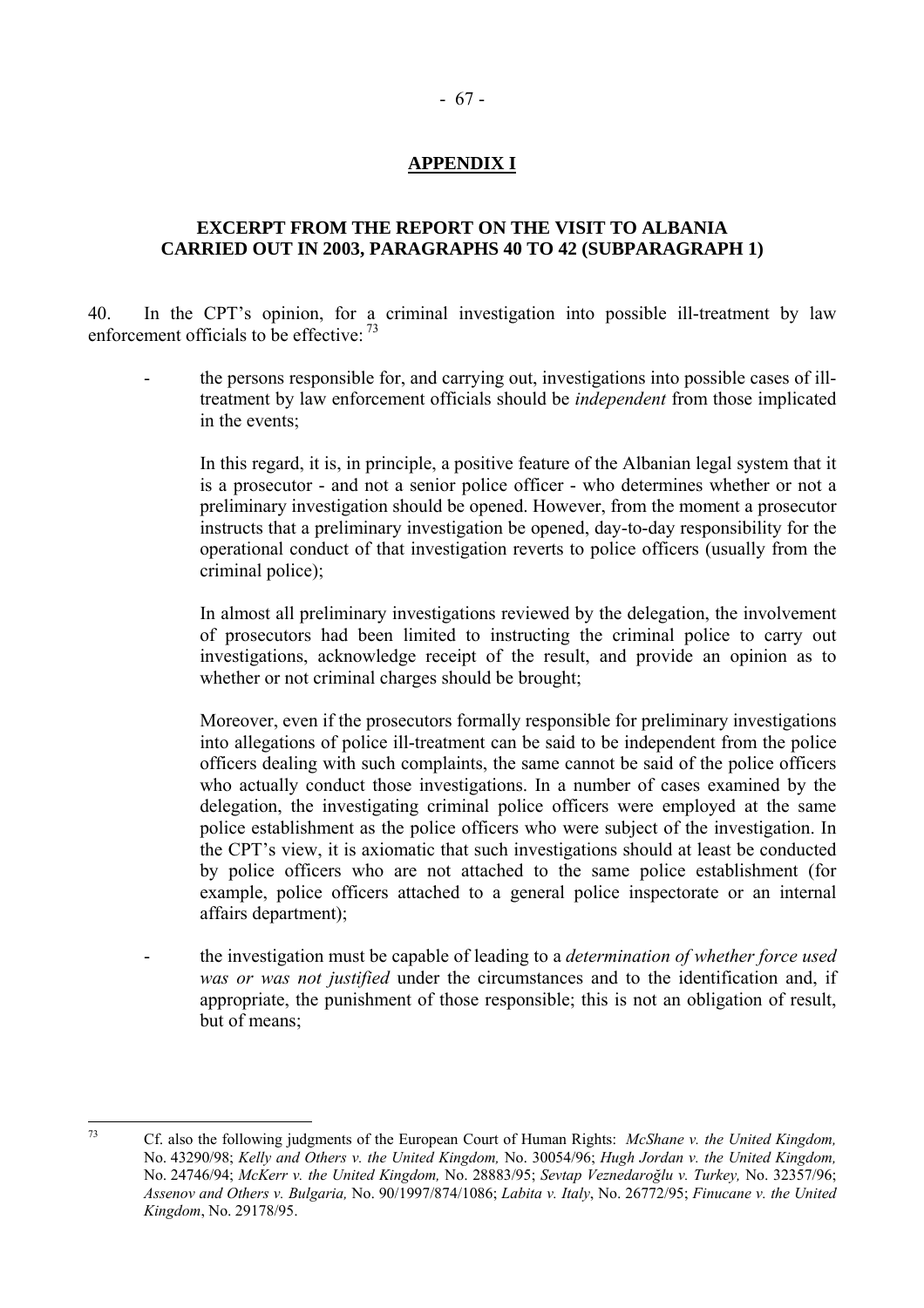- *all reasonable steps* should be taken *to secure evidence* concerning the incident, including *inter alia* eyewitness testimony, forensic evidence, and, where appropriate, an autopsy which provides a complete and accurate record of injury and an objective analysis of clinical findings including the cause of the death;
- the investigation must be conducted in a *prompt* and reasonably *expeditious* manner;
- a sufficient element of *public scrutiny* of the investigation or its results should be required, to secure accountability in practice as well as in theory.
- 41. In addition, the CPT wishes to highlight the importance of two additional criteria:
	- in the context of *criminal* investigations, all pieces of information which may be indicative of the commission of other criminal offences should be fully taken into account;
	- disciplinary culpability of law enforcement officials involved in instances of illtreatment should be systematically examined, irrespective of whether the misconduct of the officers concerned constitutes a criminal offence.

42. With a view to enhancing the global effectiveness of the investigation procedure into possible ill-treatment by law enforcement officials, **the CPT recommends that immediate measures be adopted to ensure that the precepts set out in paragraphs 40 and 41 are systematically applied in practice. Prosecutors should in particular be provided with clear instructions from the Prosecutor General as to the manner in which they are expected to lead and supervise criminal investigations involving possible ill-treatment by law enforcement officials.**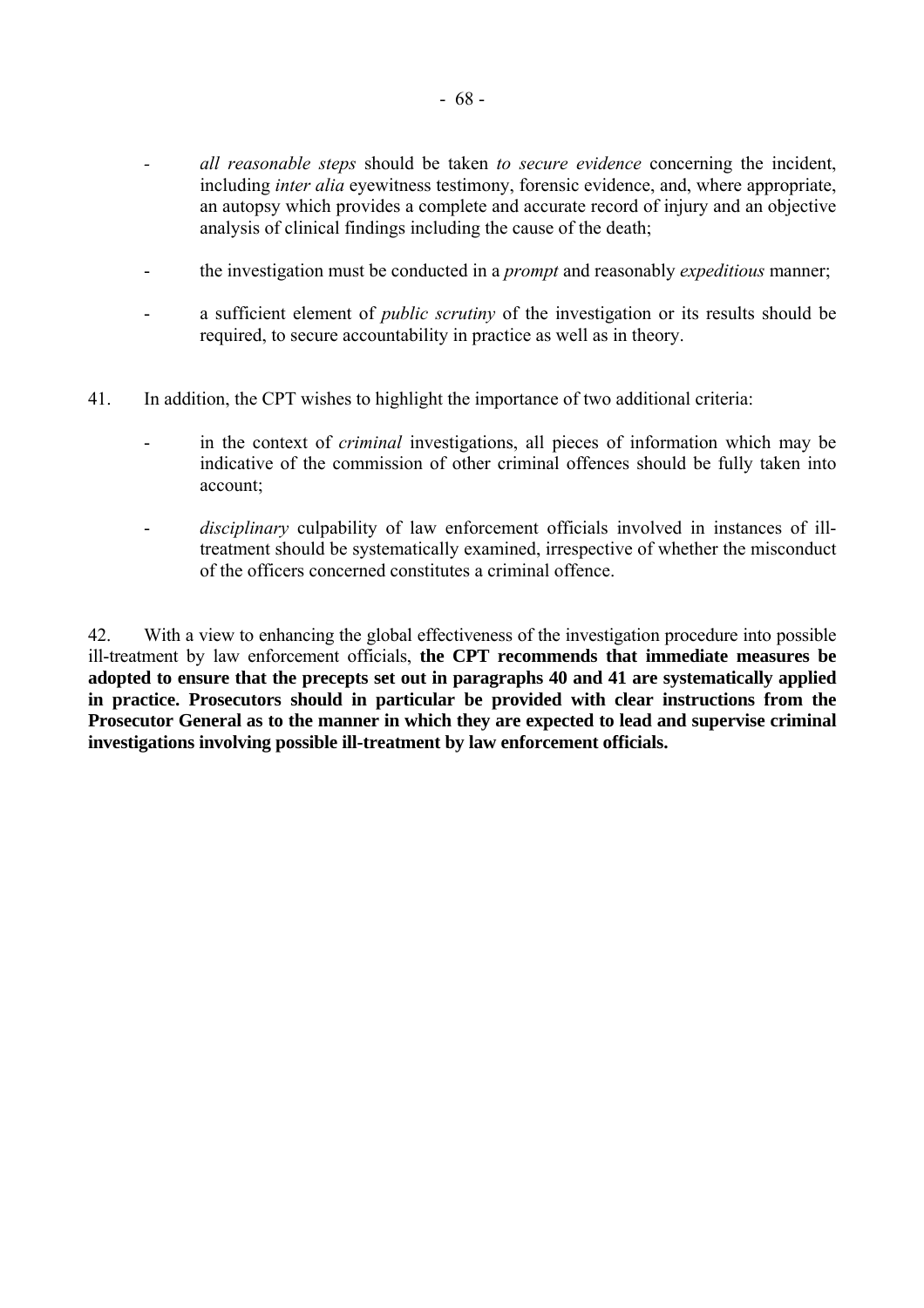#### - 69 -

## **APPENDIX II**

## **LIST OF THE CPT'S RECOMMENDATIONS, COMMENTS AND REQUESTS FOR INFORMATION**

## **Co-operation**

#### comments

- the CPT requests the Albanian authorities to make further efforts to ensure that all police officers in Albania are fully aware of their obligations flowing from the Convention (paragraph 6);
- the CPT trusts that the Albanian authorities will distribute the present report to the persons directly responsible for the management of the establishments visited (paragraph 7).

#### **Corruption in the context of deprivation of liberty**

#### recommendations

- decisive action to be taken to combat the phenomenon of corruption, whether real or perceived, in all places of deprivation of liberty (paragraph 11).

#### **Law enforcement establishments**

#### **Action to combat torture and ill-treatment**

#### recommendations

- a clear message to be delivered by the relevant political authority at the highest level, that is the Minister of the Interior himself, condemning police ill-treatment (paragraph 19);
- the message that all police structures are obliged "to fulfil their functional duties in conformity with the law, respecting and guaranteeing human rights and freedoms provided by law to all the citizens especially to those deprived of their liberty" to be repeated, at regular intervals, and channelled by senior staff to all levels of the police, in particular to police officers responsible for interrogations and to members of special intervention groups. It must be made clear that all forms of ill-treatment of detained persons (including verbal abuse) are not acceptable and will be punished accordingly. Law enforcement officials should also be reminded that the force used when performing their duties should be no more than is strictly necessary and, once persons have been brought under control, there can be no justification for striking them (paragraph 19);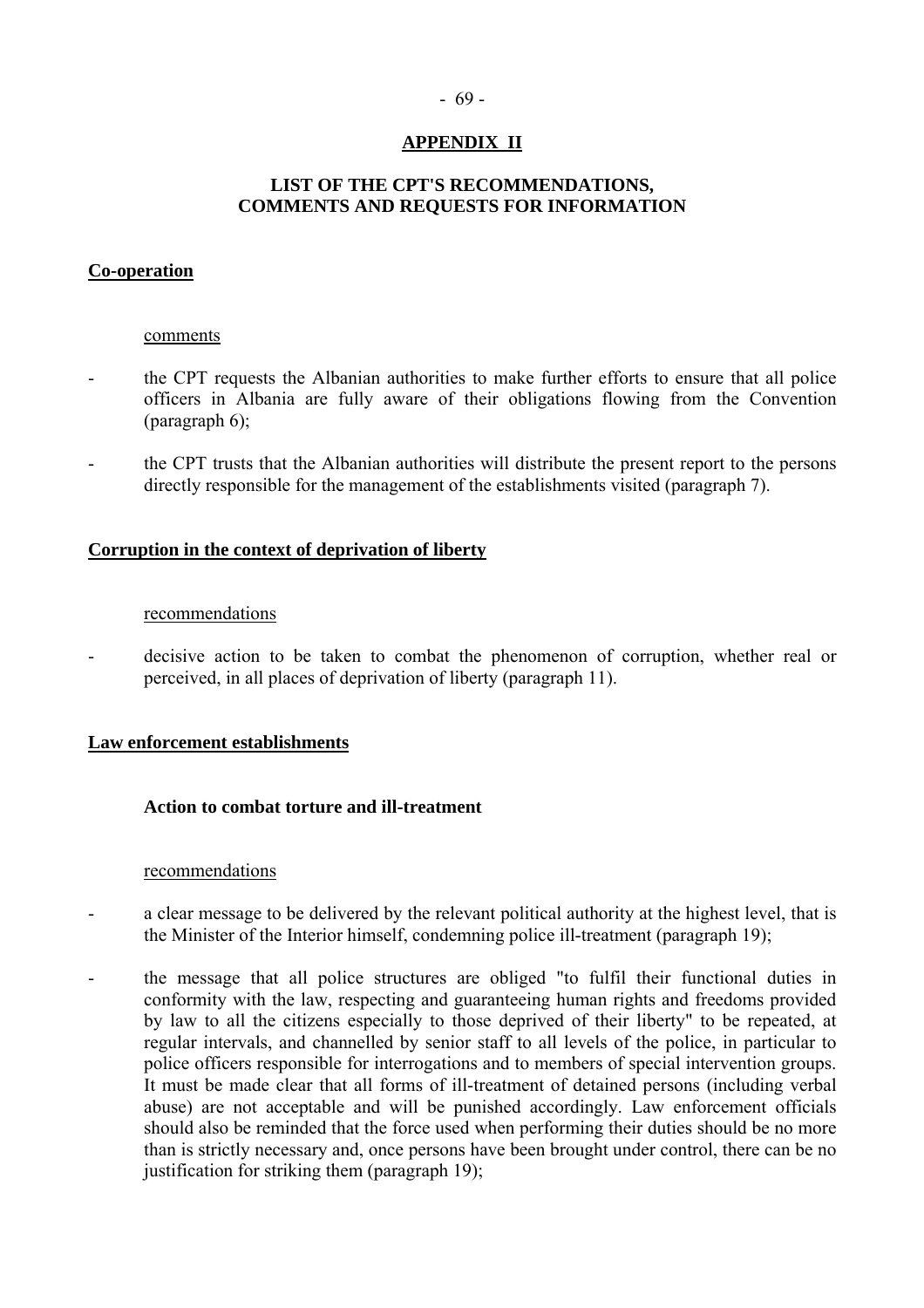- members of special intervention groups in pre-trial detention facilities to be prohibited from wearing masks on any occasion while exercising their duties. Further, senior management should always be present during operations carried out by such groups (paragraph 20);
- immediate and effective steps to be taken to ensure that all persons deprived of their liberty by law enforcement agencies are granted the right to notify a close relative or third party of their choice of their situation, as from the very outset of their deprivation of liberty. This right should be enjoyed not only by criminal suspects, but also by anyone who is under a legal obligation to attend  $-$  and stay at  $-$  an establishment of a law enforcement agency (paragraph 23);
- action to be taken without any further delay to ensure that the existing formal right of access to a lawyer for persons deprived of their liberty by the police is rendered fully effective in practice, as from the very outset of their deprivation of liberty. It should be enjoyed not only by criminal suspects, but also by anyone who is under a legal obligation to attend  $-$  and stay at  $-$  a police establishment (paragraph 26);
- the existing system of legal aid to detained persons to be reviewed, in order to ensure its effectiveness throughout the procedure, including at the initial stage of police custody (paragraph 26);
- all necessary steps to be taken to ensure that the right of access to a doctor for persons held in police custody is formally granted by law and fully implemented in practice (paragraph 27);
- the Albanian authorities to ensure without any further delay that a form setting out in a straightforward manner the rights of persons in police custody is systematically given to such persons at the very outset of their deprivation of liberty. This form should be available in an appropriate range of languages. Further, the persons concerned should be asked to sign a statement attesting that they have been informed of their rights (paragraph 28);
- appropriate measures to be adopted by the relevant authorities (the Prosecutor General) so that prosecutors carry out inspections to detention facilities of the police, in accordance with the criteria set out in paragraph 29 (paragraph 29);
- immediate steps to be taken to ensure that in all pre-trial detention facilities in Police Directorates as well as in prison establishments in Albania:
	- every newly-admitted person whether sentenced or on remand is properly interviewed and physically examined by a medical doctor as soon as possible after his/her admission; save in exceptional circumstances, the interview/examination should be carried out on the day of admission. Such medical screening on admission could also be performed by a fully qualified nurse reporting to a doctor;
	- an individual medical file is opened for every inmate (paragraph 33);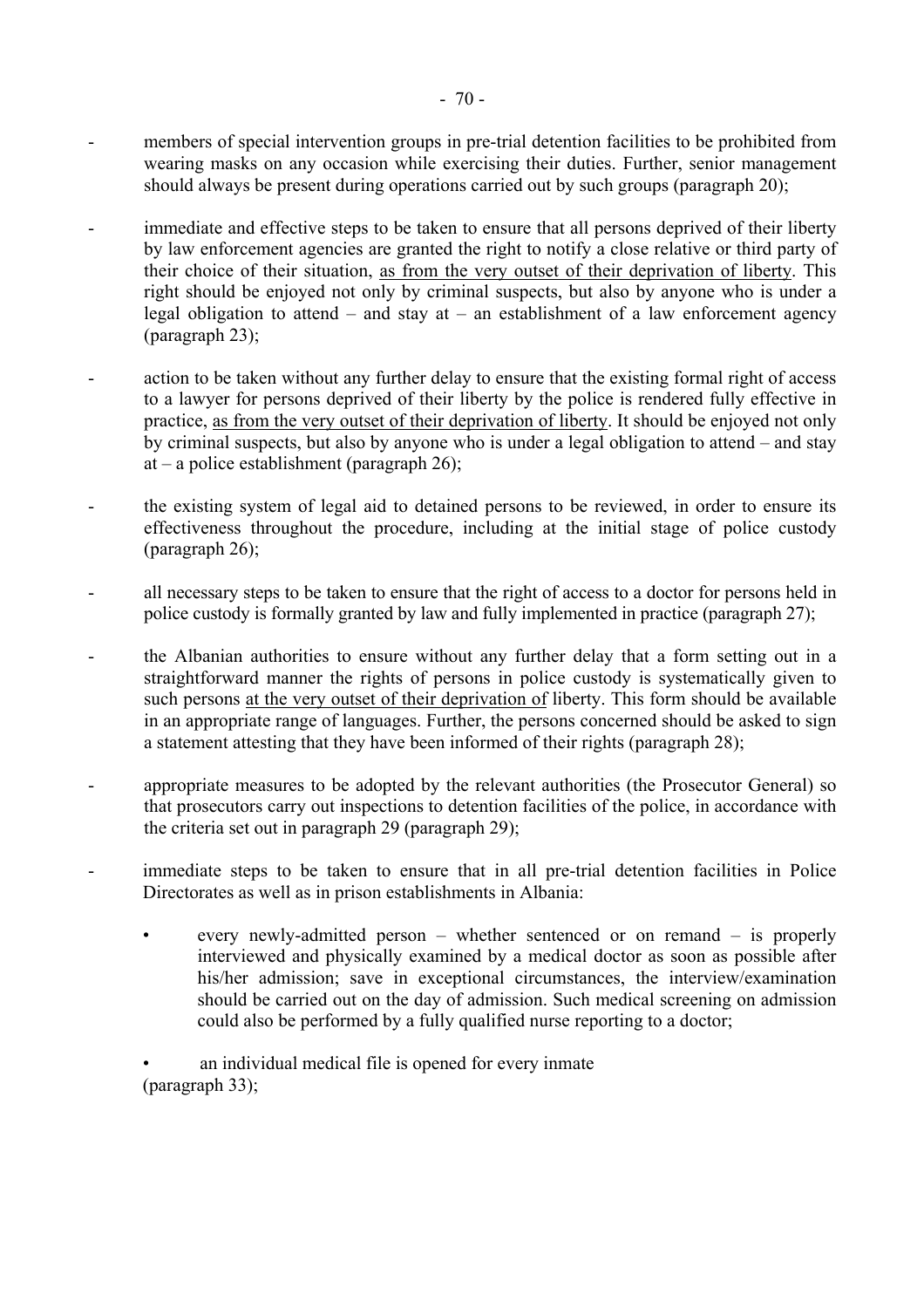steps to be taken in all pre-trial detention facilities in Police Directorates as well as in prison establishments throughout Albania to ensure that:

- the file drawn up after a medical examination of an inmate contains (i) an account of statements made by the detainee which are relevant to the medical examination (including his/her description of his/her state of health and any allegations of illtreatment), (ii) an account of objective medical findings based on a thorough examination, and (iii) the doctor's conclusions in the light of i) and ii); upon request, the doctor's conclusions should be made available to the inmate and his/her lawyer:
- all medical examinations of inmates take place out of the hearing and unless the doctor concerned expressly requests otherwise in a given case  $-$  out of the sight of police officers;
- the confidentiality of medical data is fully respected (paragraph 33);
- effective steps to be taken to ensure that in all pre-trial detention facilities and prisons, whenever injuries are recorded by a doctor which are consistent with allegations of police ill-treatment made by an inmate, the record is immediately brought to the attention of the relevant prosecutor (paragraph 34);
- all medical staff working in police pre-trial detention facilities, prison establishments and the Military Hospital to be reminded of their obligations under Article 282 of the Code of Criminal Procedure (paragraph 34);
- the Albanian authorities to remind prosecutorial and judicial authorities to initiate preliminary investigations and to take resolute action within their powers when any information indicative of ill-treatment emerges and to conduct proceedings in such a way that the persons concerned have a real opportunity to make a statement about the manner in which they have been treated. Allegations and/or other information indicative of illtreatment should be adequately assessed, in particular by taking evidence from all persons concerned and arranging in good time for on-site inspections and/or specialist medical examinations (paragraph 48);
	- immediate measures be adopted to ensure that the precepts set out in paragraphs 40 and 41 of the report on the 2003 visit (CPT (2003) 68) are systematically applied in practice (cf. also Appendix I to the present report). Prosecutors should in particular be provided with clear instructions from the Prosecutor General as to the manner in which they are expected to lead and supervise criminal investigations involving possible ill-treatment by law enforcement officials. Further, the adversial nature of such proceedings should be ensured (paragraph 51);
- the steps taken to combat impunity to include awareness-raising measures which would target community attitudes towards ill-treatment and to underline the necessity for such actions to be tried and punished through the criminal justice system (paragraph 52);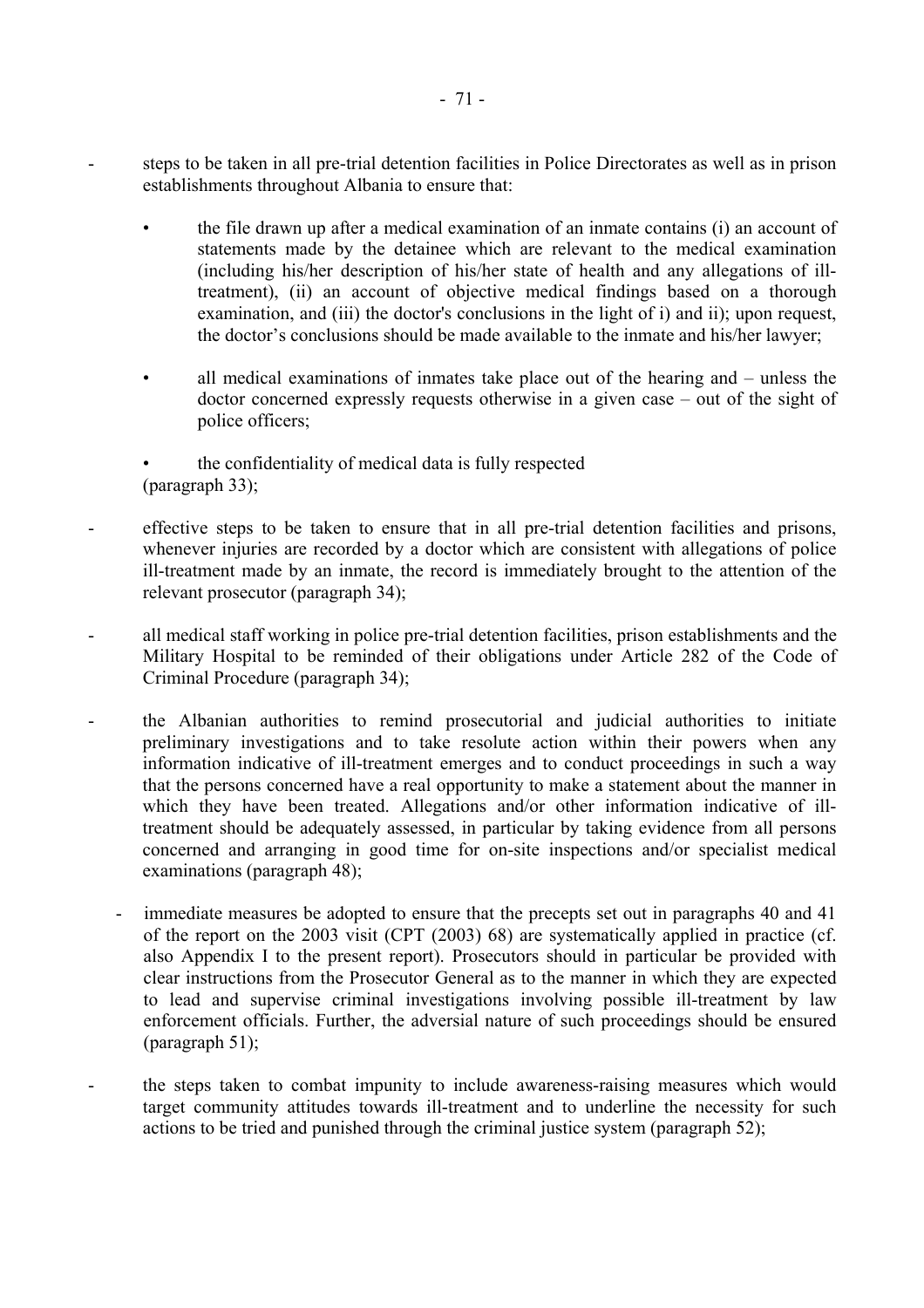- the Albanian authorities to review current practice and, if necessary, provide prosecutors with guidance on the appropriate classification of charges within the category of illtreatment offences (paragraph 53);
- the necessary steps to be taken to ensure that at all levels of the criminal justice system including at the sentencing stage  $-\alpha$  firm attitude is adopted with regard to torture and other forms of ill-treatment (paragraph 54);
- the message referred to in paragraph 19 from the Minister of the Interior condemning illtreatment by the police to explicitly indicate that it is government policy to end impunity for ill-treatment by the police (paragraph 55).

- in order to combat impunity effectively, forensic reports must be of the requisite quality (paragraph 49);
- it is important that no barriers be placed between persons who allege ill-treatment and doctors who can provide forensic reports recognised by the prosecutorial and judicial authorities (paragraph 49).

# requests for information

- full information on the outcome of the investigations of the pending cases Nos 4 and 5 referred to in paragraphs 43 and 44 (paragraph 45);
- information on the number and outcome of investigations initiated against law enforcement officials under Articles 86 to 89, 250 and 314 of the Criminal Code during 2004 and 2005 (paragraph 53).

# **Pre-trial detention facilities**

#### recommendations

- the Albanian authorities to implement without any further delay the long-standing plan to transfer all remand and sentenced prisoners from police pre-trial detention facilities to facilities under the authority of the Ministry of Justice (paragraph 59);
- a comprehensive regime (including group association activities) to be devised and implemented for all inmates at Vlora Pre-Trial Detention Centre (paragraph 65);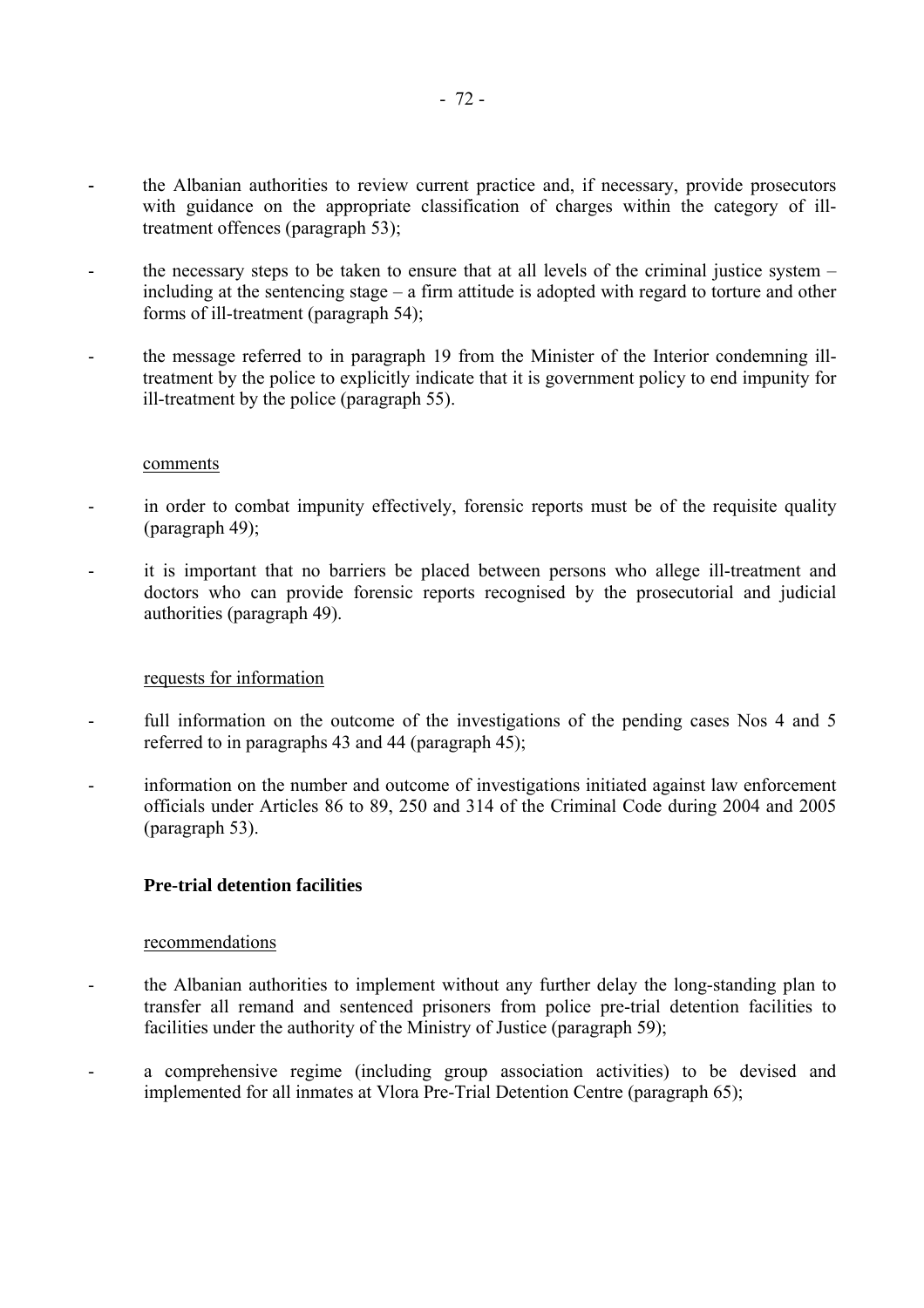- immediate steps to be taken in all the pre-trial detention facilities visited (as well as, if necessary, in other establishments of this kind) to ensure that:
	- the material conditions of detention are significantly improved, in particular, as regards access to natural light, ventilation and hygiene;
	- all detained persons are provided with a clean mattress and clean blankets;
	- all detained persons are granted ready access to sanitary facilities;
	- all detained persons are allowed at least one hour of outdoor exercise per day, including on Sundays and public holidays;
	- the prohibition of in-cell activities (reading, games, radio, etc.) and correspondence with the outside world are abolished
	- (paragraph 68);
- steps also to be taken in the above-mentioned establishments to:
	- improve the quality of the food provided;
	- increase the visit entitlements for detained persons;
	- provide proper visiting facilities (paragraph 68);
- immediate steps to be taken to ensure that juveniles are no longer detained in the pre-trial detention facilities at Durres Police Directorate (paragraph 70);
- particular efforts be made to ensure that juveniles held in other pre-trial detention facilities are offered conditions of detention appropriate to their age (paragraph 70);
- steps to be taken to ensure that, when female detainees are exceptionally held in police pretrial detention facilities for a short period of time, they are placed in a position to maintain an appropriate level of personal hygiene and are offered at least one hour of outdoor exercise every day (paragraph 71);
- steps to be taken to significantly improve the provision of health care in all the pre-trial detention facilities visited, in the light of the remarks made in paragraphs 73 to 74. In particular, there should be a regular presence of qualified nursing staff in such facilities (on a full-time basis at Durres) (paragraph 76).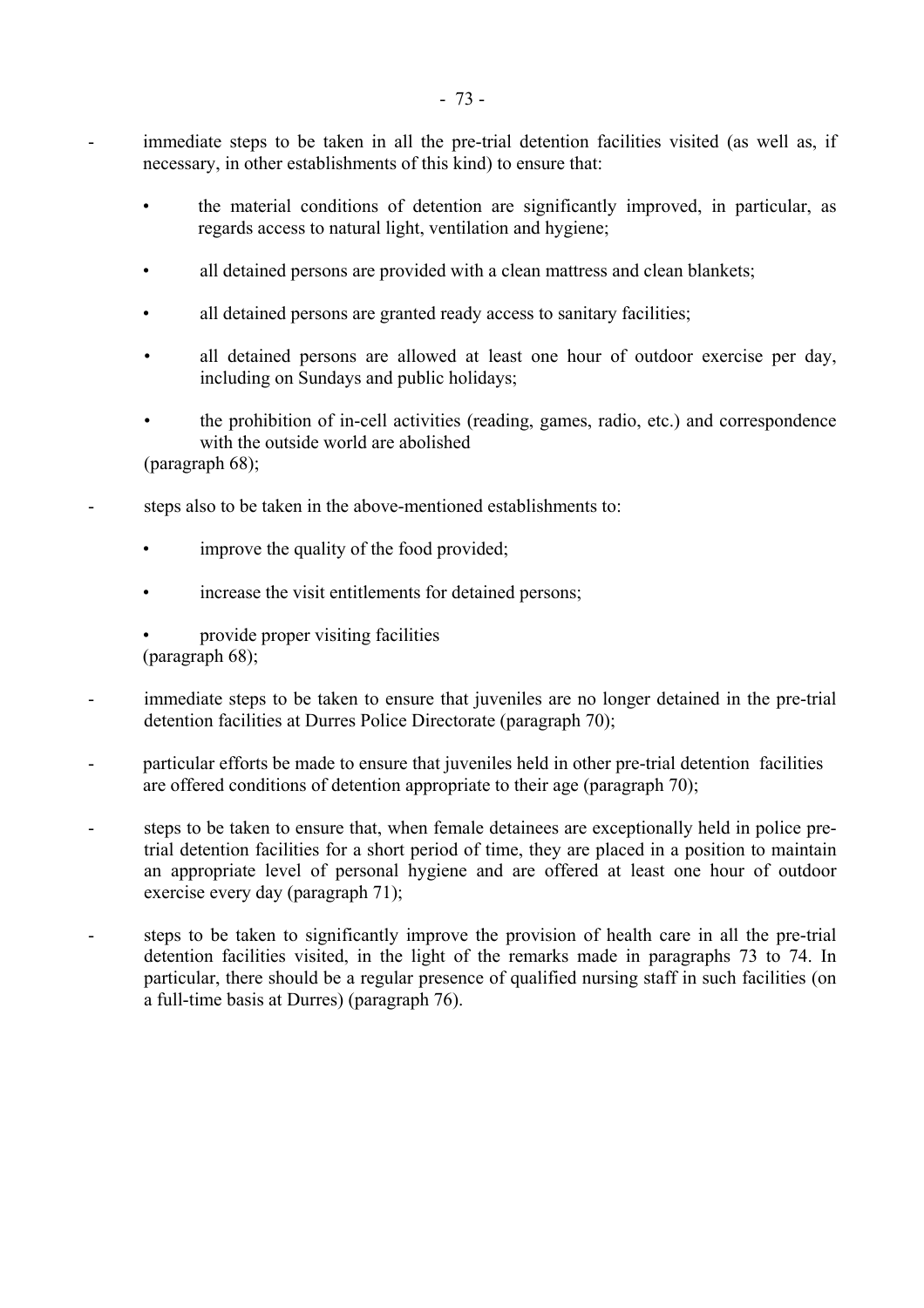- steps should be taken without delay to ensure that the management of Vlora Pre-trial Detention Centre is placed under the exclusive responsibility of the Ministry of Justice. Further, it is not sufficient simply to change the legal status of the establishment concerned for the situation to be rendered satisfactory. Instead, steps must be taken to improve material conditions in all pre-trial detention facilities, the regime offered to inmates must be radically improved, and staff should receive appropriate training (cf. paragraphs 61 to 65) (paragraph 58);
- inmates who need to be hospitalised should be transferred to an appropriate facility with the promptness and in the manner required by their state of health (paragraph 76).

#### requests for information

- the Albanian authorities' comments on the statements made by senior police officers in several of the pre-trial detention facilities visited that the management of the establishments were frequently confronted with long delays in obtaining the approval from the Ministry of Justice to transfer to prison those inmates whose sentence had become final (paragraph 57);
- a precise timetable for the implementation of the plan to transfer all remand and sentenced prisoners from police pre-trial detention facilities to facilities under the authority of the Ministry of Justice (paragraph 59).

#### **Police custody**

#### recommendations

- the Albanian authorities to take immediate steps to ensure that in all police establishments in Albania:
	- detained persons have ready access to drinking water and are given food at appropriate times, including at least one full meal every day;
	- persons obliged to stay overnight in custody are provided with a clean mattress and clean blankets

(paragraph 79);

- steps to be taken to ensure that:
	- the holding cells in all the police establishments visited are equipped with a means of rest (e.g. a chair or bench);
	- the material conditions in the police custody cells at Tirana Police Stations Nos. 2, 3, 4 and 6 and Vlora Police Station are significantly improved. In particular, cells should have access to natural light, adequate artificial lighting and ventilation;
	- the cell measuring  $1.7 \text{ m}^2$  at Tirana Police Station No. 4 is withdrawn from service;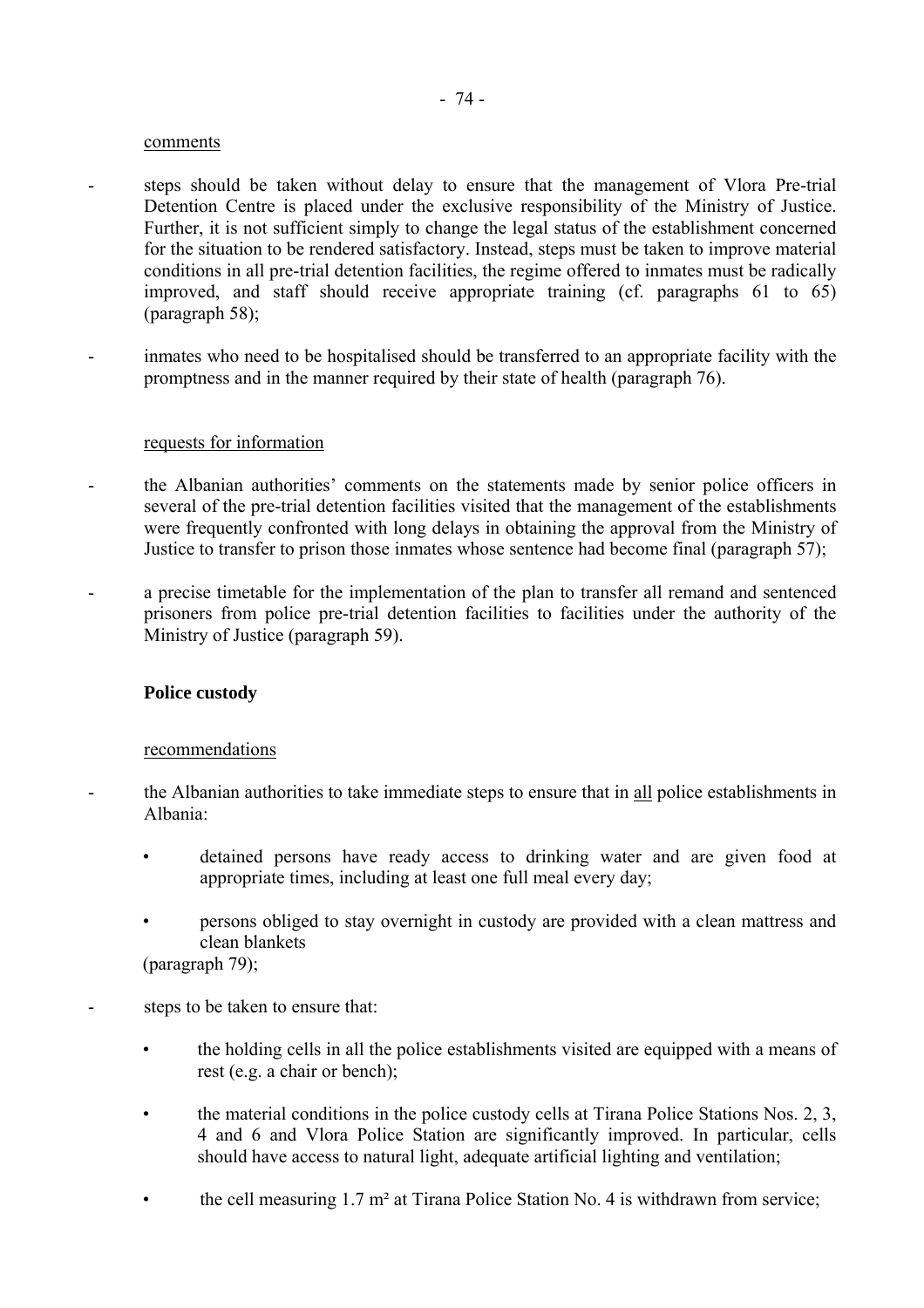- the custody cells at Vlora Police Station are equipped with a call system;
- persons in police custody are allowed access to the toilet when necessary, in clean and decent conditions, and are offered adequate washing facilities;
- juveniles are no longer placed in the same cell as adult detainees at Tirana Police Station No. 3 (or in other police establishments) (paragraph 79);
- an immediate end to be put to the practise of keeping persons in police custody cells for prolonged periods (paragraph 80);
- steps to be taken in all the police establishments visited to ensure that custody records are brought into line with the criteria set out in paragraph 86 of the report on the Committee's first periodic visit to Albania in 1997.

# **Prisons**

# **Preliminary remarks**

#### recommendations

- the Albanian authorities to pursue their efforts to bring about a permanent end to overcrowding, in the light of the remarks made in paragraph 83 (paragraph 83).

# requests for information

detailed information on plans to elaborate draft legislation on the use of non-custodial sanctions (paragraph 83).

# **Ill-treatment**

# recommendations

- the attention of prison officers and members of special intervention groups at Kruja Special Institute, Tirana Prison No. 302 and Tirana-Vaqarr Prison to be drawn to the precepts that the force used to control violent and/or recalcitrant prisoners should be no more than is strictly necessary and that, once prisoners have been brought under control, there can be no justification for striking them (paragraph 86);
- the management in all the establishments visited to remind their staff that all forms of illtreatment of prisoners (including verbal abuse) are not acceptable and will be the subject of severe sanctions (paragraph 86);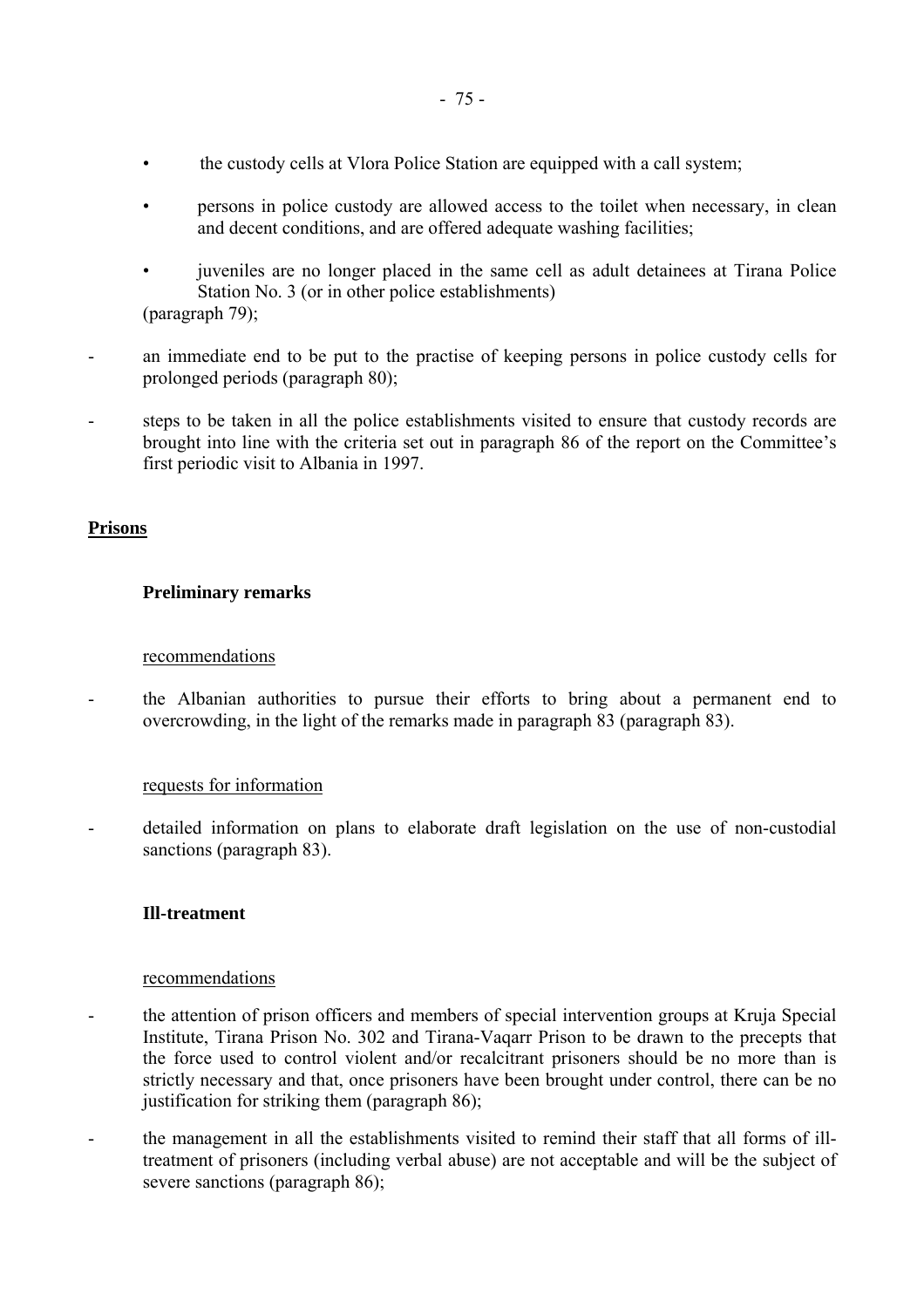- the incident at Kruja Special Institute referred to in paragraph 87 to be brought to the attention of the competent prosecutor (paragraph 87).

### requests for information

- detailed information on the outcome of the preliminary criminal investigation into the incident at Kruja Special Institute referred to in paragraph 87 and, as appropriate, on the action subsequently taken (also at disciplinary level) (paragraph 87).

# **Conditions of detention of the general prison population**

#### recommendations

- steps to be taken to improve the material conditions in all the establishments visited, in the light of the remarks made in paragraphs 89 to 92. More specifically, steps should be taken to:
	- reduce the occupancy levels of cells. The aim should be to offer a living space of at least 4 m² per person in multi-occupancy cells;
	- ensure that all prisoners are provided with their own bed;
	- improve the heating and water supply;
	- improve the condition of showers and sanitary facilities;
	- ensure that all prisoners have adequate quantities of essential personal hygiene products as well as cleaning products for their cells (paragraph 93);
- steps to be taken to review nutritional standards throughout the prison system (paragraph 93);
- immediate steps to be taken to ensure that adult prisoners at Prison No. 313 and all prisoners in all the other prison establishments visited are granted at least one hour of outdoor exercise per day (including on Sundays and public holidays) (paragraph 98);
- the Albanian authorities to devise and implement a comprehensive regime (including group association activities) for all prisoners, including those on remand, in all the prisons visited (paragraph 98).

# requests for information

- information on plans at Tepelena Prison to provide additional work opportunities for prisoners (paragraph 95).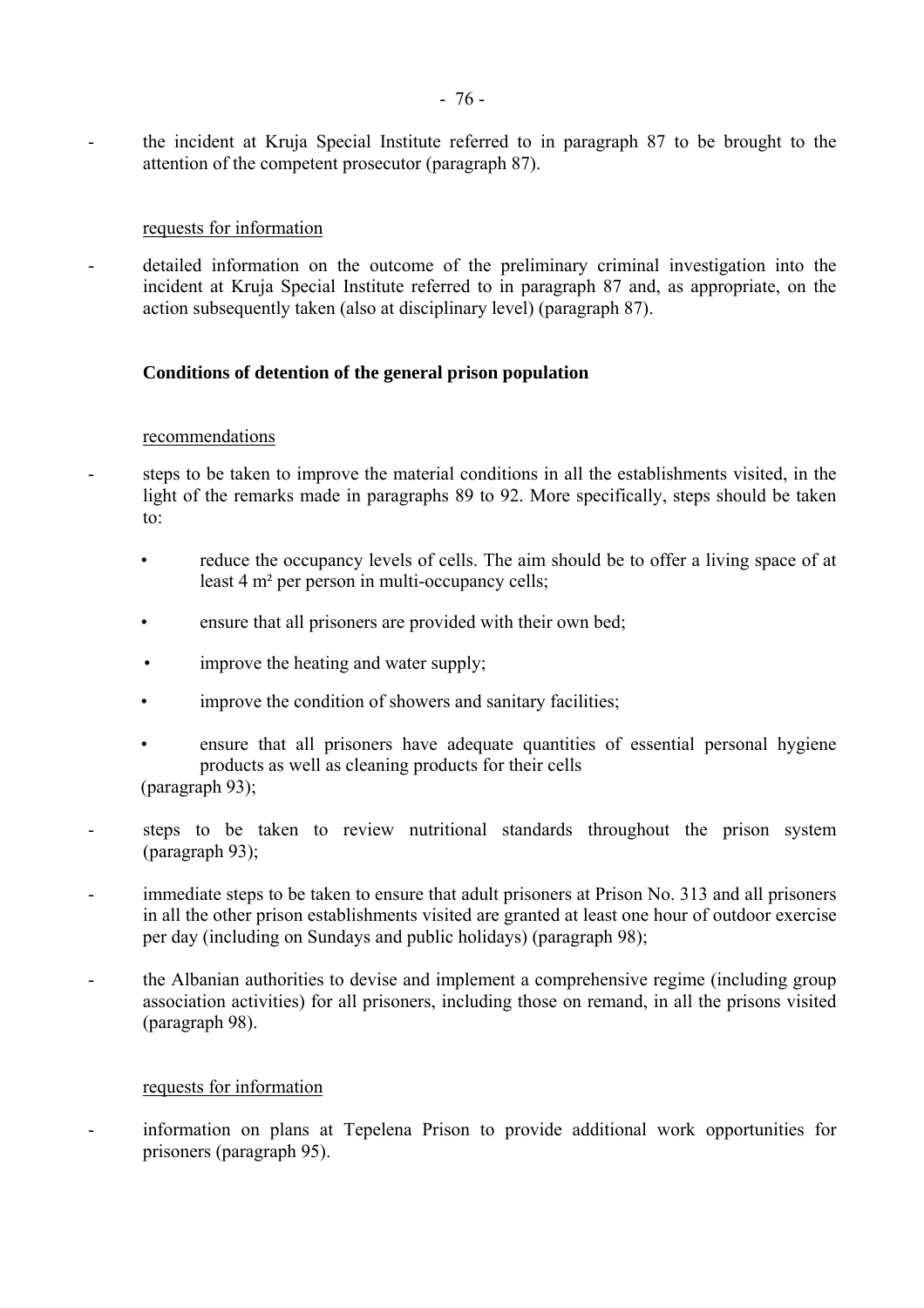# **Life-sentenced prisoners at Tepelena Prison**

### recommendations

- the Albanian authorities to redouble their efforts to provide life-sentenced prisoners with more opportunities for work and other purposeful activities outside their cells (sport, education, leisure, etc.) (paragraph 100).

#### comments

- steps should be taken to develop a long-term poilcy vis-à-vis life-sentenced prisoners (including the possibility for declassification to lower security regimes), in the light of the remarks made in paragraph 100 (paragraph 100).

# **Conditions of detention of juvenile prisoners**

#### recommendations

- steps to be taken as a matter of priority to improve the quality of educational activities at Tirana-Vaqarr Prison (paragraph 102);
- custodial staff assigned to the juvenile unit at Tirana-Vaqarr Prison to receive specialised training (paragraph 103);
- steps to be taken to ensure that no juveniles are held in Prison No. 302 in Tirana in the future (paragraph 105).

# request for information

- detailed information on plans to set up a special establishment for juvenile offenders in Pogradec (paragraph 104).

# **Conditions of detention at Kruja Special Institute for Mentally Ill, Drug-addicted and Elderly Prisoners**

#### recommendations

steps to be taken to remedy the deficiencies identified in paragraph 106 regarding the material conditions of detention at Kruja Special Institute (paragraph 106).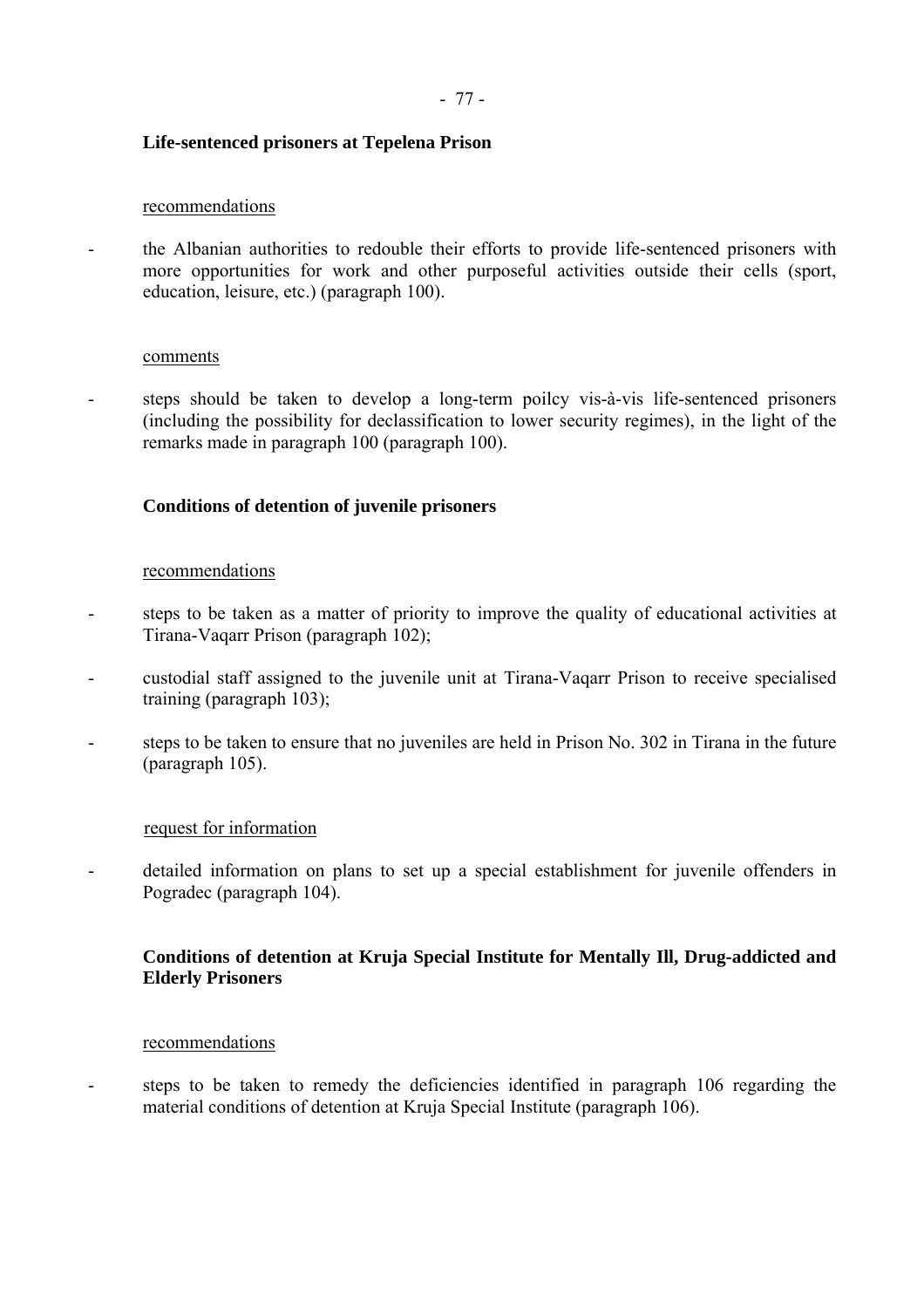- steps should be taken to offer sports activities to prisoners held in Unit A at Kruja Special Institute (paragraph 107);
- the Albanian authorities are invited to make additional efforts to provide inmates with activities which are adapted and tailored to their special needs (paragraph 107).

#### **Health care**

#### recommendations

- the Albanian authorities to take steps without any further delay to accommodate persons who have been declared criminally irresponsible in a more suitable facility (paragraph 109);
- steps to be taken to:
	- improve the state of repair and the level of hygiene of the sanitary facilities in the Prison Hospital<sup>-</sup>
	- review the arrangements for the provision of food at the Prison Hospital (paragraph 110);
- immediate steps to be taken to ensure that all patients at the Prison Hospital whose state of health permits are offered at least one hour of outdoor exercise per day (paragraph 111);
- a wider range of activities to be offered to long-term patients in the Prison Hospital and special attention to be paid to juveniles serving long-term sentences (paragraph 111);
- the psychiatric treatment offered to patients at the Prison Hospital to be reviewed, in the light of the remarks made in paragraph 113 (paragraph 113);
- immediate steps to be taken to ensure that the review procedure under Section 46 of the Penal Code is carried out in respect of all persons who have been declared criminally irresponsible (paragraph 117);
- immediate steps to be taken to ensure that two psychiatrists are effectively present on a fulltime basis at Kruja Special Institute (paragraph 118);
- steps to be taken at Kruja Special Institute to ensure that:
	- the second vacant post of doctor is filled;
	- the psychological services are reinforced;
	- the staff receive special training in dealing with inmates suffering from mental disorders

(paragraph 118);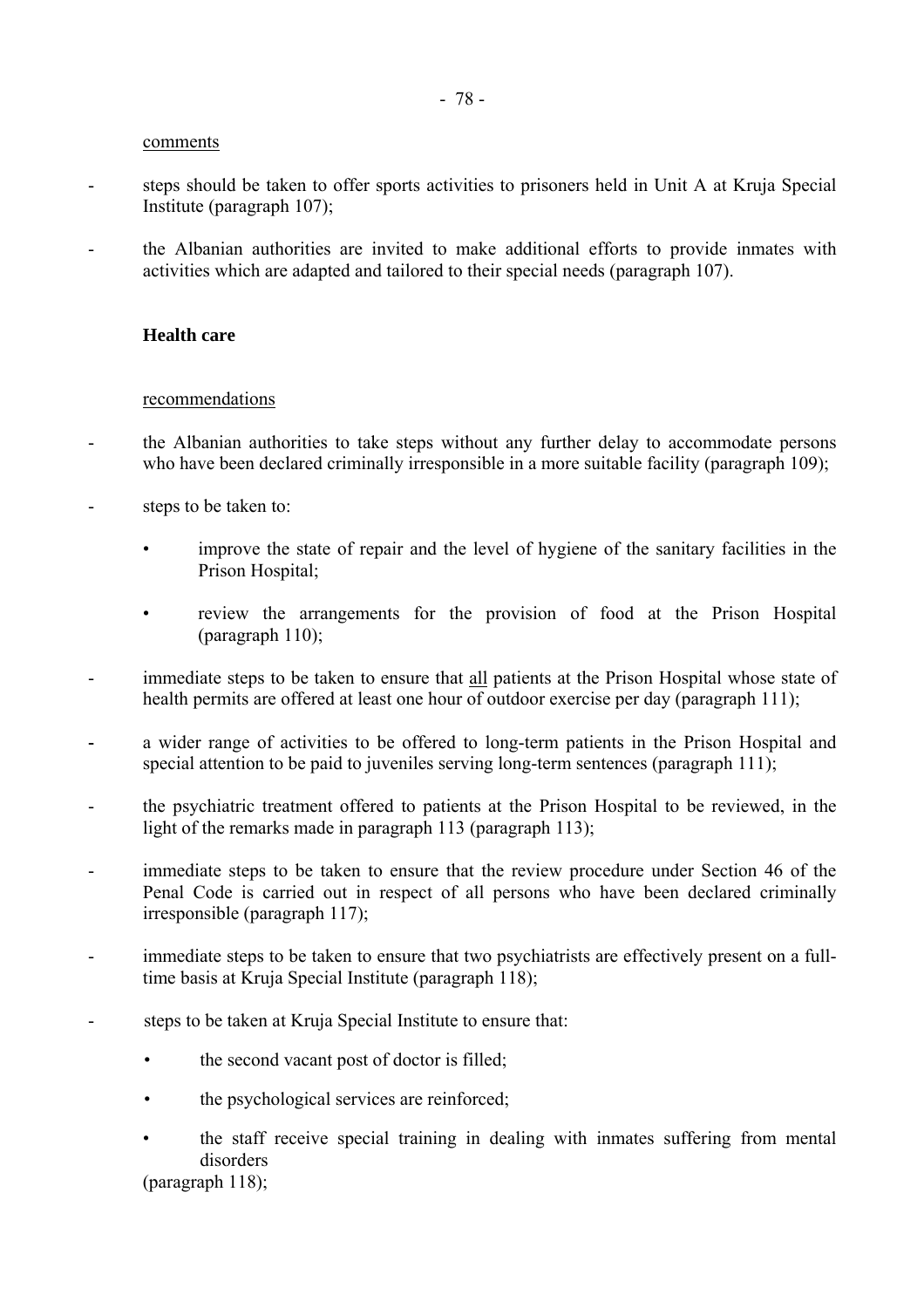- steps to be taken to remedy the shortcomings identified in paragraph 121 regarding the treatment offered to prisoners at Kruja Special Institute (paragraph 121);
- steps to be taken to ensure that:
	- a psychiatrist and a psychologist are present, on a regular basis, in all the prisons visited, particularly in those accommodating prisoners serving long sentences and juveniles;
	- a qualified nurse is always present, including at night, at Tepelena Prison;
	- nursing staffing levels are significantly increased at Prison No. 313 in Tirana (paragraph 122);
- steps to be taken to remedy the deficiencies identified in paragraph 123 regarding the quality of the health-care facilities in the establishments visited (paragraph 123);
- immediate steps to be taken in all the prisons visited (as well as in the entire prison system in Albania) to ensure that all newly arrived remand prisoners are subject to a comprehensive medical examination on admission (including a screening for transmissible diseases) and that all prisoners are provided with information regarding the prevention of transmissible diseases (paragraph 124);
- immediate steps to be taken at Prisons Nos. 302 and 313 in Tirana to ensure that an individual and confidential medical file is opened and properly kept for every prisoner (paragraph 125);
- the Albanian authorities to review the provision of health care in the establishments visited, in the light of the remarks made in paragraph 126 (paragraph 126);
- steps to be taken in all the prisons visited (as well as in the entire prison system in Albania) to ensure that all medical examinations of prisoners (whether on arrival or at a later stage) are conducted out of the hearing and  $-$  unless the doctor concerned requests otherwise in a particular case – out of the sight of prison officers (paragraph 127);
- steps to be taken to ensure that medical data are no longer accessible to non-medical staff (paragraph 127);
- the management of all the prisons visited (as well as of other prisons in Albania) to be reminded that prison doctors' clinical decisions should only be governed by medical criteria (paragraph 129).

- the use of means of restraint/seclusion at the Prison Hospital should be recorded in a special register (paragraph 115);
- the long-term objective should be to increase the number of nursing staff at Kruja Special Institute (paragraph 118);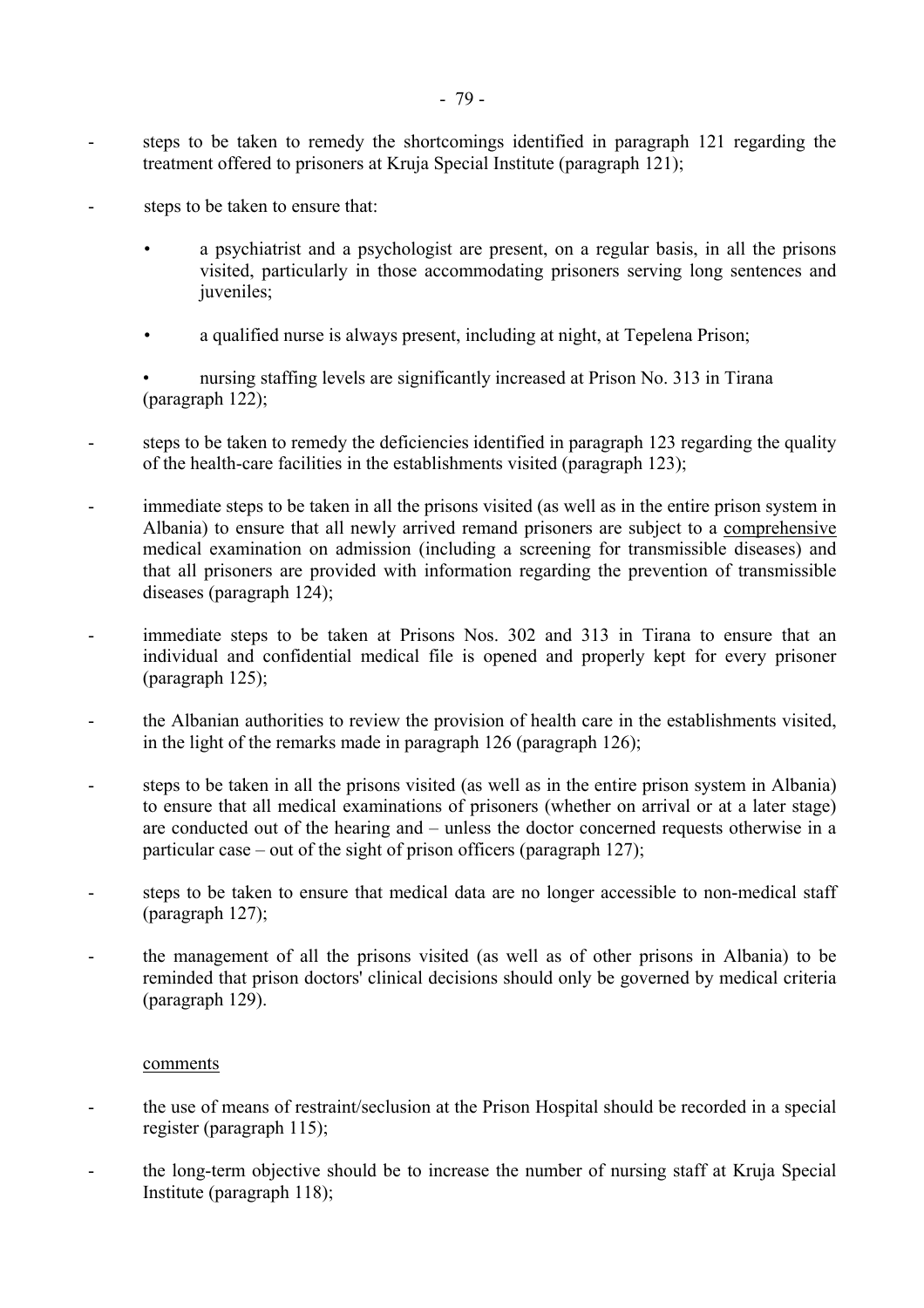- Kruja Special Institute should have the necessary equipment to carry out basic paraclinical tests (paragraph 119).

# requests for information

- detailed information on the planned forensic psychiatric institution in Durres, as well as a precise timetable for the construction of that institution (paragraph 109);
- updated information on the plans to increase the number of nursing staff at the Prison Hospital in Tirana (paragraph 112).

# **Other issues**

#### recommendations

- steps to be taken to ensure that all prisoners subject to the disciplinary sanction of solitary confinement are offered at least one hour of outdoor exercise per day (paragraph 132);
- prisoners subject to the disciplinary sanction of solitary confinement to be allowed access to reading matter (paragraph 132);
- steps to be taken to ensure that prisoners subject to a disciplinary sanction are given a copy of the disciplinary decision, informing them about the reasons for the decision and the avenues/deadlines for lodging an appeal (paragraph 133);
- the use of special means of restraint to be recorded at Tepelena and Tirana-Vaqarr Prisons (paragraph 134);
- steps to be taken to ensure that remand prisoners are accorded the full visit entitlement of 30 minutes per visit. Further, in the same way as sentenced prisoners, they should be entitled to one visit per week (paragraph 136).

#### comments

- steps should be taken to ensure that periods temporarily spent by prisoners in solitary confinement pending the outcome of a disciplinary procedure are counted towards the serving of any sanction of solitary confinement subsequently imposed (paragraph 130);
- the CPT trusts that the Albanian authorities will take steps to ensure the confidentiality of the correspondence of prisoners with outside judicial/complaints bodies (including the European Court of Human Rights) (paragraph 137).

# requests for information

- confirmation that the "aeration cubicles" at Tirana-Vaqarr Prison are no longer used as prisoner accommodation, including for disciplinary reasons (paragraph 131);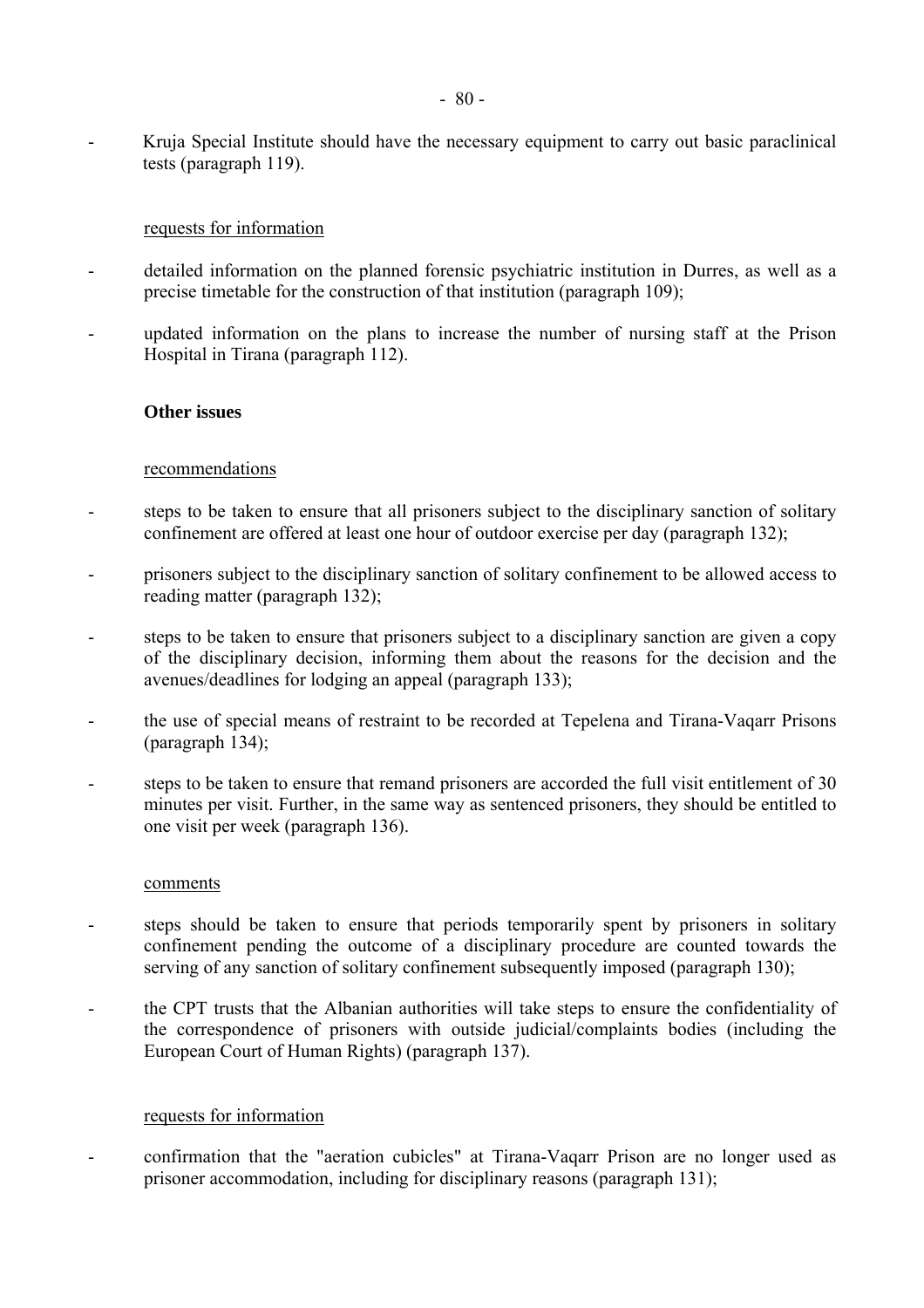- confirmation that the disciplinary cell measuring 5.40 m<sup>2</sup> at Kruja Special Institute now has adequate access to natural light and artificial lighting (paragraph 131).

# **Vlora Psychiatric Hospital**

### **Ill-treatment**

#### recommendations

- the management of Vlora Psychiatric Hospital to regularly remind staff that any ill-treatment of patients (including verbal abuse) is unacceptable and will be punished accordingly (paragraph 139);
- alternative arrangements to be made which are respectful of patients' dignity during the daily cleaning of Ward 1-2 (paragraph 140).

# **Patients' living conditions and treatment**

#### recommendations

- to remedy the shortcomings identified regarding the state of repair and hygiene in the dormitory of Ward 1 and the sanitary facilities of Ward 1-2, as well as the power and water supply and the heating in the entire establishment (paragraph 142);
- immediate steps to be taken to implement the Committee's long-standing recommendation that each ward be equipped with adequate sleeping facilities that are in a good state of hygiene and repair (paragraph 143);
- measures to be adopted to enable all patients to take their meals in decent conditions (either by providing sufficient furniture or by organising two sittings) (paragraph 144);
- measures to be taken to ensure that patients with multiple disabilities receive adequate care and assistance (paragraph 145);
- immediate steps to be taken to ensure that the wards accommodating incontinent patients are supplied with appropriate material in sufficient quantities (undersheets to protect the mattresses, incontinence pads and an increased stock of sheets and blankets) (paragraph 146);
- occupational therapy to be developed further and to be made accessible to the maximum number of patients, especially chronic ones (paragraph 148).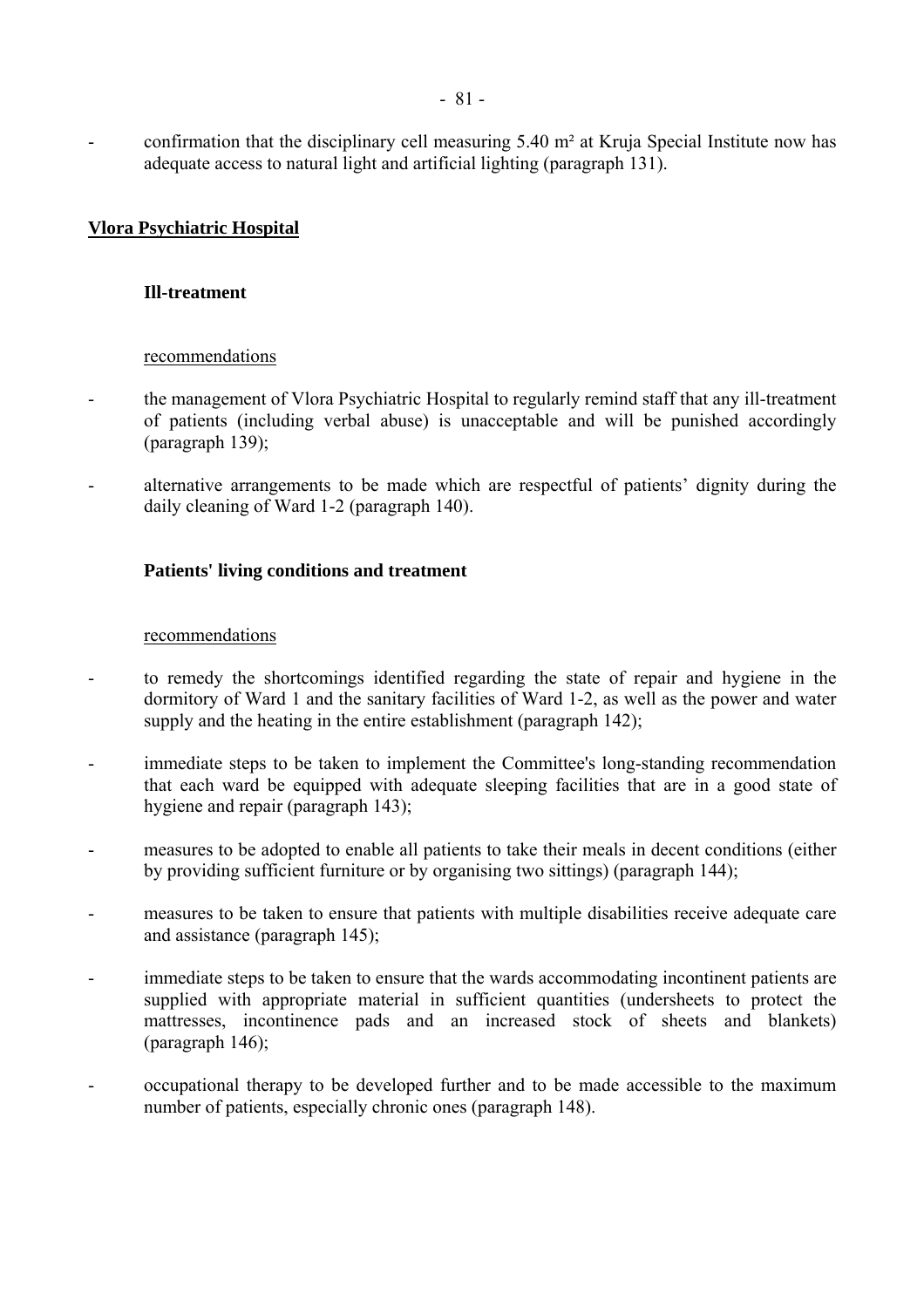- steps should be taken to regularly monitor the patients' weight (paragraph 144);
- patients should be provided with a lockable space to store their personal belongings (paragraph 147);
- timely steps should be taken to ensure the sustainability of beneficial rehabilitation programmes such as those referred to in paragraph 148, in the event that outside support for them were to come to an end (paragraph 148);
- the CPT trusts that the new method of administering liquid medicines in Ward 1-2 for male chronic patients, as introduced by the management during the visit, continues to be used (paragraph 149);
- the Albanian authorities are invited to take steps to ensure full co-operation between Vlora Psychiatric Hospital and Vlora's General Hospital (paragraph 150).

# requests for information

- confirmation that the problem of insufficient beds in Ward 4-5 for female chronic patients is now solved (paragraph 143).

# **Staff**

# recommendations

the Hospital's staff to be reinforced by an adequate number of qualified psychiatrists, psychiatric nurses, clinical psychologists and occupational therapists. Steps should also be taken to include social workers on the Hospital's staff (paragraph 152).

#### comments

- priority should be given to strengthening the professionalism of medical and nursing staff, continuing to set aside sufficient time for basic and in-service training and ensuring that orderlies and other staff in direct contact with patients are properly selected and trained (paragraph 152).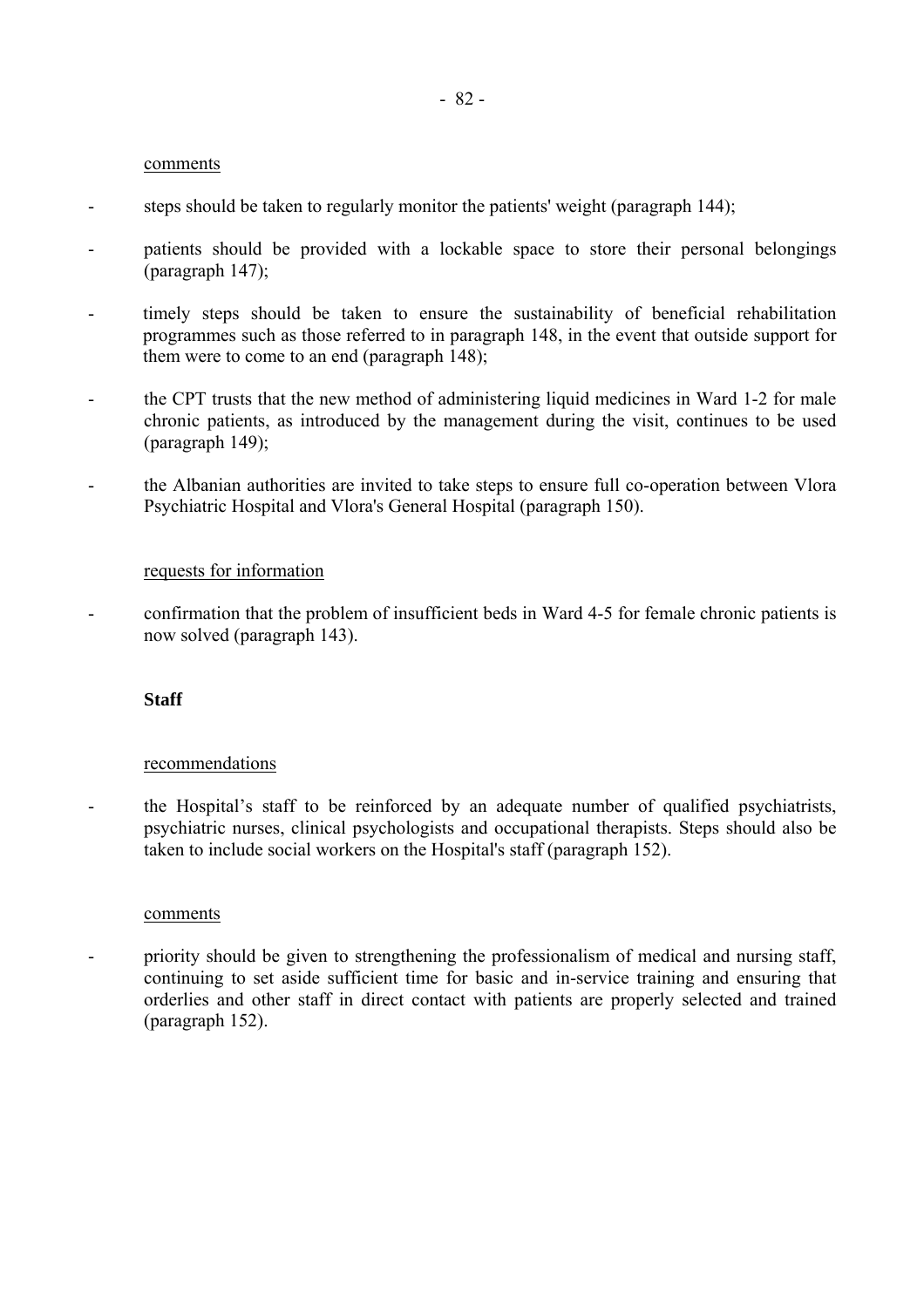# **Safeguards in the context of involuntary placement**

#### recommendations

- the Albanian authorities to take steps without any further delay to ensure that at Vlora Psychiatric Hospital (as well as in other psychiatric hospitals in Albania), all involuntary admissions which took place prior to the issuance of the circular referred to in paragraph 156 are notified to and reviewed by the competent courts (paragraph 156);
- the 1996 Mental Health Act to be revised, in the light of the remarks made in paragraph 157 (paragraph 157);
- an introductory brochure setting out the establishment's routine and patients' rights including information about complaints bodies and procedures  $-$  to be issued on admission to each patient as well as to their families at Vlora Psychiatric Hospital. Any patients unable to understand this brochure should receive appropriate assistance (paragraph 158);
- steps to be taken to ensure that Vlora Psychiatric Hospital (and indeed all psychiatric establishments in Albania) are visited on a regular basis by an independent outside body (e.g. a judge or supervisory committee) which is responsible for the inspection of patients' care. This body should be authorised, in particular, to talk privately with patients, receive directly any complaints which they might have and make any necessary recommendations (paragraph 160).

#### comments

- the Albanian authorities are invited to explore the possibility of setting aside a room for family visits at Vlora Psychiatric Hospital (paragraph 161).

# requests for information

- confirmation that all new involuntary admissions to Vlora Psychiatric Hospital (as well as to other psychiatric hospitals in Albania) are notified to and reviewed by the competent courts (paragraph 156).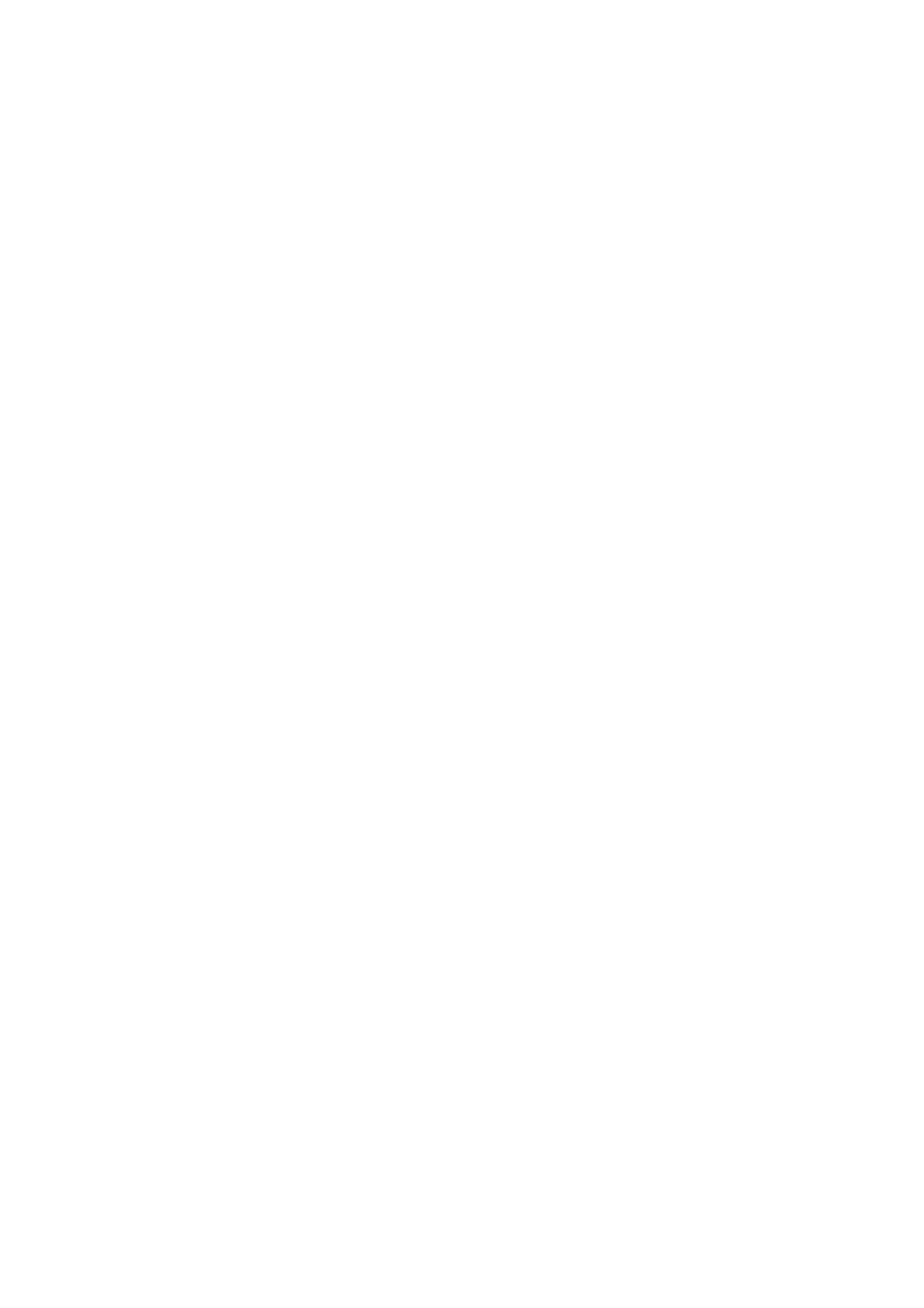# **APPENDIX III**

# **LIST OF THE NATIONAL AUTHORITIES, OTHER BODIES AND ORGANISATIONS WITH WHICH THE CPT'S DELEGATION HELD CONSULTATIONS**

# **National authorities**

# Ministry of the Interior

| $\sim$ 100 $\mu$ | Mr Igli TOSKA   | Minister                                    |
|------------------|-----------------|---------------------------------------------|
| $\sim$ 10 $\,$   | Mr Dashnor KAJA | Deputy Head of the State Police             |
| $\sim$ 10 $\,$   | Mr Z. BEME      | Deputy Head of the Internal Control Service |

# Ministry of Justice

| $\overline{\phantom{0}}$ | Mr Anastas DURO | Deputy Minister                                       |
|--------------------------|-----------------|-------------------------------------------------------|
| $\sim$                   | Mr Engjell HYSI | Director General of the Central Prison Administration |

# Ministry of Foreign Affairs

- Mr Sokol PUTO Legal Representative to International Human Rights

# Ministry of Health

| Mr Engjell BEJTAJ  | Minister           |
|--------------------|--------------------|
| Mr Fatmir IBRAHIMI | Head of Department |

# Ministry of Labour and Social Affairs

- Ms Natasha HODAJ Director General of Social Affairs

Organisations, Liaison Officer

# **Other bodies**

| $\blacksquare$ | Mr Jorgo DHRAMI  | Deputy People's Advocate                                            |
|----------------|------------------|---------------------------------------------------------------------|
| $\sim$         | Mr A. GOGA       | Director of the Investigative Department of the                     |
|                |                  | General Prosecutor's Office                                         |
|                | Mr Q. LLULI      | Head of the Analytical Unit of the                                  |
|                |                  | General Prosecutor's Office                                         |
|                | Mr Maksim HAXHIA | President of the National Chamber of Advocates                      |
|                | Mr Anastas SULI  | Chairperson of the National Steering Committee for<br>Mental Health |
|                |                  |                                                                     |